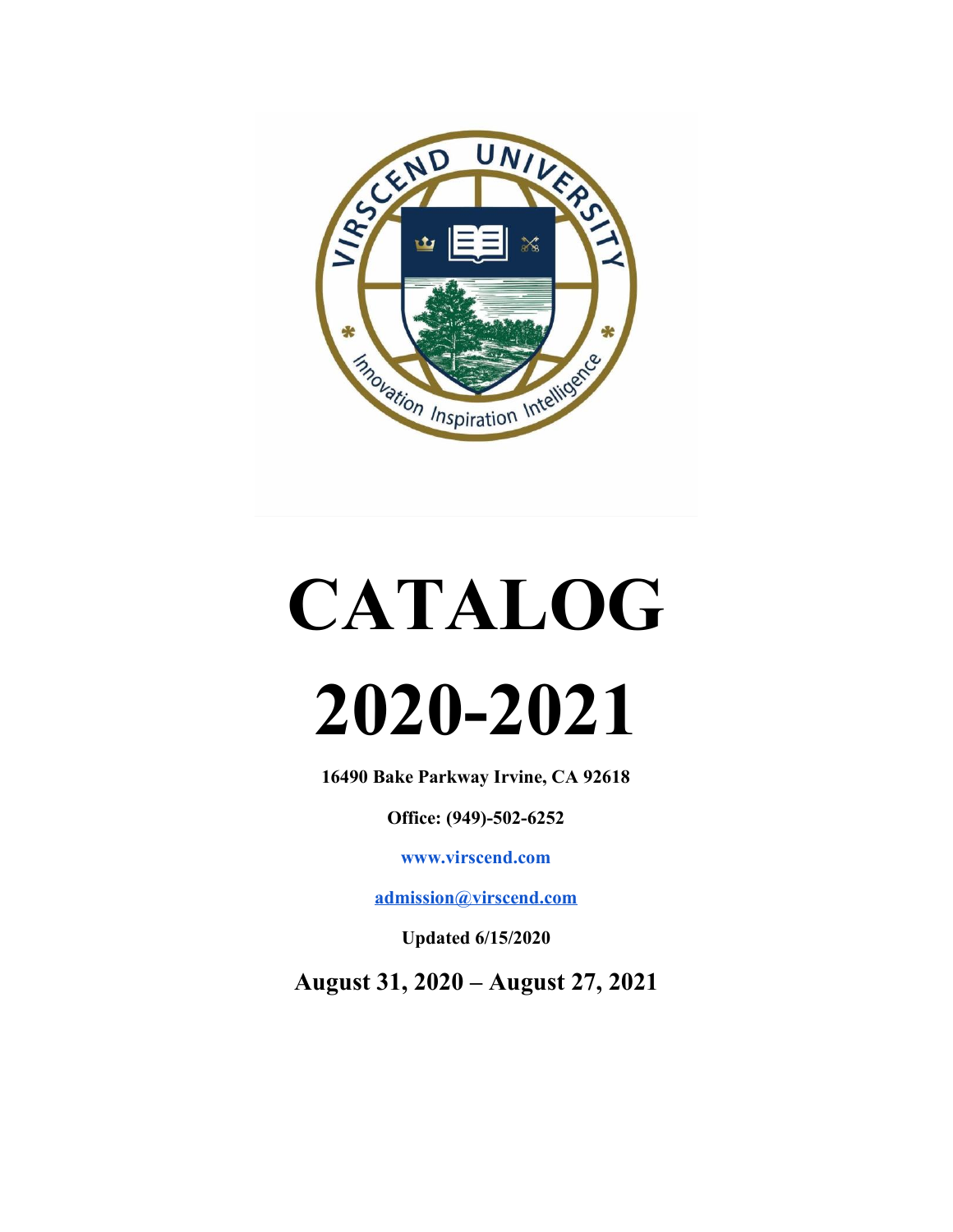| 2.1 BACHELOR OF SCIENCE IN BUSINESS ADMINISTRATION (2-YEAR DEGREE COMPLETION PROGRAM) ADMISSION |  |
|-------------------------------------------------------------------------------------------------|--|
|                                                                                                 |  |
|                                                                                                 |  |
|                                                                                                 |  |
|                                                                                                 |  |
|                                                                                                 |  |
|                                                                                                 |  |
|                                                                                                 |  |
|                                                                                                 |  |
|                                                                                                 |  |
|                                                                                                 |  |
|                                                                                                 |  |
|                                                                                                 |  |
|                                                                                                 |  |
|                                                                                                 |  |
|                                                                                                 |  |
|                                                                                                 |  |
|                                                                                                 |  |
|                                                                                                 |  |
|                                                                                                 |  |
|                                                                                                 |  |
| 5.1.1 Students to take courses offered by Bachelor of Science in Business Administration  17    |  |
|                                                                                                 |  |
|                                                                                                 |  |
|                                                                                                 |  |
|                                                                                                 |  |
|                                                                                                 |  |
|                                                                                                 |  |
|                                                                                                 |  |
| 7.1 NOTICE CONCERNING TRANSFERABILITY OF CREDITS & CREDENTIALS EARNED AT OUR INSTITUTION  21    |  |
|                                                                                                 |  |

#### **TABLE OF CONTENTS**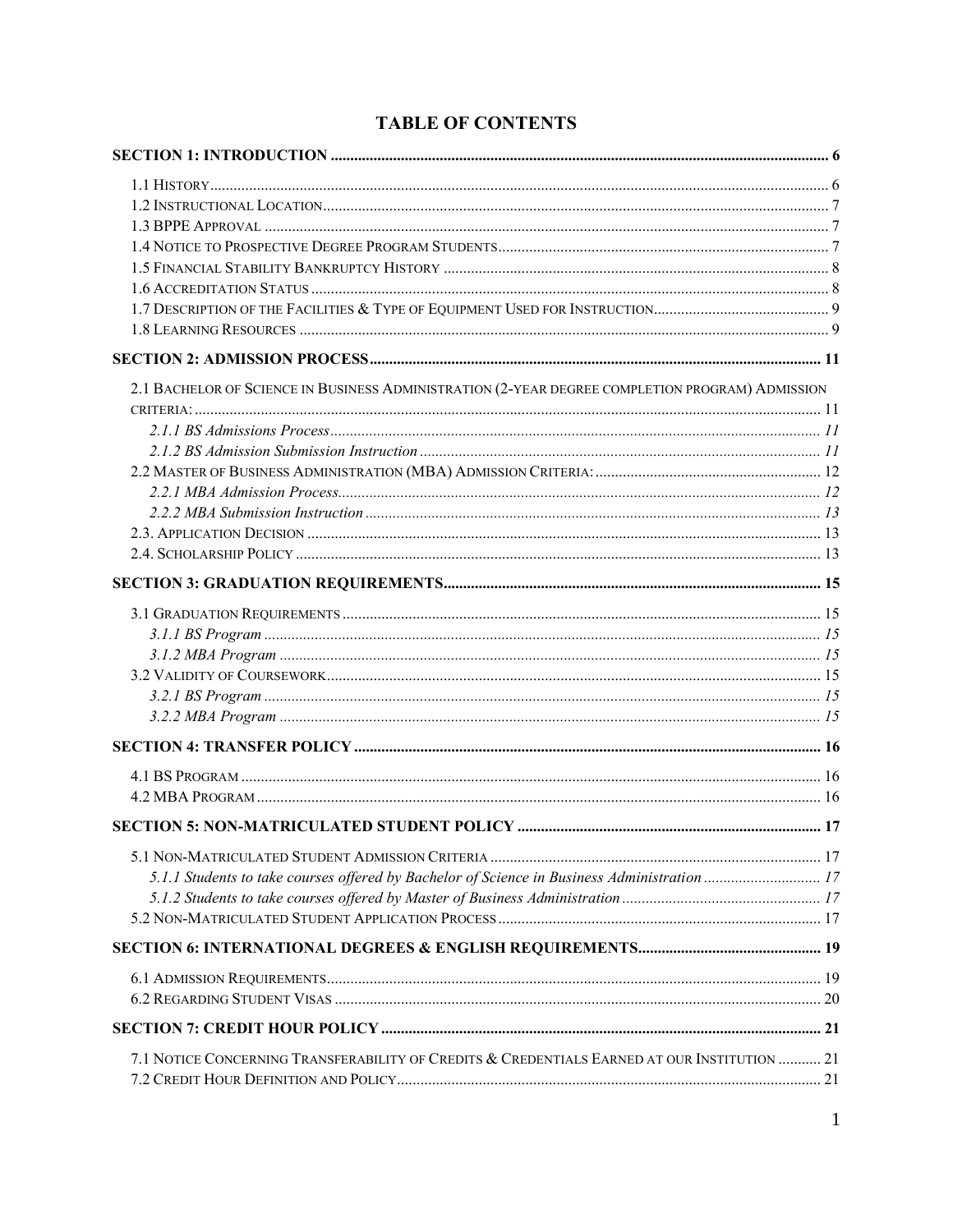| 8.5.2b Add or drop AFTER the first 10 days and BEFORE the last 10 days of the semester 24         |  |
|---------------------------------------------------------------------------------------------------|--|
|                                                                                                   |  |
|                                                                                                   |  |
|                                                                                                   |  |
| 8.5.2b Add or drop AFTER the first 10 days and BEFORE the last 10 working days of the semester 24 |  |
|                                                                                                   |  |
|                                                                                                   |  |
|                                                                                                   |  |
|                                                                                                   |  |
|                                                                                                   |  |
|                                                                                                   |  |
|                                                                                                   |  |
|                                                                                                   |  |
|                                                                                                   |  |
|                                                                                                   |  |
|                                                                                                   |  |
|                                                                                                   |  |
|                                                                                                   |  |
|                                                                                                   |  |
|                                                                                                   |  |
|                                                                                                   |  |
|                                                                                                   |  |
|                                                                                                   |  |
|                                                                                                   |  |
|                                                                                                   |  |
|                                                                                                   |  |
|                                                                                                   |  |
|                                                                                                   |  |
|                                                                                                   |  |
|                                                                                                   |  |
|                                                                                                   |  |
|                                                                                                   |  |
|                                                                                                   |  |
|                                                                                                   |  |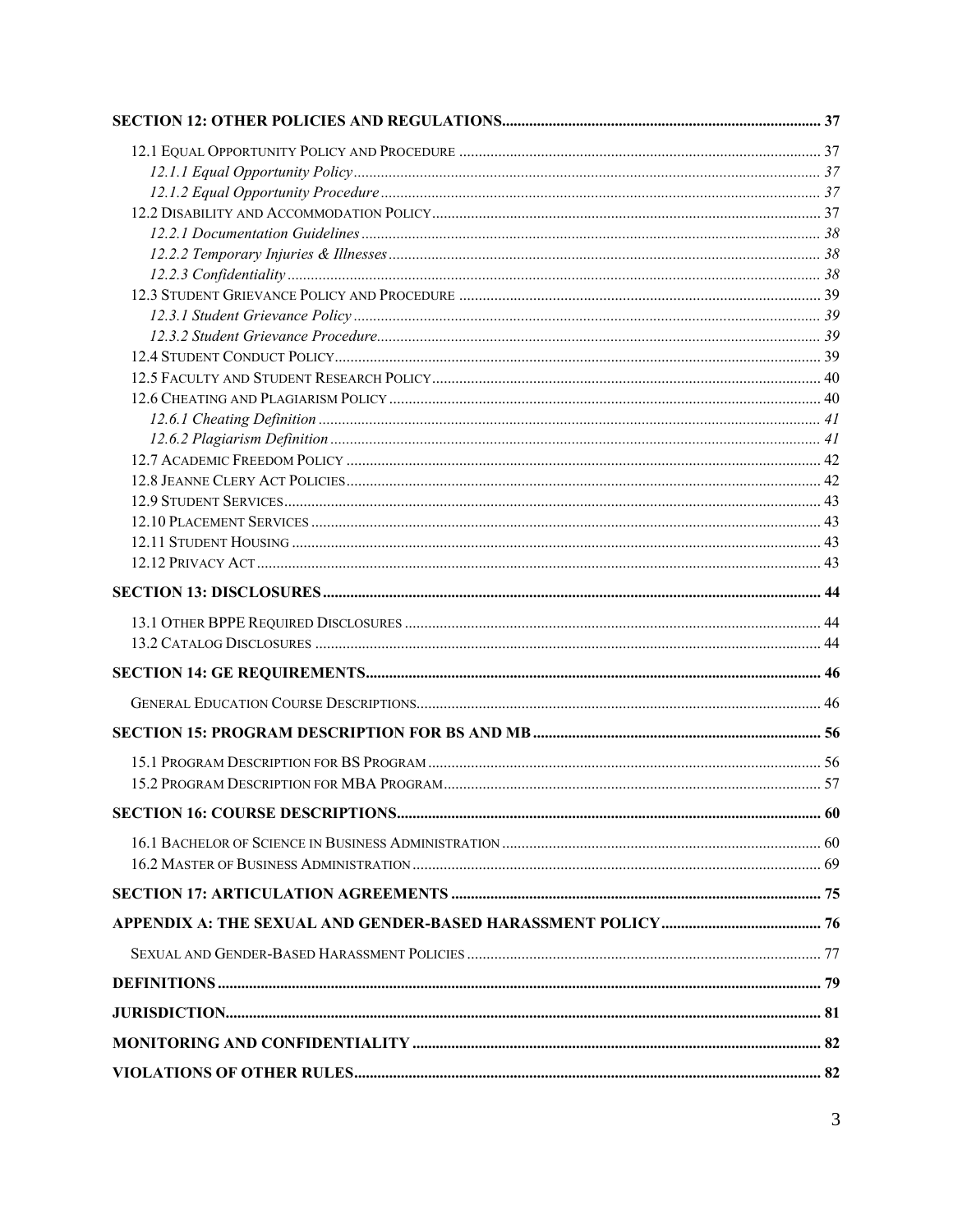| CONDUCT IN RELATIONSHIPS BETWEEN INDIVIDUALS OF DIFFERENT UNIVERSITY STATUS 84                                                                              |                |
|-------------------------------------------------------------------------------------------------------------------------------------------------------------|----------------|
|                                                                                                                                                             |                |
| RELATIONSHIPS BETWEEN INDIVIDUALS OF DIFFERENT UNIVERSITY STATUS  85                                                                                        |                |
|                                                                                                                                                             |                |
| <b>INTRODUCTION TO THE PROCEDURES FOR IMPLEMENTING SEXUAL AND GENDER-BASED</b>                                                                              |                |
|                                                                                                                                                             |                |
| APPENDIX B: PROCEDURES FOR HANDLING COMPLAINTS AGAINST VIRSCEND STUDENTS                                                                                    |                |
| PROCEDURES FOR HANDLING COMPLAINTS INVOLVING STUDENTS PURSUANT TO THE                                                                                       |                |
|                                                                                                                                                             |                |
|                                                                                                                                                             |                |
|                                                                                                                                                             |                |
|                                                                                                                                                             |                |
|                                                                                                                                                             |                |
|                                                                                                                                                             |                |
|                                                                                                                                                             |                |
|                                                                                                                                                             |                |
|                                                                                                                                                             |                |
|                                                                                                                                                             |                |
|                                                                                                                                                             |                |
|                                                                                                                                                             |                |
|                                                                                                                                                             |                |
|                                                                                                                                                             |                |
|                                                                                                                                                             |                |
|                                                                                                                                                             |                |
| STUDENT DISCIPLINARY PROCEEDINGS FOLLOWING THE RESOLUTION OF A FORMAL<br><b>COMPLAINT OF HARASSMENT OR MISCONDUCT THAT RESULTS IN A FINDING OF A POLICY</b> |                |
|                                                                                                                                                             |                |
|                                                                                                                                                             |                |
|                                                                                                                                                             |                |
| PROCEDURES FOR HANDLING COMPLAINTS AGAINST VIRSCEND STAFF MEMBERS                                                                                           |                |
|                                                                                                                                                             |                |
|                                                                                                                                                             |                |
|                                                                                                                                                             |                |
|                                                                                                                                                             | $\overline{4}$ |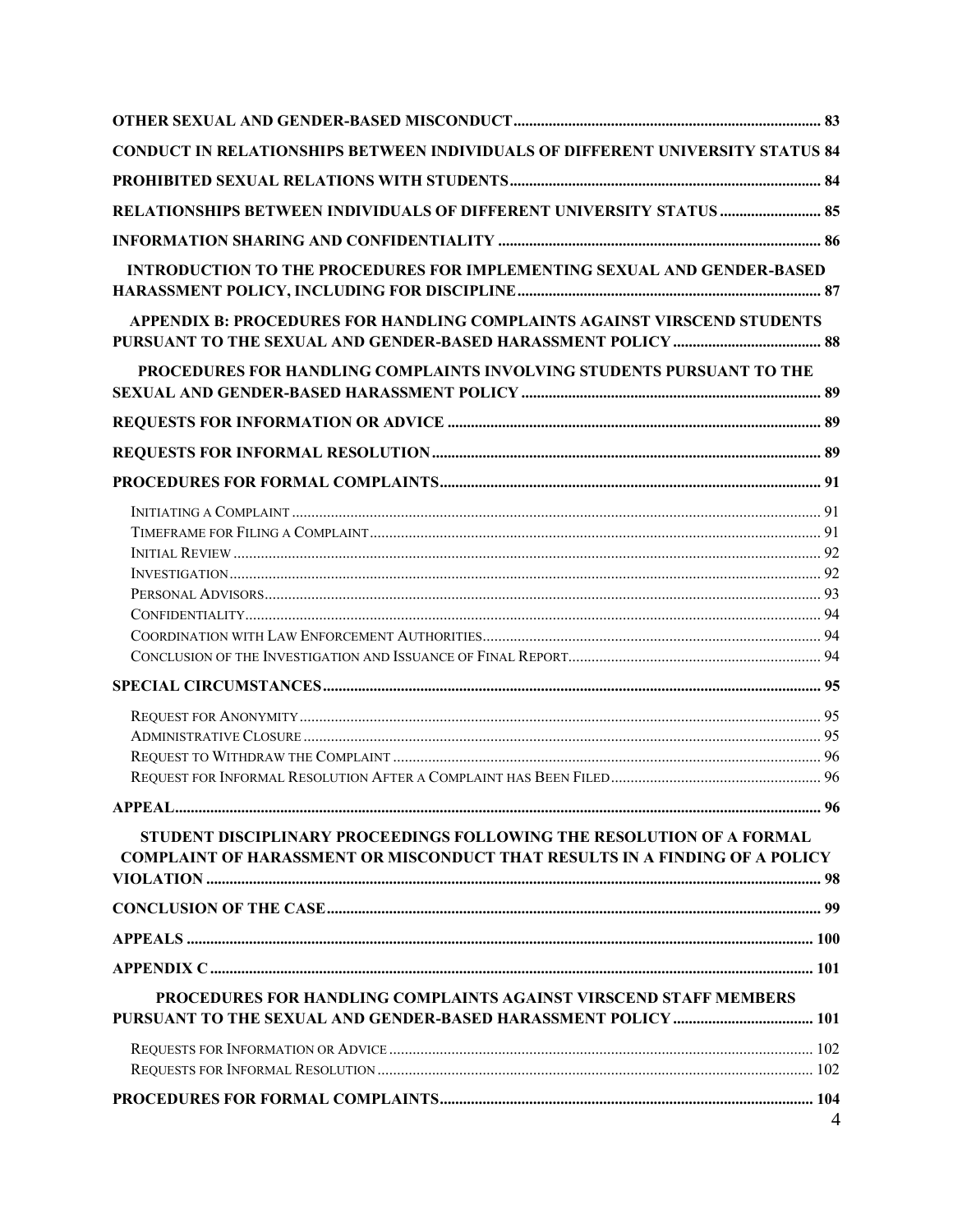| $INVESTIGATION 105$                                                                                                                                       |  |
|-----------------------------------------------------------------------------------------------------------------------------------------------------------|--|
|                                                                                                                                                           |  |
|                                                                                                                                                           |  |
|                                                                                                                                                           |  |
|                                                                                                                                                           |  |
|                                                                                                                                                           |  |
|                                                                                                                                                           |  |
|                                                                                                                                                           |  |
|                                                                                                                                                           |  |
|                                                                                                                                                           |  |
|                                                                                                                                                           |  |
| STAFF DISCIPLINARY PROCEEDINGS FOLLOWING THE RESOLUTION OF A FORMAL<br><b>COMPLAINT OF HARASSMENT OR MISCONDUCT THAT RESULTS IN A FINDING OF A POLICY</b> |  |
|                                                                                                                                                           |  |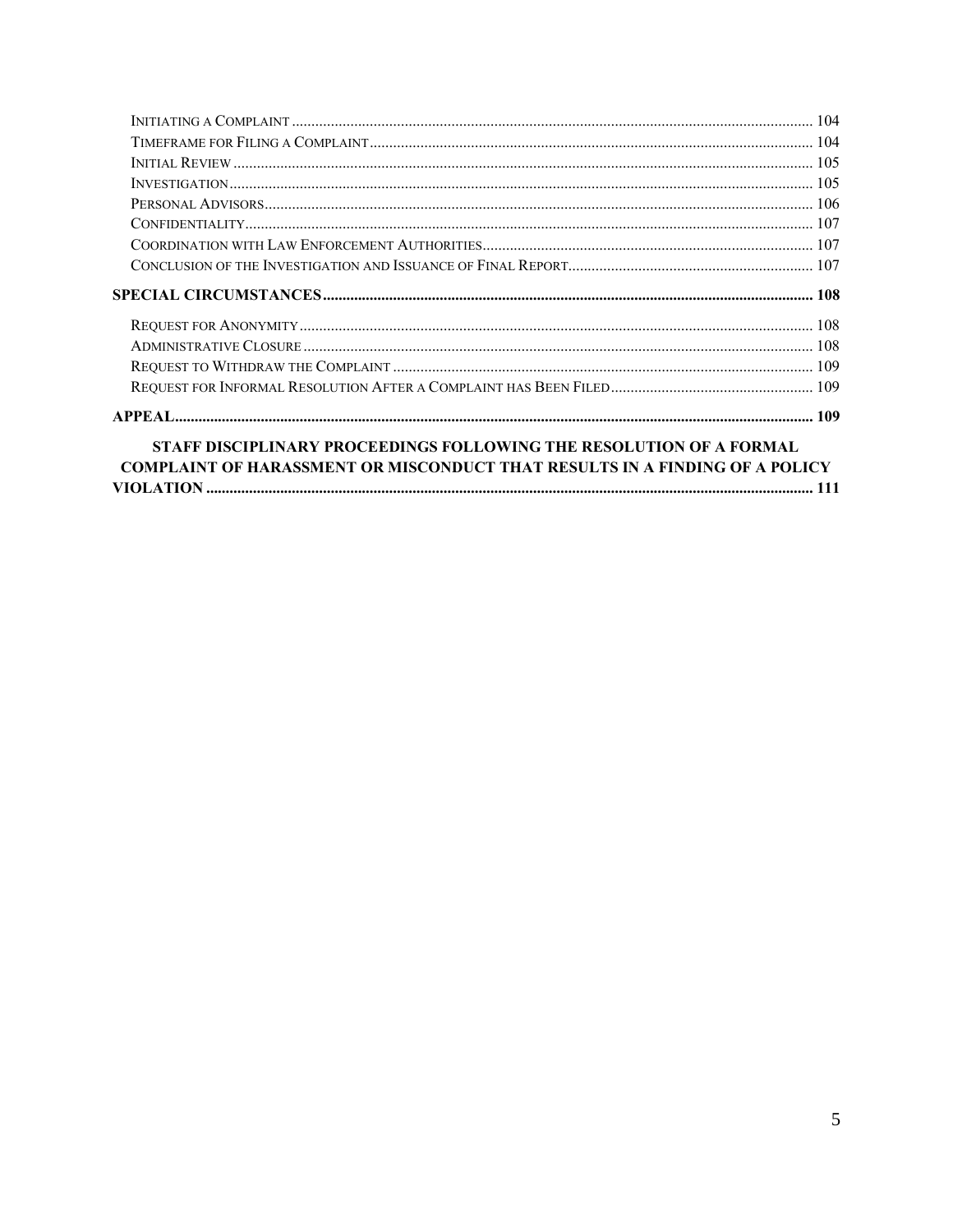# <span id="page-6-0"></span>**Section 1: Introduction**

#### OUR VISION

Virscend University will be the University of choice for aspiring business professionals who are dedicated to succeed in the business world.

#### OUR MISSION

Inspire students with innovative ideas and business intelligence to prepare them to excel in a dynamic global environment.

## OUR CORE VALUES

Innovation, Inspiration, and Intelligence.

## OUR INSTITUTIONAL PURPOSES

1. To provide equal educational opportunities for all students with educational needs

2. To develop student's rich knowledge, personality and cooperativeness to create opportunities for their future success

3. To inspire students with innovative and state-of-the-art technologies

4. To prepare students to engage in a diverse global environment

# <span id="page-6-1"></span>**1.1 History**

Our mission is to inspire students with innovative ideas and business intelligence to prepare them to excel in a dynamic global business environment. The university aspires to attain its mission by offering small size classes with less than 20 students that are taught by professors and leading industry professionals with years of experience. Our curriculum is up-to-date to meet today's business needs. Currently, our professors hold Ph.D. degrees and have taught at accredited universities. This pairing of small classes with quality professors creates an ideal learning environment that supports a curriculum built on developing a highly skilled and versatile business professional.

Virscend University offers a Master's in Business Administration (MBA) program. The MBA program is designed to meet the personal needs of currently working professionals who require convenient school hours and a pace that can accommodate their ambitious goals. Therefore, our program offers evening courses with a 12-month pace. Our Bachelor of Science in Business Administration (BS) program is also designed with the students in mind. Our undergraduate 2 year program accommodates the financial concerns of talented students who are seeking to invest in their growth but who may be deterred by the high cost in quality education. In order to support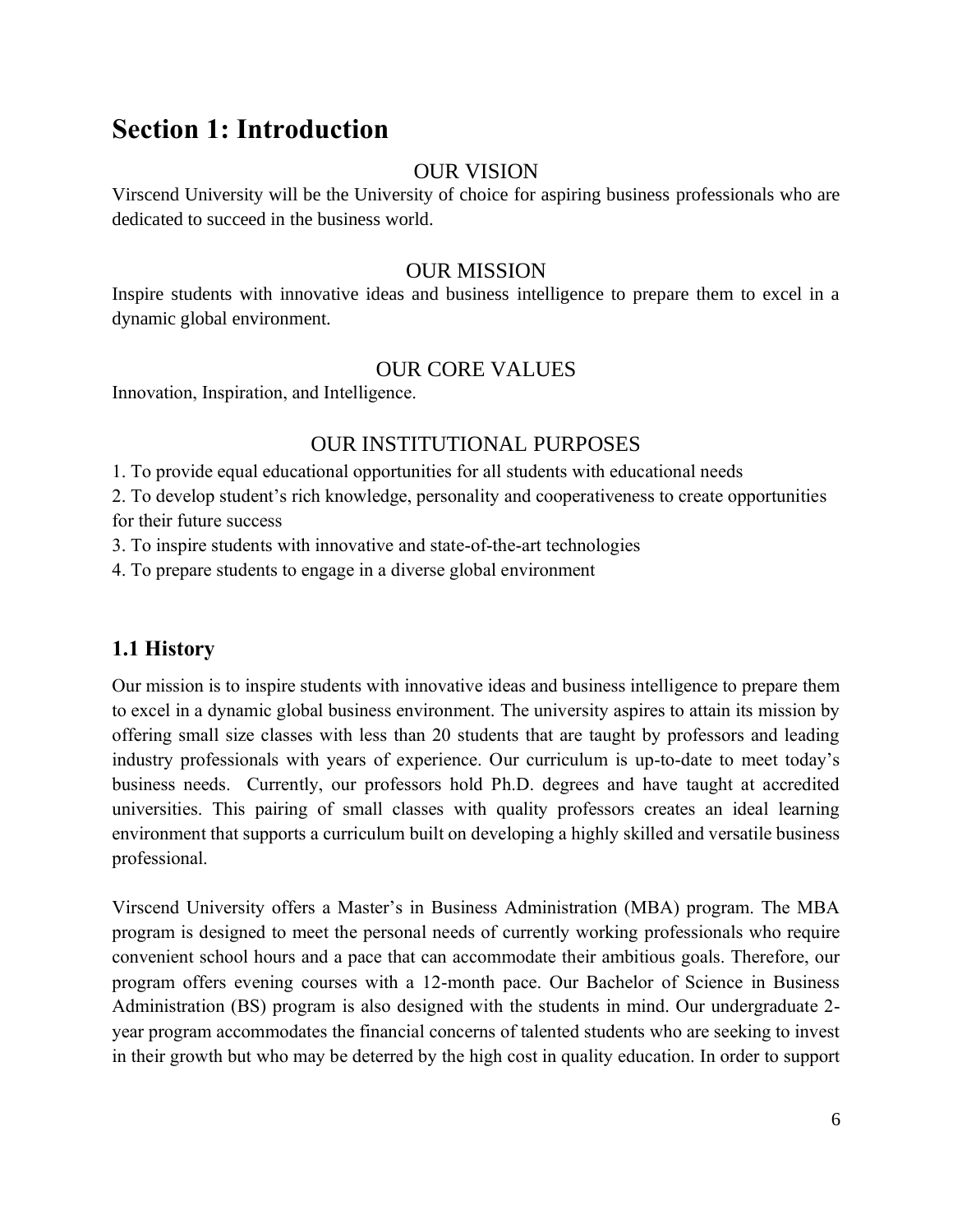talent, the university has made a conscious effort to deliver quality with an affordable price. As a result, the university has a financially competitive program.

Virscend University is part of [Virscend Education Company Limited s](http://www.virscendeducation.com/en/school/highschool.html&part=university)chools. [Virscend Education](http://www.virscendeducation.com/en/)  [Co Ltd c](http://www.virscendeducation.com/en/)urrently owns a total of 16 educational institutions including fifteen K-12 schools and 1 four-year college with a total student population of more than 38,000 (Feb. 14, 2019). Virscend Education Co Ltd is the largest private educational organization in southern China with nationwide recognition for its innovative and high performing graduates. Many schools of Virscend Education Co Ltd have placed students in renowned universities in China and all over the world, which include Beijing University, Tsinghua University, Harvard University, MIT, UC-Berkeley, UC-Irvine, CSU-Long Beach, CSUF, UCLA and many others.

As part of Virscend Education Co Ltd, Virscend University aspires to fulfill its parent company's commitment to quality education. Therefore, Virscend University prides itself on its effort of building a high-quality education validated by WSCUC. As we speak, our leadership team is working hard on obtaining its accreditation and we are confident in our efforts. Our leadership team also ensures that we comply with the California Bureau for Private Post-Secondary Education.

## <span id="page-7-0"></span>**1.2 Instructional Location**

Virscend University 16490 Bake Parkway Irvine, CA 92618

# <span id="page-7-1"></span>**1.3 BPPE Approval**

This institution is a private institution approved to operate by the California Bureau for Private 7) Postsecondary Education. (BPPE) Approval to operate means the institution is compliant with minimum standards contained in the California Private Postsecondary Education Act of 2009 (as amended) and Division 7.5 of title 5 of the California code of Regulations.

# <span id="page-7-2"></span>**1.4 Notice to Prospective Degree Program Students**

This institution is provisionally approved by the Bureau for Private Postsecondary Education (BPPE) to offer degree programs. To continue to offer this degree program, this institution must meet the following requirements: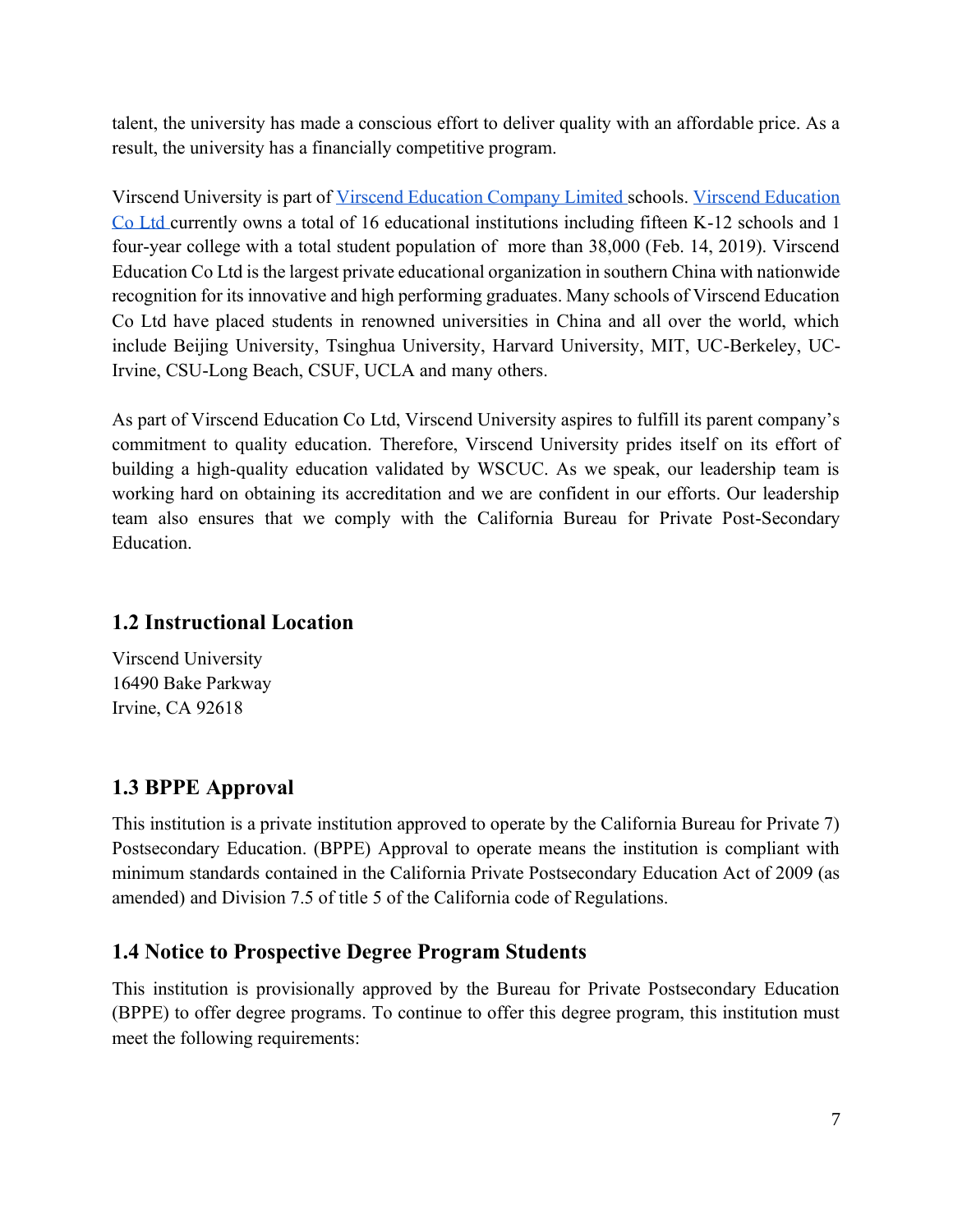- Become institutionally accredited by an accrediting agency recognized by the United States Department of Education, with the scope of the accreditation covering at least one-degree program
- Achieve accreditation candidacy or initial accreditation, as defined in regulations, by **November 1, 2019** and full accreditation by **November 18, 2021**.

If this institution stops pursuing accreditation, it must:

- Stop all enrollment in its degree programs, and
- Provide a teach-out to finish the educational program or provide a refund.

An institution that fails to comply with accreditation requirements by the required dates shall have its approval to offer degree programs automatically suspended.

#### **As of June 4, 2019, Virscend University has met its first deadline by passing the Eligibility status with WSCUC and is currently pursuing the Initial Accreditation.**

#### <span id="page-8-0"></span>**1.5 Financial Stability Bankruptcy History**

This institution has not had a pending petition in bankruptcy, is not operating as a debtor in possession and has not filed a bankruptcy petition within the preceding five years nor has it had a petition in bankruptcy filed against it within the preceding five years that resulted in reorganization under chapter 11 of the United States Bankruptcy Code.

#### <span id="page-8-1"></span>**1.6 Accreditation Status**

Virscend University has applied for Eligibility from the WASC Senior College and University Commission (WSCUC). WSCUC has reviewed the application and determined that the University is eligible to proceed with an application for Candidacy and Initial Accreditation. A determination of Eligibility is not a formal status with the WASC Senior College and University Commission, nor does it ensure eventual accreditation. It is a preliminary finding that the institution is potentially accreditable and can proceed within five years of its Eligibility determination to be reviewed for Candidacy or Initial Accreditation status with the Commission. Questions about Eligibility may be directed to the institution or to WSCUC at wscuc@wscuc.org or (510) 748-9001.

It is a huge honor for a school to receive accreditation, so our team of staff and faculty is working diligently to obtain an official seal of approval from WASC.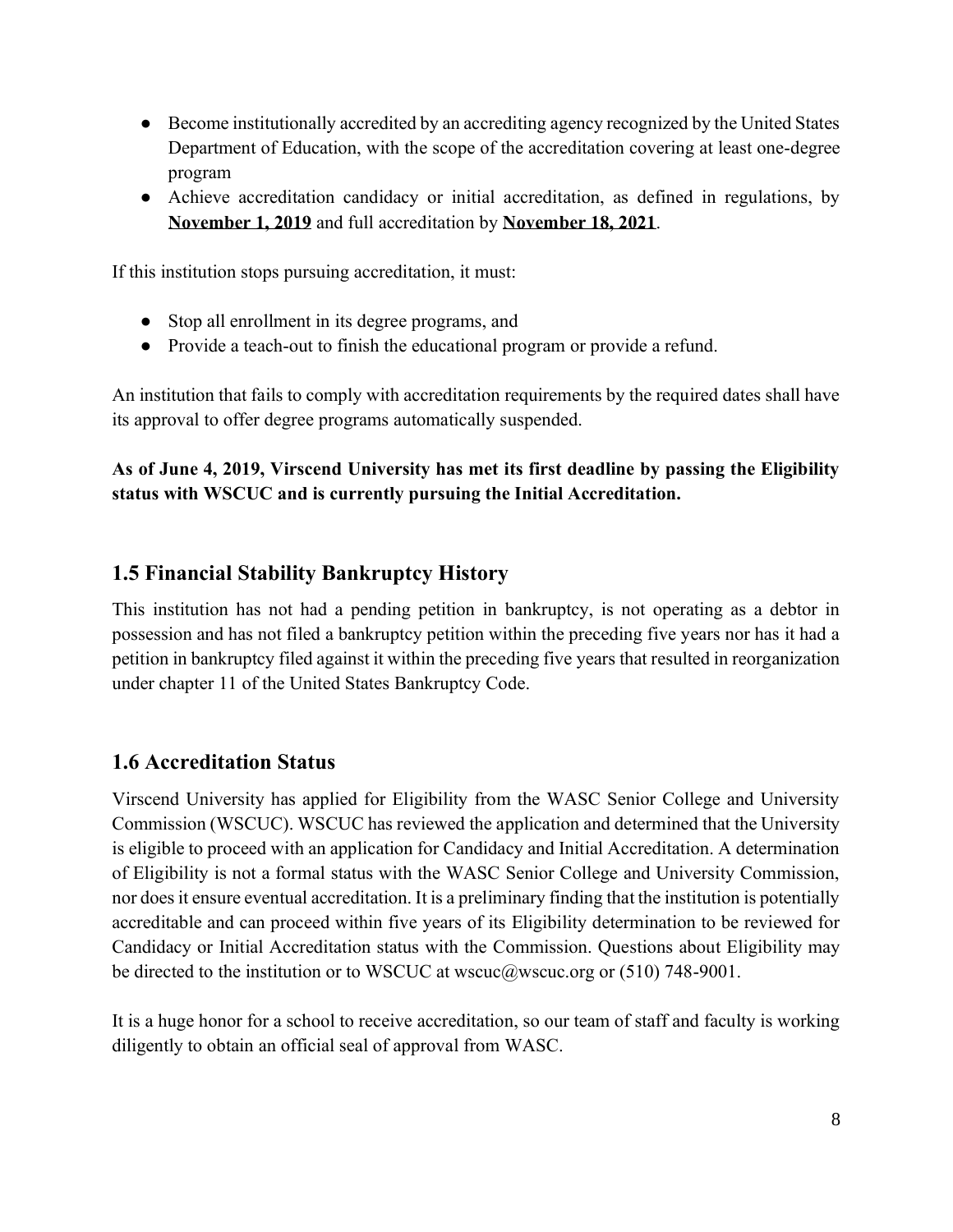In addition, Virscend University is in agreement with the Bureau of Private Postsecondary Education (BPPE) to achieve the following deadline:

● Achieve accreditation candidacy or initial accreditation, as defined in regulations, by November 1, 2019 and full accreditation by November 18, 2021.

As of June 4, 2019, Virscend University has met its first deadline.

#### <span id="page-9-0"></span>**1.7 Description of the Facilities & Type of Equipment Used for Instruction**

The school is located on a major thoroughfare in the city of Irvine, in a stand-alone building that is approximately 10 years old. The school facility is 5,000 square feet in size with 3 standard classrooms, a computer lab, a library/conference room, an administrator's and admissions' office. The classrooms are equipped with white boards, teacher and student desks, and a projector with HDMI and mini-display adapters. The computer lab has 14 brand new HP desktops, a projector with a HDMI and mini-display adapter, a white board and 14 modern office chairs. The administrator's and admissions' office have personal computers and servers along with standard peripherals.

#### <span id="page-9-1"></span>**1.8 Learning Resources**

Virscend University provides internet access, an online course management system, a physical library and eLibrary with access to EBSCO's eBook Business Subscription Collections and Regional Business News. These resources supplement the university's curriculum. Students may access the internet using their laptops or a desktop computer from the computer lab during operational hours. The online course management system, Moodle, supports classroom instruction. By using Moodle, students can send a message to their instructor regarding a missed assignment. They can access PowerPoint slides and lecture videos for assignments missed or simply to revisit for further study. The university's physical library houses books, periodicals, journals, and other supporting material that supplement the university's curriculum. In addition, the library offers a communal space for students to work on homework or projects either individually or as a group. The eLibrary is composed of various digital libraries. Students can easily access a list of public digital libraries from the library page on Virscend University's website. Students may also access EBSCO's business related databases.

The university currently has a subscription to eBook Business Subscription Collection – This collection offers nearly 20,000 business e-books selected to assist students and scholars with various business research, special projects and entrepreneurial needs. A key resource for academic and business school libraries, eBook Business Collection encompasses a variety of topics, such as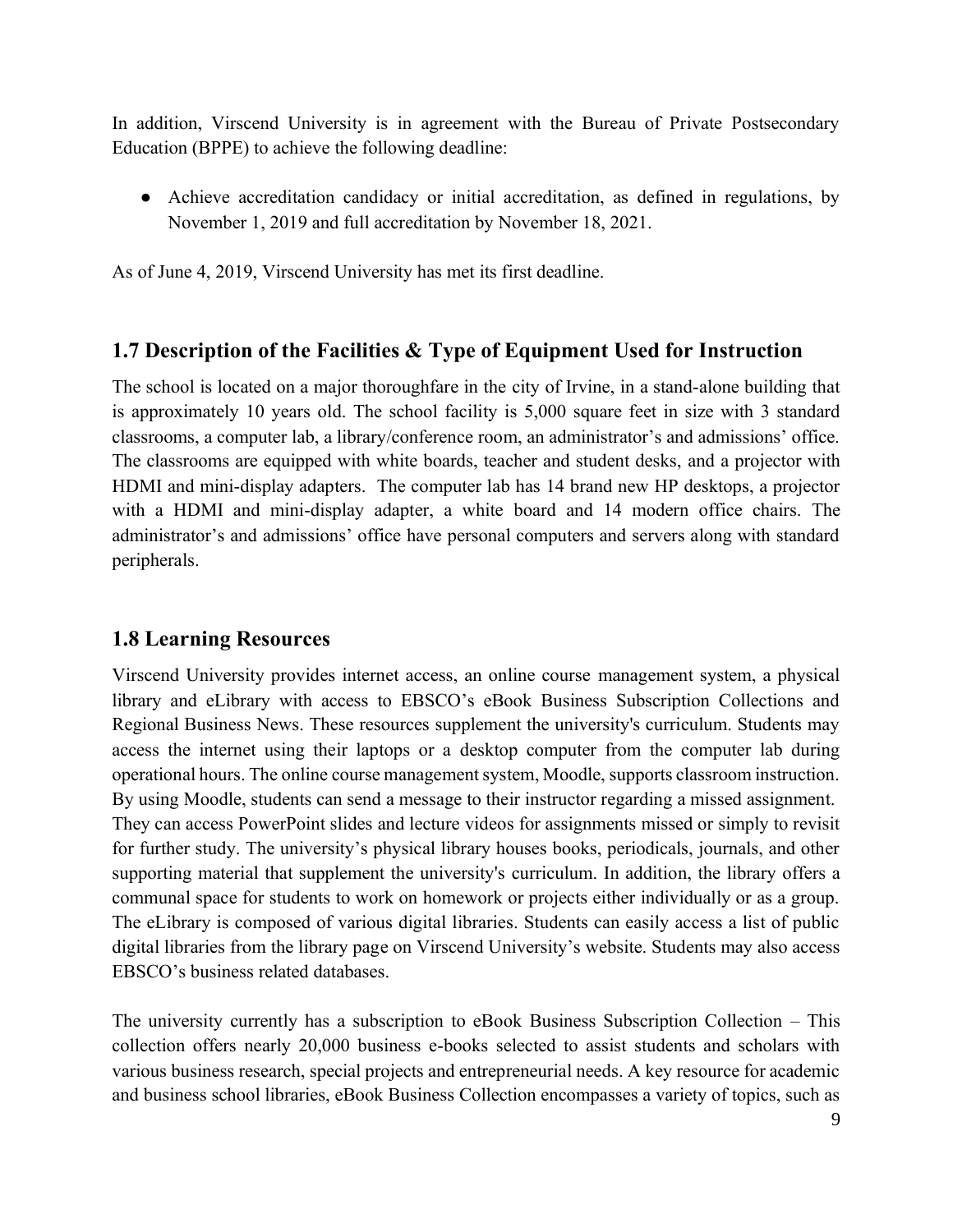marketing, finance, supply chain management and entrepreneurship. Titles are available from many noteworthy academic and business publishers, including Oxford University Press, Cambridge Scholars Publishing, World Scientific Publishing Company, Princeton University Press, AMACOM and Gallup Press.

Regional Business News - Regional Business News provides full-text regional business publications for the United States and Canadian provinces. Users can search newspapers, magazines and other resources from trusted news sources. Furthermore, students are encouraged to access and use materials from the nearby public libraries and various online digital resources.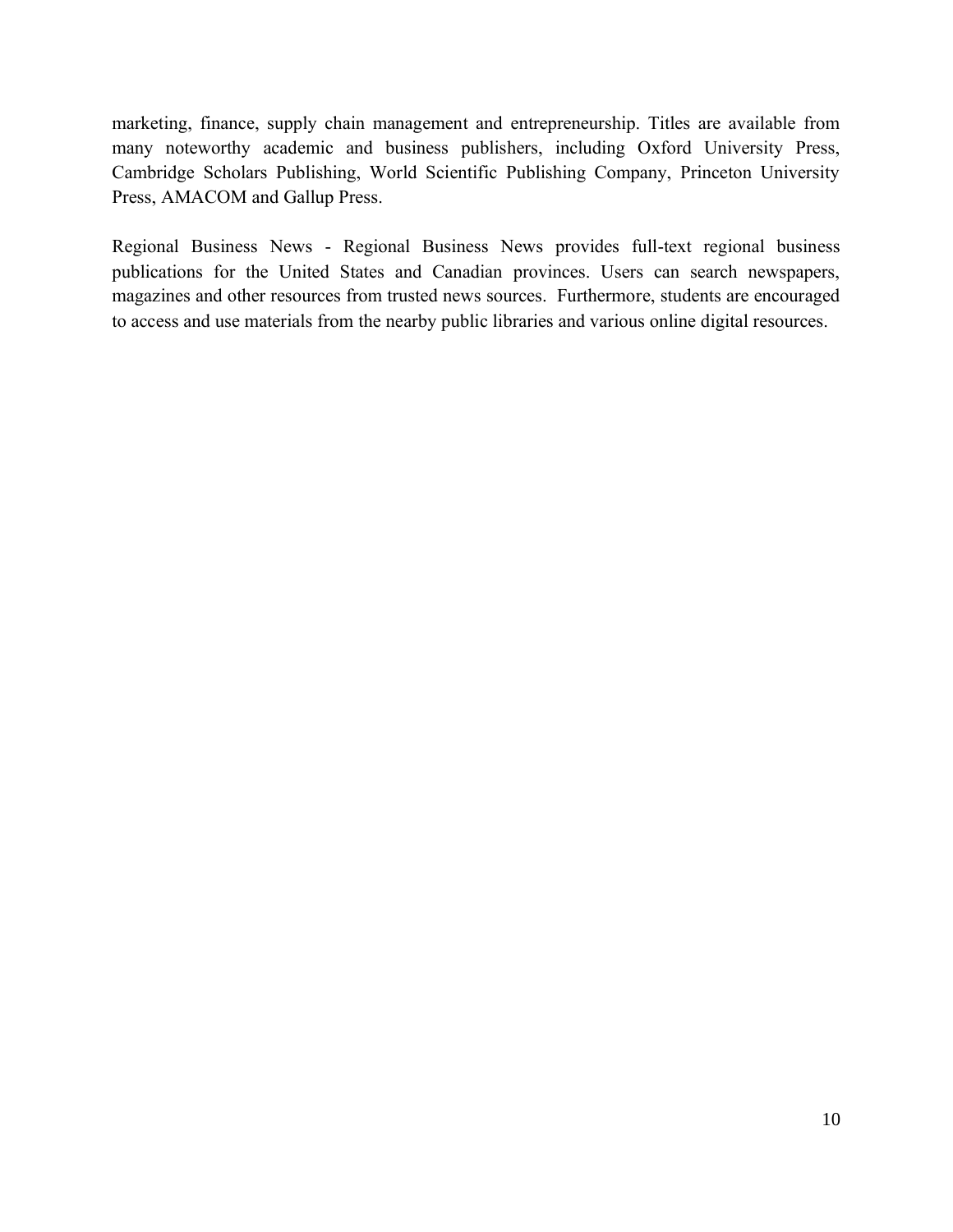# <span id="page-11-0"></span>**Section 2: Admission process**

# <span id="page-11-1"></span>**2.1 Bachelor of Science in Business Administration (2-year degree completion program) Admission criteria:**

- An entering student must have earned an Associate Degree from an accredited institution in the United States or Canada; or an institution outside the United States or Canada and in addition provides a comprehensive evaluation of the degree performed by a foreign credential evaluation service that is a member of the National Association of Credential Evaluation Services (NACES).
- Students must have been awarded an Associate degree or have completed a minimum of 60 units of lower division coursework with a GPA of 2.5 or higher.
- Students must pay all applicable fees, as per the current published fee schedule at the time of the signing or entering into an enrollment contract or make other arrangements acceptable to the school.
- This institution does not award credit for satisfactory completion of CLEP or other comparable examinations. This institution does not award credit for experiential learning.
- This institution does not accept Ability to Benefit (ATB) students.
- This institution has articulation agreements with domestic and international universities

#### <span id="page-11-2"></span>2.1.1 BS Admissions Process

Virscend University accepts admissions year-round. Admissions decisions are made by the Admissions Committee which consists of the Director of Admissions, faculty and staff. Submission Instruction (Bachelor of Science Application)

- 1. [Fill out the application form online](https://virscend.com/wp-content/uploads/2017/03/Undergraduate-Application-Form.pdf) <https://virscend.com/apply-for-vu/>
- 2. Upload all needed document
- 3. Pay for the application fee (nonrefundable)

#### <span id="page-11-3"></span>2.1.2 BS Admission Submission Instruction

- Complete personal essay answering one of the following prompts:
	- Describe a time you encountered a problem and resolved it and explain its significance to you.
	- Describe a problem that you would like to resolve and explain how you would resolve it and why it is of significance to you.
- Official transcripts from all colleges attended (Unofficial Transcripts accepted during application process)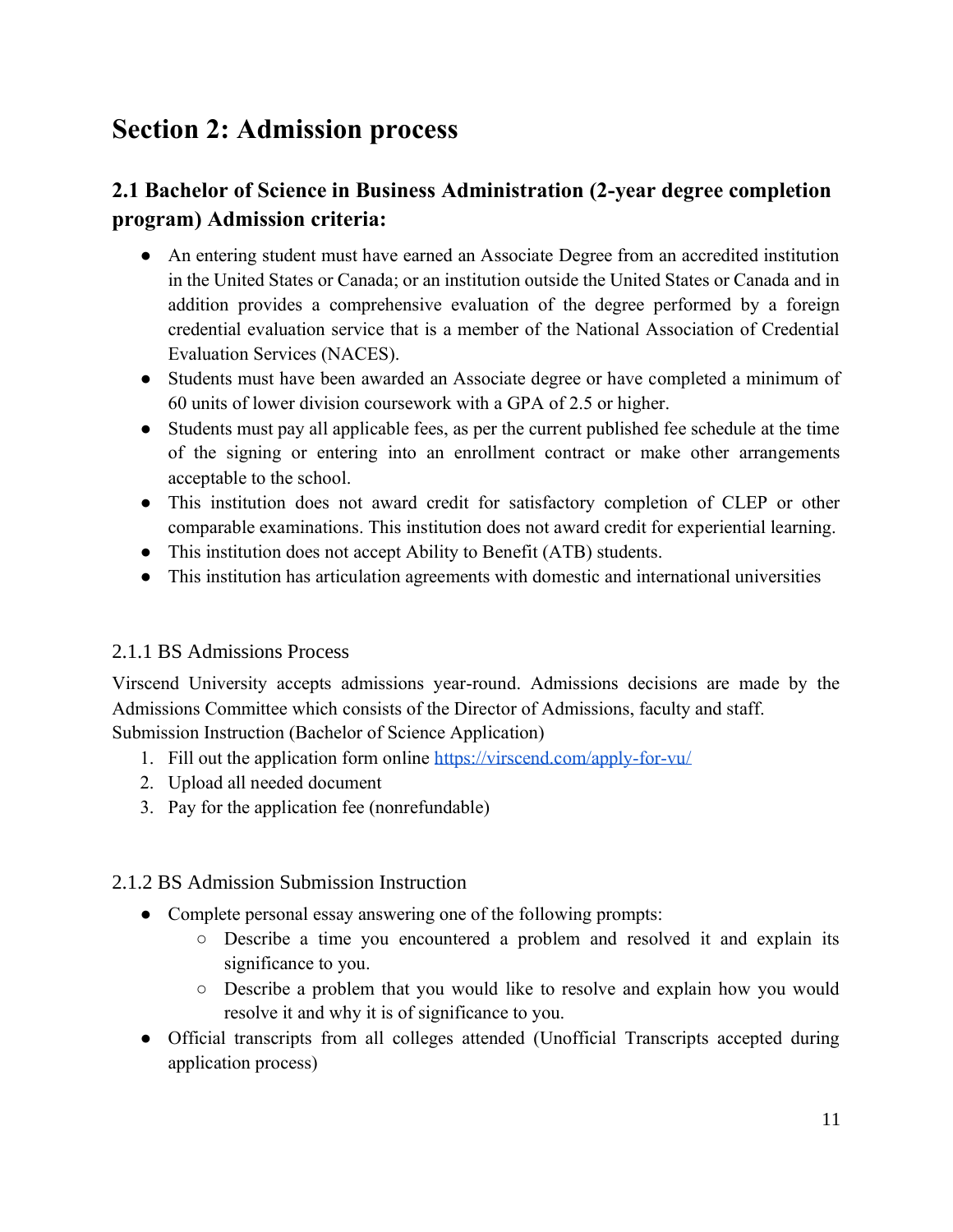● Pending BPPE Approval: If applying for the **online program**, please also include your completed Information Competency Assessment, which is available on our website with all admission forms.

[https://virscend.com/wp-content/uploads/2020/05/Information-Competency-](https://virscend.com/wp-content/uploads/2020/05/Information-Competency-Assessment.pdf)[Assessment.pdf](https://virscend.com/wp-content/uploads/2020/05/Information-Competency-Assessment.pdf)

\*Please note that the Bachelor of Science program only accepts transfer students who are at the Junior level of college or higher.

● TOEFL/IELTS Score: minimum of 500 pb or 61 ib or 6.0 (IELTS) (ONLY for students with an international degree)

# <span id="page-12-0"></span>**2.2 Master of Business Administration (MBA) Admission Criteria:**

- Student must have earned a Bachelor's Degree from an accredited institution in the United States or Canada; or an institution outside the United States or Canada and in addition provides a comprehensive evaluation of the degree performed by a foreign credential evaluation service that is a member of the National Association of Credential Evaluation Services (NACES).
- Students must have been awarded a bachelor's degree with a grade of 2.7 or higher. Students with a grade lower than 2.7 must demonstrate additional qualifications such as extensive work experience in related fields, or special awards.
- Students must pay all applicable fees, as per the current published fee scheduled at the time of the signing or entering into an enrollment contract or make other arrangements acceptable to the school.
- This institution does not award credit for satisfactory completion of CLEP or other comparable examinations. This institution does not award credit for experiential learning.
- This institution has articulation agreements with domestic and international universities.

#### <span id="page-12-1"></span>2.2.1 MBA Admission Process

Virscend University accepts admissions year-round. Admissions decisions are made by the Admissions Committee which consists of the Director of Admissions, faculty and staff. Submission Instruction (Master of Business Admission Application)

- 1. Fill out the application form online<https://virscend.com/apply-for-vu/>
- 2. [Upload all needed document](https://virscend.com/wp-content/uploads/2017/03/Undergraduate-Application-Form.pdf)
- 3. Pay for the application fee (nonrefundable)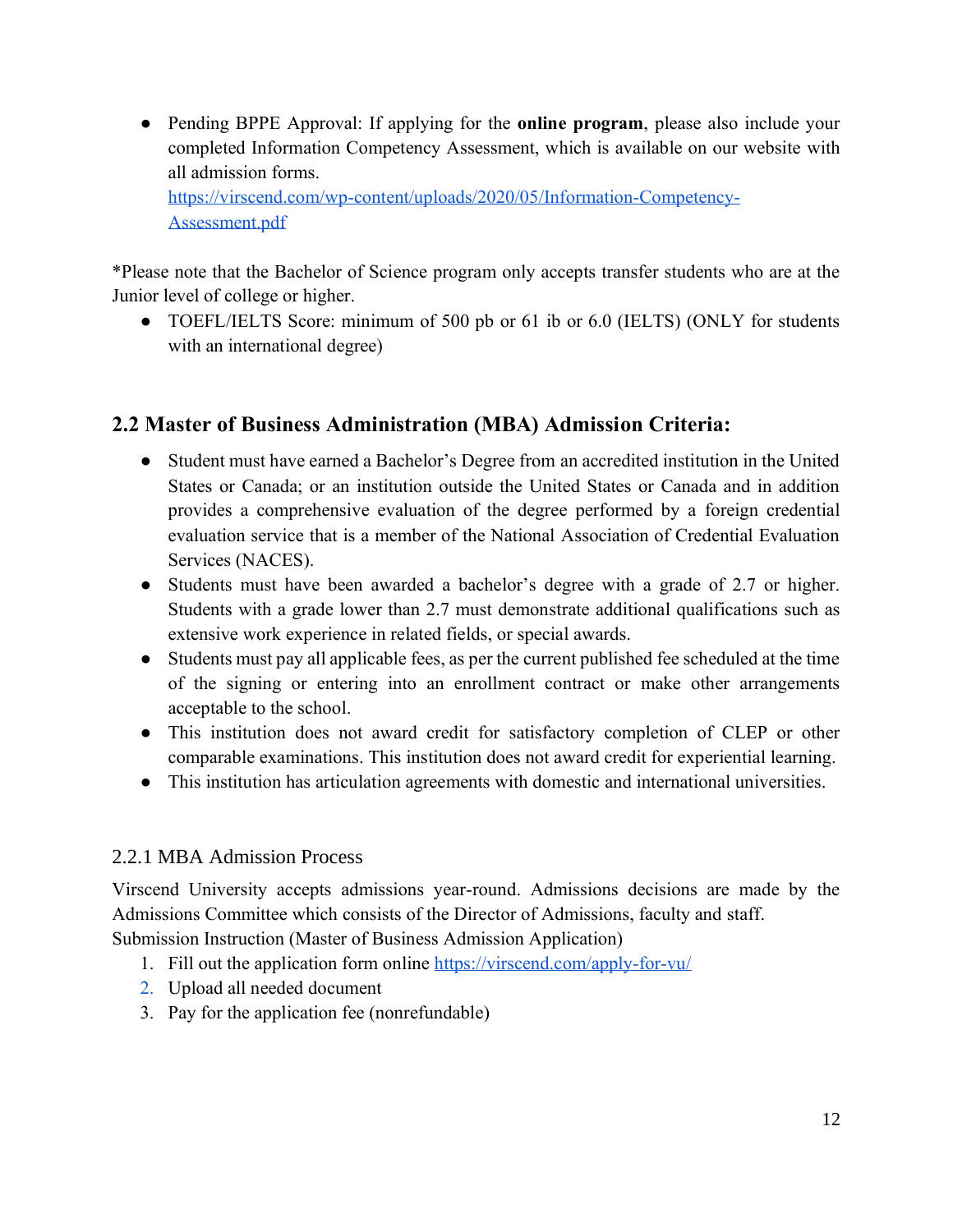#### <span id="page-13-0"></span>2.2.2 MBA Submission Instruction

- Complete personal essay answering one of the following prompts:
	- Describe a time you encountered a problem and resolved it and explain its significance to you.
	- Describe a problem that you would like to resolve and explain how you would resolve it and why it is of significance to you.
- Official transcripts from all colleges attended (Unofficial Transcripts accepted during application process)
- Pending BPPE Approval: If applying for the **online program**, please also include your completed Information Competency Assessment , which is available on our website with all admission forms. [https://virscend.com/wp-content/uploads/2020/05/Information-Competency-](https://virscend.com/wp-content/uploads/2020/05/Information-Competency-Assessment.pdf)[Assessment.pdf](https://virscend.com/wp-content/uploads/2020/05/Information-Competency-Assessment.pdf)
- GMAT or GRE SCORE (Optional)
- Two (2) letters of recommendation from school or work (Optional)
- TOEFL/IELTS Score: minimum of 525 pb or 71 ib or 6.5 (IELTS) (ONLY for students with an international degree)

# <span id="page-13-1"></span>**2.3. Application Decision**

Once the application has been processed (for either BS or MBA applicants), those candidates who meet the initial requirements will be invited to an on-campus/virtual interview. After the interviews have been completed, the selection process will begin, and acceptance/rejection letters will be made thereafter.

# <span id="page-13-2"></span>**2.4. Scholarship Policy**

- 1. Virscend University offers three types of scholarships for qualified students
- 2. Scholarship application must be submitted with program application
- 3. Type of scholarships
	- a. Presidential scholarship (only applicable to domestic students)
		- i. All tuition is waived for 6 consecutive semesters, after which you must reapply for your scholarship.
		- ii. Scholarship receivers must maintain a minimum cumulative GPA of 3.5 or higher to continue receiving the scholarship
	- b. Academic Scholarship
		- i. 75% tuition waived for 6 consecutive semesters, after which you must reapply for your scholarship.
		- ii. Scholarship receivers must maintain a minimum cumulative GPA of 3.25 or higher to continue receiving the scholarship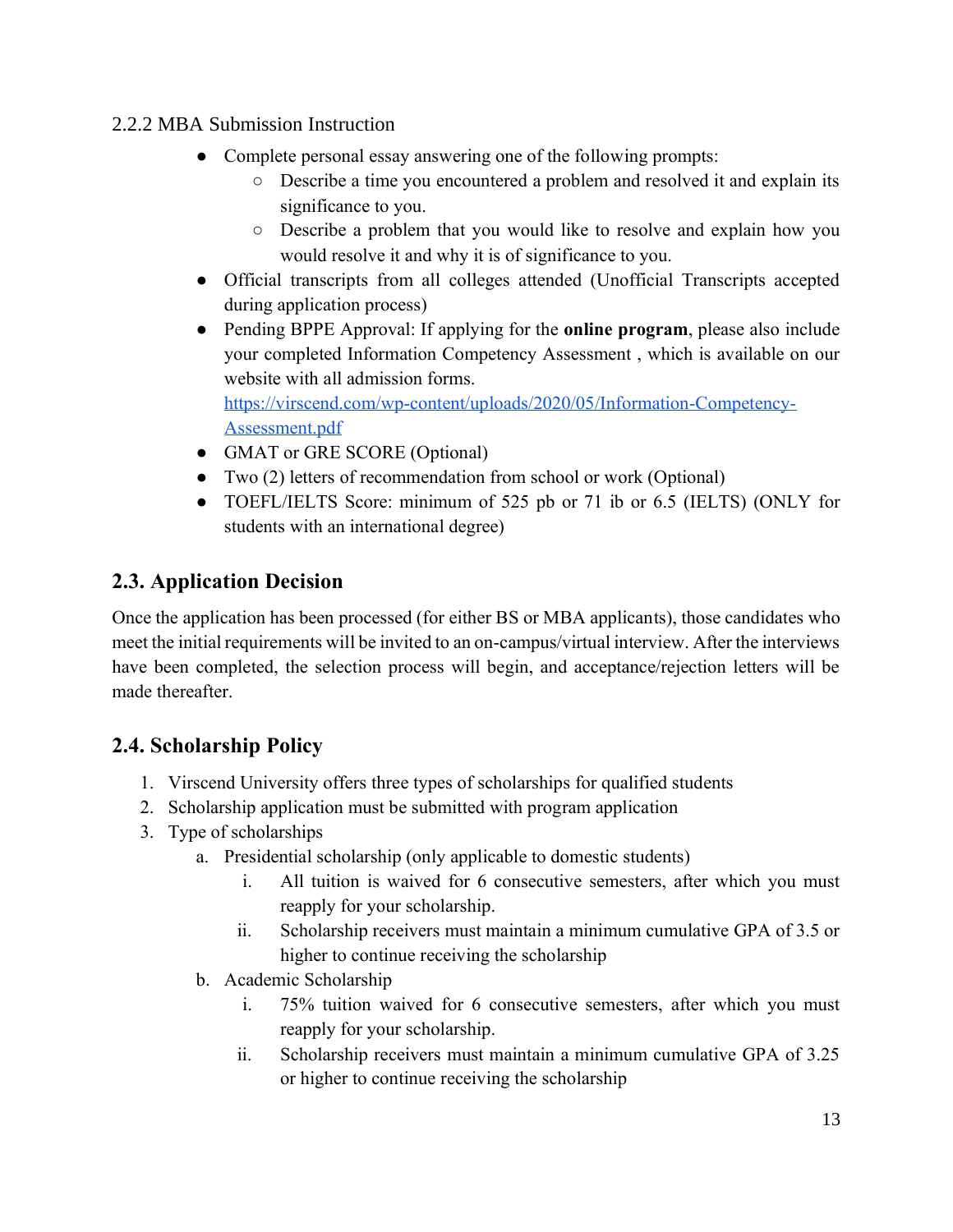- c. Professional Scholarship
	- i. 50% tuition waiver within 6 consecutive semesters, after which you must reapply for your scholarship.
	- ii. Scholarship receivers must maintain a minimum cumulative GPA of 3.00 or higher to continue receiving the scholarship
- 4. Scholarship cannot be carried over after leave of absence, unless necessary courses are not available. You must reapply for the scholarship upon return.
- 5. If a scholarship recipient does not meet the minimum requirement, a grace period of 1 semester will be grated to bring back the GPA.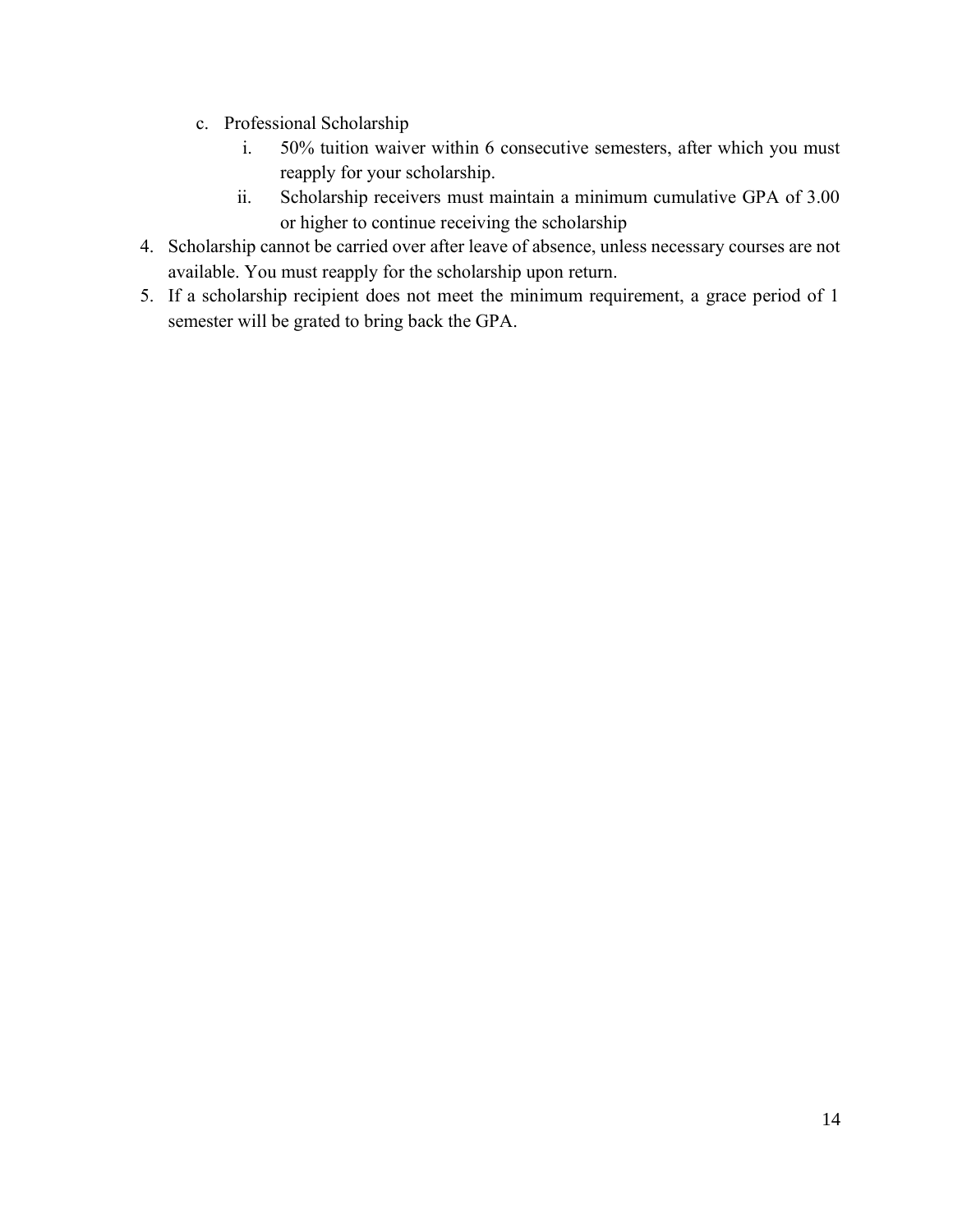# <span id="page-15-0"></span>**Section 3: Graduation Requirements**

# <span id="page-15-1"></span>**3.1 Graduation Requirements**

#### <span id="page-15-2"></span>3.1.1 BS Program

To earn a Bachelor of Science Degree, students must have completed a total of 120 credit units, among them a maximum of 60 lower-division units from the college/university previously attended and, in addition, completed a minimum of the 20 required courses (60 units) with a GPA of 2.0 or higher from Virscend University.

#### <span id="page-15-3"></span>3.1.2 MBA Program

To earn a Master of Business Administration degree, students must complete 10 required courses with a GPA of 3.0 or higher. Students are required to submit the final project issued in MBA 650. Once the project is submitted, the turnaround time for evaluation is a 2-4 week period.

# <span id="page-15-4"></span>**3.2 Validity of Coursework**

#### <span id="page-15-5"></span>3.2.1 BS Program

Students have an 8-year period from the date they sign the enrollment agreement and/or register for classes (whichever comes first) to complete the program. Students re-entering the program after the 8-year period must restart the program and retake all courses. Students who under extreme circumstances cannot complete the program within the 8-year period may file for an extension. Upon review of the request, the Academic Committee will make the final decision.

#### <span id="page-15-6"></span>3.2.2 MBA Program

Students have a 5-year period from the date they sign the enrollment agreement and/or register for classes (whichever comes first) to complete the program. Students re-entering the program after the 5-year period must restart the program and retake all courses. Students who under extreme circumstances cannot complete the program within the 5-year period may file for an extension. Upon review of the request, the Academic Committee will make the final decision.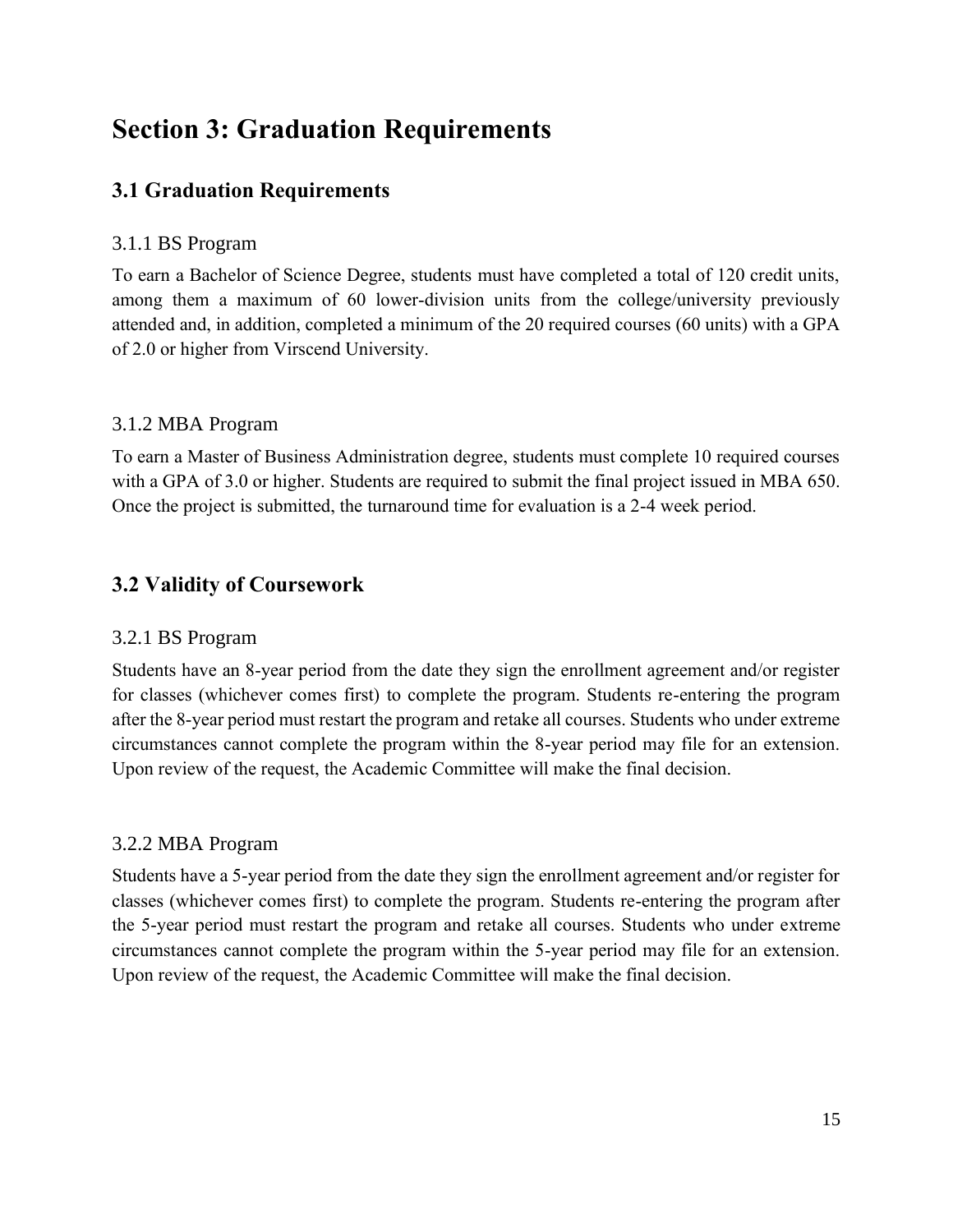# <span id="page-16-0"></span>**Section 4: Transfer Policy**

# <span id="page-16-1"></span>**4.1 BS Program**

Virscend University only takes transfer students for our Bachelor of Science in Business Administration program. Applicants must have an associate degree from a community college or two-year equivalent study from either a two-year or four-year college with a minimum of 60 units and a minimum GPA of 2.5 or other consideration deemed valid by the Admissions Committee. The student will follow our admissions process and submit an application along with official transcripts and an application fee to the Office of Admissions (See Admissions). For further assistance, call the Office of Admissions at (949)502-6252.

Virscend University accepts up to 60 lower division units transferred from an accredited institution based on case-by-case consideration or articulation agreements. The Admissions Committee will evaluate and make judgments about the equivalency of the transfer of credits. The evaluation criteria include the course level (upper or lower division), the course title and content, the number of units, the accreditation status of the school where the course was taken, the student's grade earned, and the mode of instruction.

# <span id="page-16-2"></span>**4.2 MBA Program**

The transfer policy is not applicable to the MBA program unless it is from a school with an articulation agreement (please refer to Articulation Agreements). Otherwise, students must be awarded a bachelor's degree from an accredited university, and if, it is an international degree must have their credentials evaluated by a NACES recognized agency that validates the equivalency of the international degree to that of a United States degree.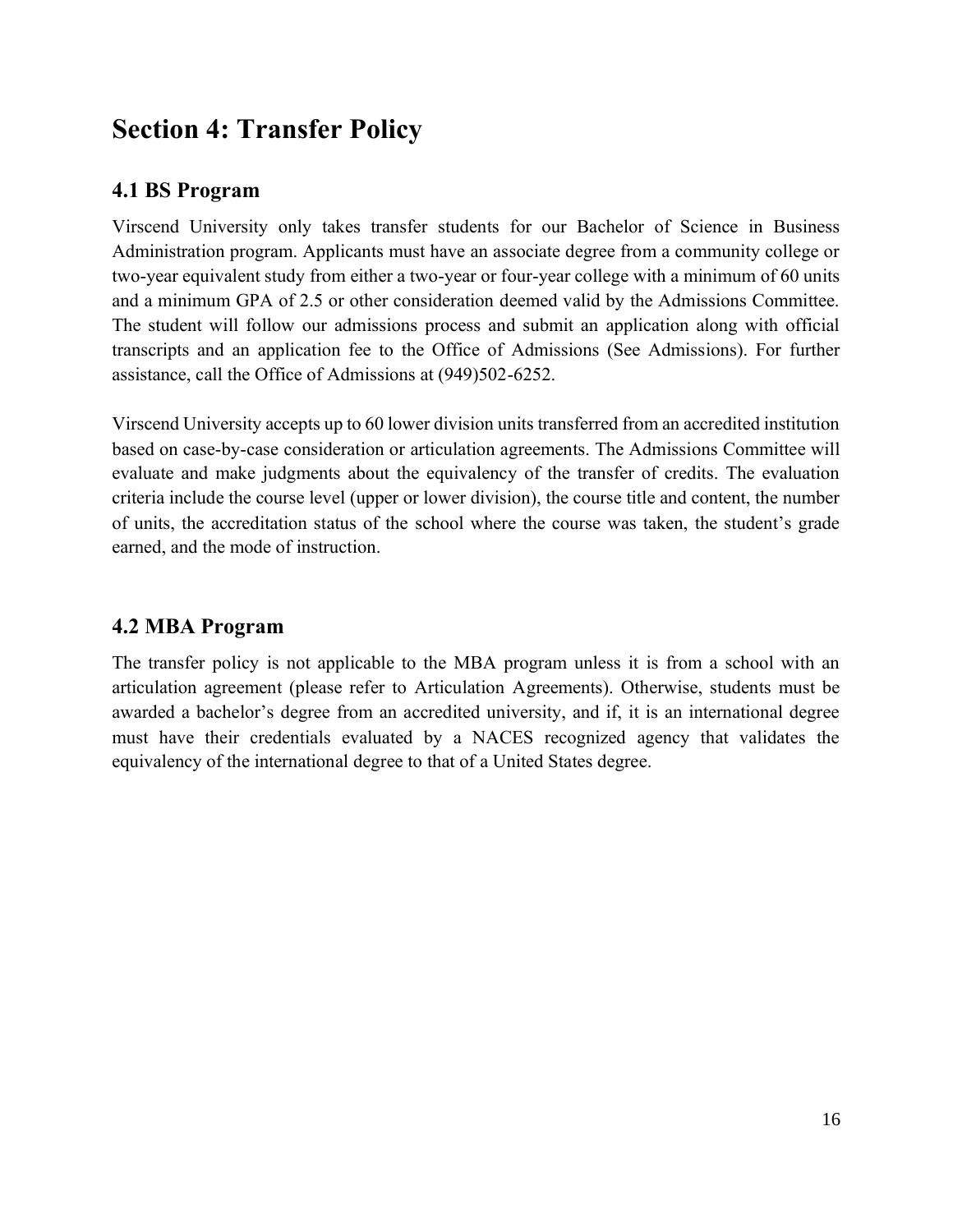# <span id="page-17-0"></span>**Section 5: Non-Matriculated Student Policy**

Non-matriculated students are students who take courses with non-degree related objectives. Non-Matriculated students are not required to apply for admission to the university. Non-Matriculated students register directly for courses. Virscend University allows non-matriculated students to register for fall, spring and summer classes (upon availability and meeting the Non-Matriculated Student Criteria). However non-matriculated students will not be granted a Degree/Diploma and the credits earned cannot be counted towards a degree as indicated on the student's transcript. Only matriculated students may receive a degree/diploma from Virscend University. If non-matriculated students decide to pursue a degree, they must apply for admission and credits earned under non matriculated status may be applied towards the degree. This applies to both the BS and MBA programs. Note that the 8-year (B.S. program)/ 5-year (MBA program) Validity of Coursework policy applies.

# <span id="page-17-1"></span>**5.1 Non-Matriculated Student Admission Criteria**

<span id="page-17-2"></span>5.1.1 Students to take courses offered by Bachelor of Science in Business Administration

- High School Diploma
- Prerequisite of coursework (if applicable for the desired course taken)
- TOEFL (for international degrees): minimum score 500 (ppb) or 61 (ib) or meet one of the listed English Proficiency Requirements (See International Degrees & English Requirements)
- <span id="page-17-3"></span>5.1.2 Students to take courses offered by Master of Business Administration
	- Bachelor's Degree (Accredited Institution)
	- Prerequisite of coursework, (if applicable for the desired course taken)
	- TOEFL(for international degrees): minimum score 525 (ppb) or 71 (ib) or meet one of the listed English Proficiency Requirements (See International Degrees & English Requirements)

# <span id="page-17-4"></span>**5.2 Non-Matriculated Student Application Process**

- 1. Fill out the application form online<https://virscend.com/apply-for-vu/>
- 2. [Upload all needed document](https://virscend.com/wp-content/uploads/2017/03/Undergraduate-Application-Form.pdf)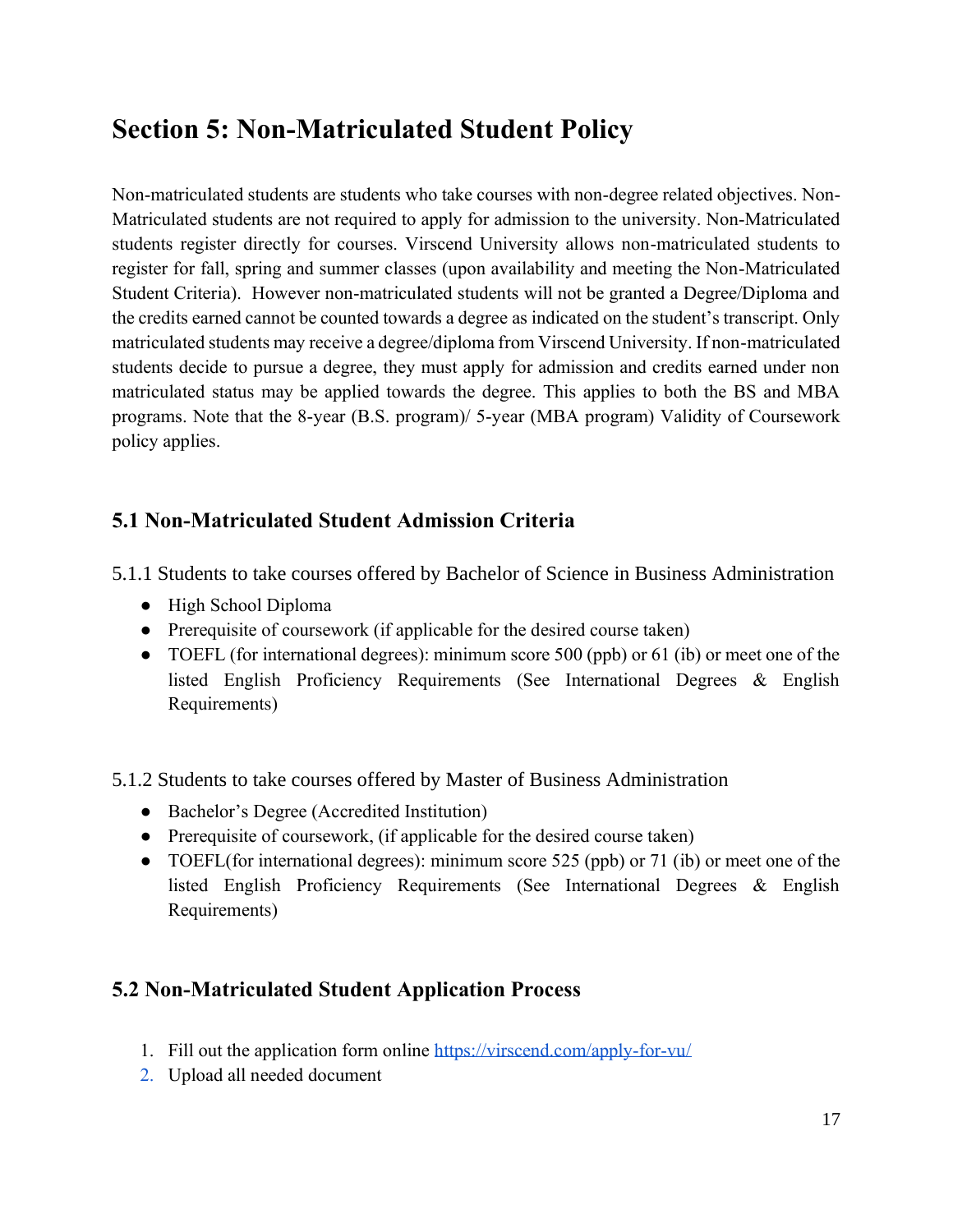3. Pay for the application fee (nonrefundable)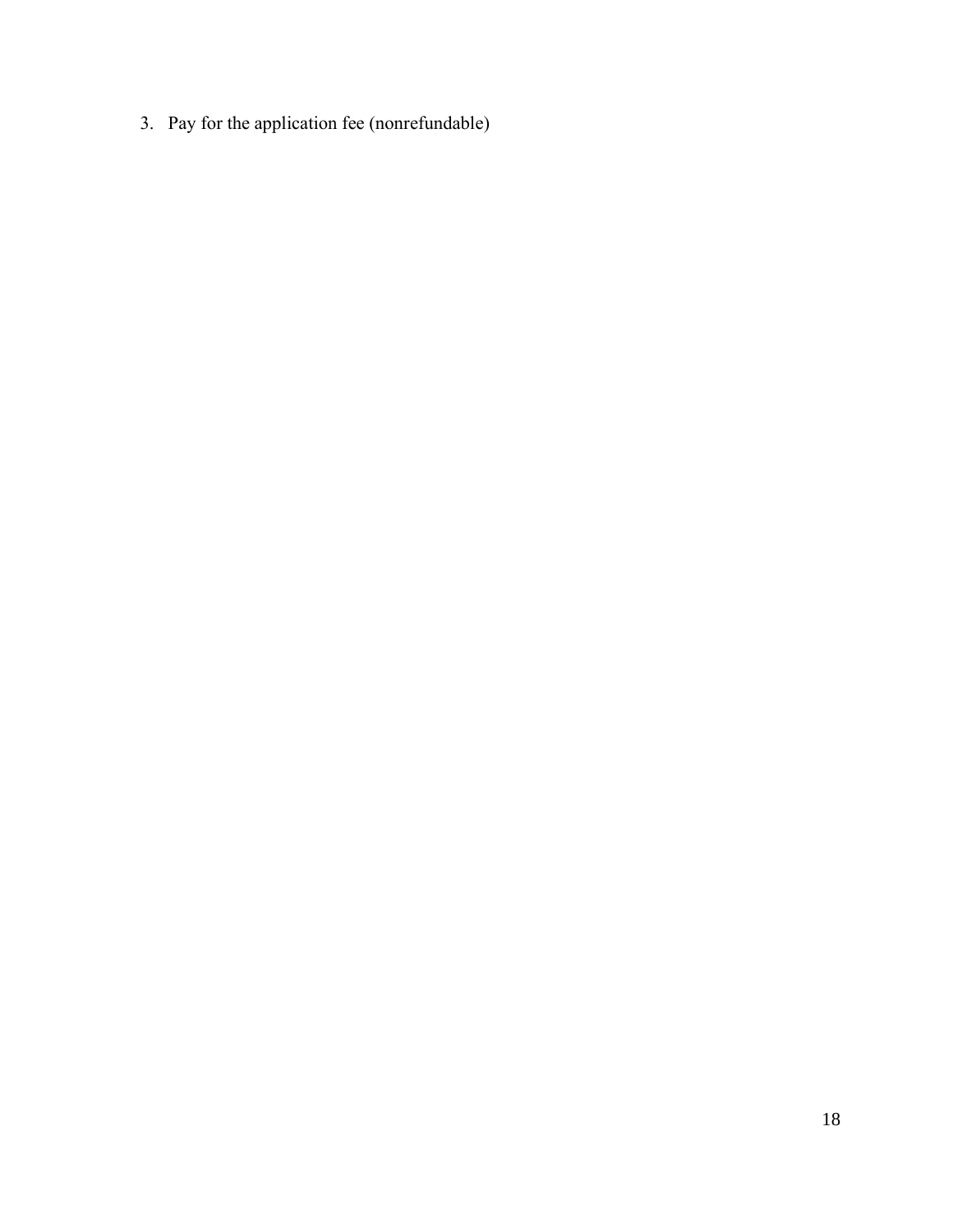# <span id="page-19-0"></span>**Section 6: International Degrees & English Requirements**

All instructions will be delivered in English. Virscend University does not provide any English Language services such as ESL.

## <span id="page-19-1"></span>**6.1 Admission Requirements**

For students who have obtained their undergraduate/graduate coursework from an institution outside of the United States, the following additional steps must be taken in order to satisfy the application requirements for both the BS and MBA programs:

- 1. Degree Validation from either WES (World Education Services) or IERF (International Education Research Foundation) or NACES
	- Students must submit their transcripts, degree and any other documents to either one of the above listed agencies or recognized NACES approved agency. The agency will verify that all documentation is accurate and that it meets the accreditation criteria necessary to transfer their degree into the equivalent of a bachelor's degree, coursework, and/or certificate from an accredited institution of the United States. The agency will report their findings to our school.
- 2. English Proficiency Requirement

Students who have an international degree must provide proof of English proficiency in either of the following ways:

- Medium of Instruction Letter (MIL): Students may obtain a MIL letter from the respective university in which they have completed their coursework. The MIL letter serves as a legal document that certifies that all instruction in the foreign institution has been delivered in the English Language Only.
- Completion and a minimum score as listed below for either of the following exams:

BS Program (2-year degree completion program)

- 1. TOEFL: Paper-based: 500, Internet-based 61
- 2. IELTS EXAM: 6.0

MBA Program:

- 1. TOEFL: Paper-based: 525, Internet-based 71
- 2. IELTS EXAM: 6.5

Students who do not have a TOEFL/IELTS nor a MIL may be provisionally admitted to the university upon review of a candidate's work experience and/or English related coursework, and in-house English test.

● If the student has acquired work experience where English language was the primary language used within their work environment, the student may submit their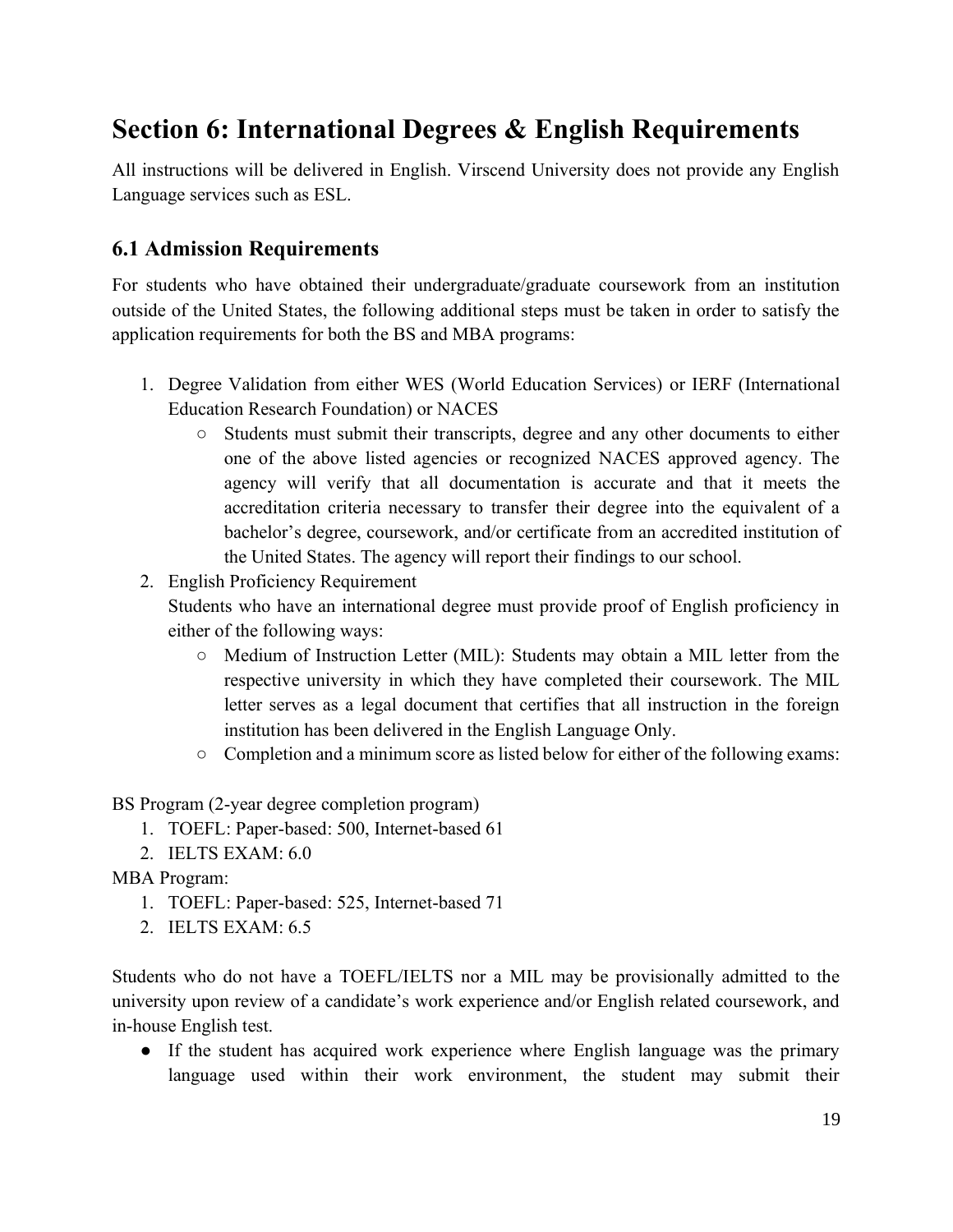resume/employer's letter emphasizing the length of employment and department contact information where confirmation of English usage during employment may be verified. Please note that the student must have had a minimum of one year of employment.

- Students submitting work experience to meet the English Proficiency requirement are subject to an interview and written assessment.
- If the student has completed an English program from an accredited institution, the student may submit transcripts/certificates showing English language coursework taken within the trajectory of a year.
- Candidates undergo an interview that allows the candidate to demonstrate his/her speaking and listening skills.
- The written assessment assesses reading comprehension and conventional grammar rules.

Both the interview and written assessment have been carefully crafted to assess a candidate's readiness for the program in which he/she is applying. Once conducted the results are assessed and communicated to the Admission Committee.

Further, Virscend University recognizes that second language acquisition is a lifelong endeavor. Students who satisfy the requirements for admission will be monitored periodically to ensure that the students receive language support when necessary. Virscend University may require students to partake in a language development course/program to further assist their English development. Currently, the university sponsors Irvine Project Manager Toastmasters. Irvine Project Managers Toastmasters is part of an international educational organization. It is recognized for its focus in communication and leadership development. Students may consider registering for Irvine Project Managers Toastmasters or other language development programs upon approval from the Academic Program Director.

## <span id="page-20-0"></span>**6.2 Regarding Student Visas**

Virscend University does not provide visa related services to students.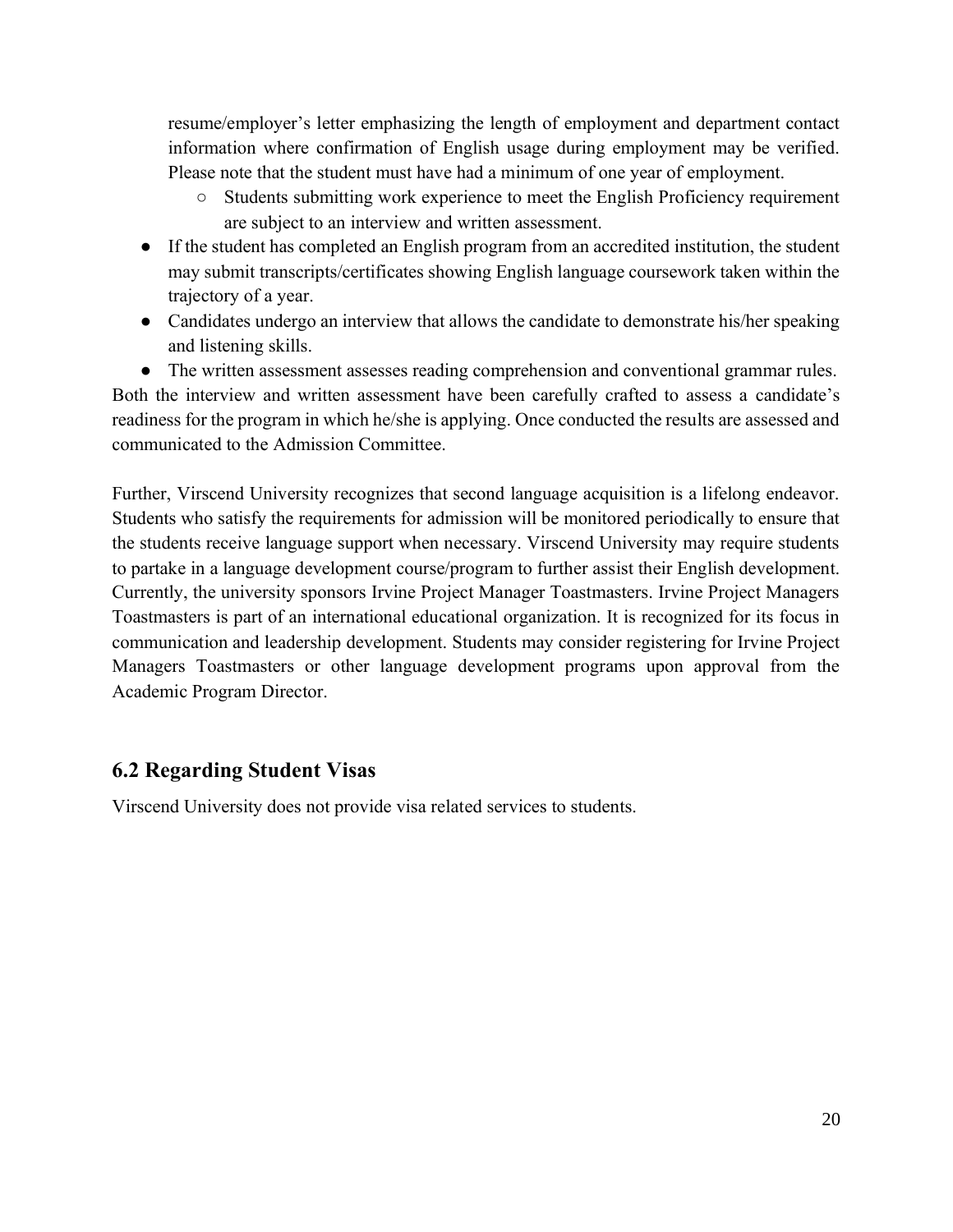# <span id="page-21-0"></span>**Section 7: Credit Hour Policy**

# <span id="page-21-1"></span>**7.1 Notice Concerning Transferability of Credits & Credentials Earned at our Institution**

#### As mandated by BPPE under E. Code 94909:

"The transferability of credits you earn at Virscend University is at the complete discretion of an institution to which you may seek to transfer. Acceptance of the degree you earn in MBA or BS program is also at the complete discretion of the institution to which you may seek to transfer. If the degree or coursework that you earn at this institution are not accepted at the institution to which you seek to transfer, you may be required to repeat some or all of your coursework at that institution. For this reason, you should make certain that your attendance at this institution will meet your educational goals. This may include contacting an institution to which you may seek to transfer after attending Virscend University to determine if your degree or coursework will transfer."

#### <span id="page-21-2"></span>**7.2 Credit Hour Definition and Policy**

Under federal regulations effective July 1, 2011, credit hour must comply with the following definition:

"Except as provided in 34 CFR 668.8(k) and (l), a credit hour is an amount of work represented in intended learning outcomes and verified by evidence of student achievement that is an institutionally established equivalency that reasonably approximates not less than (1) one hour of classroom or direct faculty instruction and a minimum of two hours of out of class student work each week for approximately fifteen weeks for one semester or trimester hour of credit, or ten to twelve weeks for one quarter hour of credit, or the equivalent amount of work over a different amount of time; or (2) At least an equivalent amount of work as required in paragraph (1) of this definition for other academic activities as established by the institution including laboratory work, internships, practice, studio work, and other academic work leading to the award of credit hours."

In compliance with the federal law stated above our BS program adopts a semester system and the MBA program adopts a trimester system of 16 weeks in length with 15 weeks as part of the required instructional hours and 1 week reserved for final exams. Each course offers 3 credit units and requires a total of 3 instructional hours per week for a total of 45 hours plus the final exam in a semester per class. As of now, both of our BS and MBA programs are delivered through direct faculty instruction.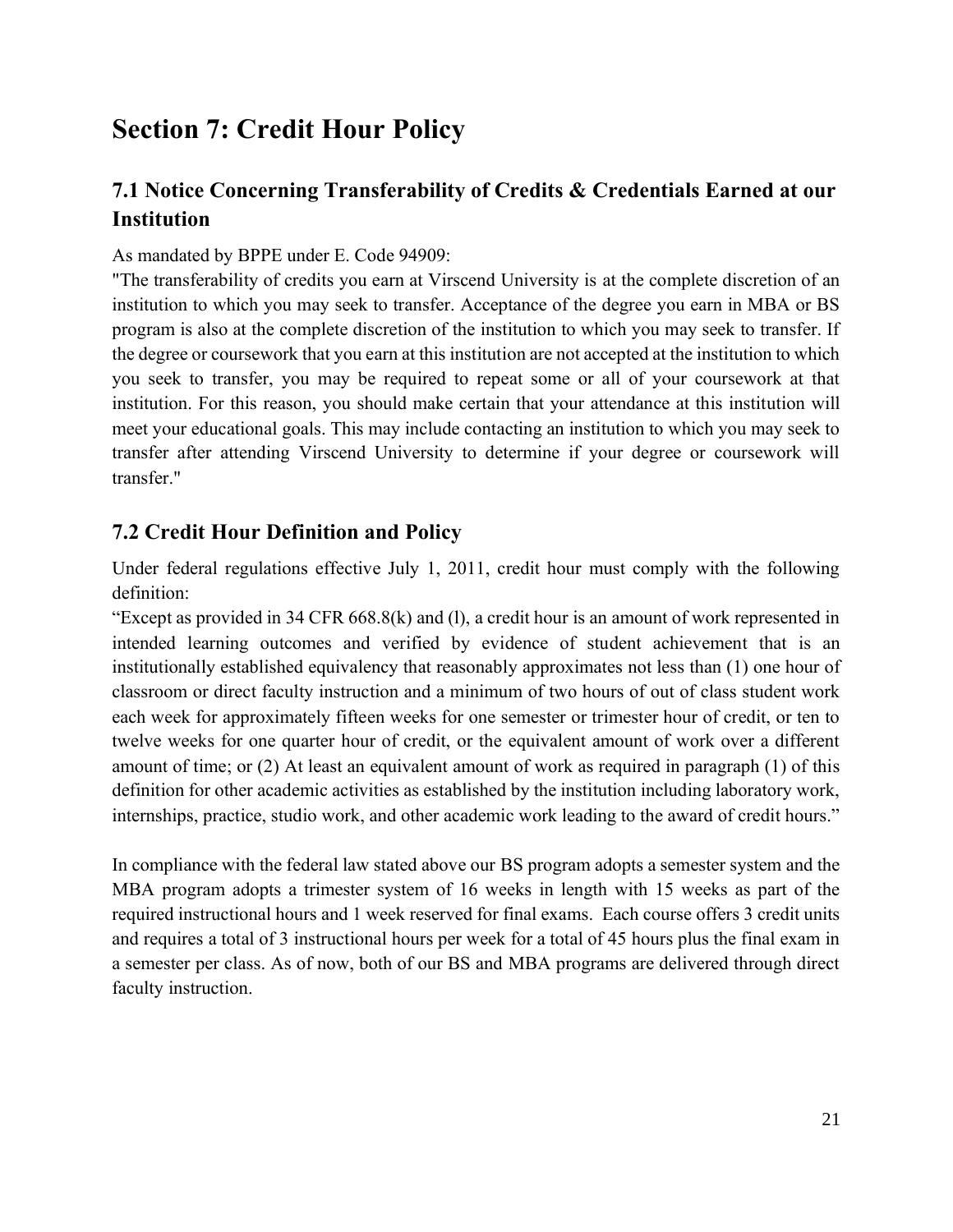# <span id="page-22-0"></span>**Section 8: Academic Policies**

# <span id="page-22-1"></span>**8.1 Attendance Policy and Procedure**

#### <span id="page-22-2"></span>8.1.1 Attendance Policy

Students are expected to attend classes regularly. Classroom participation is often one of the necessary and important requirements to learning and in many cases is essential to the educational objectives of the course. Students are required to attend more than 70% of the scheduled sessions throughout the entire program.

#### <span id="page-22-3"></span>8.1.2 Attendance Procedure

When a student falls below 80% of attendance, they will receive a verbal warning from their instructor. When a student falls below 70% of attendance they will be placed on probation for the remainder of the program. The student will be notified of their probation status and they will be required to meet with the Academic Program Director or student advisor. Students who arrive to class more than 10 minutes after the class is scheduled to commence will receive an unexcused absence for that class period, subject to review by the instructor.

## <span id="page-22-4"></span>**8.2 Academic Probation and Dismissal Policies**

The Academic Program Director may place a student on academic probation if the student is not making satisfactory academic progress as per Virscend University's GPA requirement. The student's grade point average will be monitored at the end of each semester when grades are posted. Should the student's GPA fall below 3.0 for MBA program students and 2.0 for BS program students, a student may be placed on academic probation. This will result in a formal advisory note, which will be sent to the student by mail or email, explaining the reason for the probation. If the student wishes to appeal the formal advisory, the student is to submit a written request for an administrative academic review to the Administrative Office:

Virscend University, 16490 Bake Parkway, Irvine, CA 9261[8](https://virscend.com/wp-content/uploads/2017/03/Undergraduate-Application-Form.pdf)

After the completion of the currently enrolled term, the student will have two additional terms to bring his or her grade point average up to or exceeding the minimum standard of the institution. The Academic Program Director will offer assistance in locating a suitable tutor, should such service be requested by the student. Any student seeking a tutor is financially responsible for the cost of all such tutoring. Thereafter, the student's failure to achieve satisfactory academic progress may result in dismissal from the program.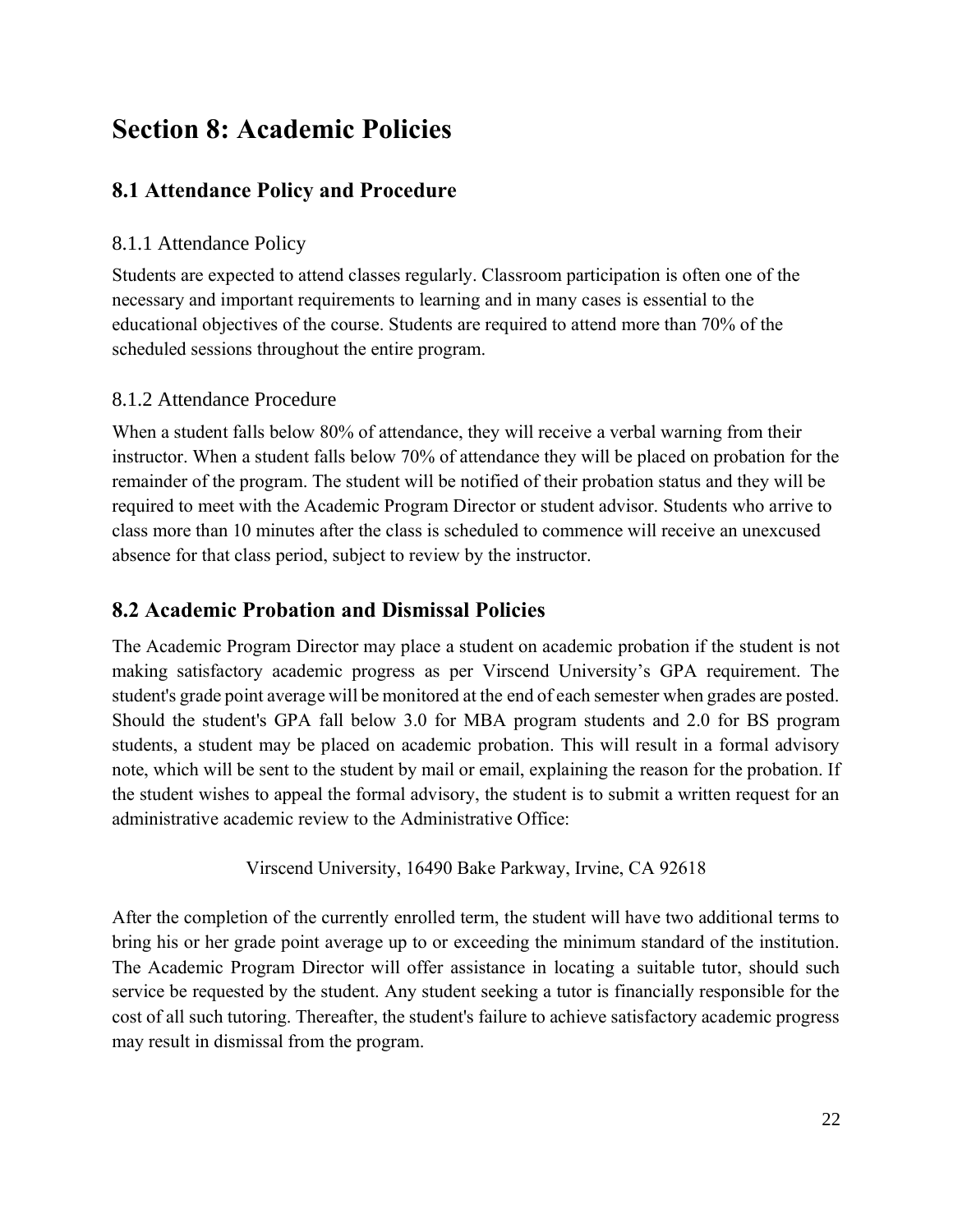# <span id="page-23-0"></span>**8.3 Leave of Absence Policy and Procedure**

<span id="page-23-1"></span>8.3.1 Leave of Absence Policy

- Students who find it necessary to take time away from their studies for any reason (personal, medical, emergency, etc.) may request to take a Leave of Absence with the Office of Academic Programs.
- Leave of Absence application is reviewed by the Director of Academic Programs.
- Upon approval, Leave of Absence is valid for 2 years.

<span id="page-23-2"></span>8.3.2 Leave of Absence Procedure

- Should circumstances be such that a leave of absence is to be requested, a student must fill out and submit the [Leave of Absence application online](https://virscend.com/student-forms/#1586981409446-a113050b-361e)
- The application will be reviewed by the Director of Academic Programs and a decision is normally made within 5 working days.

Once a decision has been made, the student must then confirm the decision and the leave of absence may commence as planned.

# <span id="page-23-3"></span>**8.4 Incomplete Grade Policy and Procedure**

<span id="page-23-4"></span>8.4.1 Incomplete Grade Policy

- If a student cannot complete the course work due to medical emergency or other emergency, the incomplete status gives a student a semester/trimester extension, at no additional tuition cost.
- Students need to finish the remaining course work within a semester and the final grade will be given based on the course work completed.

<span id="page-23-5"></span>8.4.2 Incomplete Grade Procedure

- Email the faculty teaching the course that needs the do an Incomplete status
- Once you have the faculty's approval (a simple email response from the faculty will suffice as approval), send the approval to the Office of Student Success (admissions@virscend.com).
	- Fill out and submit the [Incomplete Grade form online.](https://virscend.com/student-forms/#1587076127973-8238f1bf-b91f)
- The Office of Student Success will send you a confirmation email, typically within 5 business days of submission.
- If an incomplete is granted, the student must submit all coursework required to the instructors within the following semester.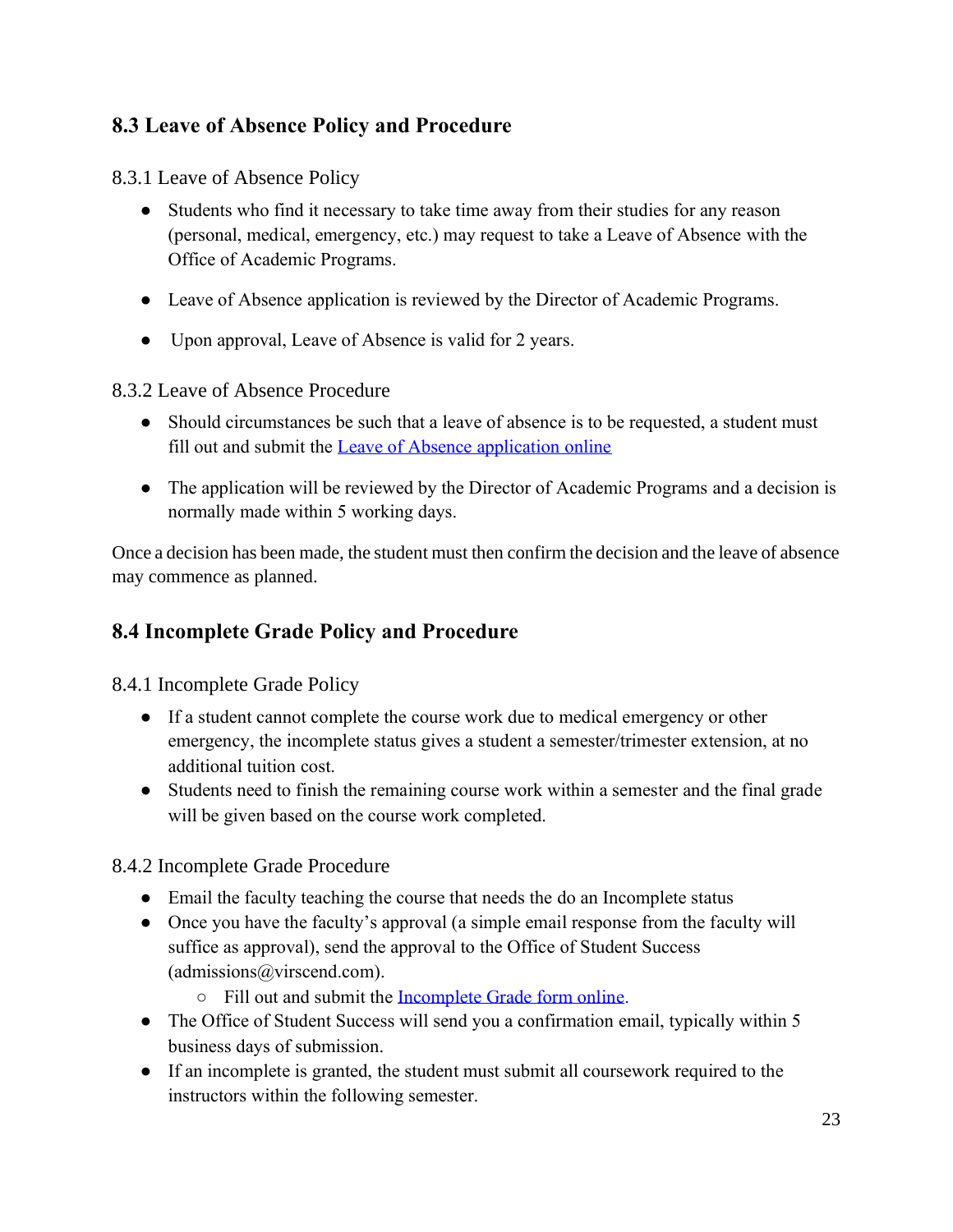# <span id="page-24-0"></span>**8.5 Add/Drop Policy and Procedure**

## <span id="page-24-2"></span><span id="page-24-1"></span>8.5.1 Add/Drop Policy

- 8.5.1a Add or drop within the first 10 working days of the semester
	- Students may add/drop course(s) within the first 10 working days of the semester/trimester without any administrative consequence. No instructor signature is required. However, the university encourages students to meet with the instructor or academic advisor to evaluate whether dropping a course is the best course of action
- <span id="page-24-3"></span>• 8.5.2b Add or drop AFTER the first 10 working days and BEFORE the last 10 working days of the semester (Late add/drop)
	- A late fee will be charged for a late add/drop.
	- A late add/drop requires the acceptance and signature of the professor teaching the course.
	- A late drop will appear on transcripts as a "W". In addition, the student will need to retake the course.
- <span id="page-24-4"></span>• 8.5.3c Dropping a class within the last 10 working days of the semester is only done in special circumstances and need permission from the Director of Academic Programs

#### <span id="page-24-6"></span><span id="page-24-5"></span>8.5.2 Add/Drop Procedure

- 8.5.2a Add or drop WITHIN the first 10 working days of the semester
	- If you wish to add or drop a class, complete and submit the <u>online add/drop form</u>
- <span id="page-24-7"></span>• 8.5.2b Add or drop AFTER the first 10 working days and BEFORE the last 10 working days of the semester
	- Email the faculty teaching the course you wish to add or drop.
	- Once you have the faculty's approval (a simple email response from the faculty will suffice as approval), send the approval to the Office of Student Success [\(admissions@virscend.com\)](mailto:admissions@virscend.com).
	- Fill out and submit the add/drop form online.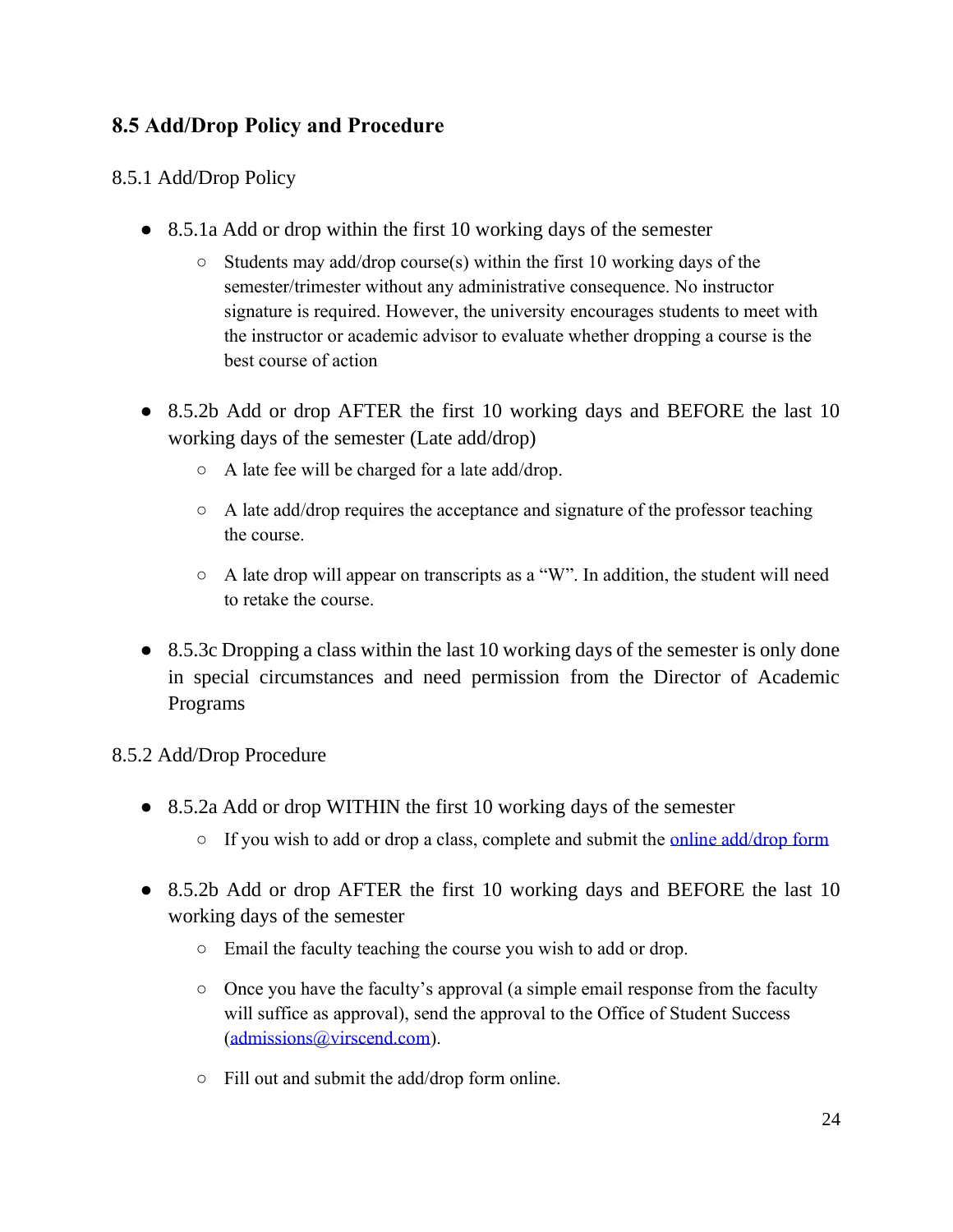- The Office of Student Success will send you a confirmation email, typically within 5 business days of submission.
- Refunds are processed via the refund policy if applicable.
- <span id="page-25-0"></span>• 8.5.2c Add or drop WITHIN the last 10 working days of the semester.
	- If you need to add or drop a class within the last 10 business days of a semester, please follow procedure and a special review by the Director of Academic Programs will be required to approve your add/drop request.

# <span id="page-25-1"></span>**8.6 Student Records and Transcripts Policy and Procedure**

<span id="page-25-2"></span>8.6.1 Student Records and Transcripts Policy

Student records for all students are kept for ten years. Transcripts and diplomas are kept permanently. Students may inspect and review their educational records.

# <span id="page-25-3"></span>8.6.2 Student Records and Transcripts Procedure

- Submit a [Transcript Request Form online](https://virscend.com/student-forms/#1589499081539-2dc17285-ecf0)
- Make the [payment online](https://virscend.com/student-forms/#1589499081539-2dc17285-ecf0)
- The turnaround time is typically 5 to 10 business days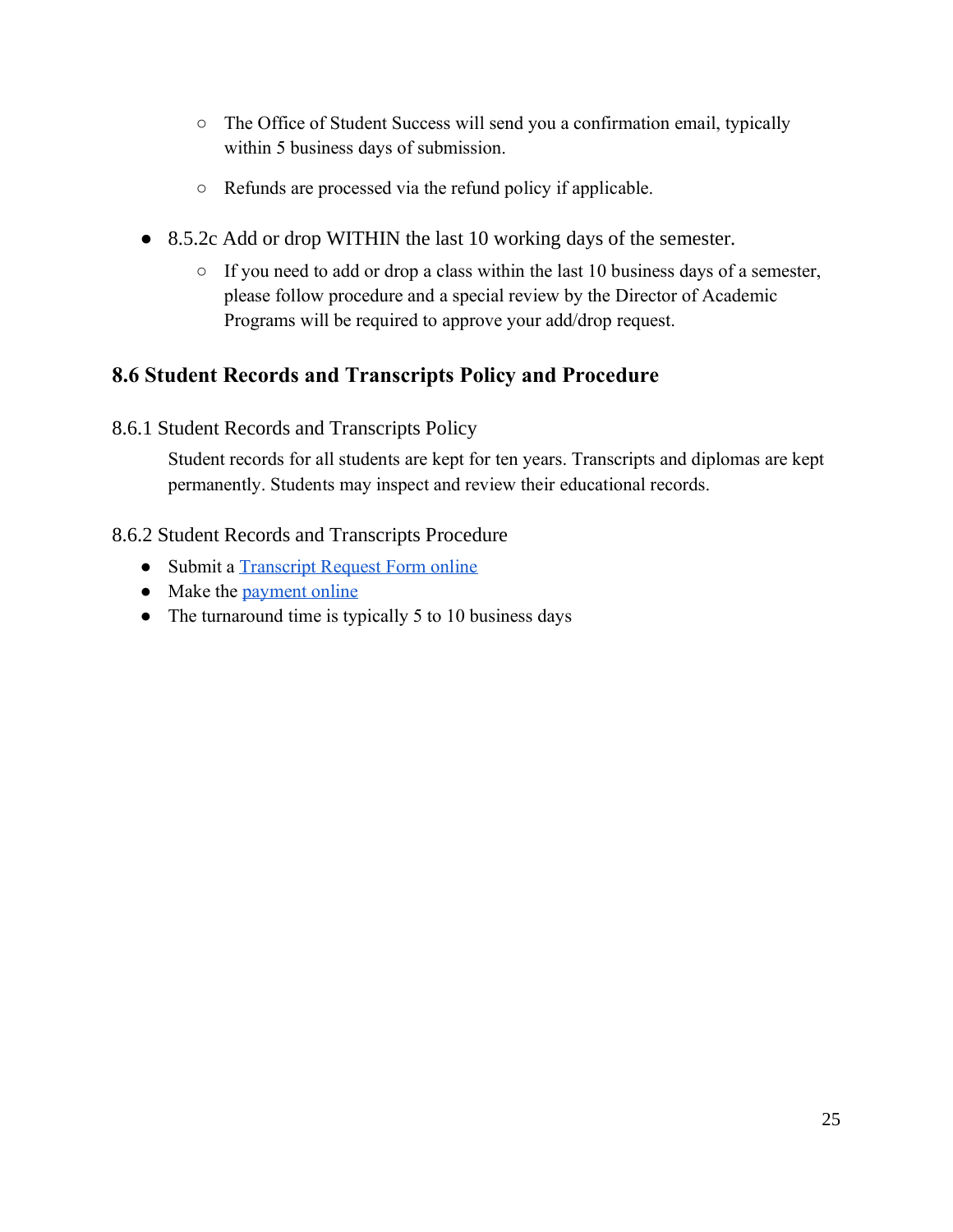# <span id="page-26-0"></span>**Section 9: Grading Scale and Standards**

# <span id="page-26-1"></span>**9.1 Grading Scale**

| Grade         | Equivalent                | <b>Grade Points</b> | Grade Scale |
|---------------|---------------------------|---------------------|-------------|
| $\mathbf{A}$  | Excellent                 | 4.0                 | 90-100      |
| B             | Good                      | 3.0                 | 80-89       |
| $\mathcal{C}$ | <b>Below Average</b>      | 2.0                 | 70-79       |
| D             | Poor                      | 1.0                 | 60-69       |
| $\mathbf{F}$  | Fail                      | $\theta$            | $0 - 59$    |
| W             | Withdrawal                | N/A                 |             |
| AW            | Administrative Withdrawal | N/A                 |             |
| WU            | Withdrawal Unauthorized   | $\theta$            |             |
|               | Incomplete                | N/A                 |             |

The following grading scale is adopted for use in all University courses.

# <span id="page-26-2"></span>**9.2 Grading Standards**

- $\bullet$  A = Excellent
	- The student demonstrates advanced knowledge of all of the content and skills presented in the course and is able to use professional or personal experience to contribute to class knowledge in a unique and insightful manner. The student has excellent writing skills and participates actively in all aspects of the learning process.
- $\bullet$  B = Good
	- The student demonstrates knowledge of most of the content and skills presented in the course and often uses relevant professional or personal experience to contribute to class knowledge. The student has very good writing skills and participates frequently in the online classroom.
- $\bullet$  C = Below average
	- The student demonstrates below-average knowledge of the content and skills presented in the course. The student somewhat applies relevant professional or personal experience to class topics. There may be deficiencies in writing skills and course participation may be inadequate.
- $\bullet$  D = Poor
	- The student fails to demonstrate sufficient knowledge of the content and skills presented in the course and poorly applies relevant professional or personal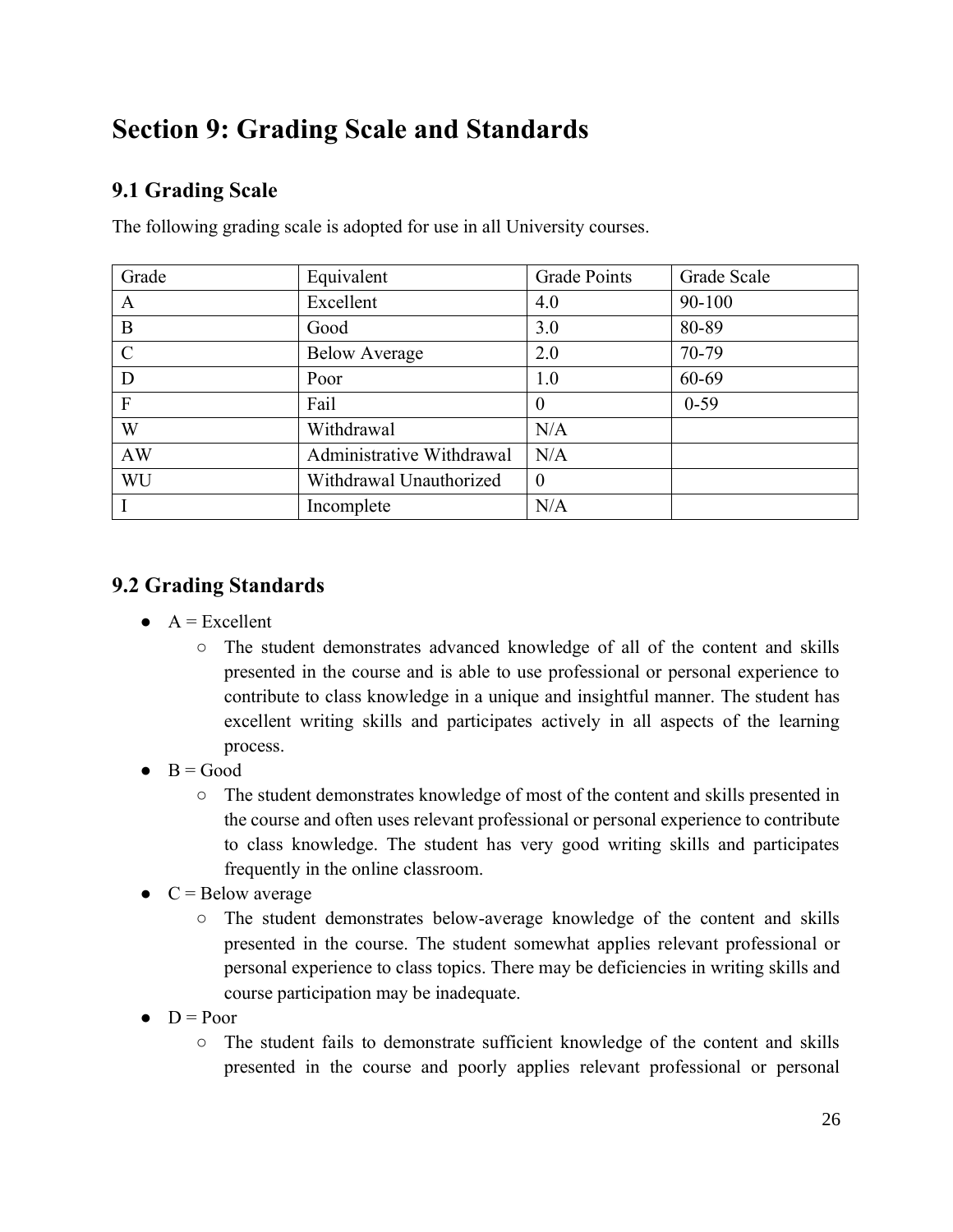experience to class topics. There are deficiencies in writing skills and course participation may be inadequate.

 $\bullet$  F = Fail

The student has presented an unacceptable quality and/or quantity of work that does not meet with the expectations and/or number of assignments specified by either the university and/or professor.

If the student has not completed the coursework and earned a grade, the student may petition for one of the following grading marks, if and when, the student follows the appropriate guidelines. NOTE: THE FOLLOWING GRADING MARKS MAY IMPACT A STUDENT'S GPA.

- $\bullet$  I = Incomplete Grade
	- $\circ$  If the course has not been completed the instructor may grant an "I" for incomplete. This incomplete status gives a student a semester/trimester extension, at no additional tuition cost. The reasons for requesting an incomplete are vast, such as illness that precludes you from attending class or studying, general hardships, or family emergencies; Virscend is willing to work with students in their specific situation.
	- $\circ$  In order to be eligible for an incomplete, the student must be satisfactorily progressing in the course (two thirds of the coursework with a passing grade of C or higher) and the instructor must have a valid reason to believe that an extension of time will permit satisfactory completion. Instructor and student must meet and complete the Incomplete Grade Form. After receiving the Instructor signature, the form should be turned in to the Director of Academic Programs [\(admissions@virscend.com\)](mailto:admissions@virscend.com), who will then review and approve the incomplete status. The student can expect a response within five business days, but it will usually be sooner (as we understand typically these are time sensitive issues). The form must be signed by both the instructor and the Director of Academic Programs before discontinuing classwork.
	- $\circ$  If an incomplete is granted, the student must submit all coursework required to the instructors within the following semester/trimester. If the instructor does not receive the agreed upon coursework within the extension, the student will receive the grade indicated by the instructor on the Incomplete Grade Form. If the instructor does not indicate a grade to be assigned, the student will receive an F. In addition, the student may not take a full load of coursework during the granted semester/trimester extension.
- $\bullet$  AW = Administrative Withdrawal
	- During the first two weeks of the course, if a student is absent, an instructor may withdraw a student from their course. It is the responsibility of the student to contact their instructor prior to the first week of class to notify him/her about any absence.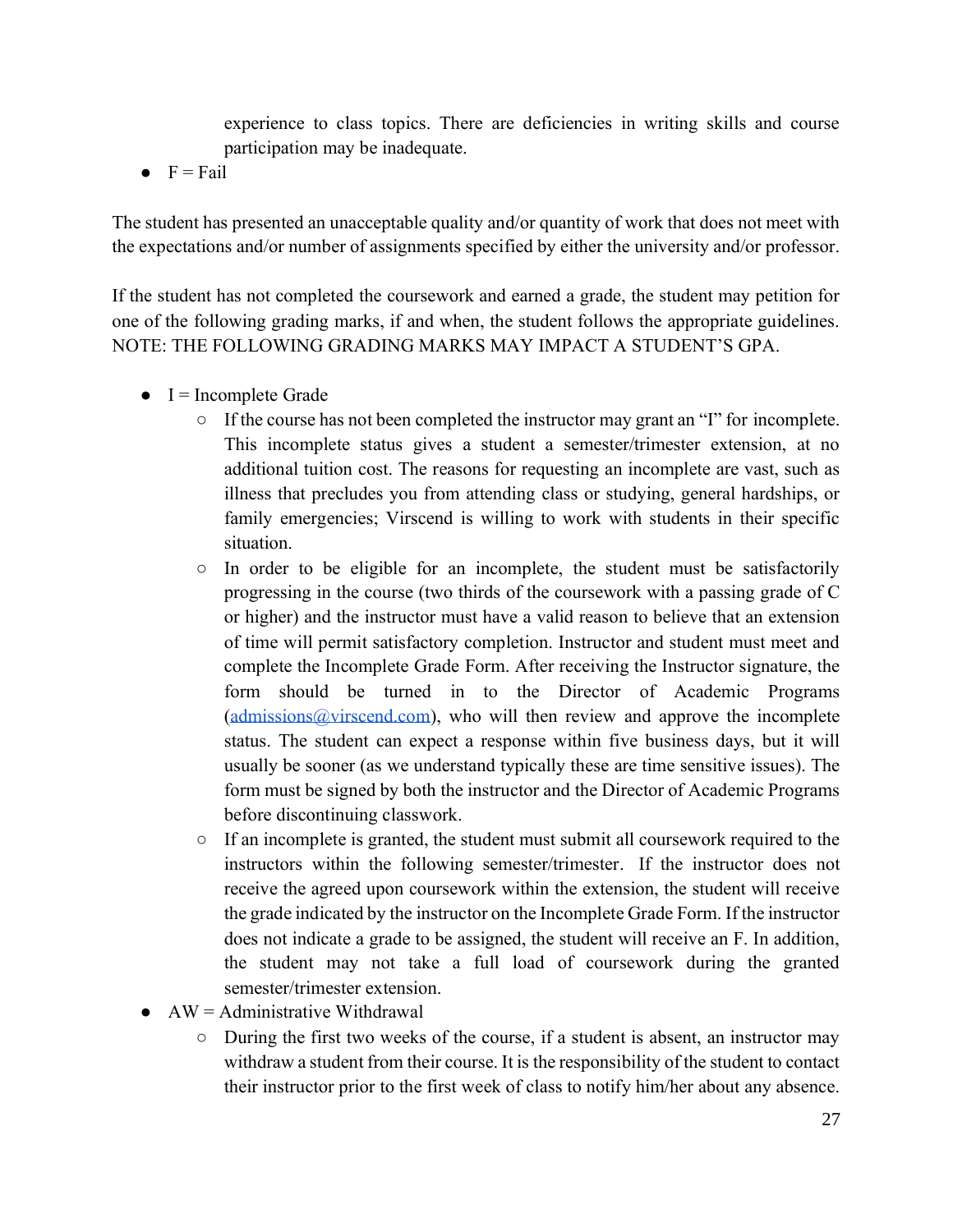Yet, it is at the discretion of a professor to determine whether the absence can be excused. If a student is administratively withdrawn, a student will have to retake the course. Since an administrative withdrawal only occurs at the beginning of the semester, the student will receive full tuition reimbursement, less administrative fees such as deposit or application fee that will not exceed \$250. NOTE: While an AW may appear on students' transcript, an administrative withdrawal is not calculated in a student's GPA.

- $\bullet$  W = Withdrawal
	- The student may withdraw from any course after 15 days or 3 weeks before the end of the semester (refer to Add/Drop Policy for more information). A pro rata refund may be reimbursed if the withdrawal falls under the qualifying deadline, as specified by the academic calendar (See refund policy for more detail). The student will be responsible for a new tuition payment for the repeated course of study. A student who withdraws will have to retake the course.
- $WU = Withdrawal Unauthorized$ 
	- If the student discontinues the study without filing the withdrawal application. He/she will receive the grade of WU. The WU will appear on the transcript and the GPA of WU is "0".

## <span id="page-28-0"></span>**9.3 Grading Policy**

#### <span id="page-28-1"></span>9.3.1 Grading Policy for BS Programs

Students that receive a D or F must retake the course. Courses may be repeated.

#### <span id="page-28-2"></span>9.3.2 Grading Policy for MBA Program

Students that receive a C are placed in probation and do not have to retake the course, unless their cumulative GPA is lower than the graduation requirement. Students that receive a C- or lower must retake the class to graduate. Courses may be repeated.

#### <span id="page-28-3"></span>**9.4 Grade Appeal Policy and Procedure**

<span id="page-28-4"></span>9.4.1 Grade Appeal Policy

● Grade appeals are designed for disputed academic evaluations only.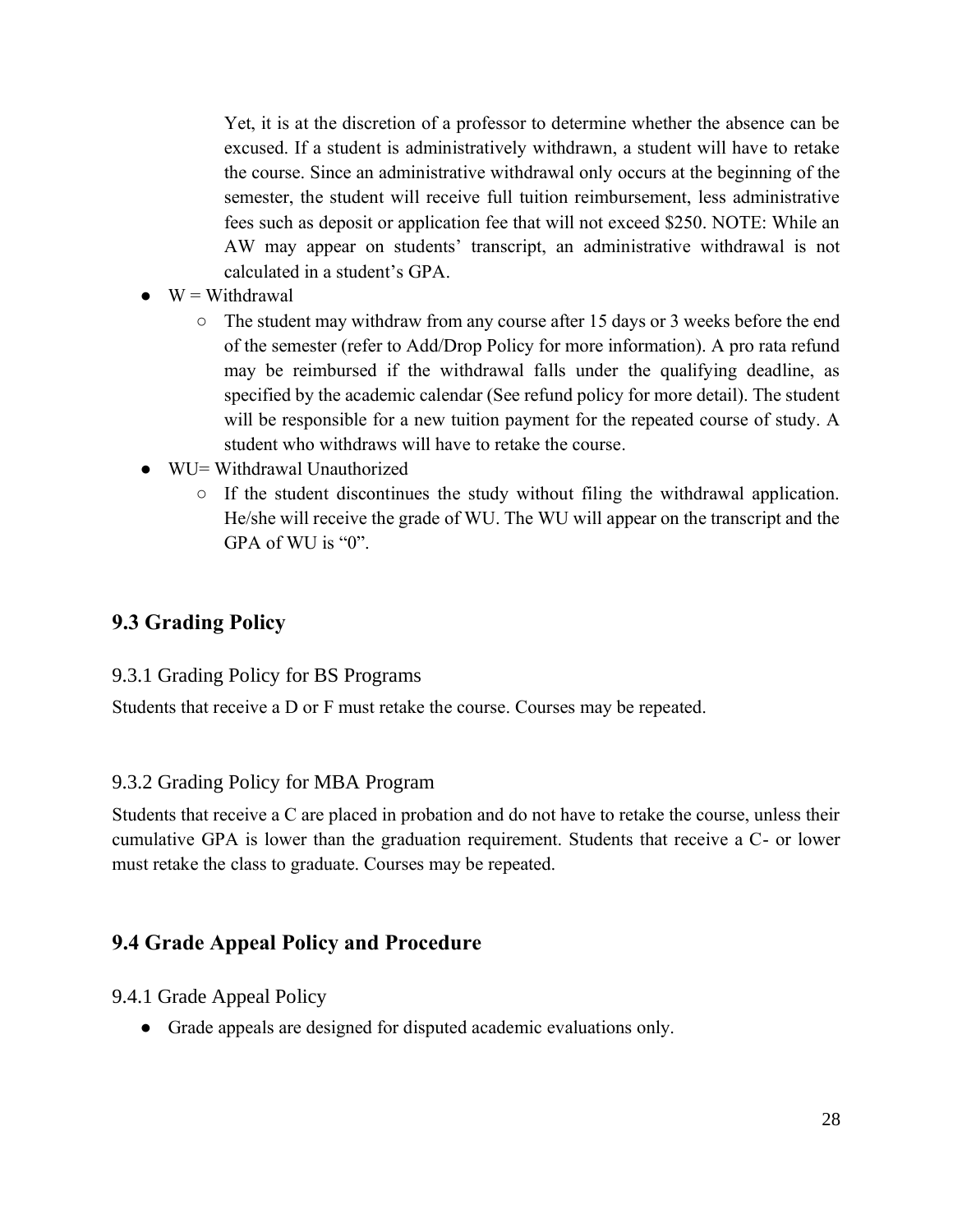- Communication between the student and the teaching faculty should be the first step taken. If an agreement cannot be reached, the student can file the Grade Appeal form online
- The Grade appeal will be reviewed by the Office of Academic Programs and forwarded to the Grievance Committee for recommendations.

#### <span id="page-29-0"></span>9.4.2 Grade Appeal Procedure

- The student can file the [Grade Appeal online](https://virscend.com/student-forms/#1586981439530-1a6ac39f-c1e0) within 5 working days after the final grade is posted.
- The Office of Academic Programs will review the Grade Appeal and forward it to the Grievance Committee for recommendations.
- The Grievance Committee will review the grade appeal and make recommendations to the Office of Academic Programs for final decision.
- A written decision will be given to the student by Email by the Office of Academic Programs normally within 10 business days after the Grade Appeal is filed.

# <span id="page-29-1"></span>**9.5 Credit/Non-Credit Policy**

Credit/Non-Credit is the denomination of a CR/NC for a passing/non-passing grade in lieu of a course letter grade.

Below is a chart used for both the Bachelor Degree and Master Degree Program. Students will receive credit/non-credit (CR/NC) according to the table below. It is important to note that program/course restrictions may apply. Questions may be directed to the Office of Academic Programs.

| <b>BS</b> and MBA Program |                |
|---------------------------|----------------|
| Grades: A, B, C           | Credit (CR)    |
| Grades: D, F              | No Credit (NC) |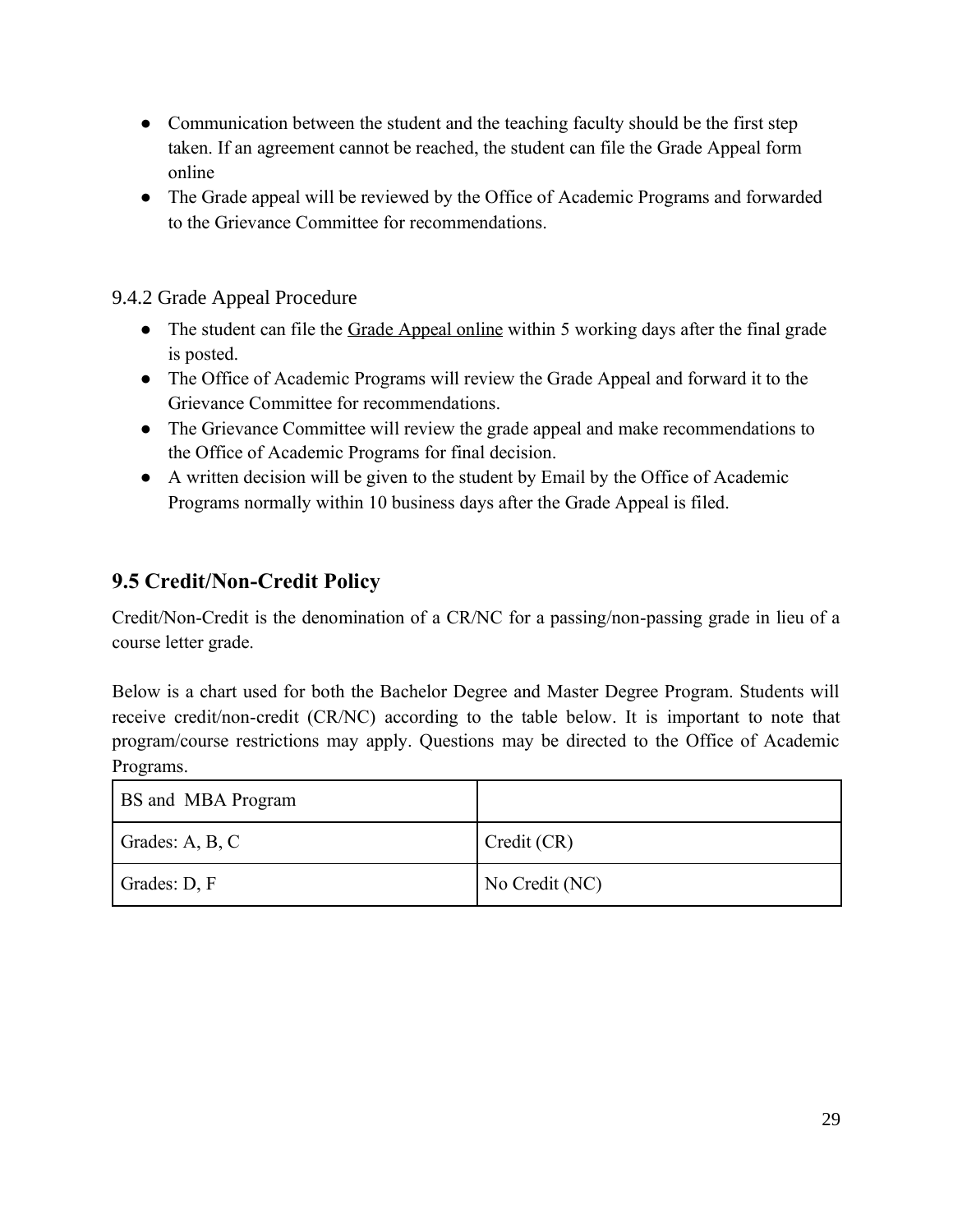# <span id="page-30-0"></span>**Section 10: Tuition, Fee Schedule and Related Policies**

# <span id="page-30-1"></span>**10.1 Tuition for BS.MBA programs (2020-2021 Academic Year)**

| Programs                          | 2020-2021 Tuition |
|-----------------------------------|-------------------|
| Bachelor of Science               | \$400 per unit    |
| Master of Business Administration | \$800 per unit    |

## <span id="page-30-2"></span>**10.2 Standard Fees**

Please note that all fees on this page are only for the current catalog year and may change in the future. All fees are reviewed annually and may be subject to increase.

| Description                                                                                | Amount                          |
|--------------------------------------------------------------------------------------------|---------------------------------|
| <b>Application Fee</b>                                                                     | \$20 per application            |
| Registration Fee (including Student Activity Fee)                                          | \$470 per semester              |
| Transcript Fee (students pick up)                                                          | \$10 per copy                   |
| Transcript Fee (standard mail)                                                             | \$10 per copy plus \$20 postage |
| Transcript Fee (express mail)                                                              | \$10 per copy plus \$30 postage |
| Transcript Fee (international mail)                                                        | \$10 per copy plus \$40 postage |
| Late Payment Fee (if paid after 14 days of Semester or late<br>based on installation plan) | \$50                            |
| Late Registration Fee (if register after 14 days of Semester)                              | \$100 per course                |
| Late Drop Fee (if submitted the drop form after 14 days of<br>Semester)                    | \$100 per course                |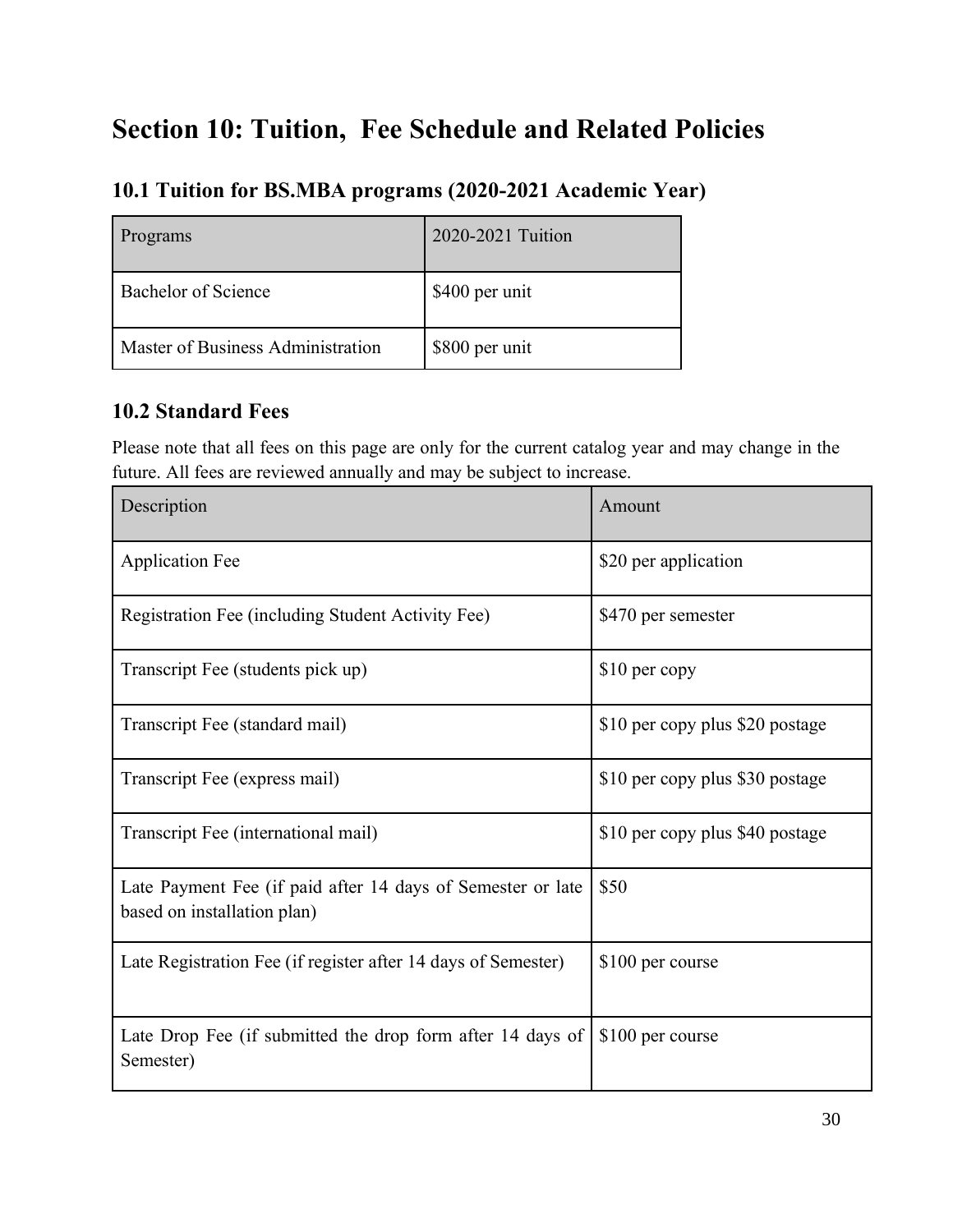| Returned Check Fee        | \$100 |
|---------------------------|-------|
| Degree Conferral Fee (BS) | \$150 |
| Degree Conferral (Master) | \$250 |

# <span id="page-31-0"></span>**10.3 Additional Fees**

Students should be prepared to meet additional costs of their degree program. These can include travel, accommodations, food, textbooks, learning guides, course readers, conference call charges, dissertation editors, computer software and hardware, courses at other institutions, commercial database searches, professional meetings, conferences, and workshops. Learning consultants or other editors are the sole responsibility of the students using their services.

# <span id="page-31-1"></span>**10.4 Application Fee Policy**

All application fees are non-refundable. An application fee is required with every application. If an applicant is unable to fully complete the application form for the intended semester, he or she can request that the application review be extended until the next semester. Such a one-time, onesemester extension of application review will incur no additional application fee. If an applicant is rejected, the file will be closed by the Admissions Office and the applicant will be required to complete a new application and submit a new application fee if he or she still wishes to pursue an education at Virscend University.

# <span id="page-31-2"></span>**10.5 Student's Rights To Cancel Policy**

The student has the right to cancel the enrollment agreement and obtain a refund on tuition if it is requested on the first-class session, or the seventh day after enrollment, whichever is later. In such a case, the institution shall refund 100 percent of the amount paid for institutional charges, less a reasonable deposit or application fee not to exceed two hundred fifty dollars (\$250). NOTE: If the student has received federal student financial aid funds, the student is entitled to a refund of monies not paid from federal student financial aid program funds.

A notice of cancellation shall be in writing, and a withdrawal may be effectuated by the student's written notice to the school's Admissions Office, 16490 Bake Pkwy, suite 100, Irvine, CA 92618 or by the student's conduct, including, but not necessarily limited to, a student's lack of attendance. In addition, the school may withdraw a student from a course, if within the first two weeks of class the student has not reported to class nor communicated his intent to the instructor and admission office.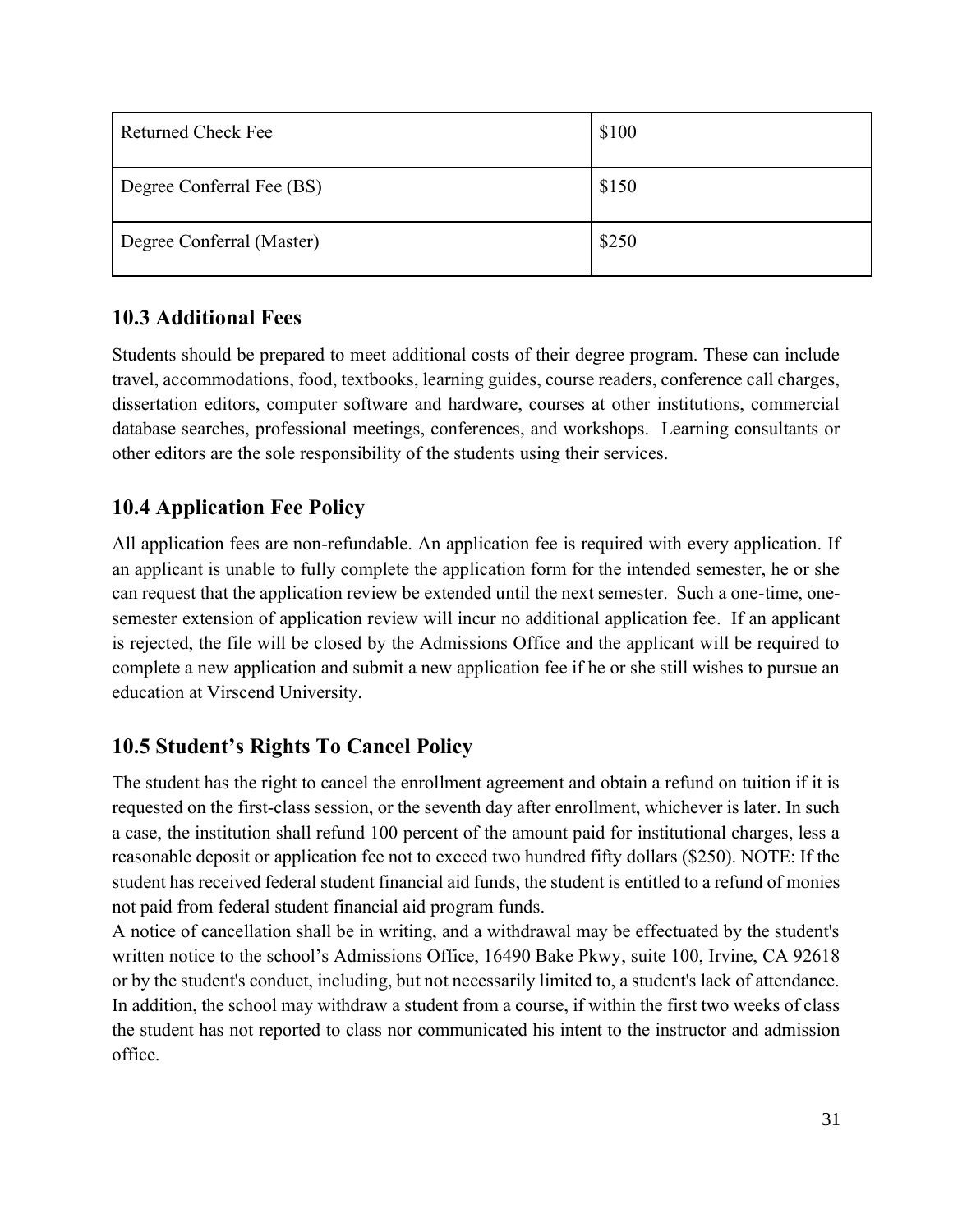# <span id="page-32-0"></span>**10.6 Refund Policy**

A pro rata refund pursuant to section 94910(c) or 94920(d) or 94927 of the BPPE code shall be applied to students who have completed 60% of the clock hours of instruction in any given period of attendance. The amount refunded will be the total amount paid by the student for the academic semester minus the portion of the educational program that was provided. The calculation is as follows:

- The amount owed equals the total amount paid for tuition minus the daily charge for the program (total institutional charge, divided by the number of days or hours in the program), multiplied by the number of days the student attended, or was scheduled to attend, prior to withdrawal.
- No refunds are due once the student has received more than 60% (9 weeks) of the clock hours of instruction in any given period of attendance. For purposes of determining a refund, a student shall be considered to have withdrawn from an educational program when he or she withdraws or is deemed withdrawn in accordance with the withdrawal policy.
- If an institution has collected money from a student for transmittal documents in order to act on behalf of the student to pay a third party for a bond, library usage, or fees for a license, application, or examination and the institution has not paid the money to the third party at the time of the student's withdrawal or cancellation, then the institution shall refund the money to the student within 45 days of the student's withdrawal or cancellation.
- This institution shall refund any credit balance on the student's account within 45 days after the date of the student's completion of, or withdrawal from, the educational program in which the student was enrolled.
- Any questions a student may have regarding this catalog that have not been satisfactorily answered by the institution may be directed to the Bureau for Private Postsecondary Education at 1747 N. Market Blvd #225 Sacramento, CA 95834, P.O. Box 980818, West Sacramento, CA 95798-0818, www.bppe.ca.gov, (888) 370-7589 or (916) 574-8900 or by fax (916) 263-1897. A student or any member of the public may file a complaint about this institution with the Bureau for Private Postsecondary Education by calling toll free (888) 370-7589 toll free or by completing a complaint form, which can be obtained on the Bureau's Internet web site [www.bppe.ca.gov](http://www.bppe.ca.gov/)[.](https://virscend.com/wp-content/uploads/2017/03/Undergraduate-Application-Form.pdf)

# <span id="page-32-1"></span>**10.7 Tuition Refund Schedule**

| Time the class is dropped | Refund                      |
|---------------------------|-----------------------------|
| 1 <sub>st</sub> week      | $14/15$ of the tuition only |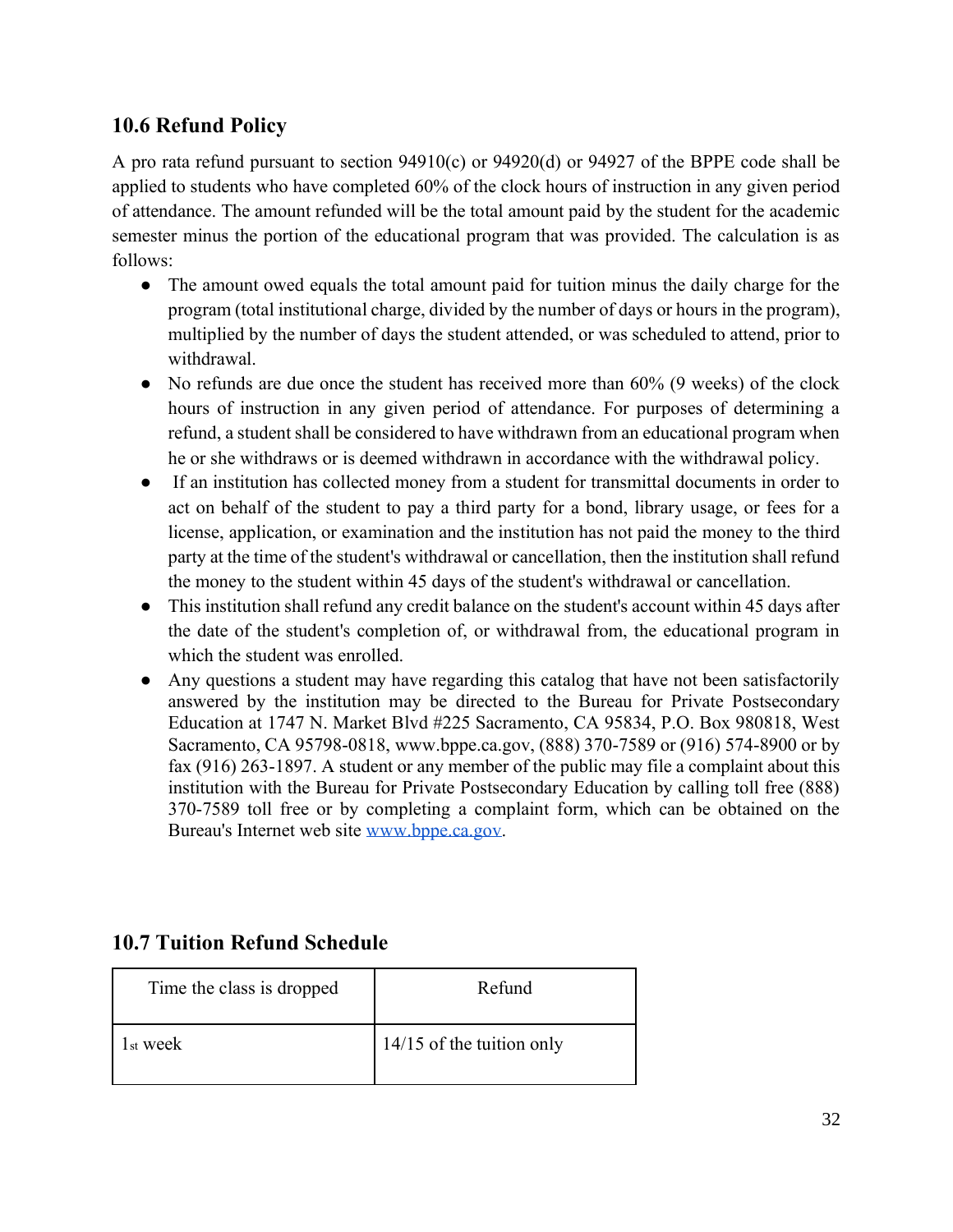| 2nd week             | 13/15 of the tuition only   |
|----------------------|-----------------------------|
| 3rd week             | $12/15$ of the tuition only |
| 4th week             | $11/15$ of the tuition only |
| 5th week             | $10/15$ of the tuition only |
| 6th week             | $9/15$ of the tuition only  |
| 7 <sub>th</sub> week | 8/15 of the tuition only    |
| 8th week             | $7/15$ of the tuition only  |
| 9 <sub>th</sub> week | $6/15$ of the tuition only  |
| 10th week and beyond | No refund is applicable     |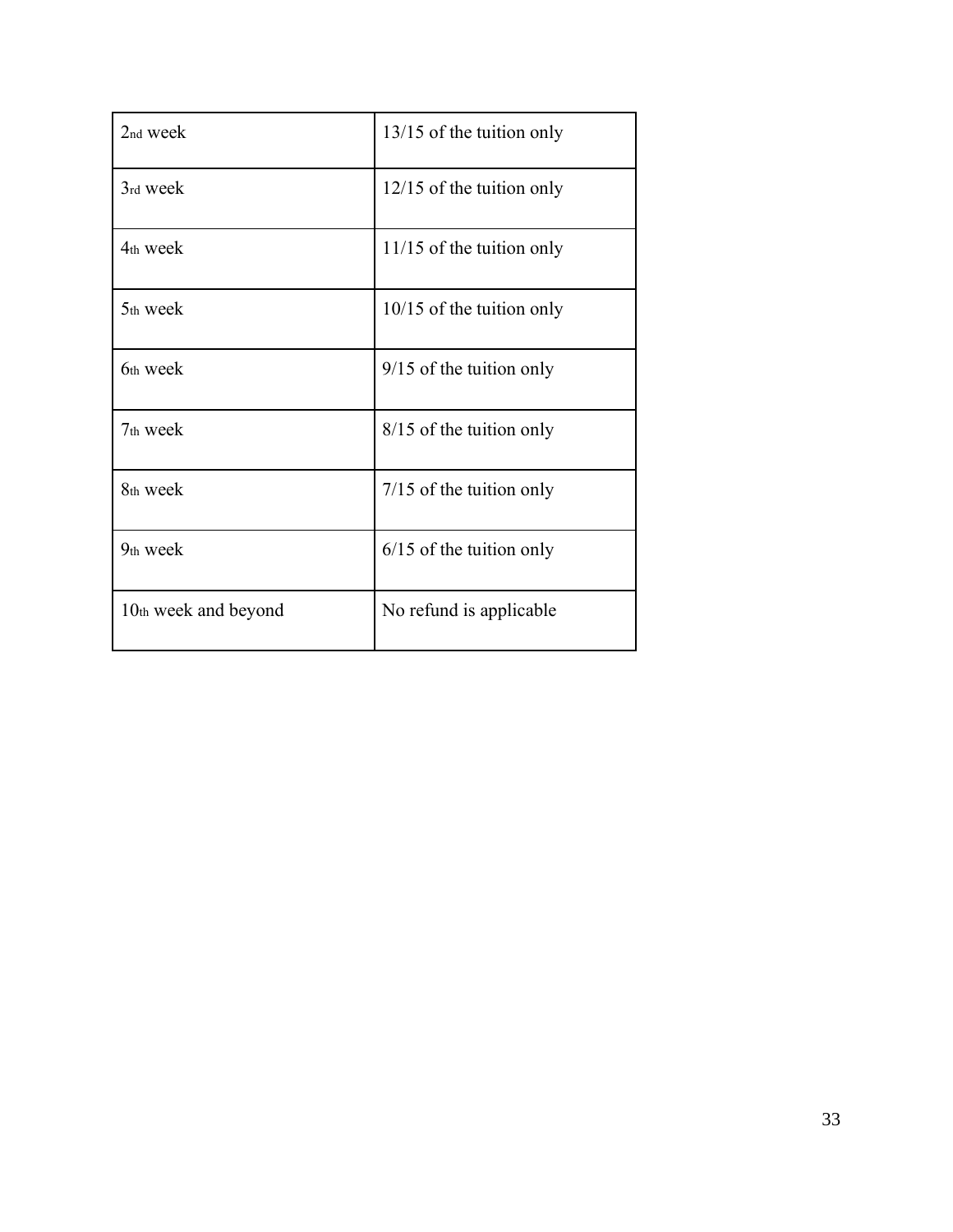# <span id="page-34-0"></span>**Section 11: Policies and Regulations Regarding Financial Aid**

# <span id="page-34-1"></span>**11.1 Financial Aid Policy**

While Virscend is working on acquiring financial options for students, at the moment, Virscend university is not affiliated with any private or government financial institution. Students enrolled in an unaccredited institution are not eligible for federal financial aid programs. There are no loan programs or federal financial aid. Students must finance their own tuition or apply for Virscend University's academic scholarships. Currently, Virscend offers 3 types of scholarships: Presidential Scholarship, Academic Scholarship and Professional-Scholarship to qualified students. The Presidential Scholarship allows the student to waive 100% of the cost of tuition. The Academic Scholarship allows students to waive 75% of the full cost of tuition and Professional Scholarship allows students to waive 50% of the full cost of tuition. All scholarships do not waive any applicable fees such as the registration fee. Candidates who apply for scholarships are evaluated based on individual qualifications which may include the following criteria: GPA, standardized test scores, and work experience. Students must maintain satisfactory academic progress to remain eligible for the scholarships. For more information on our scholarship email us at admission@virscend.com.

To finance their own tuition, students either pay in-person at the Office of Admissions office or online by visiting our website: [www.virscend.com.](http://www.virscend.com/) In person, students may pay either using cash, visa, master or American express or a check payable to: Virscend University. Online students pay using credit cards only.

To apply for a scholarship, please attach a short (less than one page) narrative about why you believe you are qualified for a scholarship (either need or merit-based).

# <span id="page-34-2"></span>**11.2 Loan Repayment Policy**

If a student obtains a loan to pay for an educational program, the student will have the responsibility to repay the full amount of the loan plus interest, less the amount of any refund, and that, if the student has received federal student financial aid funds, the student is entitled to a refund of the moneys not paid from federal student financial aid program funds.

Also, as established in BPPE Ed. Code §94911 the following actions may take place:

"An enrollment agreement shall include, at a minimum, all of the following:

(g) A statement specifying that, if the student is eligible for a loan guaranteed by the federal or state government and the student defaults on the loan, both of the following may occur: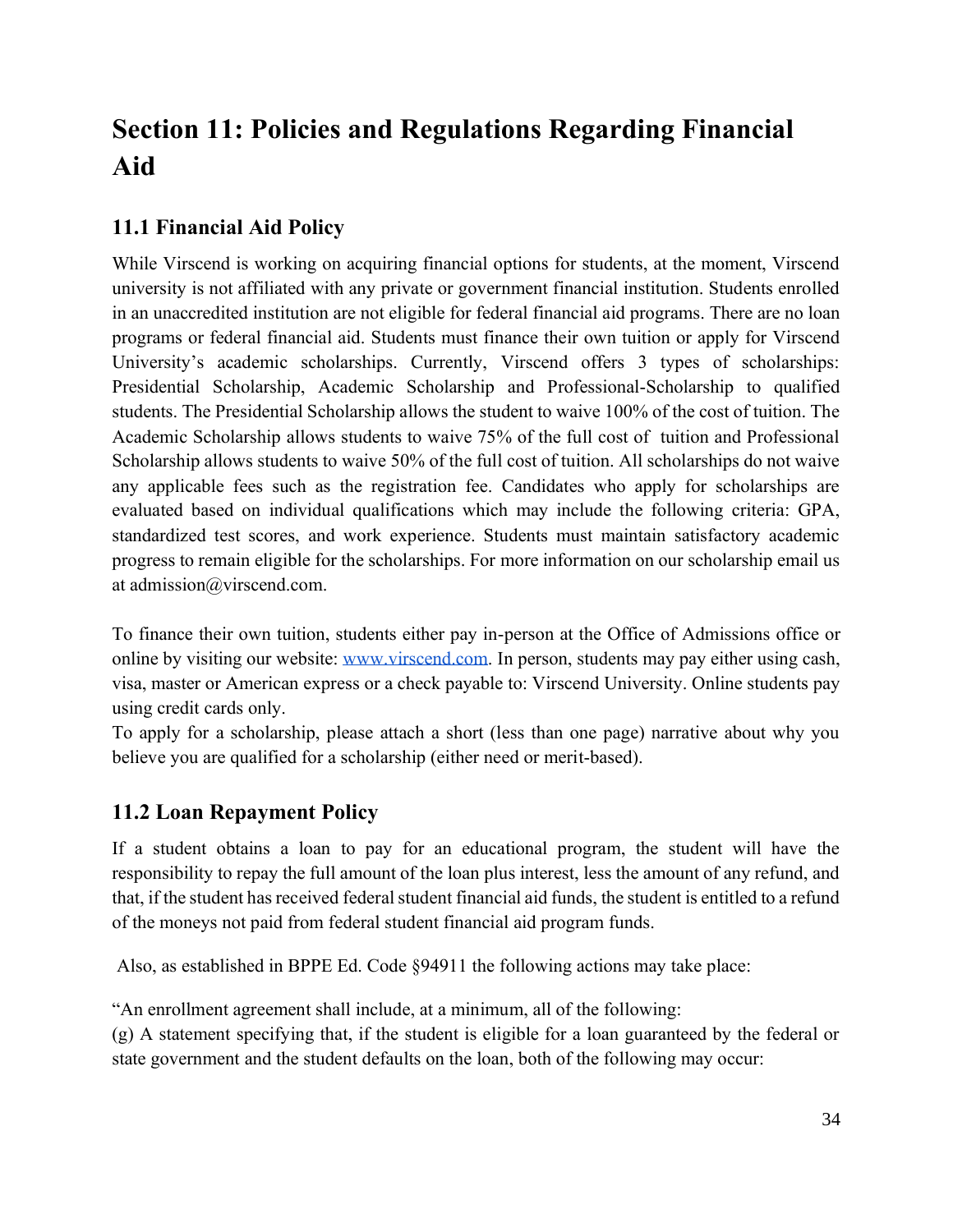(1) The federal or state government or a loan guarantee agency may take action against the student, including applying any income tax refund to which the person is entitled to reduce the balance owed on the loan.

(2) The student may not be eligible for any other federal student financial aid at another institution or other government assistance until the loan is repaid."

# <span id="page-35-0"></span>**11.3 STRF Disclosure**

Student Tuition Recovery Fund Disclosures:

In compliance with BPPE code, Virscend University provides the following regulations regarding STRF.

#### **5 CCR §76215(a)**

"The State of California established the Student Tuition Recovery Fund (STRF) to relieve or mitigate economic loss suffered by a student in an educational program at a qualifying institution, who is or was a California resident while enrolled, or was enrolled in a residency program, if the student enrolled in the institution, prepaid tuition, and suffered an economic loss. Unless relieved of the obligation to do so, you must pay the state-imposed assessment for the STRF, or it must be paid on your behalf, if you are a student in an educational program, who is a California resident, or are enrolled in a residency program, and prepay all or part of your tuition.

You are not eligible for protection from the STRF and you are not required to pay the STRF assessment, if you are not a California resident, or are not enrolled in a residency program."

#### **5 CCR §76215(b)**

"It is important that you keep copies of your enrollment agreement, financial aid documents, receipts, or any other information that documents the amount paid to the school. Questions regarding the STRF may be directed to the Bureau for Private Postsecondary Education, 1747 N. Market Blvd #225 Sacramento, CA 95834, (916) 574-8900 or (888) 370-7589.

To be eligible for STRF, you must be a California resident or are enrolled in a residency program, prepaid tuition, paid or deemed to have paid the STRF assessment, and suffered an economic loss as a result of any of the following:

1. The institution, a location of the institution, or an educational program offered by the institution was closed or discontinued, and you did not choose to participate in a teach-out plan approved by the Bureau or did not complete a chosen teach-out plan approved by the Bureau.

2. You were enrolled at an institution or a location of the institution within the 120 day period before the closure of the institution or location of the institution, or were enrolled in an educational program within the 120 day period before the program was discontinued.

3. You were enrolled at an institution or a location of the institution more than 120 days before the closure of the institution or location of the institution, in an educational program offered by the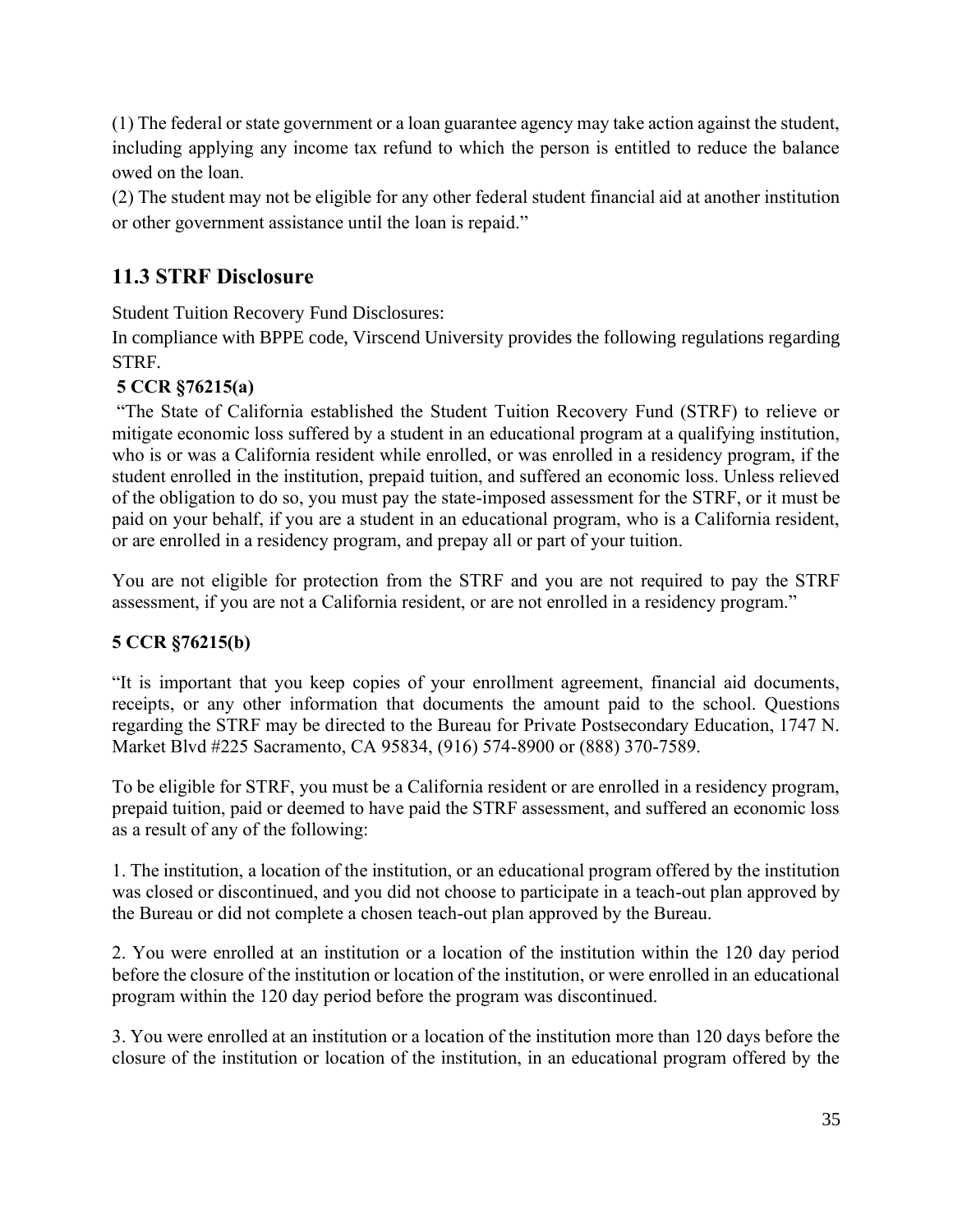institution as to which the Bureau determined there was a significant decline in the quality or value of the program more than 120 days before closure.

4. The institution has been ordered to pay a refund by the Bureau but has failed to do so.

5. The institution has failed to pay or reimburse loan proceeds under a federal student loan program as required by law, or has failed to pay or reimburse proceeds received by the institution in excess of tuition and other costs.

6. You have been awarded restitution, a refund, or other monetary award by an arbitrator or court, based on a violation of this chapter by an institution or representative of an institution, but have been unable to collect the award from the institution.

7. You sought legal counsel that resulted in the cancellation of one or more of your student loans and have an invoice for services rendered and evidence of the cancellation of the student loan or loans.

To qualify for STRF reimbursement, the application must be received within four (4) years from the date of the action or event that made the student eligible for recovery from STRF.

A student whose loan is revived by a loan holder or debt collector after a period of non collection may, at any time, file a written application for recovery from STRF for the debt that would have otherwise been eligible for recovery. If it has been more than four (4) years since the action or event that made the student eligible, the student must have filed a written application for recovery within the original four (4) year period, unless the period has been extended by another act of law.

However, no claim can be paid to any student without a social security number or a taxpayer identification number."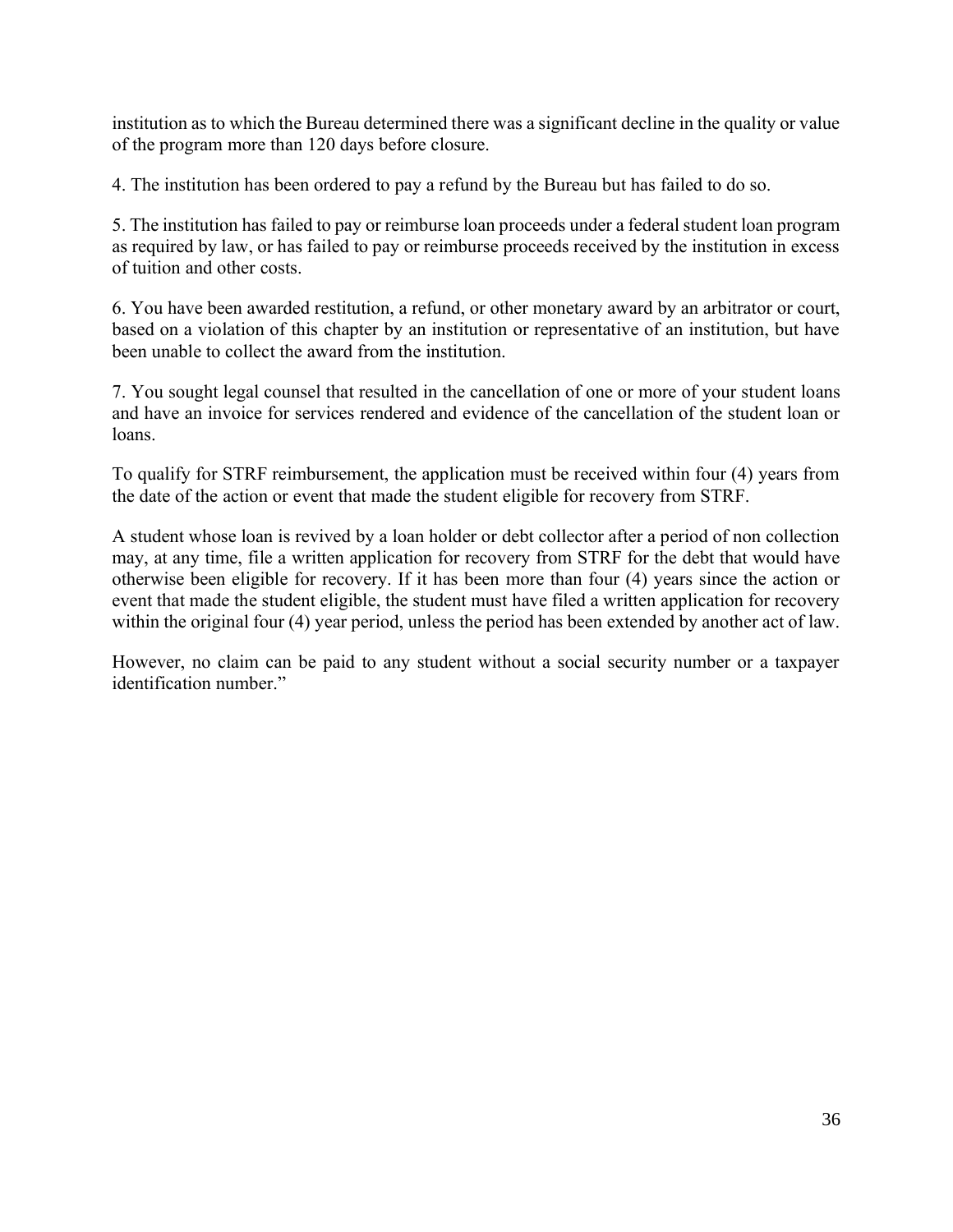## **Section 12: Other Policies and Regulations**

## **12.1 Equal Opportunity Policy and Procedure**

### 12.1.1 Equal Opportunity Policy

This institution is committed to providing equal opportunities to all program applicants and employment applicants and current students and employees. Therefore, no act of discrimination shall occur against prospective and current students and employees in any program or activity on the basis of race, color, religion, religious beliefs, national origin, sex, sexual orientation, marital status, pregnancy, age, disability, veteran's status, or any other classification that uses biases to preclude the acceptance and/or participation of a qualified individual. We do not tolerate any form of harassment based on race, color, religion, religious beliefs, national origin, sex, sexual orientation, marital status, pregnancy, age, disability, veteran's status, or any other classification. Please direct any inquiries regarding this policy, if any, to the Chief Operations Officer (CEO) who is assigned the responsibility for ensuring that this policy is followed.

#### 12.1.2 Equal Opportunity Procedure

To file a report against a discrimination act, a student should submit a written report to the Grievance Committee at Virscend University 16490 Bake Parkway, Irvine, CA 92618. The written report must contain a statement of the nature of the problem, the date the problem occurred, the names of the individuals involved, copies of documents, if any, which contain information regarding the problem. The student can expect to receive a written response within ten business days. Student's rights are set forth at various places in this catalog. Contact the Administrative Office if you require additional information.

PLEASE SEE APPENDIX A FOR INFORMATION ABOUT DISABILITY ACCOMODATIONS AND B, C, AND D FOR MORE INFORMATION ABOUT POLICIES AND PROCEDURES RELATED TO SEXUAL OR GENDER DISCRIMINATION.

## **12.2 Disability and Accommodation Policy**

Generally Virscend University is committed to providing equal and integrated access for students with disabilities to academic, social, cultural and recreational programs. This resolve is grounded not only in the law, including Section 504 of the Rehabilitation Act of 1973 and the Americans with Disabilities Act, but also in Virscend's own commitment to the inclusion of all members of the community.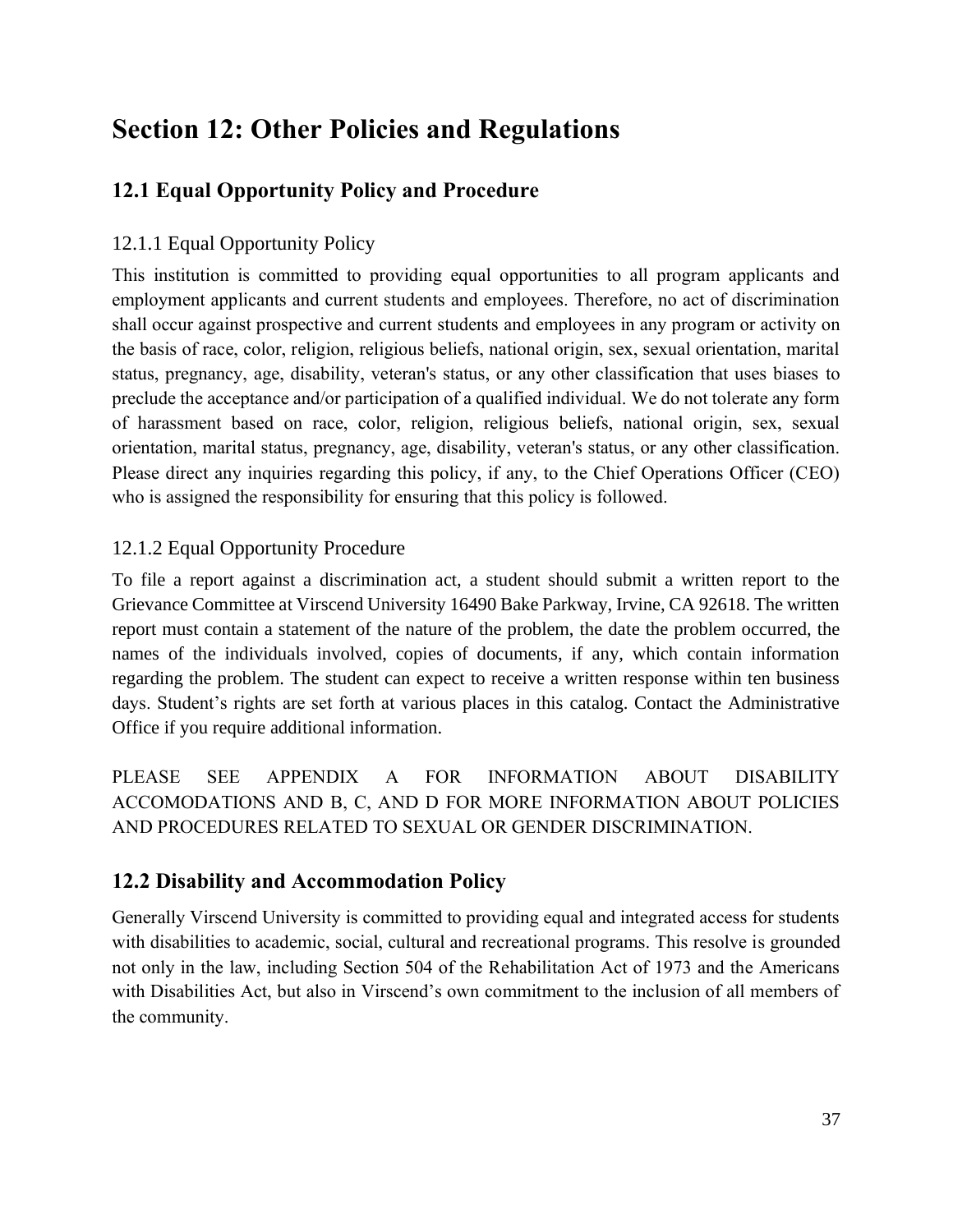#### 12.2.1 Documentation Guidelines

The Office of Student Success and Distance Education conducts individualized assessments of accommodation requests that include the review of relevant documentation. We emphasize the value of the student's experience, history, and perspective in conjunction with the review of supporting medical documentation, and therefore meet with every student before finalizing accommodation plans.

When submitting documentation, the following elements are requested universally:

- A signature of a licensed, treating physician, therapist, or other qualified care provider is required for all documentation.
- A signed, dated, typewritten narrative written in English (or translated into English by a certified translator) provided on letterhead
- Current disability and history of diagnosis (Although we do not set a limit on the age of the documentation, it must still be accurate and relevant to the student's current diagnostic profile.)
- Information regarding current treatment plan (if relevant to accommodation planning)
- Functional impact of diagnosis (e.g., learning, concentrating, walking, seeing, etc.)
- Any recommendations or strategies that will mitigate the Impact of the described limitations.

#### 12.2.2 Temporary Injuries & Illnesses

The Deputy Director of Student Success works with students experiencing temporary injuries and illnesses in order to facilitate short-term accommodations. Temporary injuries refer to nonrecurring medical conditions of short duration (generally six months or less). Examples of temporary injuries and illnesses include broken limbs, manual injuries, concussions, and impairments resulting from surgical recovery.

Students requesting accommodations for a temporary injury should contact the Deputy Director of Student Success directly in order to schedule an access meeting with a member of our staff. Additional documentation to support your request for accommodations may be requested.

Documentation from students with temporary injuries and illnesses should indicate the current impact of the condition and provide an estimated time of recovery.

#### 12.2.3 Confidentiality

The Deputy Director of Student Success operates under the Family Educational Rights and Privacy Act (FERPA), and all information and medical documentation submitted to the office is protected under the parameters of this law.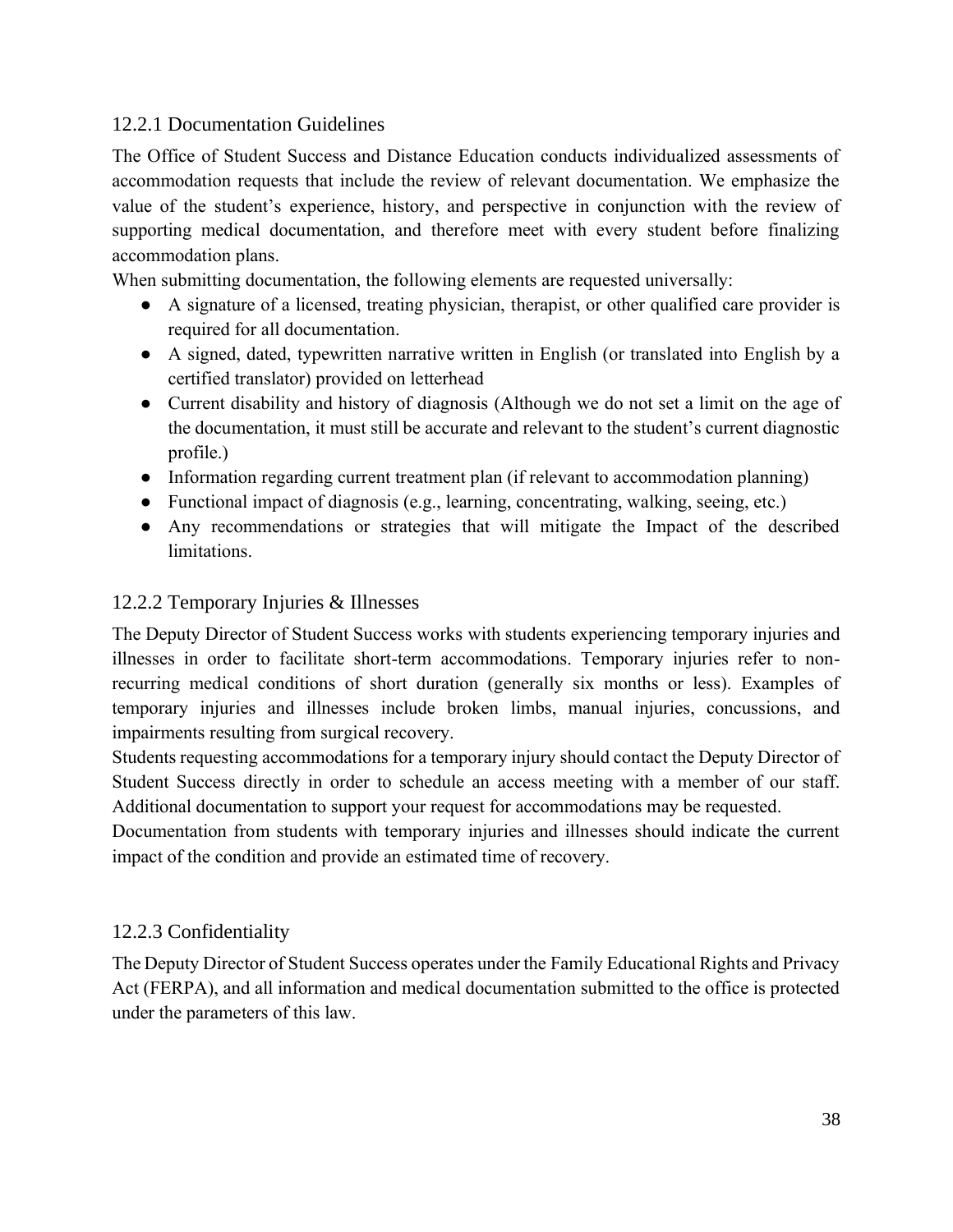## **12.3 Student Grievance Policy and Procedure**

#### 12.3.1 Student Grievance Policy

Problems or complaints that students may have about students, faculty, staff or the institution can be resolved by directing the concern to the Grievance Committee (composed of one faculty and one staff). The Grievance Committee is in charge of investigating and providing a resolution to the grievance.

#### 12.3.2 Student Grievance Procedure

In order to process their grievance/complaint, the grievant must submit an email to either committee members or letter directed to the Grievance Committee at the following address: 16490 Bake Pkwy, Suite 100 Irvine CA 92618. The committee will send an acknowledgment by email/mail and schedule a meeting with the student within 10 days from which the letter was received.

However, if the grievant disapproves of the Committee's response, the grievant may submit a complaint to the Director of Academic Programs. The complaint may be sent via email or letter to the following name and address: Virscend University, Office of Academic Programs, Virscend University 16490 Bake Parkway, Irvine, CA 92618. The written complaint must contain a statement of the nature of the problem, the date the problem occurred, the names of the individuals involved, copies of documents, if any, which contain information regarding the problem, evidence (if any) demonstrating that the institution's grievance/complaint procedure was properly followed, and the student's signature. Upon review, the Director of Academic Programs will send a written response to the individual within 10 business days. Please note that the University expressly forbids anyone to take any form of retaliatory action against any member of the Virscend community who in good faith voices concerns, seeks advice, files a complaint or grievance, testifies or participates in investigations, compliance reviews, proceedings or hearings, or opposes actual or perceived violations of Virscend's University's policy or unlawful acts.

### **12.4 Student Conduct Policy**

Students are always expected to behave professionally and respectfully. Students are subject to dismissal for any inappropriate or unethical conduct including any act of academic dishonesty. Students are expected to dress and act accordingly while attending this institution. At the discretion of the school administration a student may be dismissed from school for reasons including, but not limited to:

- Coming to class in an intoxicated or drugged state.
- Possession of drugs or alcohol on campus.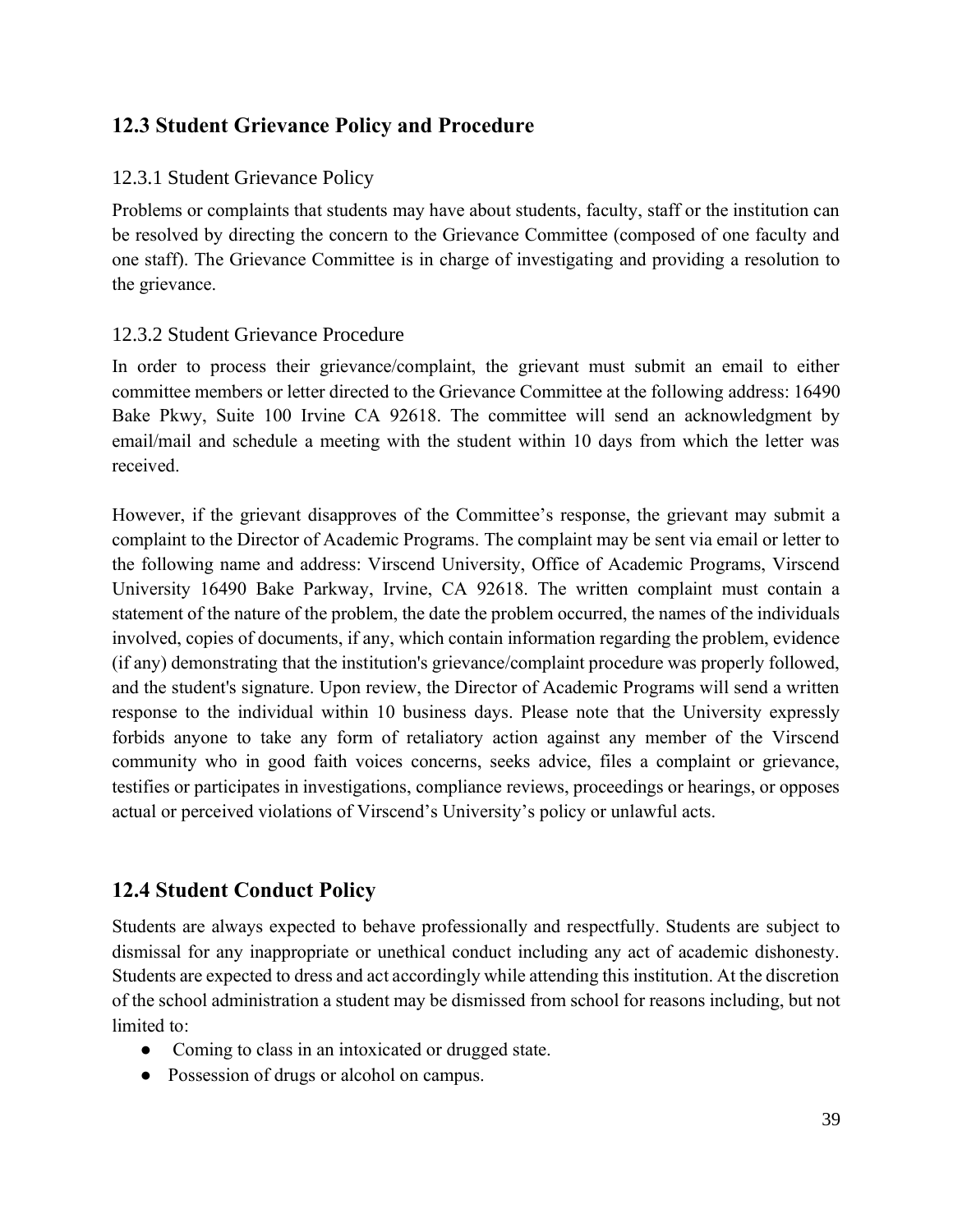- Possession of a weapon on campus.
- Behavior creating a safety hazard to another person(s).
- Disobedient or disrespectful behavior to other students, an administrator and/or instructor.
- Stealing or damaging the property of another.

Any student(s) found to have engaged in such conduct will be asked to leave the premises immediately. Disciplinary action will be determined by the Chief Executive Officer (CEO) of this institution and such determination will be made within 10 days after meeting with both the corresponding department chair and the student in question.

## **12.5 Faculty and Student Research Policy**

Virscend University encourages faculty and students to conduct applied research in the domain of Business Administration. The research topics include:

- Management, Human Resources Management and Operational Management
- Accounting
- Finance
- Information Systems and E-commerce
- Marketing Management
- International Business'
- Supply Chain Management
- Other Business Administration related topics

Virscend University may sponsor up to 50% of the domestic travel expenses for Faculty and students to present research papers in academic conferences and project competitions.

In order to be considered for the travel support, the applicant needs to submit the travel request at least one month before the travel and include the following information:

- Name of Conference
- Accepted paper for presentation and the acceptance notice
- Estimated travel cost including transportation, lodging, meals, and conference registration fee
- Brief description of the purpose and impact of the conference presentation

### **12.6 Cheating and Plagiarism Policy**

Students are expected to maintain high standards of academic integrity. Acting in good conscience is integral to our mission statement. Academic dishonesty is willful and intentional fraud used to deceive in order to improve a grade or obtain course credit. It includes all student behavior intended to gain unearned academic advantage by fraudulent and/or deceptive means.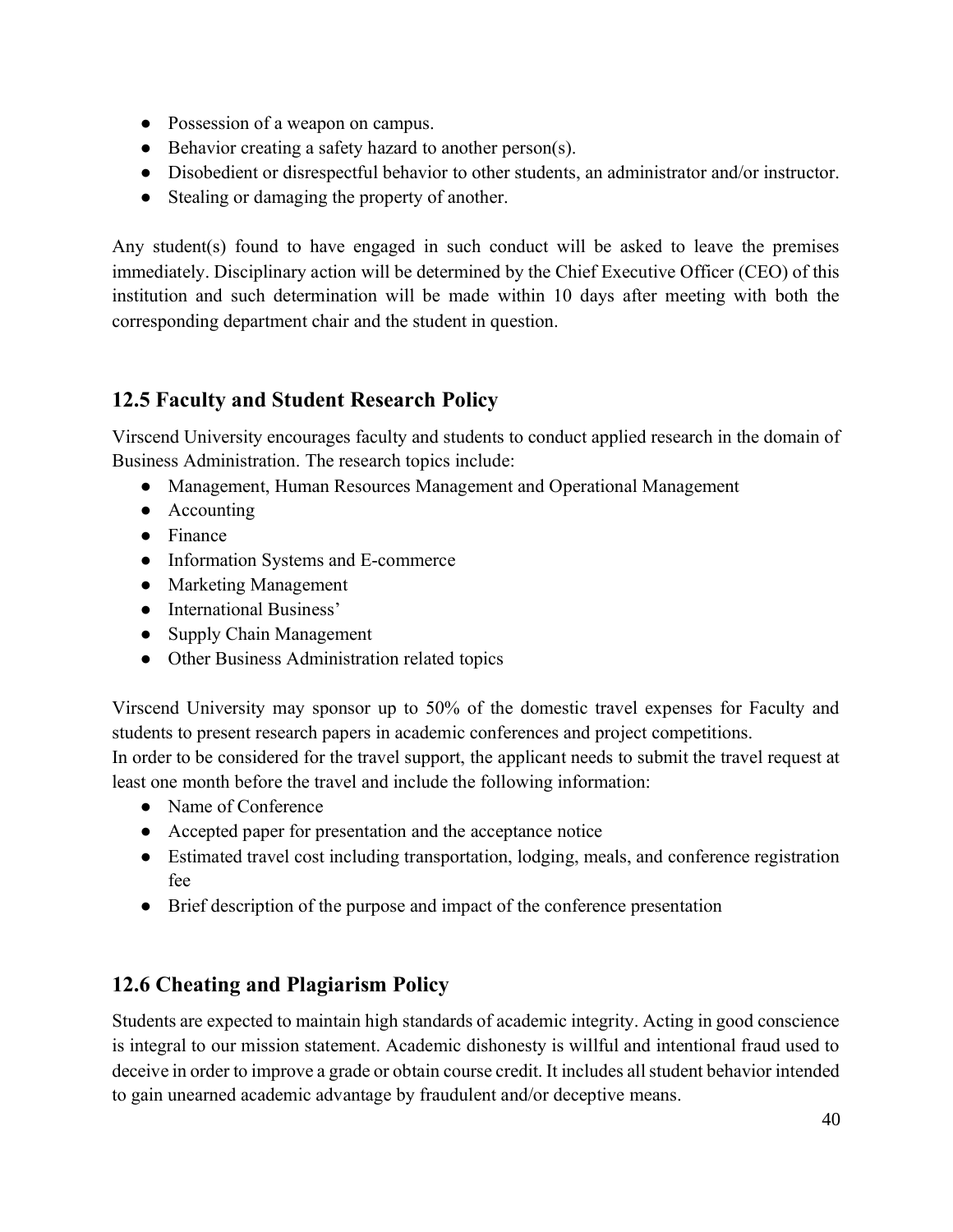- The instructor shall contact the student with evidence of the cheating/plagiarism in writing within one week of discovery of the event.
- At faculty's discretion, cheating/plagiarism may result in an "F" grade on the assignment or examination, or in the course. If a student denies the charge of cheating/plagiarism, he/she will be permitted to remain in the class until it has been resolved by the Grievance Committee.
- The Grievance Committee shall determine if any further disciplinary action is required. Disciplinary actions might include, but are not limited to, requiring special counseling, loss of membership in organization(s), disciplinary probation, suspension or expulsion from Virscend University.

#### 12.6.1 Cheating Definition

Cheating is defined as obtaining or attempting to obtain or aiding another in obtaining or attempting to obtain credit for work or any improvement in evaluation of performance, by any dishonest or deceptive means. Cheating includes, but is not limited to:

- Copying graded homework assignments from another student.
- Working with others on a take-home test or homework when specifically prohibited by the instructor.
- Looking at another student's paper or screen during an examination.
- Looking at text, notes or electronic devices during an examination when specifically prohibited by the instructor.
- Accessing another student's electronic device and taking information from the device.
- Allowing another person to complete assignments or an online course on behalf of you.
- Giving one's work to another to be copied or used in an oral presentation.
- Giving answers to another student during an examination or for a take-home test.
- After having taken an exam, informing another person in a later section about questions appearing on that exam.
- Providing a term paper to another student.
- Taking an exam, writing a paper, or creating a computer program or artistic work for another.

#### 12.6.2 Plagiarism Definition

Plagiarism is defined by using someone else's content either by paraphrasing or using word for word or exact image(s) without giving the content writer, creator, maker, owner etc... credit. Whenever the student utilizes material borrowed either from but not limited to the web, books, videos, and podcast, the student must consult Purdue OWL and/or copyright laws to ensure that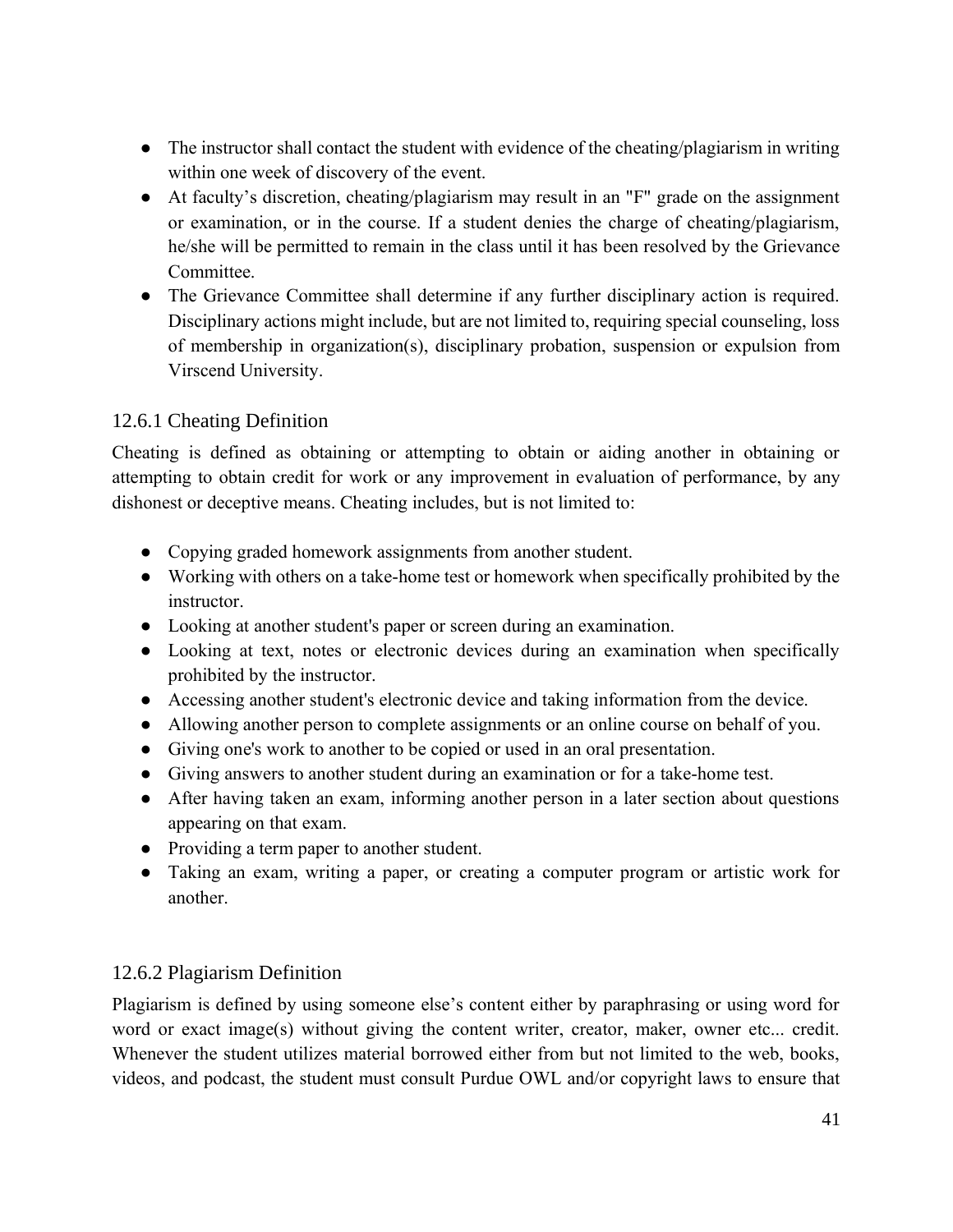they have attributed the proper credit to the corresponding person/people/agency/artist etc.… Plagiarism includes, but is not limited to:

- Using online or written content without giving proper credit.
- Taking someone else's content without properly providing citation.
- Taking either clauses, paragraphs and or paraphrasing without any reference to the content from where it was obtained.

### **12.7 Academic Freedom Policy**

Virscend University is committed to ensuring full academic freedom to all faculty and students. In Research and Publication, faculty and students have the right to choose methodologies, draw conclusions, and assert the value of their contributions based on evidence, but does not protect against critiques of their claims.

In Teaching and Learning, faculty has the right to select course materials and content, pedagogy, make assignments and assess student performance germane to the subject matter, provided that these judgments align with the context of the course descriptions as currently published, and the instructional methods are those officially sanctioned by the institution. Limits may arise when the manner of instruction substantially impairs the rights of others or demonstrates that the instructor is professionally ignorant, incompetent, or dishonest with regard to their discipline or fields of expertise. Faculty should be careful not to introduce into their teaching controversial matters which have no relation to their subject.

Both faculty and students have the right to express their views - in speech, writing, and through electronic communication, both on and off campus - without fear of censorship or retaliation. No political, religious, or philosophical beliefs of politicians, administrators, and members of the public can be imposed on students or faculty. If faculty or students feel their rights have been violated, he/she reserves the right to file a complaint to the Grievance Committee.

## **12.8 Jeanne Clery Act Policies**

The Jeanne Clery Disclosure of Campus Security Policy and Campus Crime Statistics Act is a federal statute requiring colleges and universities participating in federal financial aid programs to maintain and disclose campus crime statistics and security information. This includes amendments implemented with the Campus SaVE Act as pertains to the Violence Against Women Act (VAWA).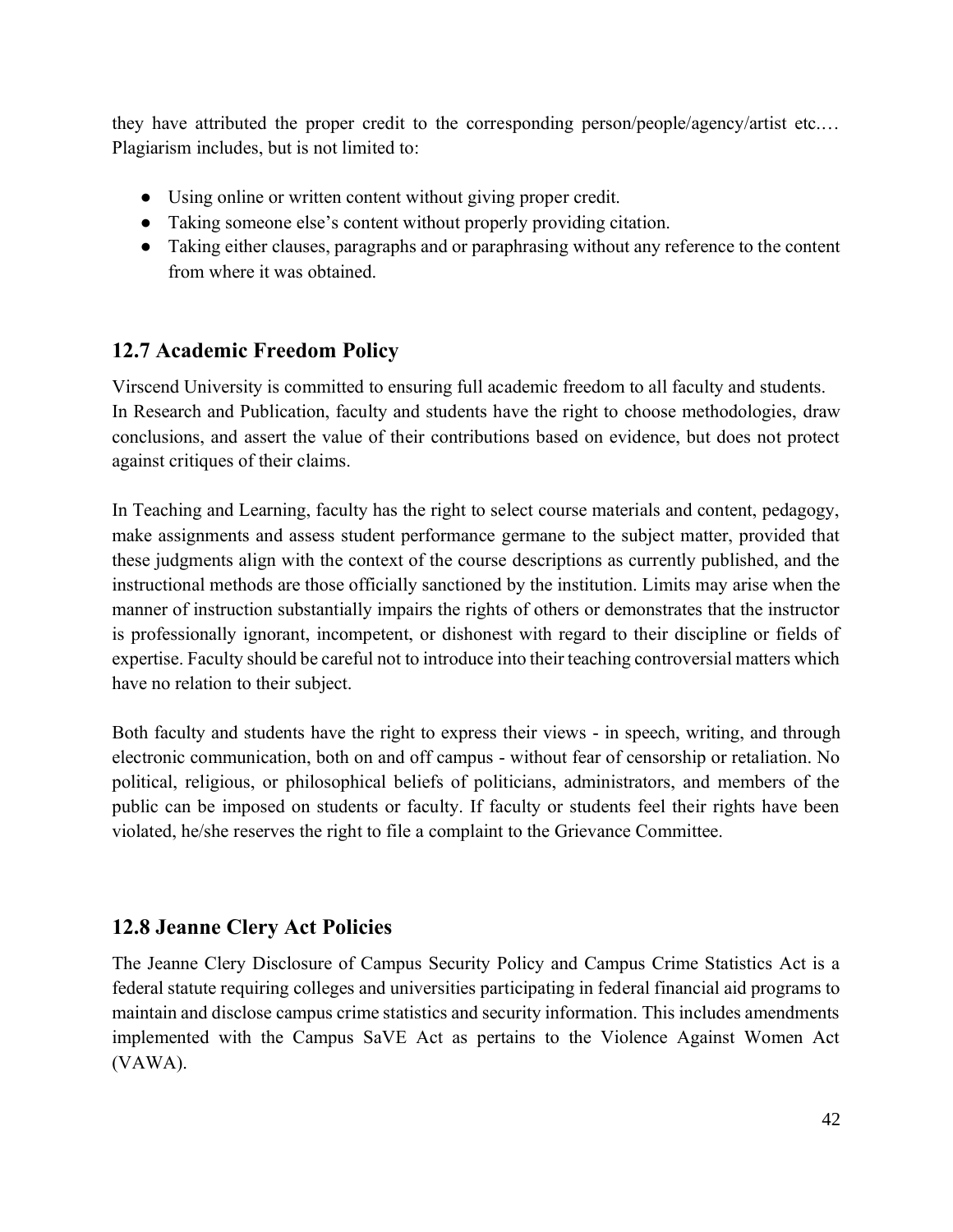Additional information may be obtained from the U.S. Department of Education Campus Safety and Security website at http://ope.ed.gov/security/. Crime statistics are reported to the Department of Education annually.

## **12.9 Student Services**

Should a student encounter a personal problem that interferes with his or her ability to complete coursework, this institution will provide assistance in identifying appropriate professional assistance in the student's local community. For more information contact the Office of Student Success and Distance Education.

## **12.10 Placement Services**

Career advising is provided by the Faculty of Student Advisor and Director of Student Success. Students are advised on career pathways and potential employment opportunities. In addition, faculty can provide additional career advising to the student.

## **12.11 Student Housing**

This institution does not operate dormitories or other housing facilities. This institution does not provide assistance, nor does it have any responsibility to assist students in finding housing. Housing in the immediate area is available in two-story walkup and garden apartments.

Currently the average rent for a studio apartment in Irvine is around \$1,800 per month, and one bedroom is around \$1,900, and \$2,700 for a two bedroom apartment.

## **12.12 Privacy Act**

It is this institution's intent to carefully follow the rules applicable under the Family Education Rights and Privacy Act. It is our intent to protect the privacy of a student's financial, academic and other school records. We will not release such information to any individual without having first received the student's written request to do so, or unless otherwise required by law.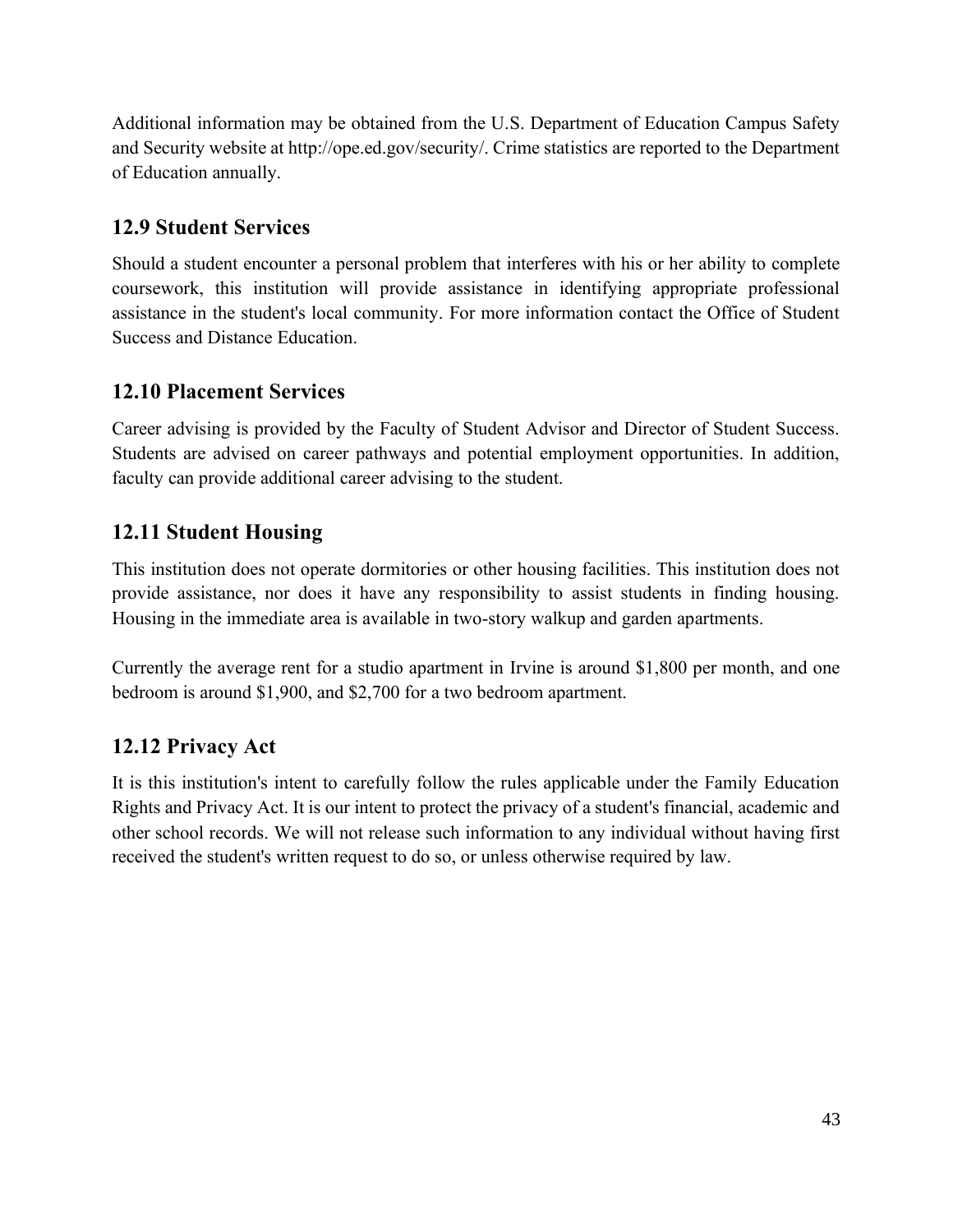## **Section 13: Disclosures**

## **13.1 Other BPPE Required Disclosures**

- The policy of this institution is to update the official school catalog annually, in August of each year.
- Annual updates may be made by the use of supplements or inserts accompanying the catalog. If changes in educational programs, educational services, procedures, and/or policies required to be included in the catalog by statute or regulation are implemented before the issuance of the annually updated catalog, those changes shall be reflected at the time they are made in supplements or inserts accompanying the catalog.
- This institution makes its current catalog and current program brochures available to the public at no charge. Individuals who wish to obtain a copy can make arrangements by simply calling the school's admissions office.
- Any questions a student may have regarding information that is not covered may direct their concern to the admissions office.
- Any questions unsatisfactorily answered by the catalog or admissions office may be directed to our Grievance Committee.
- If a student does not conform with how the Grievance Committee responded to their concern(s), the student may direct their concern to the Bureau for Private Postsecondary Education at 1747 N. Market Blvd. Ste 225 Sacramento, CA 95834 P.O. Box 980818, West Sacramento, CA 95798-0818P (916) 574-8900 F (916) 263- 1897 www.bppe.ca.gov
- A student, or any member of the public, may file a complaint about this institution with the Bureau for Private Postsecondary Education by calling toll free (888) 370- 7589 or by completing a complaint form, which can be obtained on the bureau's Internet web site www.bppe.ca.gov.
- This institution currently does not offer visa related services.

## **13.2 Catalog Disclosures**

● "Catalog Rights" define a student's right to the set of requirements, conditions and policies in which he/she was admitted into the program. Both undergraduate and graduate students acquire "Catalog Rights" through their continuous attendance. Continuous attendance is defined as maintaining uninterrupted enrollment in the program and adhering to the attendance policy (See 8.1 Attendance Policy). A student impacted by circumstances beyond their control may request the Office of Academic Programs to consider his/her situation and allow to maintain "Catalog Rights". The Academic Program Committee will review and make the final decision.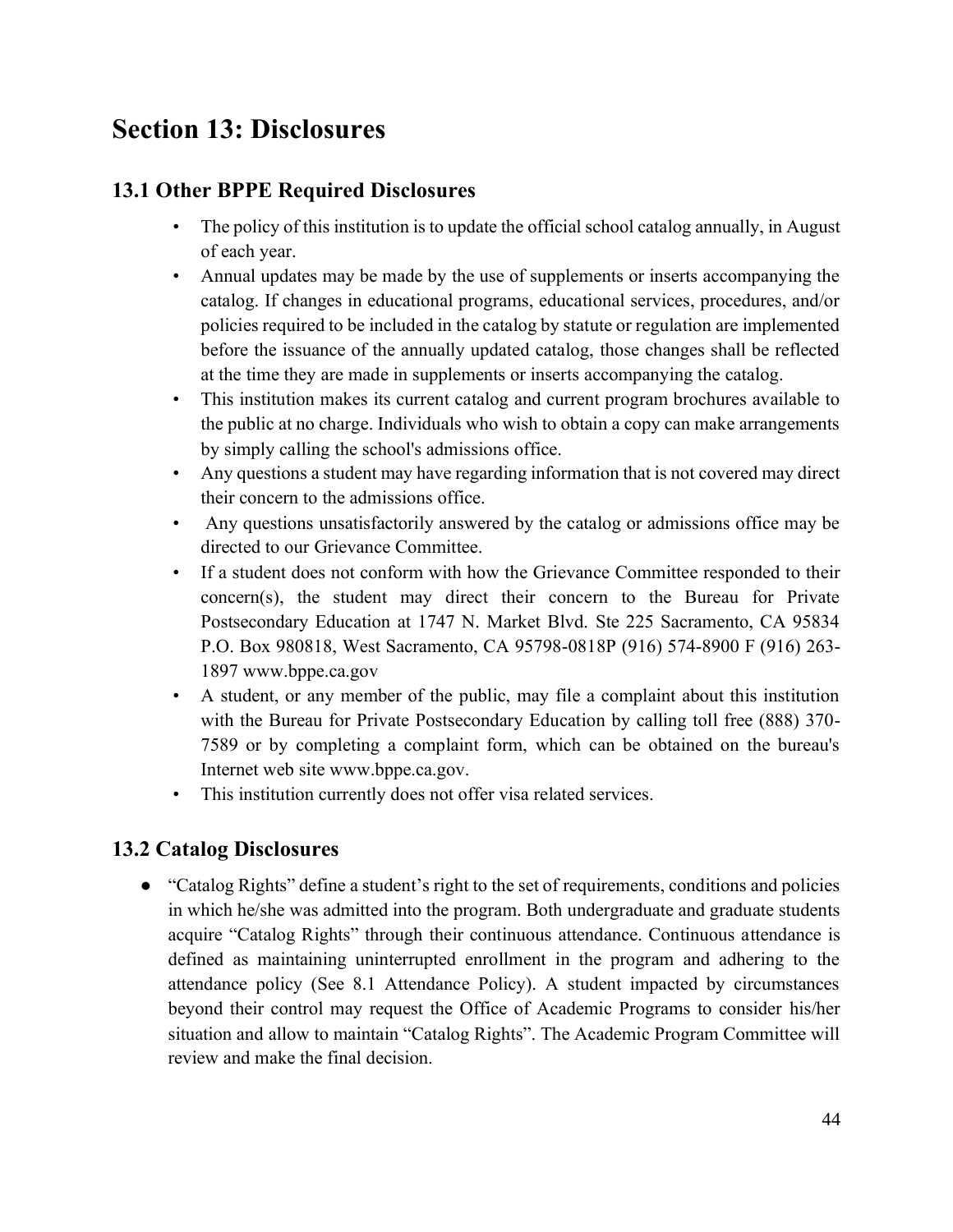- As a prospective student, you are encouraged to review this catalog prior to signing an enrollment agreement. You are also encouraged to review the School Performance Fact Sheet, which must be provided to you prior to signing an enrollment agreement.
- As we continue to improve our program and services to meet the educational needs of the 21st century, policies might be created, edited and/or renamed. As part of the enrollment agreement, it is the obligation of the student to become familiar with the latest catalog's content from Virscend University. Furthermore, while we make every effort to ensure that we provide students with the most updated information, there may be instances where this may not be so. In such cases, we ask students to contact the office in charge of their respective concerns.
- A degree program that is unaccredited or a degree from an unaccredited institution is not recognized for some employment positions, including, but not limited to, positions with the State of California.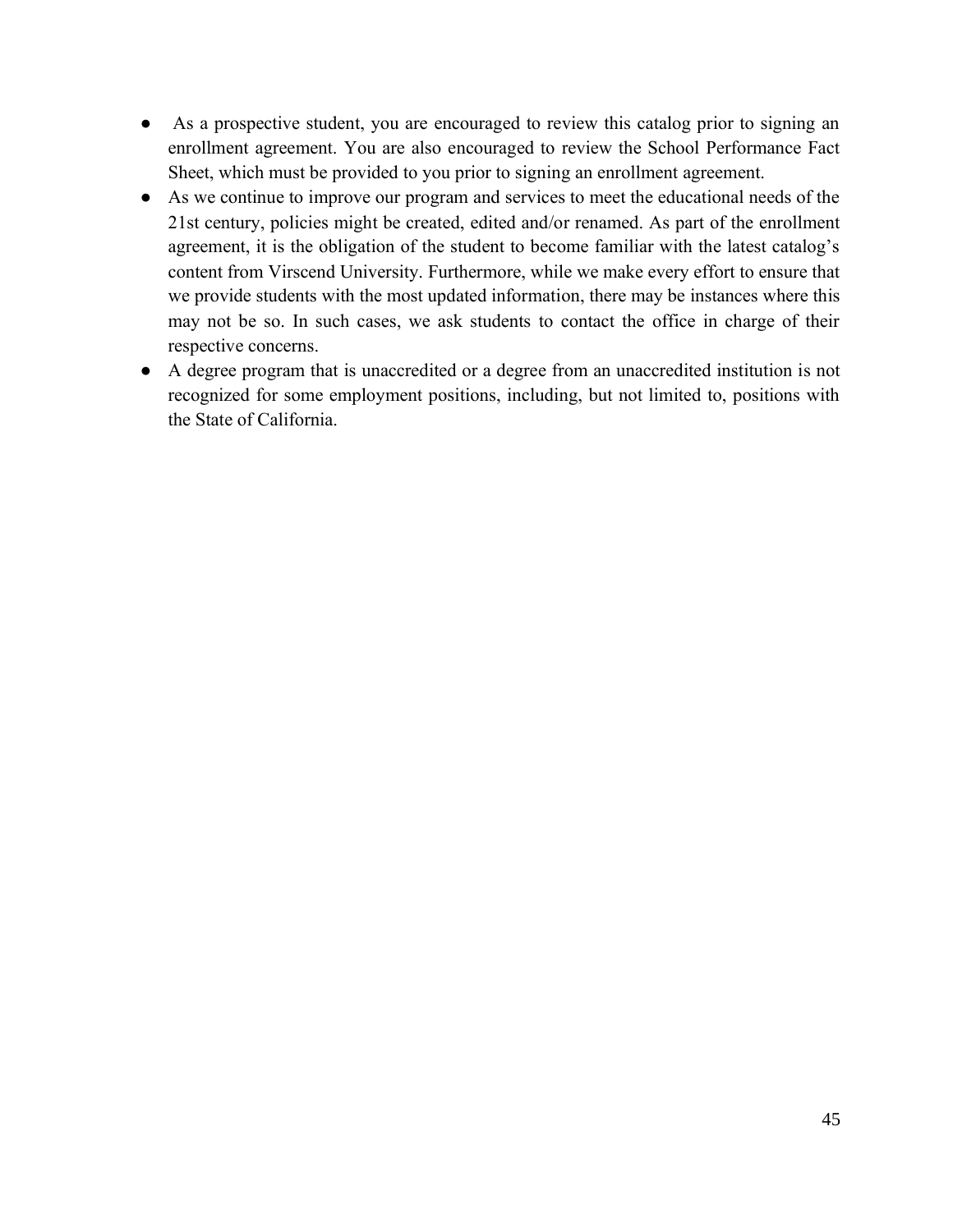## **Section 14: GE Requirements**

## **General Education Course Descriptions**

Students must have earned GE credits in each of the categories before being admitted to the BS Program at Virscend University. For more information, contact the Office of Admissions. The GE course does not count toward meeting the major requirements. Must have a "C" or better to earn credit in GE.

| <b>CATEGORY</b>                   | <b>SUB-CATEGORY</b>               | <b>GE COURSE</b>                                | <b>Units</b>   |
|-----------------------------------|-----------------------------------|-------------------------------------------------|----------------|
| A: ENGLISH<br><b>LANGUAGE AND</b> | A1: WRITTEN COMMUNICATION         | <b>A1.1 ENGLISH COMPOSITION</b>                 | $\overline{3}$ |
| <b>COMMUNICATION</b>              | (6 UNITS REQUIRED)                | A1.2 ANALYTICAL COLLEGE WRITING                 | 3              |
|                                   |                                   | A1.3 ENGLISH COMPOSITION 2                      | $\overline{3}$ |
| (15 UNITS                         | <b>A2: ORAL COMMUNICATIONS</b>    | A2.4 INTERPERSONAL COMMUNICATIONS               | $\overline{3}$ |
| REQUIRED)                         | (6 UNITS REQUIRED)                | <b>A2.5 PUBLIC SPEAKING</b>                     | 3              |
|                                   |                                   | A2.6. COMMUNICATION SKILLS                      | $\overline{3}$ |
|                                   | <b>A3: CRITICAL THINKING</b>      | A3.7 CRITICAL THINKING IN THE DIGITAL AGE       | $\overline{3}$ |
|                                   | (3 UNITS REQUIRED)                |                                                 |                |
| <b>B: SCIENCE,</b>                | <b>B1: SCIENCE</b>                | <b>B1.1 INTRODUCTORY NUTRITION</b>              | 3              |
| <b>INFORMATION</b><br>LITERACY,   | (6 UNITS REQUIRED)                | <b>B1.2 THE GLOBAL ENVIRONMENT</b>              | $\overline{3}$ |
| QUANTITATIVE<br><b>REASONING</b>  | <b>B2: INFORMATION LITERACY</b>   | <b>B2.3 COMPUTER LITERACY</b>                   | $\overline{3}$ |
|                                   | (6 UNITS REQUIRED)                | <b>B2.4 INTRODUCTION TO PROGRAMMING</b>         | $\overline{3}$ |
| (21 UNITS<br><b>REQUIRED)</b>     | <b>B3: OUANTITATIVE REASONING</b> | <b>B3.5 COLLEGE ALGEBRA</b>                     | $\overline{3}$ |
|                                   | (9 UNITS REQUIRED)                | <b>B3.6 CALCULUS FOR BUSINESS</b>               | $\overline{3}$ |
|                                   |                                   | <b>B3.7 INTRODUCTION TO BUSINESS STATISTICS</b> | $\overline{3}$ |
| <b>C: ARTS AND</b>                |                                   | <b>C1.1 FOUNDATION ART HISTORY</b>              | 3              |
| <b>HUMANITITES</b>                |                                   | <b>C1.2 WORLD LITERATURE</b>                    | $\overline{3}$ |
| (12 UNITS)                        |                                   | <b>C1.3 DIGITAL ARTS</b>                        | $\overline{3}$ |
| <b>REQUIRED)</b>                  |                                   | <b>C1.4. BUSINESS ETHICS</b>                    | 3              |
|                                   |                                   | C1.5. MUSIC AND FILM                            | 3              |
| <b>D: SOCIAL SCIENCE</b>          |                                   | <b>D1.1 CIVIL RIGHTS AND LAW</b>                | 3              |
| (12 UNITS                         |                                   | D1.2 MODERNIZATION IN GLOBAL PERSPECTIVE        | $\overline{3}$ |
| REQUIRED)                         |                                   | <b>D1.3 BUSINESS ETIQUETTE</b>                  | 3              |
|                                   |                                   | D1.4 CULTURE AND COMMUNICATIONS                 | $\overline{3}$ |
|                                   |                                   | <b>D1.5 INTERNATIONAL ECONOMICS</b>             | $\overline{3}$ |
|                                   |                                   | D1.6 CYBERSPACE CITIZENSHIP                     | $\overline{3}$ |
|                                   |                                   | <b>D1.7 SOCIAL PSYCHOLOGY</b>                   | 3              |

**Category A** (15 units, English Language Communications and critical thinking)

#### **A1. Written Communications** (6 units)

1. **English Composition I** (3 units)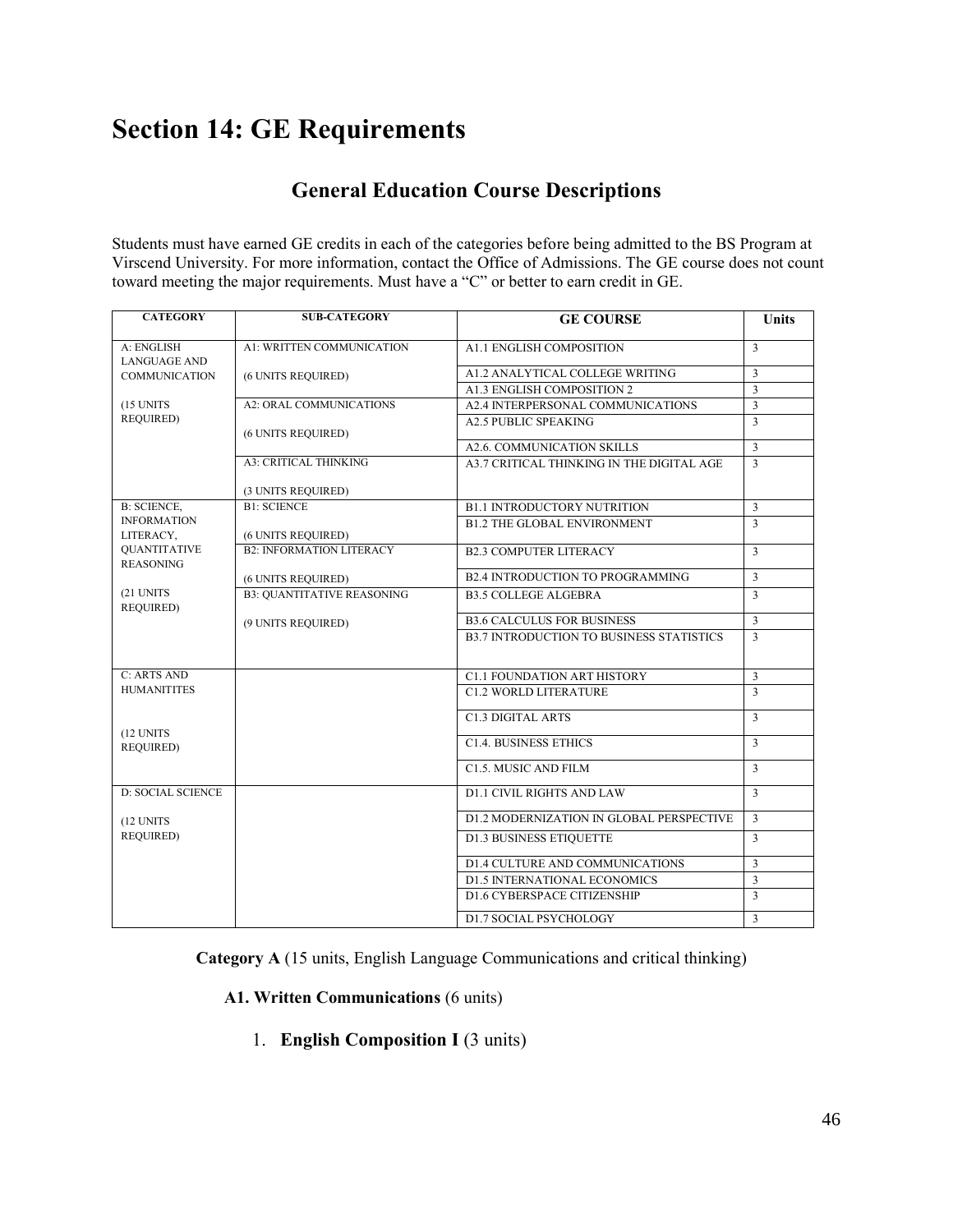Prerequisites: Virscend University General Education Written Communication Placement Exam.

Course Description: A basic course in writing, offering intensive practice in every stage of the writing process from generating ideas to final proofreading, as well as to the developing of stronger reading comprehension for specific writing tasks.

Letter grade only (A-F). (Lecture 3 hours)

#### 2. **Analytical College Writing** (3 units)

Prerequisite: None

Course Description: Introduction to college writing focusing on composing as a recursive process for generating meaning and communicating effectively. Emphasizes short analytical essay writing based on reading, media, film and other relevant discourse, including selections that examine issues of diversity.

Letter grade only (A-F). (Lecture 3 hours)

#### 3. **English Composition II** (3 units)

Prerequisite: English Composition I

Course Description: An advanced course in writing. Expository writing based upon the close reading and study of selected examples from fiction, poetry, and drama. The course emphasizes written analytical interpretations which include recognition of the traditional techniques, forms, and rhetorical devices used by writers of literature.

Letter grade only (A-F). (Lecture 3 hours)

#### **A2. Oral Communications** (6 units)

#### 4. **Interpersonal Communications** (3 units)

Prerequisite: None

Course Description: Basic characteristics of processes underlying the formation, maintenance and termination of interpersonal relationships; theoretical and practical implications of these characteristics in various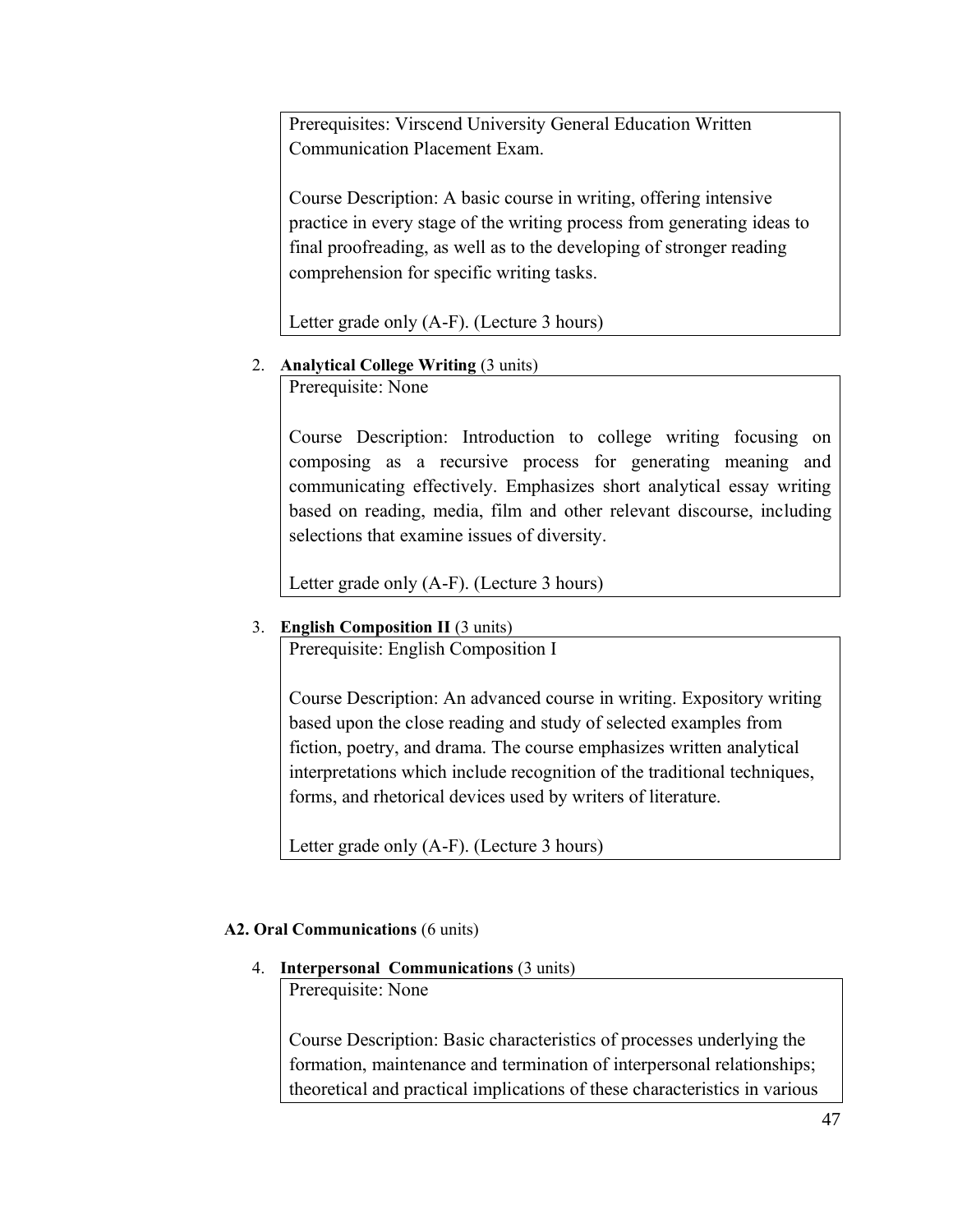forms of interpersonal communication. Workshop: Planned exercises and activities to develop interpersonal communications skills.

Letter grade only (A-F). (Lecture 2 hours, Workshop 1 hour).

#### 5. **Public Speaking (3 units)**

Prerequisite: None

Course Description: Help students for a variety of academic and other situations in which formal presentations are required. Topics will include cultural conventions and speech, perceptions of others, verbal and nonverbal messages, and techniques of oral presentation and persuasion. Students will learn how to research, outline, and deliver short, informal presentations as well as longer speeches.

Letter grade only (A-F). (Lecture 2 hours, Workshop 1 hour).

#### 6. **Communication Skills (3 units)**

Prerequisite: None

Course Description: Help students with strategies and practices to develop the written, verbal, non-verbal, and technical communication skills of the middle-level learner. Also examines the culture and dynamics of communication within the classroom and the school. Foci will include: process writing; writing in all areas of the curriculum; communication assessment; communicating with technology; and how to guide the middle-level learner in asking critical questions.

Letter grade only (A-F). (Lecture 2 hours, Workshop 1 hour).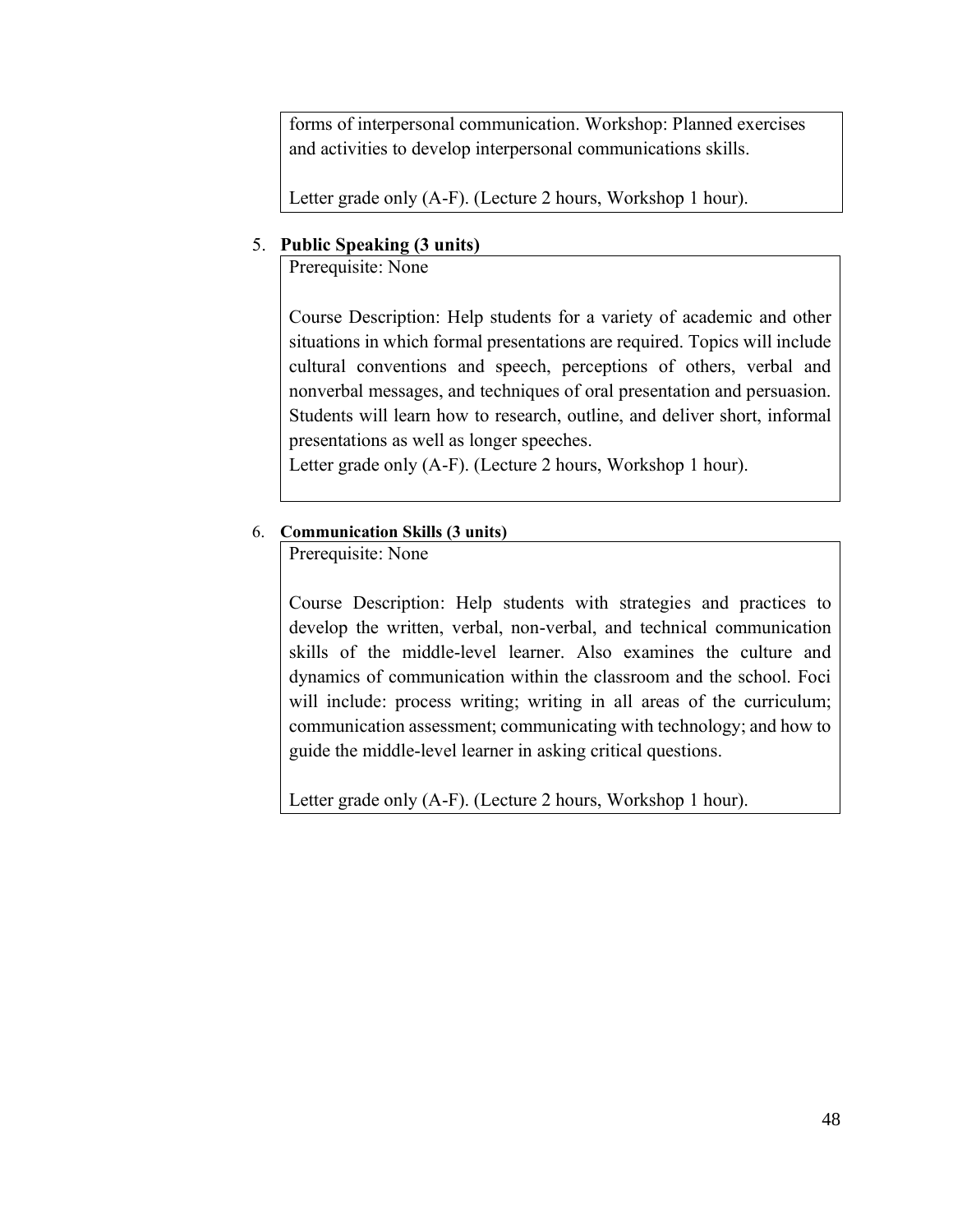#### **A3. Critical Thinking** (3 units)

#### 7. **Critical thinking in Digital Information Age (3 units)**

Prerequisite/Corequisite: English Composition I

Course Description: Help students develop critical thinking skills using technical software. Main topics include: identifying engineering issues for investigation, developing planning and problem-solving strategies, locating pertinent information and examples, critically analyzing these sources, forming and testing hypotheses, synthesizing and organizing results for effective communication, and developing transferable problem-solving skills.

Letter grade only (A-F). (Lecture 2 hours, laboratory 1 hour)

**Category B** (21 units, Science, Information Literacy and Quantitative Reasoning)

**B1. Science** (6 units)

#### 1. **Introductory Nutrition** (3 units)

Prerequisite: None

Course Description: Essential nutrients, their physiological functions and human needs during the life cycle; food sources as applied to selection of an adequate diet; problems encountered providing food to meet nutritional needs; food additives and consumer protection.

Letter grade only (A-F). (Lecture 3 hours)

#### 2. **The Global Environment** (3 units)

Prerequisite: None

Course Description: An introduction to the Earth's principal humanenvironmental relationships and biogeographic processes with a focus on how human actions impact the geography of living things from the local to the global scale.

Letter grade only (A-F). (Lecture 3 hours)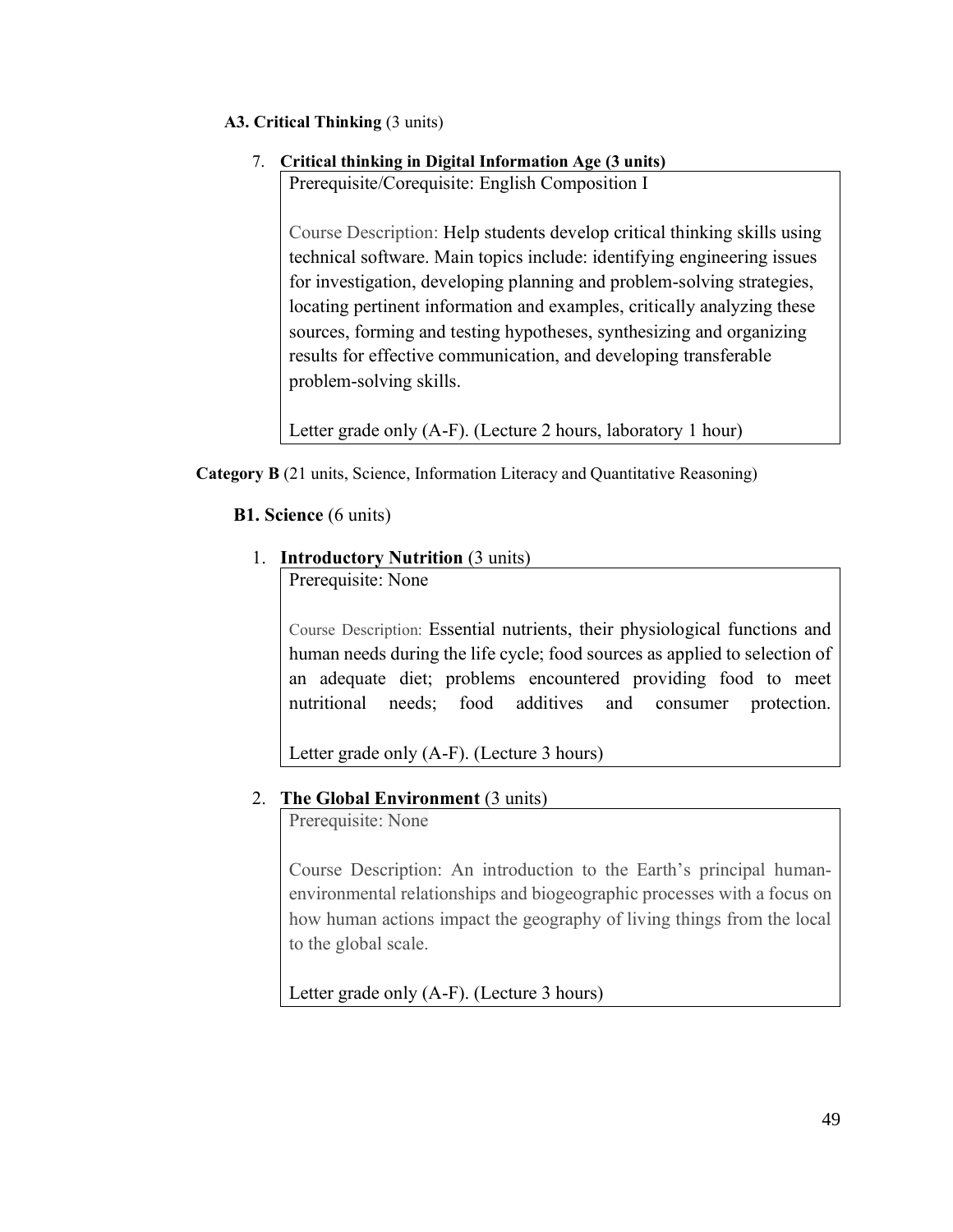#### **B2. Information Literacy** (6 units)

#### 3. **Computer Literacy** (3 units)

Prerequisite: Course design assumes familiarity with computers.

Course Description: Gain practical, hands-on experience in installing hardware and software on a PC. Learn what a computer network is and how it is similar to the telephone network. Learn the parts that make up a computer and a network.

Letter grade only (A-F). (Lecture 2 hours, laboratory 1 hour)

#### 4. **Introduction to Programing (Python)** (3 units)

Prerequisite: Computer Literacy (or equivalent)

Course Description: An introduction to basic concepts of computer science and fundamental techniques for solving problems using the Python programming language. Variables, data types, conditional statements, loops and arrays. Programming style. Applications to numerical and non-numerical problems.

Letter grade only (A-F). (Lecture 2 hours, laboratory 1 hour)

#### **B3. Quantitative Reasoning** (9 units)

#### 5. **College Algebra** (3 units)

Prerequisite: None

Curse Description: Fundamental algebraic concepts and with the necessary skills needed to solve and formulate algebraic problems, apply and make connections of algebraic concepts to real life applications. Topics include laws of exponents, factoring, inequalities, polynomials, roots, linear and quadratic equations, complex numbers, rational functions, systems of equations, exponential, logarithmic functions, and inverse functions.

Letter grade only (A-F). (Lecture 2 hours, laboratory 1 hour)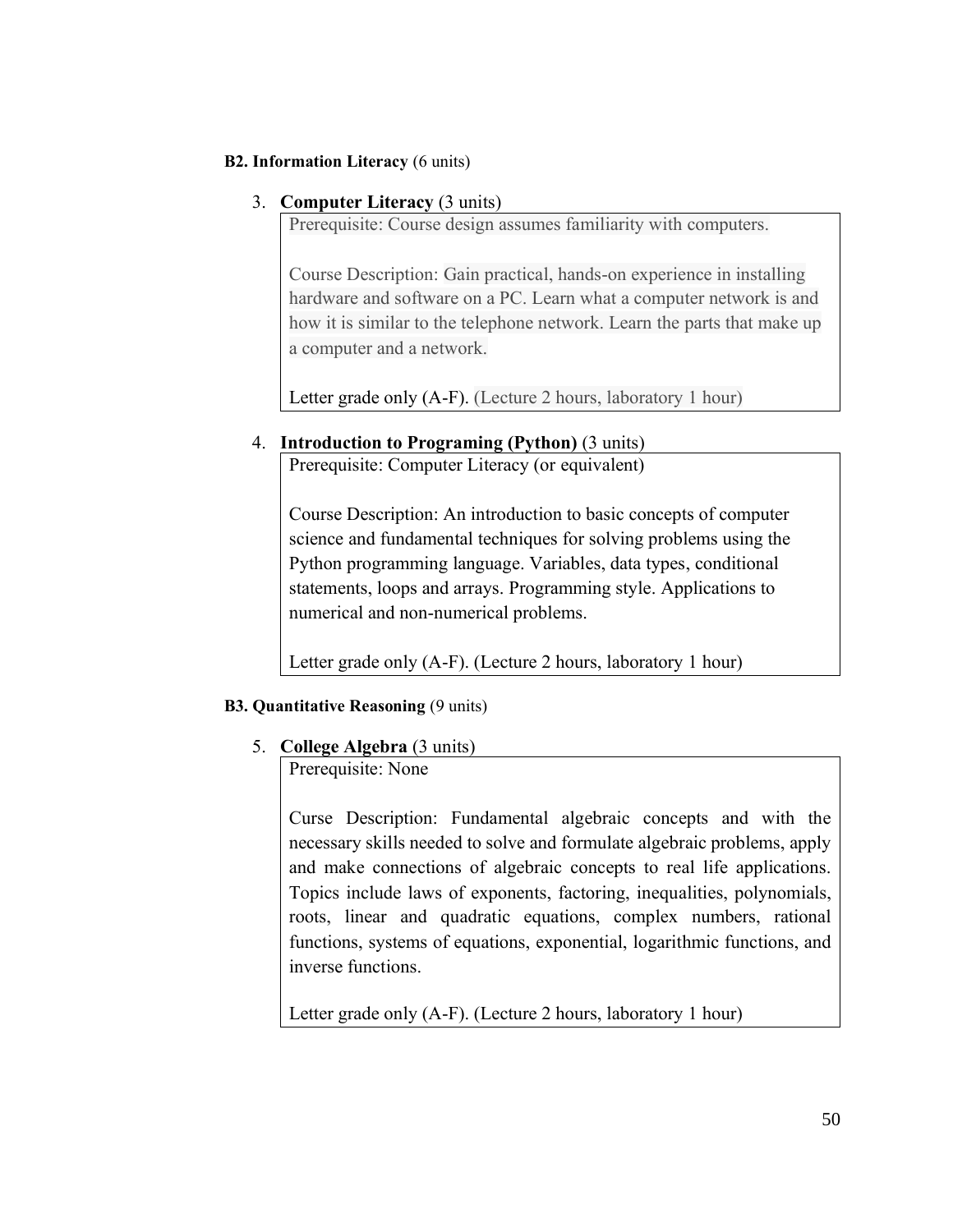#### 6. **Calculus for Business** (3 units)

Prerequisite/Corequisite: College Algebra

Course Description: Functions, derivatives, optimization problems, graphs, partial derivatives. Applications to business and economics. Emphasis on problem-solving techniques.

Letter grade only (A-F). (Lecture 2 hours, laboratory 1 hour)

#### 7. **Introduction to Business Statistics** (3 units)

Prerequisites/Corequisites: Calculus for Business

Course Description: Sampling methods, data collection, organizing and visualizing, descriptive statistics, random variables, probability distributions, point and interval estimation, hypothesis testing, correlation, regression, contingency tables, applications in business, finance, econometrics, and marketing research.

Letter grade only (A-F). (Lecture 3 hours)

#### **Category C (12 units, Arts and Humanities)**

#### 1. **Foundation Art History** (3 units)

Prerequisites: English Composition I & Interpersonal Communications

Course Description: Students learn from guest artists and arts scholars about their work, and how they have established and sustained a practice and career. Invited from across the spectrum of visual arts, each guest represents a case study in presentation and professionalism.

(Letter grade only (A-F). (Lecture 3 hours)

#### 2. **World literature** (3 units)

Prerequisites: English Composition I & Interpersonal Communications

Course Description: Readings in translation from world literature. Emphasis on how literature engages unique cultural elements around the world as well as cross-cultural comparisons.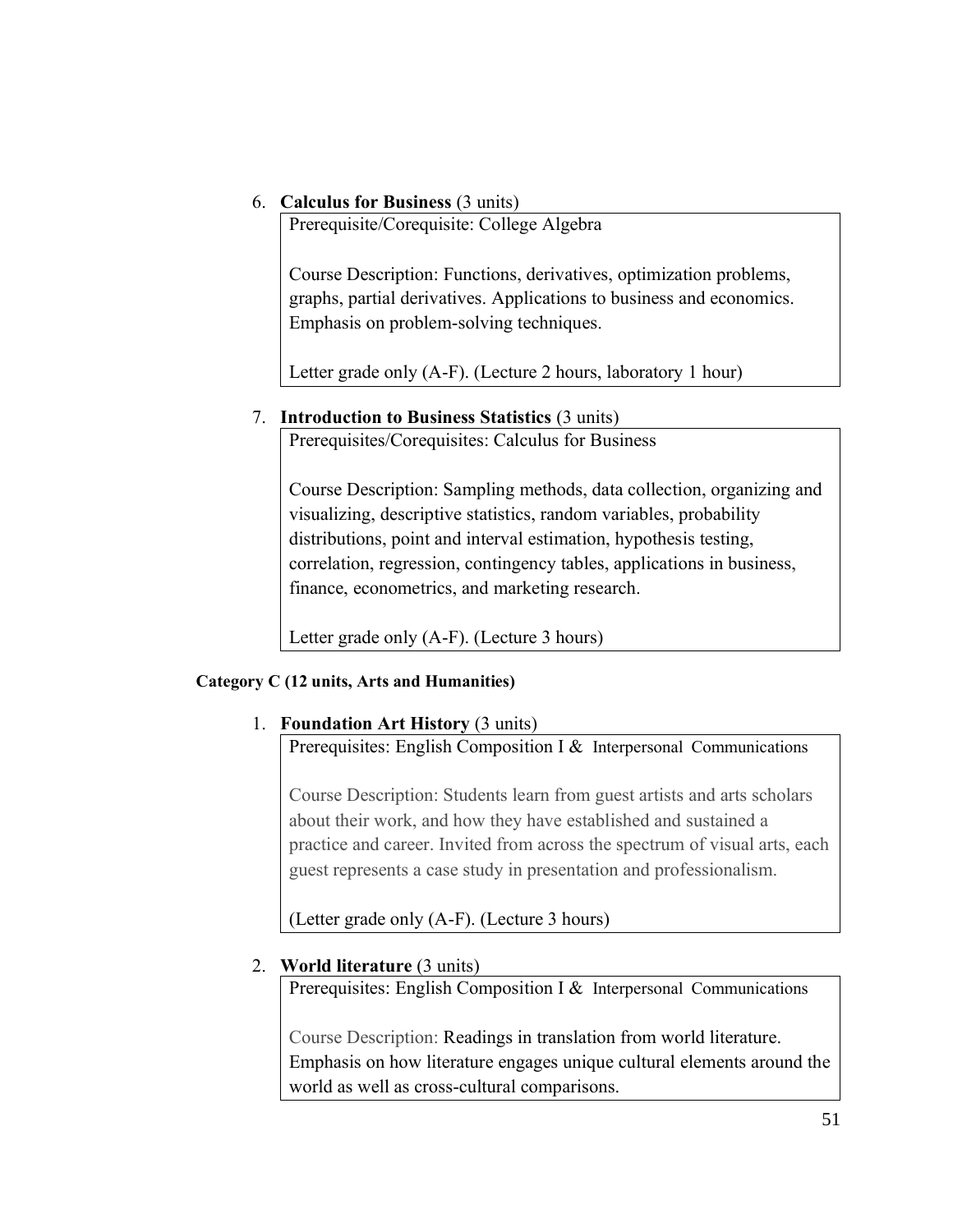#### Letter grade only (A-F). (Lecture 3 hours)

#### 3. **Digital Arts** (3 units)

Prerequisites: English Composition I & Interpersonal Communications

Course Description: Techniques and concepts involved in the production of visual effects, computer animation, and interactive media. Through screenings, field trips and hands-on production, students explore art and science of digital graphics, 2D-compositing, and 3Danimation. Culminates in the development of digital elements for student production.

Letter grade only (A-F). (Lecture 3 hours)

#### 4. **Business Ethics** (3 units)

Prerequisites: English Composition I & Interpersonal Communications

Course Description: Various types of ethical dilemmas that take place in business organizations and acquire concepts and tools needed to manage these complex value conflicts for the well-being of individuals, organizations, and society.

Letter grade only (A-F). (Lecture 3 hours)

#### 5. **Music and Film** (3 units)

Prerequisites: English Composition I & Interpersonal Communications

Course Description: Study of interrelationships of dramatic, visual, and musical arts in film, with special emphasis on the role of music.

Letter grade only (A-F). (Lecture 3 hours)

#### **Category D-upper division (12 units, Social Sciences and Citizenship)**

#### 1. **Civil Rights and Law** (3 units)

Prerequisite: Category A GE courses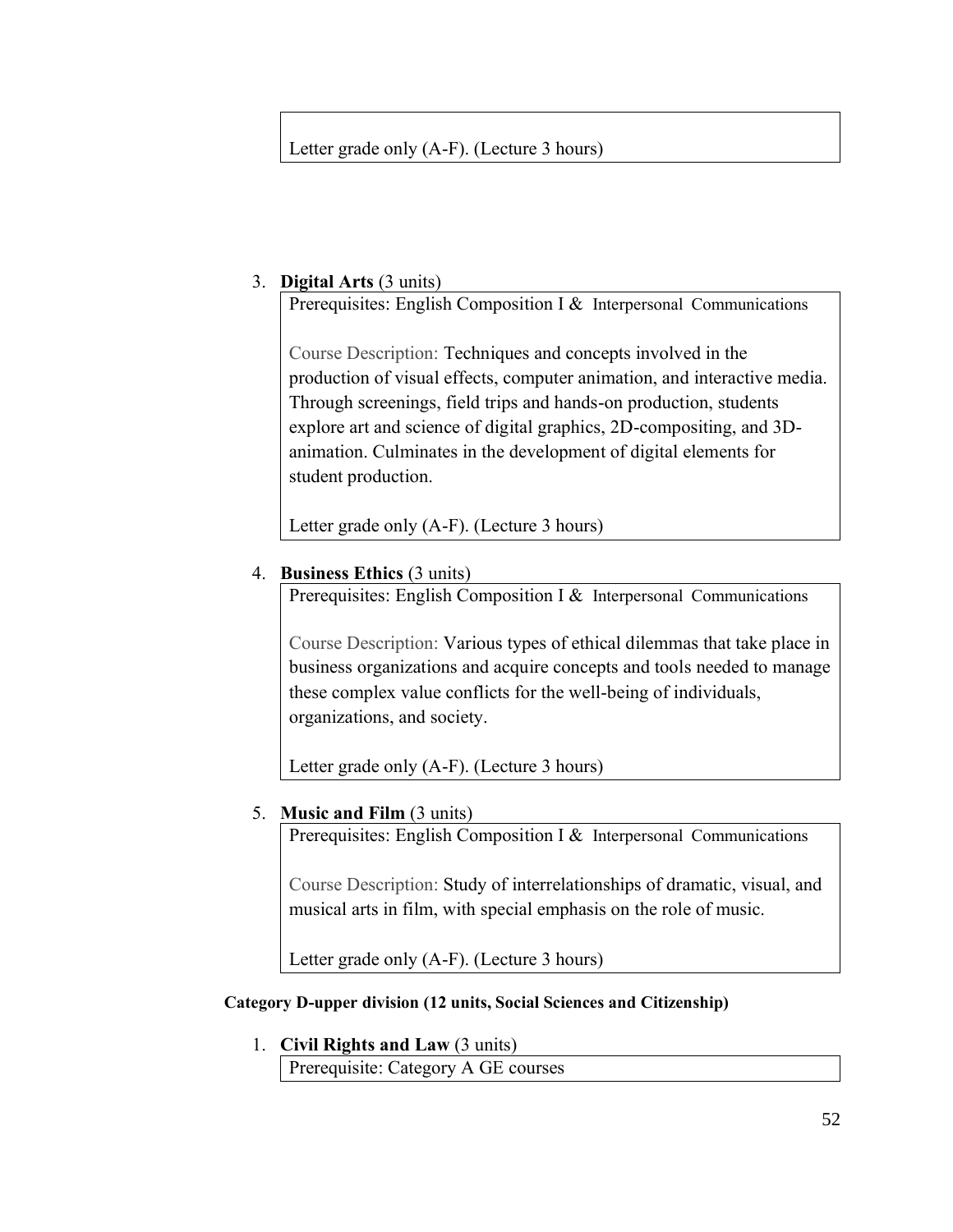Course Description: Designed to provide the student with a basic understanding of the interaction between the American legal system and civil rights of African Americans, other minorities, women and the general citizenry.

General Education Category A must be completed prior to taking any upper-division course except upper-division language courses where students meet formal prerequisites and/or competency equivalent for advanced study.

Letter grade only (A-F). (Lecture 3 hours)

2. **Modernization in Global Perspective** (3 units)

Prerequisites: Category A GE courses

Course Description: Exploration of psychological and material problems in modern society (both western and Third World) due to accelerating change beginning with the advance of technology, rise of capitalism, abandonment of "old values," increasing complexity of bureaucracy, and lowering of social barriers.

Letter grade only (A-F). (Lecture 3 hours)

#### 3. **Business Etiquette** (3 units)

Prerequisites: Category A GE courses

Course Description: Basic concepts for understanding/practice of communication in world of business for managers and professionals. Language/conversations in business and role in coordinating actions. International, technical, and linguistic developments in business communication.

General Education Category A must be completed prior to taking any upper-division course except upper-division language courses where students meet formal prerequisites and/or competency equivalent for advanced study.

Letter grade only (A-F). (Lecture 3 hours)

4. **Culture and Communications** (3 units)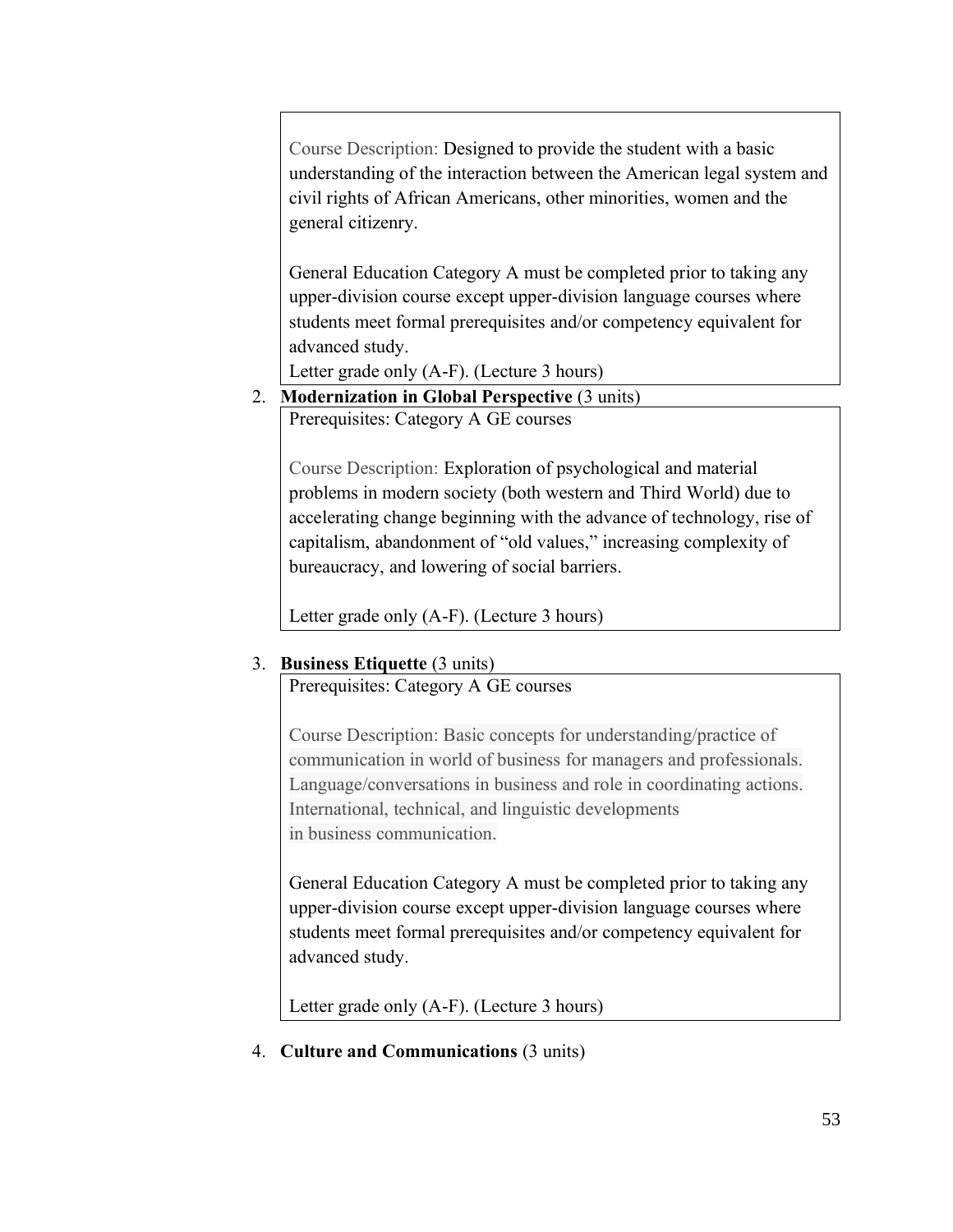Prerequisites: Category A GE courses

Course Description: Culture and its influence on the communication process; practical application to intercultural and multicultural situations; cultural patterns in America and abroad and their effect on verbal and nonverbal communicative behavior; cultural dimensions of ethnocentrism, stereotypes, and prejudices and their effect on communication; multicultural approaches to human interaction.

General Education Category A must be completed prior to taking any upper-division course except upper-division language courses where students meet formal prerequisites and/or competency equivalent for advanced study.

Letter grade only (A-F). (Lecture 3 hours)

#### 5. **International Economics** (3 units)

Prerequisites: Category A GE courses

Course Description: Covers selected issues concerning the international economy from an interdisciplinary perspective. Topics include: International trade theory, globalization production, political economy of trade policy, international economic institutions, bi-lateral and multilateral trade negotiations, and foreign exchange markets.

General Education Category A must be completed prior to taking any upperdivision course except upper-division language courses where students meet formal prerequisites and/or competency equivalent for advanced study.

Letter grade only (A-F). (Lecture 3 hours)

#### 6. **Cyberspace Citizenship** (3 units)

Prerequisites: Category A GE courses

Course Description: The role of internet in politics, society, and economy. Development of cyberspace, virtual communities, online commerce, Web free speech fora. Evolving governmental institutions for managing property rights, Internet expansion and resolving cyberspace conflicts. Multiple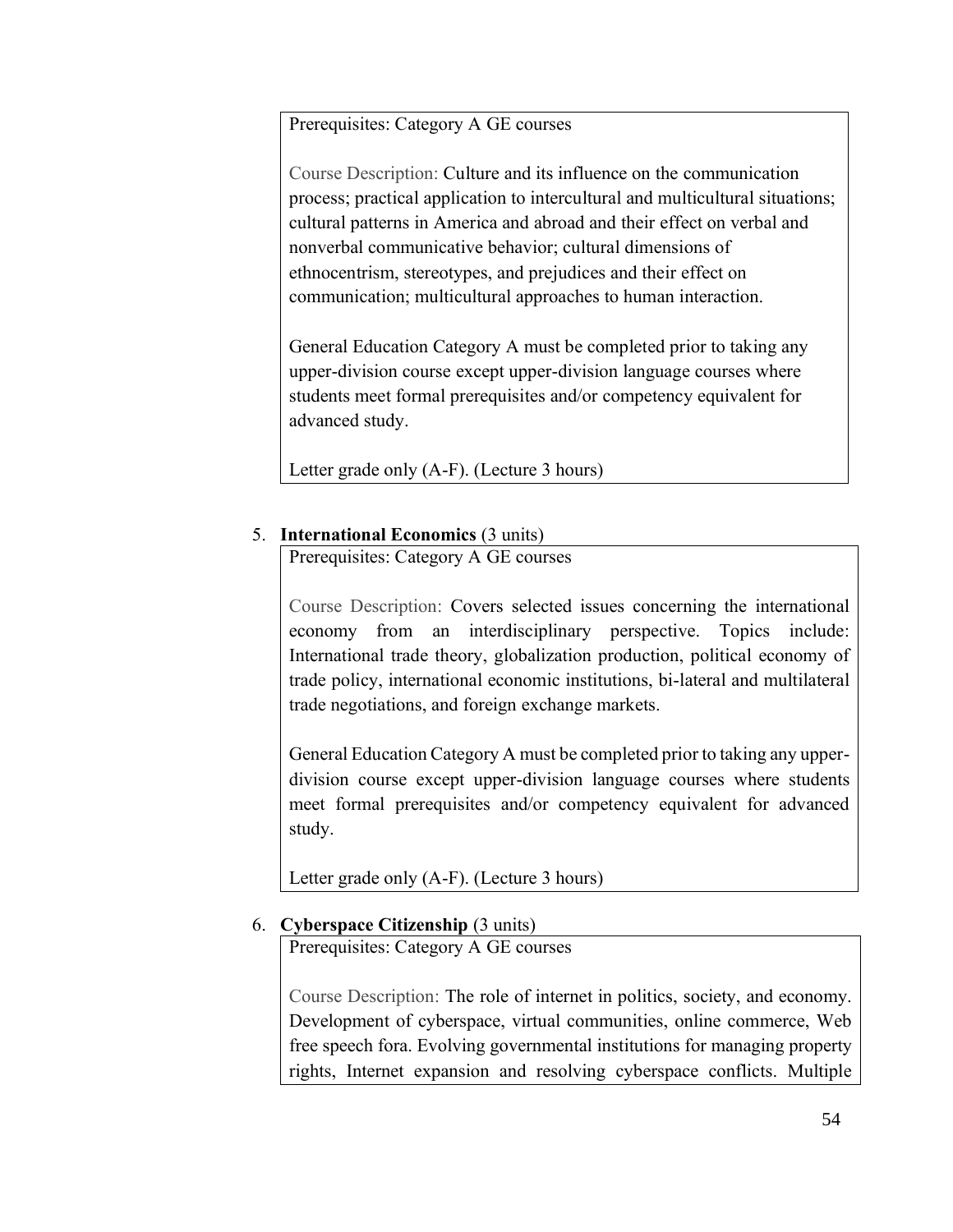dimensions of participatory citizenship in cyberspace.

General Education Category A must be completed prior to taking any upperdivision course except upper-division language courses where students meet formal prerequisites and/or competency equivalent for advanced study.

Letter grade only (A-F). (Lecture 3 hours)

#### 7. **Social Psychology** (3 units)

Prerequisites: Category A GE courses

Course Description: Examines the origins and development of the self through the socialization process. Emphasis is on the social influence of small groups (family, peers, reference groups and subcultures) and societal organization and institutions on identity, role behavior and attitudes.

General Education Category A must be completed prior to taking any upperdivision course except upper-division language courses where students meet formal prerequisites and/or competency equivalent for advanced study.

Letter grade only (A-F). (Lecture 3 hours)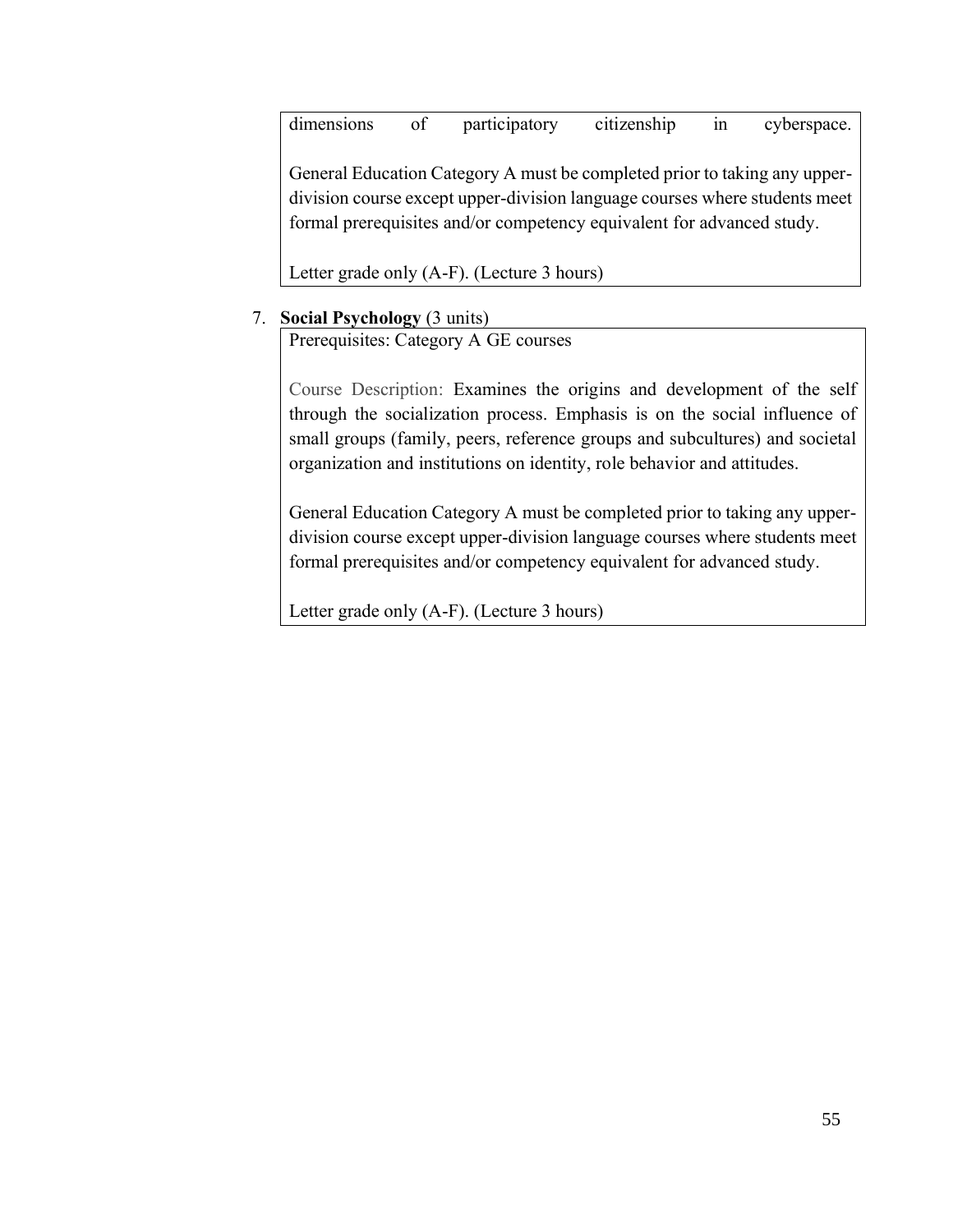# **Section 15: Program Description for BS and MB**

## **15.1 Program Description for BS Program**

|                        | Bachelor of Science (BS) in Business Administration                        |
|------------------------|----------------------------------------------------------------------------|
|                        |                                                                            |
| Program Name           |                                                                            |
| Program                | This program is designed to help students obtain business administration   |
| Description            | knowledge and skills. Students develop competencies in the rapidly         |
|                        | changing economy with new opportunities arising daily in the business      |
|                        | world. The students will acquire tools to prepare them to meet the         |
|                        | challenges of a global marketplace in a wide variety of industries.        |
| <b>Program Mission</b> | Our mission is to inspire business professionals to be intellectually      |
|                        | prepared for the fast-changing global business environment.                |
| Program Objectives     | After completing the Business Administration program, students will be     |
|                        | able to:                                                                   |
|                        | Demonstrate knowledge of the strategic management process and<br>$\bullet$ |
|                        | an ability to assess industry attractiveness and the competitive           |
|                        | environment.                                                               |
|                        | Explain how effective leaders use their interpersonal skills to            |
|                        | promote change, communicate vision, provide a sense of                     |
|                        | direction, and inspire employees.                                          |
|                        | Successfully utilize the tools and techniques of managerial                |
|                        | accounting to make decisions about both day-to-day operations              |
|                        | and long-term tactics and strategies.                                      |
|                        | Utilize the tools and methodologies needed to solve marketing              |
|                        | problems, including developing marketing plans and the use of              |
|                        | various marketing strategies.                                              |
|                        | Identify and analyze the pertinent concepts and theories of law,           |
|                        | ethical issues that arise, and the principles of legal reasoning.          |
|                        | Apply fundamental processes, theories, and methods to business             |
|                        | communication in the workplace and the overall writing                     |
|                        | initiative.                                                                |
|                        | Demonstrate proficiency in English composition, including the              |
|                        | ability to use appropriate style, grammar, and mechanics in                |
|                        | writing assignments and to conduct academic research.                      |
|                        | Demonstrate an understanding of computer applications and                  |
|                        | proficiency in the managerial applications of Internet technology,         |
|                        | including the application of management principles to business-            |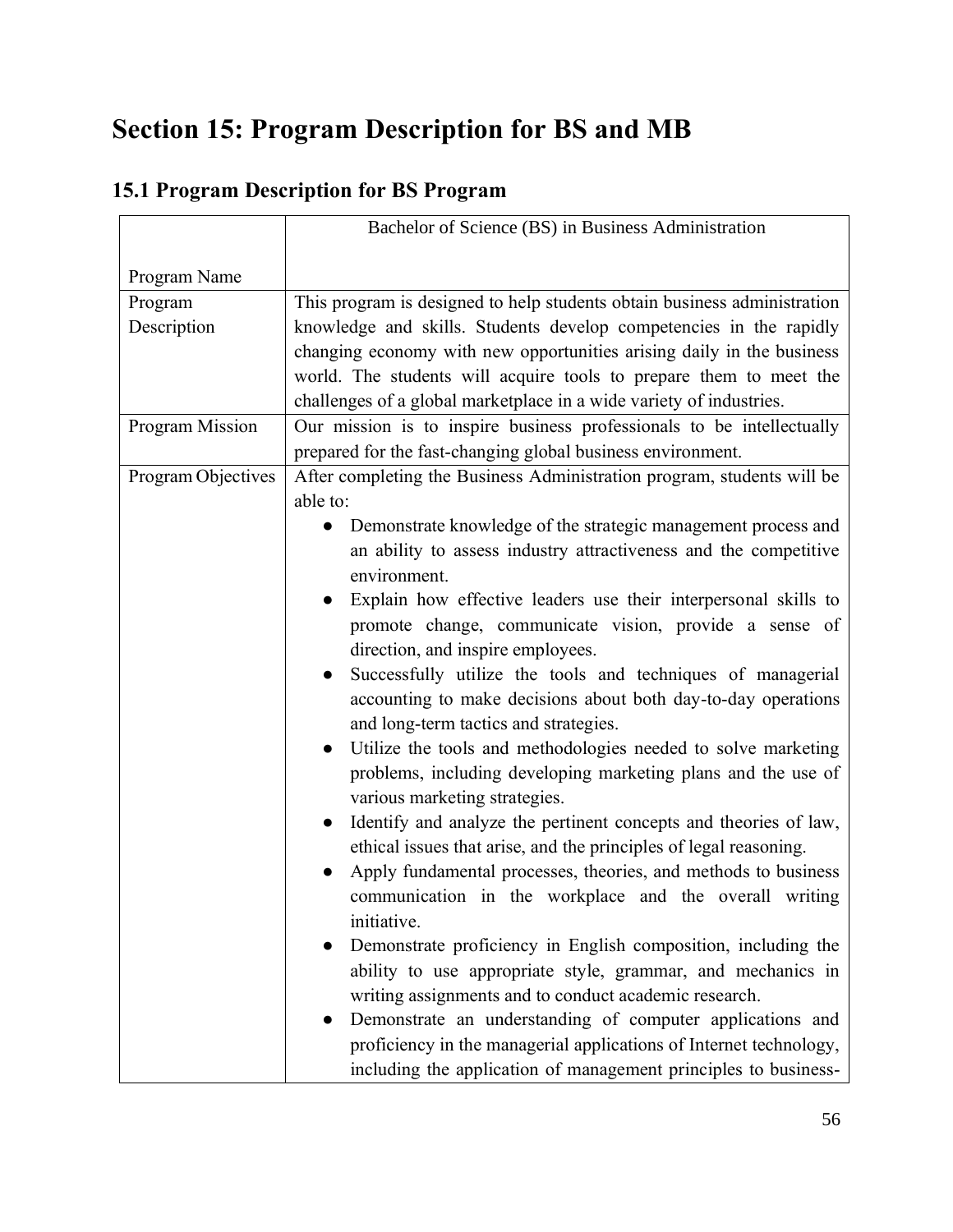|                                        | to-consumer, business-to-business, and intra-business commercial        |
|----------------------------------------|-------------------------------------------------------------------------|
|                                        | ventures.                                                               |
|                                        | Identify and apply fundamental math concepts for operations and         |
|                                        | problem solving and apply basic statistical concepts and tools in       |
|                                        | order to correctly interpret the results of statistical analyses.       |
| Learning Outcomes                      | 1. Critical Thinking: Students will demonstrate conceptual learning,    |
|                                        | critical thinking and problem-solving skills.                           |
|                                        | 2. Business Ethics: Students will demonstrate awareness and             |
|                                        | knowledge of social responsibility, ethical leadership and              |
|                                        | citizenship issues in the local, rational and world communities.        |
|                                        | 3. Team Skills: Students will demonstrate interpersonal skills for      |
|                                        | working in a dynamic and diverse world including in a team.             |
|                                        | 4. Communication Skills: Students will demonstrate effective oral       |
|                                        | and written communication skills in English.                            |
|                                        | 5. Business Functions: Students will demonstrate an understanding       |
|                                        | of all business functions, practices and related theories and           |
|                                        | integrate this functional knowledge to address business problems.       |
|                                        | 6. Quantitative & Technical Skills: Students will demonstrate           |
|                                        | quantitative and technology                                             |
| <b>Semester Units</b>                  | 60 semester units                                                       |
| Is an Externship or                    | N <sub>o</sub>                                                          |
| Internship                             |                                                                         |
| Required?                              |                                                                         |
| Graduation                             | To complete this program a student must complete all prescribed courses |
| Requirements                           | and earn a cumulative 2.0 grade point average.                          |
| Final<br><b>Tests</b><br><sub>or</sub> | Yes. Students are evaluated through written and performance assessments |
| Exams                                  | in each course taken in this program of study.                          |
| Required Internship                    | No                                                                      |
| or Externship                          |                                                                         |

## **15.2 Program Description for MBA Program**

|                            | Master of Business Administration                                     |
|----------------------------|-----------------------------------------------------------------------|
| Program Name               |                                                                       |
| <b>Program Description</b> | The MBA program provides students with a strong foundation in content |
|                            | and competencies that will support their development as effective     |
|                            | managers in many different types of settings. Students develop and    |
|                            | utilize analytical tools to assist in decision making, to acquire     |
|                            | organizational skills, to assist in their effective implementation of |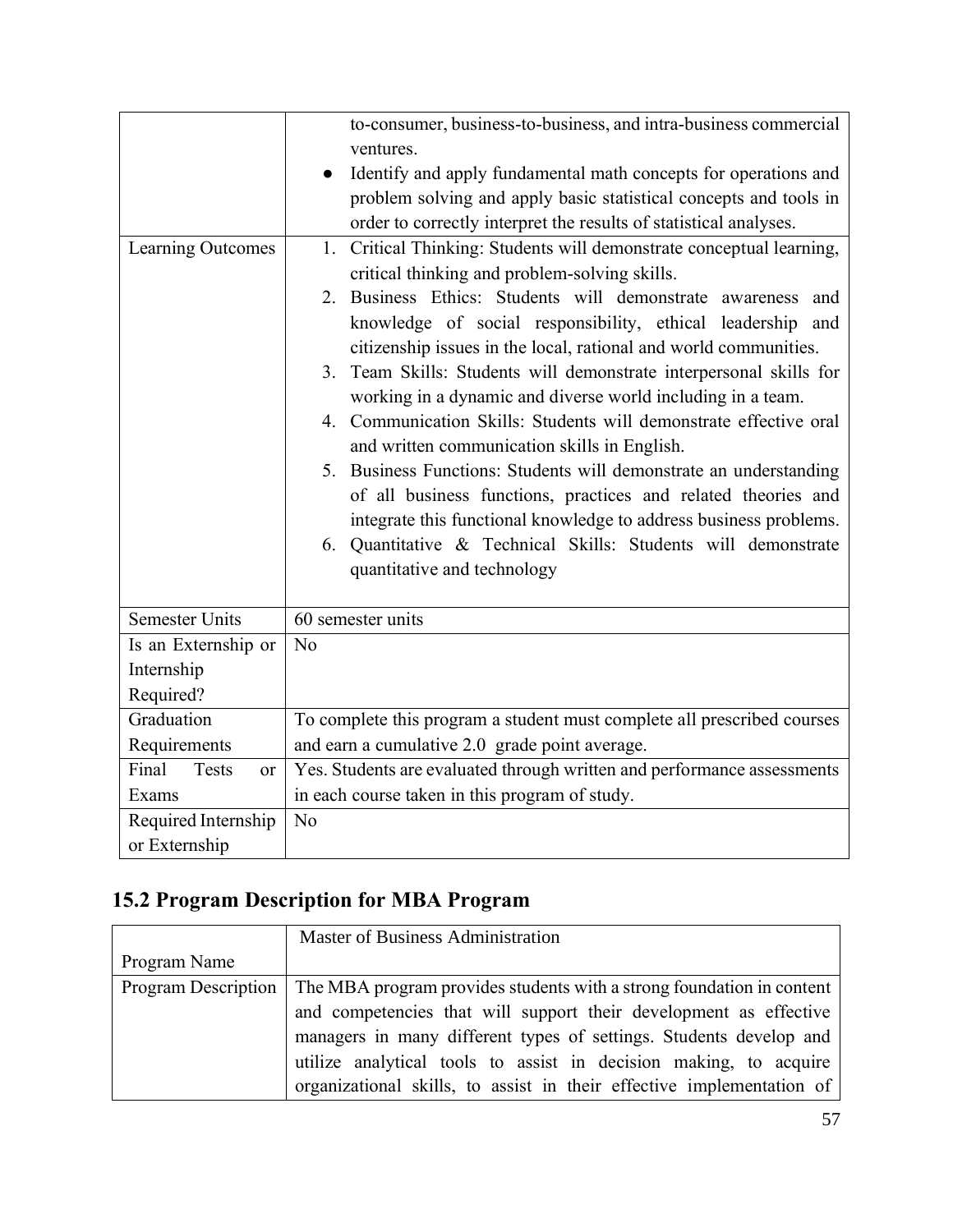|                       | operational policies, to acquire a body of knowledge in the functional      |
|-----------------------|-----------------------------------------------------------------------------|
|                       | areas of business so that they develop leadership and supervisory skills,   |
|                       | communication skills, and an understanding of the role of technology as     |
|                       | an aid to effective management.                                             |
| Program Mission       | Our mission is to inspire business professionals to be intellectually       |
|                       | prepared for the fast-changing global business environment.                 |
| Program Objectives    | Students who successfully complete the Master of Business                   |
|                       | degree program will<br>Administration<br>acquire<br>following<br>the        |
|                       | competencies:                                                               |
|                       | • Critical Thinking: solve managerial problems using critical               |
|                       | thinking skills and quantitative analysis;                                  |
|                       | Ethical Reasoning: evaluate the moral and ethical principles<br>$\bullet$   |
|                       | practiced in the organizational setting;                                    |
|                       | Team Development: analyze the use of managerial and                         |
|                       | leadership skills to develop productive teams;                              |
|                       | Decision Making and Execution: research business information<br>$\bullet$   |
|                       | to support the decision-making process; and                                 |
|                       | Global Thinking: analyze business opportunities and challenges<br>$\bullet$ |
|                       | from a global perspective.                                                  |
|                       | Graduates will incorporate social, political and environmental              |
|                       | factors in their assessment of business problems                            |
| Learning Outcomes     | 1. Critical Thinking Skills: Students will learn conceptual skills,         |
|                       | critical thinking and problem-solving.                                      |
|                       | Interpersonal & Team Skills: Students will develop interpersonal<br>2.      |
|                       | skills to work in a dynamic and diverse team environment.                   |
|                       | 3. Business Ethics: Students will develop awareness<br>and                  |
|                       | knowledge of ethical decision making.                                       |
|                       | 4. Business Functions Skills: Students will demonstrate integrative         |
|                       | knowledge of business functional areas to solve business                    |
|                       | problems.                                                                   |
|                       | 5. Quantitative & Technical Skills: Students will learn quantitative        |
|                       | and technical skills enabling them to analyze and interpret                 |
|                       | business information effectively.                                           |
|                       | 6. Domestic & Global Environment: Students will develop their               |
|                       | knowledge of                                                                |
|                       | today's domestic and global business environment (e.g. legal,               |
|                       | regulatory,                                                                 |
|                       | political, cultural and economic).                                          |
| <b>Semester Units</b> | 30                                                                          |
|                       |                                                                             |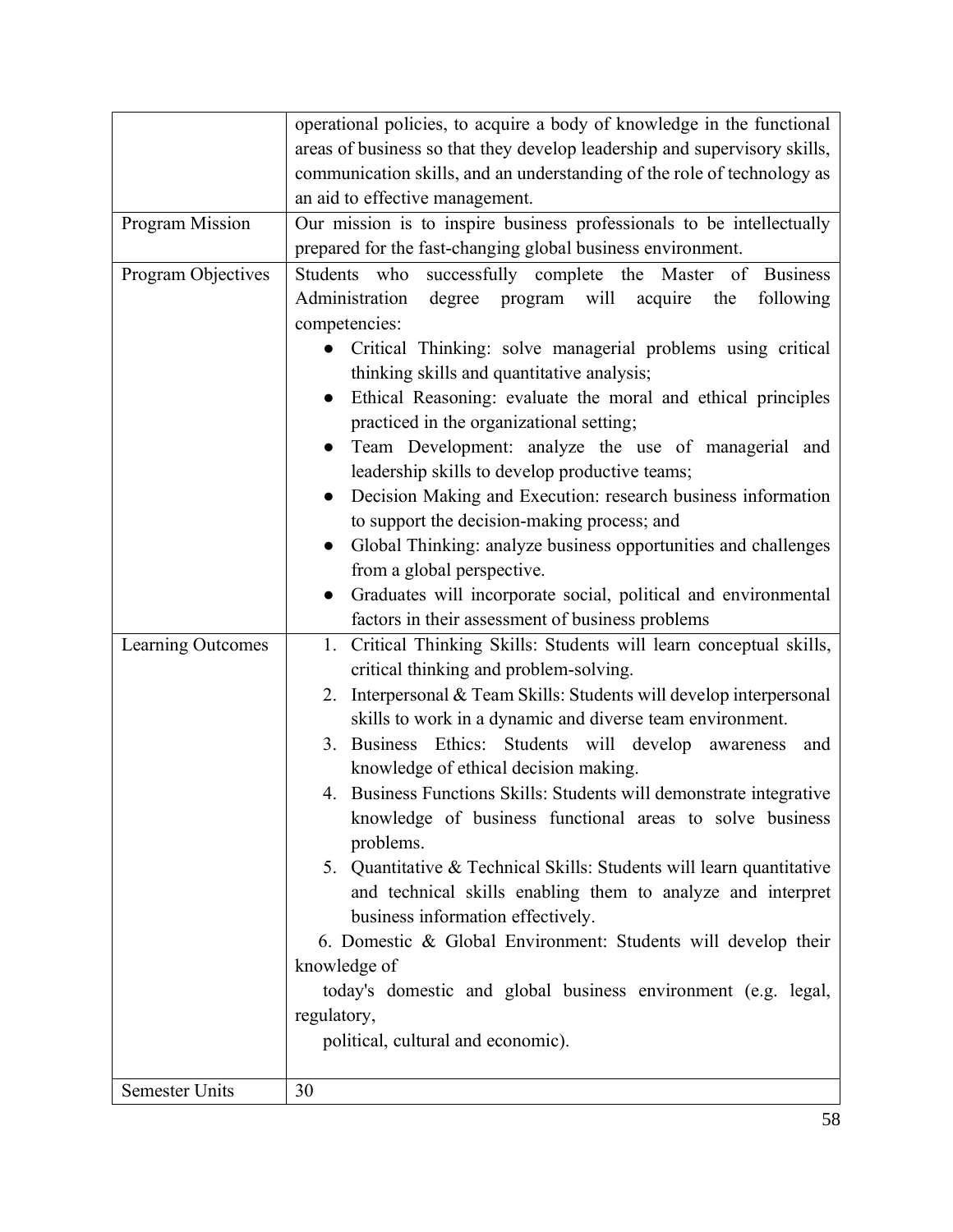| Is an Externship or         | N <sub>o</sub>                                                         |
|-----------------------------|------------------------------------------------------------------------|
| Internship                  |                                                                        |
| Required?                   |                                                                        |
| Graduation                  | To be awarded the Master of Business Administration degree, all        |
| Requirements                | students must complete 30 core program credits with a 3.0 minimum      |
|                             | cumulative grade point average. Students in the programs should expect |
|                             | to take 12 months to complete the MBA program, provided that there is  |
|                             | an uninterrupted and normal progression through their enrollment.      |
| <b>Final Tests or Exams</b> | Students are evaluated through written and performance assessments in  |
|                             | each course taken in this program of study.                            |
| Required Internship         | N <sub>o</sub>                                                         |
| or Externship               |                                                                        |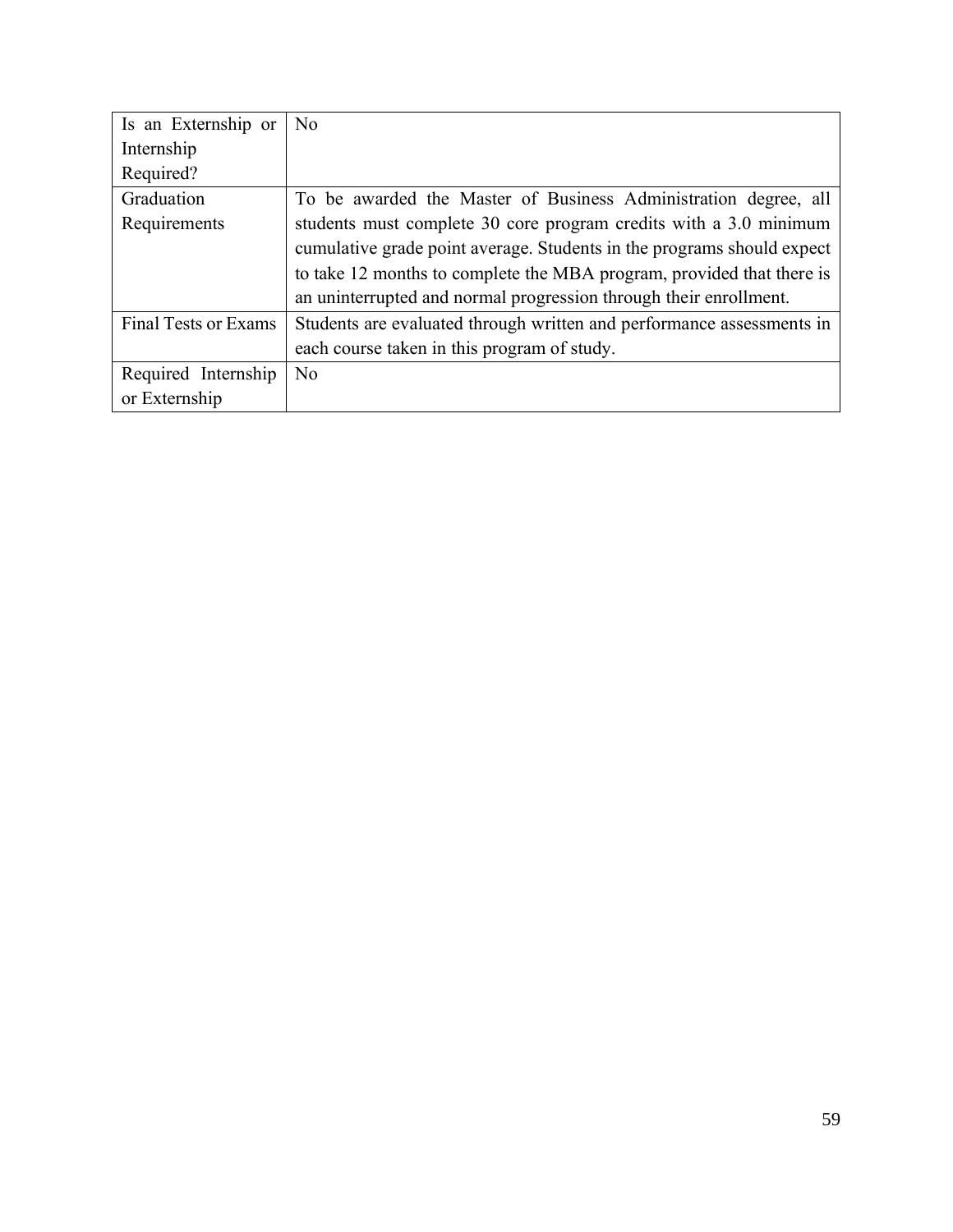# **Section 16: Course Descriptions**

| Course<br>#   | Course Name                                                                        | Course Description & Objectives                                                                                                                                                                                                                                                                                                                                                                                                                                                                                                                                                                                                                                                                                                                                           |
|---------------|------------------------------------------------------------------------------------|---------------------------------------------------------------------------------------------------------------------------------------------------------------------------------------------------------------------------------------------------------------------------------------------------------------------------------------------------------------------------------------------------------------------------------------------------------------------------------------------------------------------------------------------------------------------------------------------------------------------------------------------------------------------------------------------------------------------------------------------------------------------------|
| <b>BA 300</b> | Introduction<br>to Economics<br>$(3 \text{ units})$                                | Economics terms, concepts, theories, models and practice. Money and<br>banking, price changes, national income analysis, business cycles, economic<br>growth, fiscal and monetary policy, international trade.<br>Objectives:<br>Demonstrate the understanding of the definitions of the concepts,<br>theories and models of economics.<br>Solving problems by applying the principles, theories of economics.<br>Examine and analyze different economic impacts, consumers'<br>-<br>behavior using economic theories and concepts.<br>Letter grade only (A-F).                                                                                                                                                                                                           |
| <b>BA 301</b> | Introduction<br><b>Business</b><br>to<br>Communicat<br>ions<br>$(3 \text{ units})$ | Analysis of principles of collecting, organizing, analyzing, and presenting<br>business information. Written and oral communications involving problem<br>solving in the business management process.<br>Objectives:<br>Demonstrate the understanding of the uses of written and oral<br>communication in the business organization.<br>Solving problems through collecting, evaluating, organizing,<br>analyzing, and presenting information using proper style and form.<br>Examine and analyze different alternatives by conducting research<br>using a broad range of sources, synthesizing and judging the quality<br>of collected information and collaborate productively in a team<br>environment to produce written documents and deliver oral<br>presentations. |
| <b>BA 302</b> | Introduction<br><b>Business</b><br>to<br><b>Statistics</b><br>$(3 \text{ units})$  | Application of statistics to business problems. Data collection and<br>organization, probability theory, measures of central tendency and<br>dispersion, hypothesis testing and estimation, simple regression, and<br>correlation. Use of statistical software.                                                                                                                                                                                                                                                                                                                                                                                                                                                                                                           |

## **16.1 Bachelor of Science in Business Administration**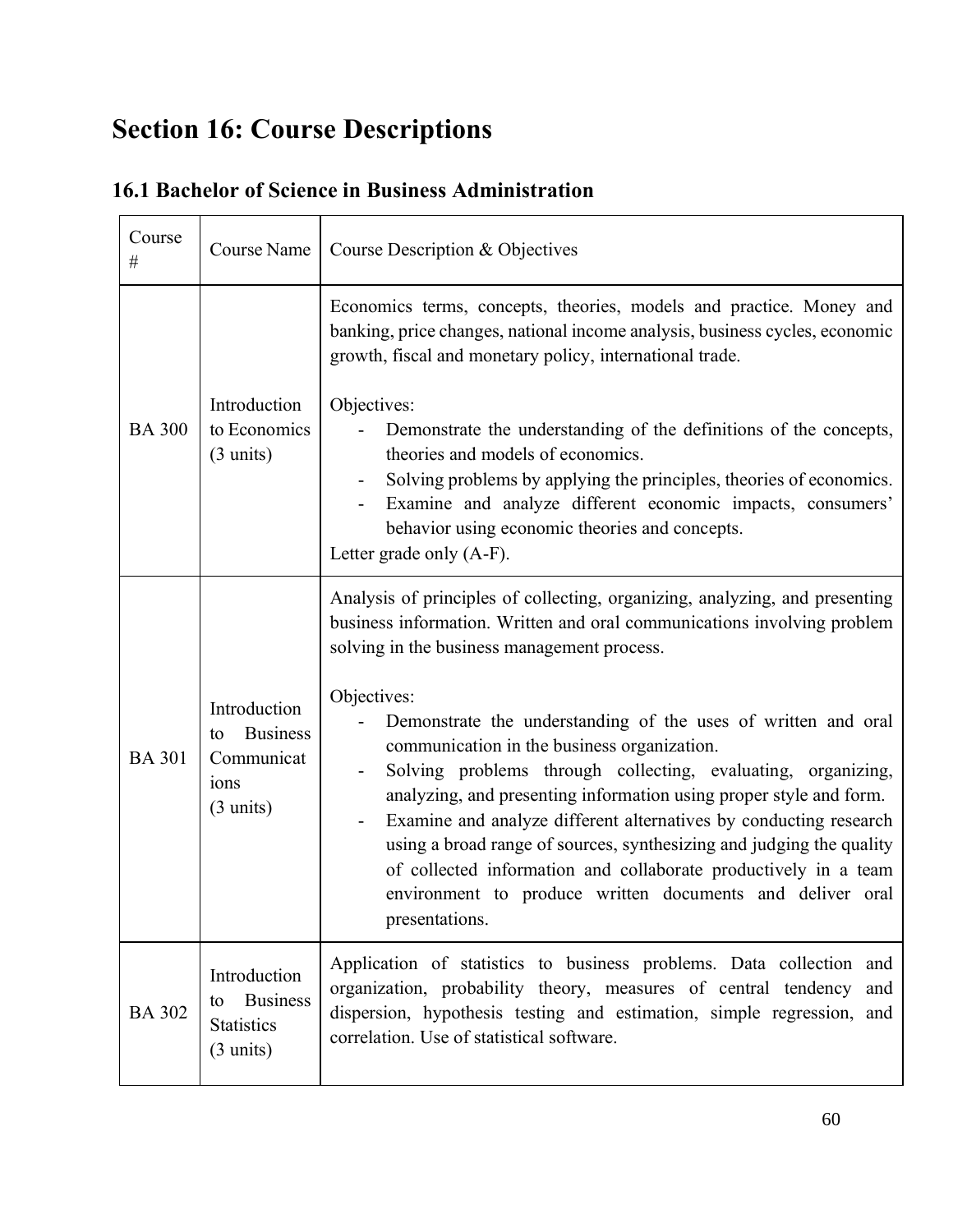|               |                                                                                   | Objectives:<br>Demonstrate the understanding of statistical terms, definitions,<br>terminologies and to teach the basic concepts of business statistics.<br>A prime objective is to develop the ability to understand the real-<br>world statistical data.<br>Solving problems by communicating intelligently with statisticians<br>and other experts in the field. And, to enable students to use<br>statistical procedures.<br>Examine and analyze management problems in order to make<br>intelligent, optimal business decisions.<br>Letter grade only (A-F).                                                                                                                                                                                                                                           |
|---------------|-----------------------------------------------------------------------------------|-------------------------------------------------------------------------------------------------------------------------------------------------------------------------------------------------------------------------------------------------------------------------------------------------------------------------------------------------------------------------------------------------------------------------------------------------------------------------------------------------------------------------------------------------------------------------------------------------------------------------------------------------------------------------------------------------------------------------------------------------------------------------------------------------------------|
| <b>BA 303</b> | Introduction<br>to<br>Management<br>$(3 \text{ units})$                           | Principles and theories of management, organization theory, planning and<br>control techniques. Management of the overall organization and the<br>production/operation systems of organizations.<br>Objectives:<br>Solving problems by using Critical Thinking skills.<br>Demonstrate the understanding of Ethical Practices.<br>Solving problems by applying Business Functions learned in class.<br>Demonstrate the understanding of Domestic<br>Global<br>and<br>Environment.<br>Letter grade only (A-F).                                                                                                                                                                                                                                                                                                |
| <b>BA 304</b> | Introduction<br>to<br>Management<br>Information<br>Systems<br>$(3 \text{ units})$ | Information<br>systems<br>concepts<br>and<br>contemporary<br>components,<br>organizational applications, development and management of information<br>systems, and future trends. Computer-based team projects requiring<br>integration and application of conceptual and skills-oriented information<br>systems knowledge in business environment.<br>Objectives:<br>Identify potential applications of Information technology to benefit<br>their organization.<br>Demonstrate understanding of how to apply information technology<br>to support various business functions and to understand the<br>fundamental principles on which new applications can be developed.<br>Demonstrate the selection for their organization an information<br>-<br>system of effectiveness, reliability and flexibility. |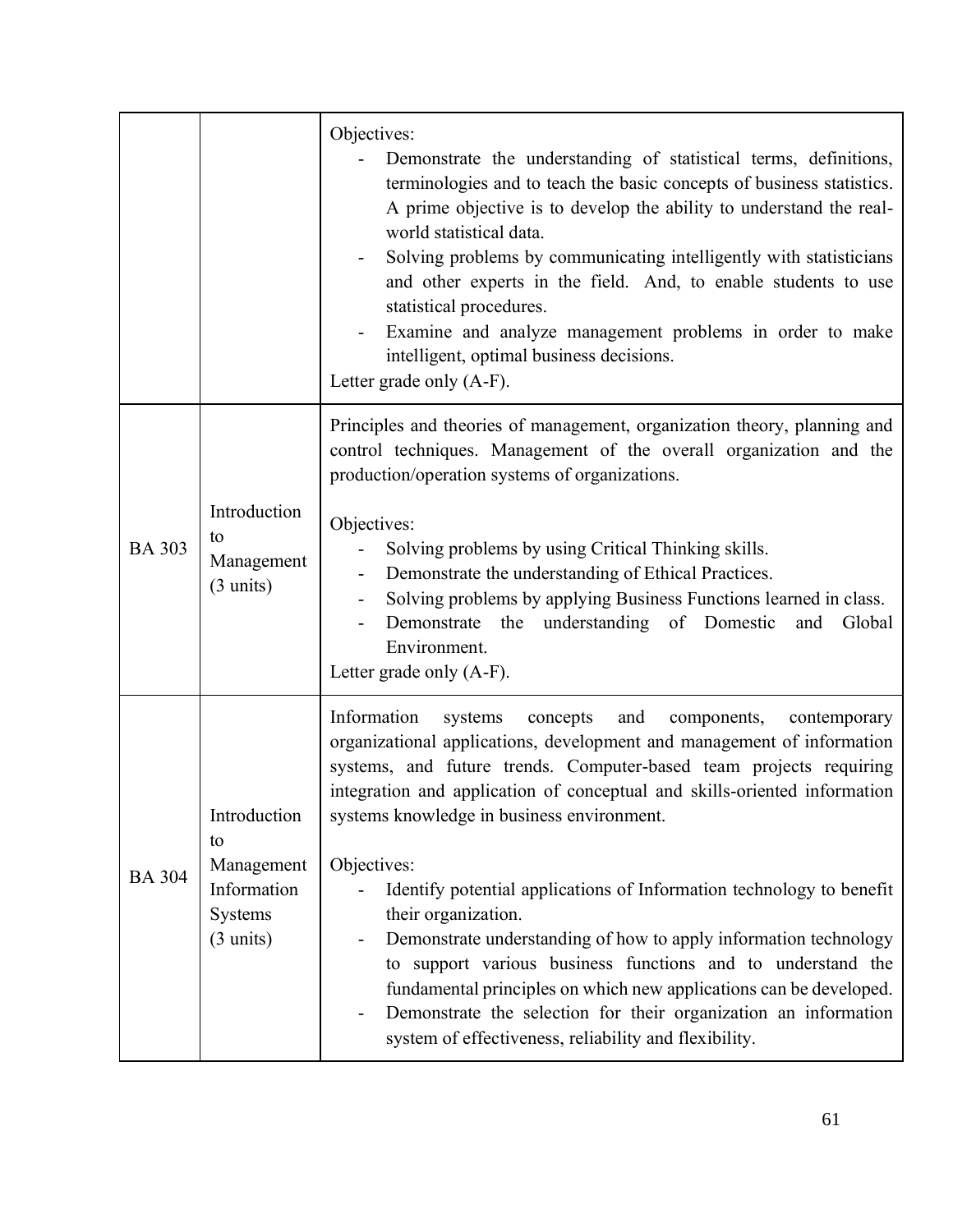|               |                                                         | Solving problems by the usage of planning and implementing team<br>projects. Plus integrating database and Internet applications for a<br>completed project.<br>Letter grade only (A-F).                                                                                                                                                                                                                                                                                                        |
|---------------|---------------------------------------------------------|-------------------------------------------------------------------------------------------------------------------------------------------------------------------------------------------------------------------------------------------------------------------------------------------------------------------------------------------------------------------------------------------------------------------------------------------------------------------------------------------------|
|               |                                                         | The use and reporting of accounting data for managerial planning, cost<br>control, and decision-making purposes. Includes broad coverage of<br>concepts, classifications, and behaviors of costs.                                                                                                                                                                                                                                                                                               |
| <b>BA 305</b> | Introduction<br>to<br>Accounting<br>$(3 \text{ units})$ | Objectives:<br>Demonstrate the understanding of managerial accounting concepts<br>and how they relate to decision making in the business world.<br>Solving problems by applying Accounting is a complex subject that<br>requires a substantial time investment.<br>Examine and analyze the practice of accounting in a business<br>environment.<br>Letter grade only (A-F).                                                                                                                     |
|               |                                                         | Introductory course for all business majors. Integration of computer<br>applications and management information systems in (1) Time Value of<br>Money, Risk, Valuation, Cost of Capital; (2) Capital Budgeting; (3) Long-<br>Term Financing Decisions; (4) Working Capital Policy and Management;<br>(5) Financial Analysis and Planning; (6) International Finance; (7) Special<br>topics including Mergers, Acquisition and Bankruptcy.                                                       |
| <b>BA 306</b> | Introduction<br>to Finance<br>$(3 \text{ units})$       | Objectives:<br>Demonstrate the understanding of basic principles and practices in<br>the real-life financial management of U.S. corporations.<br>Solving problems by applying basic mathematics involved in<br>corporate finance and how to deal with the major aspects of<br>corporate finance.<br>Examine and analyze the company's long-term investment affairs<br>and financing policies as well as overseeing the management of<br>short-term working capital.<br>Letter grade only (A-F). |
| <b>BA 307</b> | Introduction<br>to Marketing<br>$(3 \text{ units})$     | Buyer behavior, marketing research, pricing, distribution, promotion,<br>product strategies, and the influence of external factors. Ethic, corporate<br>social responsibility, and public policy that are intrinsic to marketing                                                                                                                                                                                                                                                                |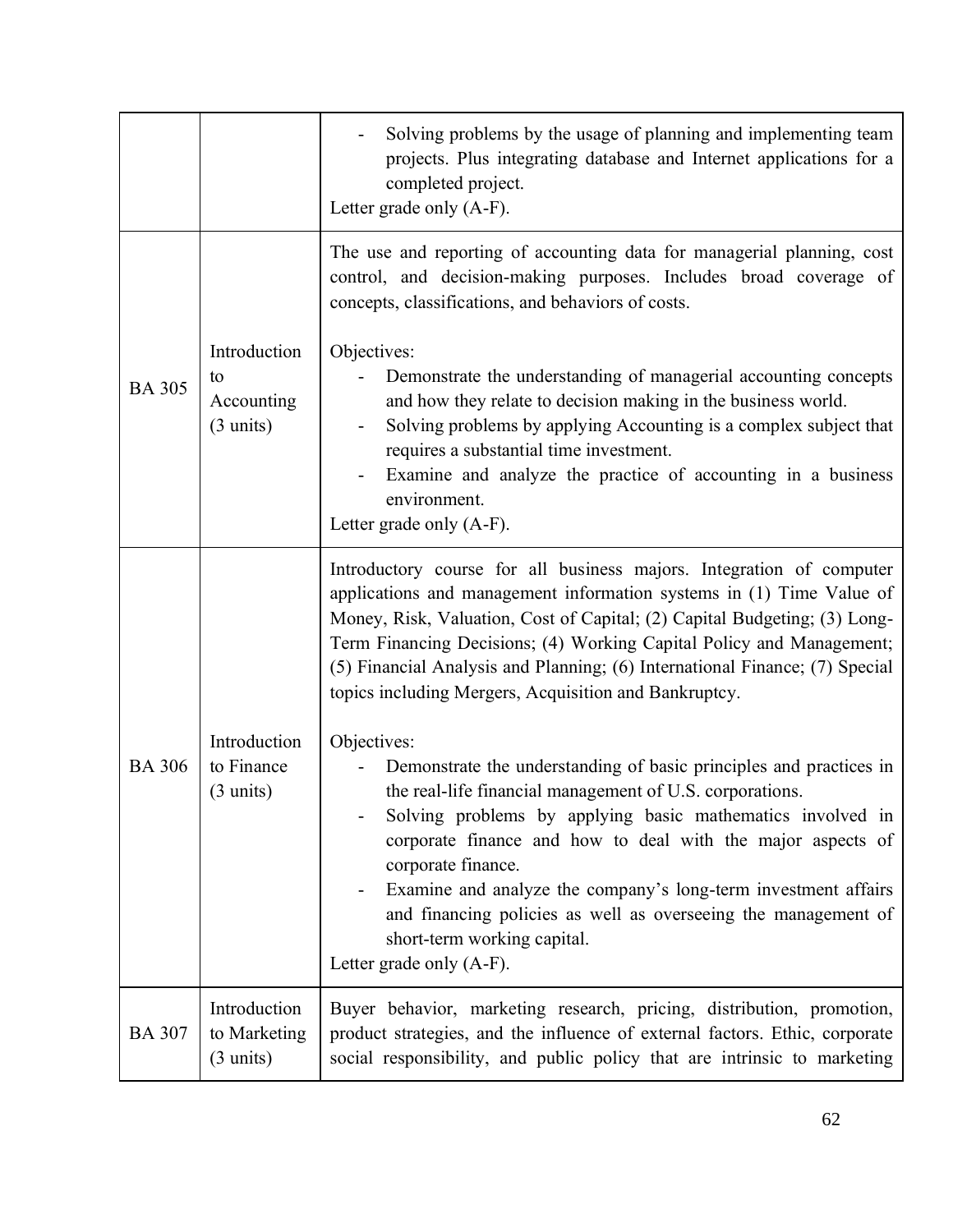|               |                                                                               | decision making in global environments are explored. Human Subject Pool<br>participation required.                                                                                                                                                                                                                                                                                                                                                                                                                                                                                                                                                                                                    |
|---------------|-------------------------------------------------------------------------------|-------------------------------------------------------------------------------------------------------------------------------------------------------------------------------------------------------------------------------------------------------------------------------------------------------------------------------------------------------------------------------------------------------------------------------------------------------------------------------------------------------------------------------------------------------------------------------------------------------------------------------------------------------------------------------------------------------|
|               |                                                                               | Objectives:<br>Demonstrate the understanding of Marketing concepts including<br>marketing mix, marketing segmentation and positioning strategies,<br>and pricing strategies.<br>Solving problems by applying marketing functions in a business<br>environment.<br>Examine and analyze the various steps that consumers and<br>organizations go through in the decision-making process.<br>Letter grade only (A-F).                                                                                                                                                                                                                                                                                    |
|               |                                                                               | Introduction to nature, dimensions, and environment of international<br>business. Emphasis on business functions, practices, and decisions as<br>influenced by cultural, political, economic, social, and institutional factors<br>in various parts of world.                                                                                                                                                                                                                                                                                                                                                                                                                                         |
| <b>BA 308</b> | Introduction<br>to<br>International<br><b>Business</b><br>$(3 \text{ units})$ | Objectives:<br>Demonstrate the understanding of Global Business Functions in<br>terms of how accountancy, finance, marketing, and HRM adjust<br>internationally and how strategic management, organizational<br>design, manufacturing, and supply chain management operate in a<br>multinational firm.<br>Solving problems by applying the theories and practice of<br>international business.<br>Examine and analyze different strategies in a Globalized<br>in terms<br>of How historical,<br>Environments<br>geographic,<br>environmental, socio-cultural, economic, political, legal, labor, and<br>competitive factors affect the conduct of international business.<br>Letter grade only (A-F). |
| <b>BA 309</b> | <b>Business</b><br>Law<br>$(3 \text{ units})$                                 | Law and the American legal system in today's business world. Contracts,<br>sales, and commercial paper. Examination of the role and function of the<br>judiciary, elements of civil and criminal lawsuits, and other emerging areas<br>of the law, including alternative dispute resolution.                                                                                                                                                                                                                                                                                                                                                                                                          |
|               |                                                                               | Objectives:                                                                                                                                                                                                                                                                                                                                                                                                                                                                                                                                                                                                                                                                                           |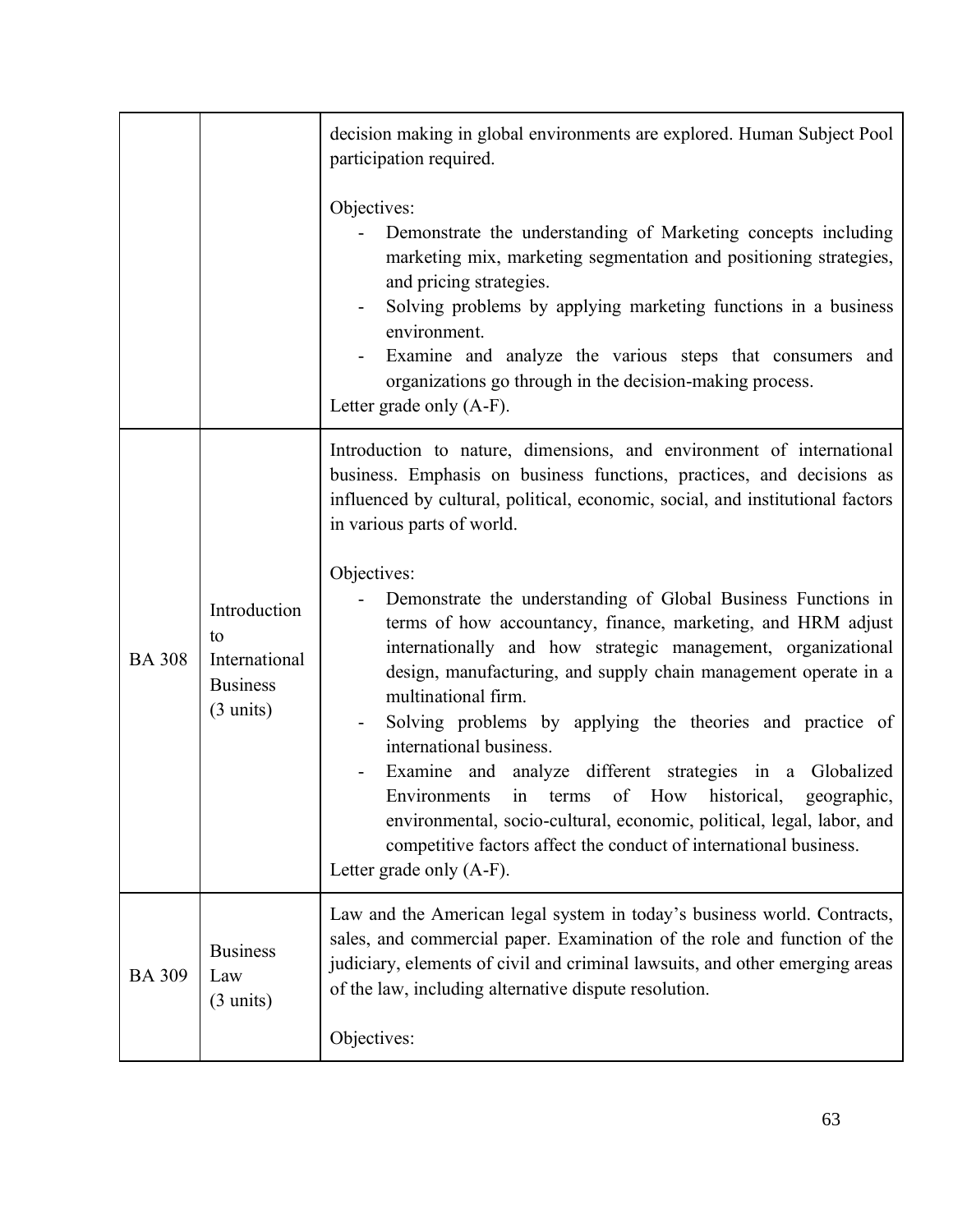|               |                                                                               | Demonstrate the understanding of basic concepts of law including<br>procedure, torts, crimes and contracts.<br>Solving problems by applying learned knowledge of business law,<br>legal concepts and procedures.<br>Examine and analyze legal choice selection and decision making as<br>an employee or executive.<br>Letter grade only (A-F).                                                                                                                                                                                                                                                                                                                                                                                                                                                                                              |
|---------------|-------------------------------------------------------------------------------|---------------------------------------------------------------------------------------------------------------------------------------------------------------------------------------------------------------------------------------------------------------------------------------------------------------------------------------------------------------------------------------------------------------------------------------------------------------------------------------------------------------------------------------------------------------------------------------------------------------------------------------------------------------------------------------------------------------------------------------------------------------------------------------------------------------------------------------------|
| <b>BA 310</b> | Introduction<br>Human<br>to<br>Resources<br>Management<br>$(3 \text{ units})$ | Overview of the dynamics of human behavior in organizations and<br>implications for management. Motivation, personality and attitudes, human<br>perception, groups and teams, norms, power and politics, conflict, learning,<br>communication, job design, organizational culture, organizational change,<br>leadership and cross-cultural issues.<br>Objectives:<br>Demonstrate the understanding of basic concepts and theories in<br>organizational behavior to work situations including theories and<br>concepts of personality, learning, motivations, teams/groups, and<br>leadership.<br>Solving problems by applying team $\&$ interpersonal skills including<br>team/group development in organizations, common errors in<br>team/group decision-making basic principles of team/group<br>management.<br>Letter grade only (A-F). |
| <b>BA 401</b> | Database<br>Management<br>Systems<br>$(3 \text{ units})$                      | Introduction to database requirements, analysis and specification. SQL<br>query formulation. Database implementation using relational database<br>management system software, such as Oracle. Design of computerized<br>business forms and reports.<br>Objectives:<br>Demonstrate the understanding of the knowledge in database<br>management theory and concepts, database modelling and database<br>management systems with an emphasis on the relational database<br>model.<br>Solving problems by using the relational database models,<br>Normalization, Entity-Relationship Diagram and Structured Query<br>Language (SQL).                                                                                                                                                                                                          |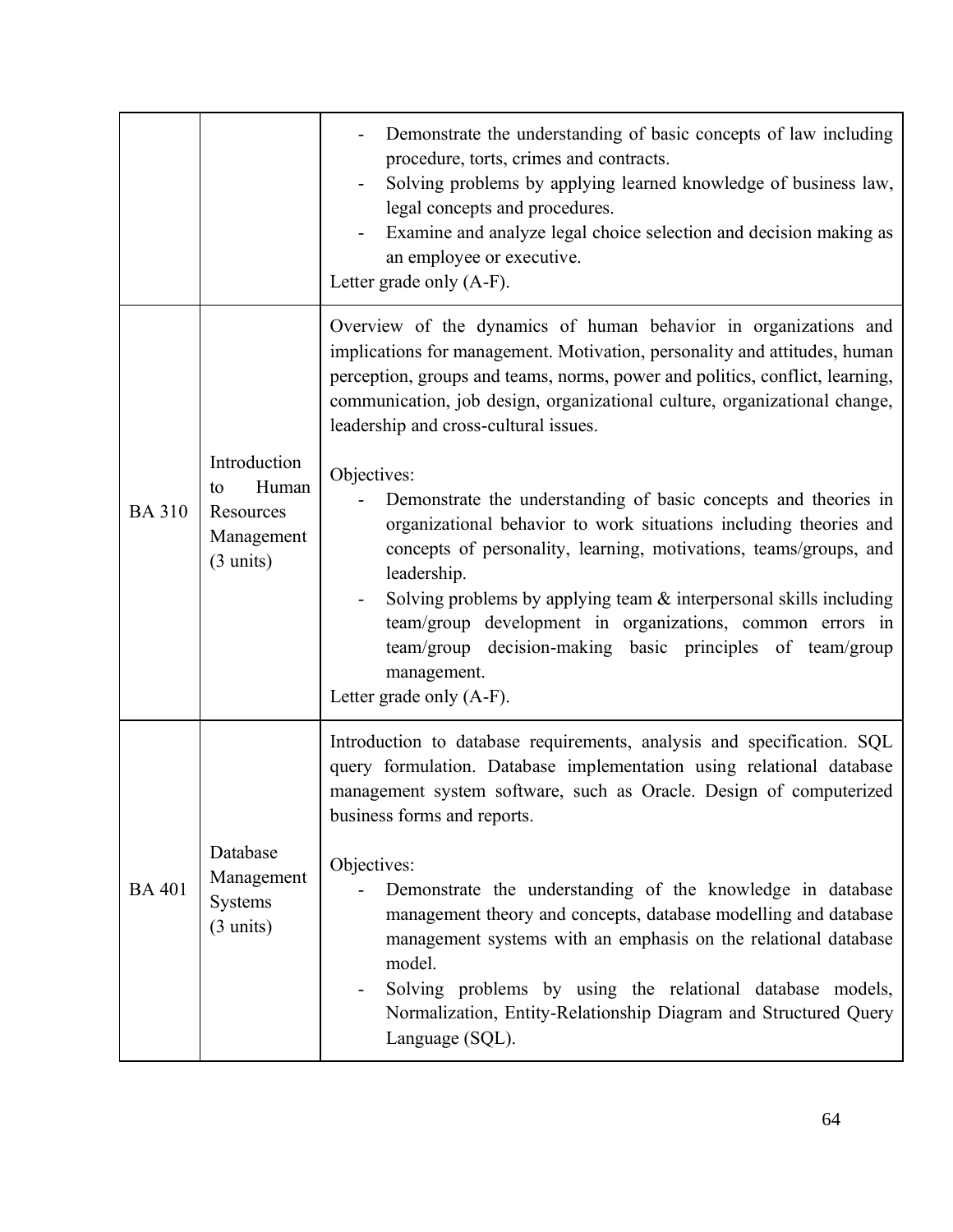|               |                                                   | Examine and analyze database alternatives for effective data<br>management.<br>Letter grade only (A-F).                                                                                                                                                                                                                                                                                                                                                                                                                                                                                                                             |
|---------------|---------------------------------------------------|-------------------------------------------------------------------------------------------------------------------------------------------------------------------------------------------------------------------------------------------------------------------------------------------------------------------------------------------------------------------------------------------------------------------------------------------------------------------------------------------------------------------------------------------------------------------------------------------------------------------------------------|
|               |                                                   | Accounting theory including recording, valuation, and statement<br>presentation of assets, liabilities, capital, and earnings. Funds statements,<br>financial analysis, compound interest theory, and applications.<br>Objectives:                                                                                                                                                                                                                                                                                                                                                                                                  |
| <b>BA 402</b> | Intermediate<br>Accounting<br>$(3 \text{ units})$ | Demonstrate the understanding of the knowledge of accounting<br>theory including recording, valuation, and statement presentation of<br>assets, liabilities, capital, and earnings.<br>Solving problems by applying learned knowledge in accounting                                                                                                                                                                                                                                                                                                                                                                                 |
|               |                                                   | theory.<br>Examine and analyze managerial decisions based on the result of the<br>accounting practice.<br>Letter grade only (A-F).                                                                                                                                                                                                                                                                                                                                                                                                                                                                                                  |
|               |                                                   | Theory and practice of cost accounting. Managerial use of cost accounting<br>data for planning, controlling and decision making. Emphasis on cost<br>accumulation and management information systems.                                                                                                                                                                                                                                                                                                                                                                                                                               |
| <b>BA 403</b> | Cost<br>Accounting<br>$(3 \text{ units})$         | Objectives:<br>Demonstrate the understanding of the role of accounting information<br>in management decision making and how management accounting<br>contributes to business strategy development.<br>Solving problems by applying a normal costing system to determine<br>overhead application rate, allocate overhead to products and<br>services, and dispose under or over-applied overhead.<br>Examine and analyze managerial decisions based on break-even and<br>cost-volume-profit analysis for both single and multiple products;<br>and to determine margin of safety and operating leverage.<br>Letter grade only (A-F). |
| <b>BA 404</b> | Investment<br>Principals<br>$(3 \text{ units})$   | Investment markets and transactions; sources of investment information;<br>return vs. risk; margin trading and short selling; investment planning;<br>investing in equities and fixed income securities; speculative tax-sheltered<br>and other<br>tangibles; portfolio<br>investments; gold<br>management.<br>Demonstrations and use of microcomputer technology.                                                                                                                                                                                                                                                                  |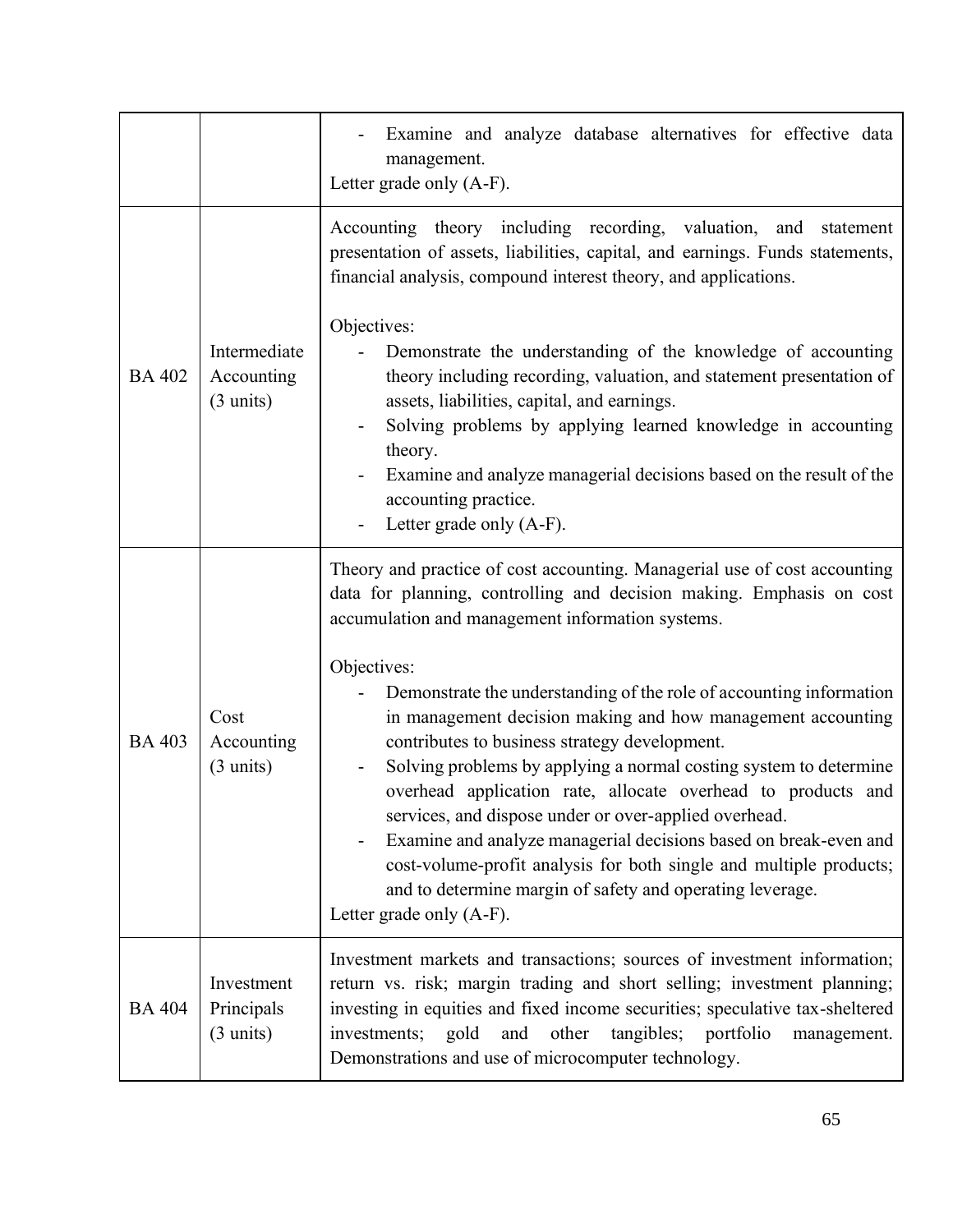|               |                                                                                | Objectives:<br>Demonstrate the understanding of a variety of investment concepts<br>such as the nature and operations of security markets, risk analysis,<br>modern portfolio theory, the capital asset pricing model, valuation<br>models for stocks and bonds, option trading, investment strategies in<br>equity and fix income securities and the various aspects of<br>investment companies.<br>Solving problems by applying risk analysis, modern portfolio theory,<br>and the capital asset pricing model.<br>Examine and analyze the alternatives of investments through<br>investment research in security analysis and portfolio management.<br>Letter grade only (A-F).                                                                     |
|---------------|--------------------------------------------------------------------------------|--------------------------------------------------------------------------------------------------------------------------------------------------------------------------------------------------------------------------------------------------------------------------------------------------------------------------------------------------------------------------------------------------------------------------------------------------------------------------------------------------------------------------------------------------------------------------------------------------------------------------------------------------------------------------------------------------------------------------------------------------------|
| <b>BA 405</b> | International<br>Marketing<br>$(3 \text{ units})$                              | The study of global marketing theory and practice. The historical,<br>economic, cultural, political, and legal factors that affect marketing<br>decision-making in an international context. How to develop and present<br>plans for exploiting global marketing opportunities.<br>Objectives:<br>Demonstrate the understanding of the managerial aspects of<br>historical, economic, political, legal, and cultural environments that<br>impact decision making globally.<br>Solving problems by applying the international marketing strategies.<br>Examine and analyze the alternatives of international marketing<br>strategies in critical success factor analysis and the application of<br>concepts and techniques.<br>Letter grade only (A-F). |
| <b>BA 406</b> | Leadership<br>and<br>Motivation in<br>Organization<br>S<br>$(3 \text{ units})$ | Determinants of effective leadership and successful methods of motivating<br>employees to achieve organizational goals. Identification of appropriate<br>styles of leadership and methods for developing and applying leadership<br>skills. Case studies, research, and simulation exercises.<br>Objectives:<br>Demonstrate the understanding of team dynamics and personal<br>strengths and weaknesses relevant to individuals in leadership<br>positions.<br>Solving problems by applying leadership management techniques.                                                                                                                                                                                                                          |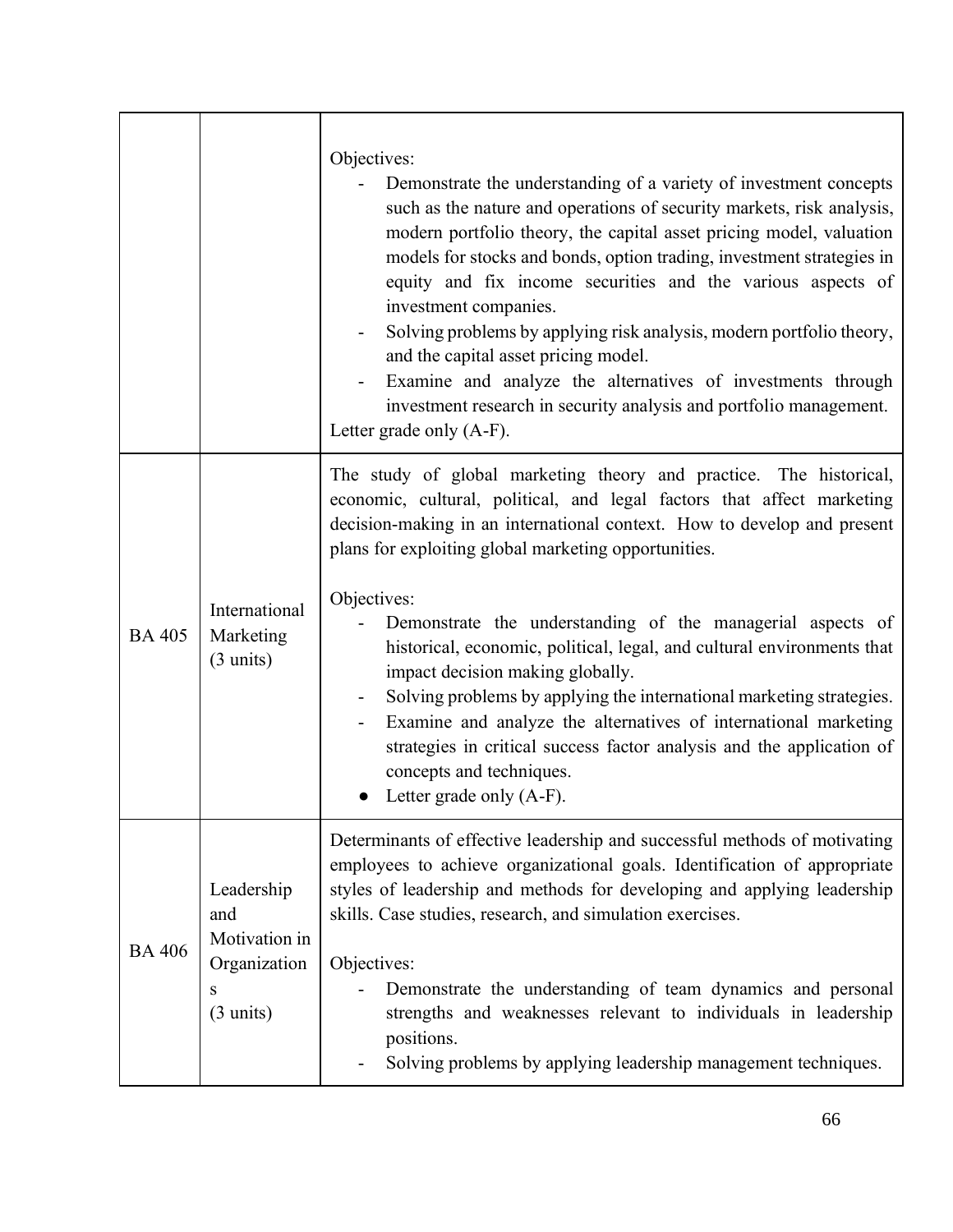|               |                                                                | Be able to make decision for behaviors to enact in given situations<br>based on leadership theory and knowledge.<br>Letter grade only (A-F).                                                                                                                                                                                                                                                                                                                                                                                                                                                              |
|---------------|----------------------------------------------------------------|-----------------------------------------------------------------------------------------------------------------------------------------------------------------------------------------------------------------------------------------------------------------------------------------------------------------------------------------------------------------------------------------------------------------------------------------------------------------------------------------------------------------------------------------------------------------------------------------------------------|
| <b>BA 407</b> | Operations<br>Planning and<br>Control<br>$(3 \text{ units})$   | Strategic principles and tactical practices related to operations planning.<br>Topics include process selection, facilities layout, work systems design,<br>inventory management, aggregate planning, master scheduling, MRP and<br>ERP, scheduling and JIT production activity.                                                                                                                                                                                                                                                                                                                          |
|               |                                                                | Objectives:<br>Demonstrate the understanding of long, medium and short-term<br>planning within organizations and particularly within operations.<br>Solving problems by applying appropriate methods and techniques<br>within the development of operations planning.<br>Examine and analyze integrating planning and control tactics across<br>business functions within a company and across businesses within a<br>supply chain. Demonstrate critical awareness of emerging issues and<br>unique planning and control practices in service operations<br>organizations.<br>Letter grade only $(A-F)$ . |
| <b>BA 408</b> | Supply Chain<br>Management<br>$(3 \text{ units})$              | Management of value creation and the dynamic interaction of companies<br>within a supply chain. Topics include supply chain drivers and performance,<br>network planning, inventory positioning, supply chain coordination, and<br>information sharing. Contemporary practices are discussed.                                                                                                                                                                                                                                                                                                             |
|               |                                                                | Objectives:<br>Demonstrate the understanding of the key links in a supply chain that<br>drives performance.<br>Solving complex supply chain management problems by applying<br>theories, models and practice of supply chain management.<br>Examine and analyze different supply chain management solutions<br>and propose rational, sensible, practical recommendations to<br>problems based on analysis.<br>Letter grade only (A-F).                                                                                                                                                                    |
| <b>BA 409</b> | Intermediate<br>Financial<br>Management<br>$(3 \text{ units})$ | An intermediate-level, lecture-discussion course in corporate finance.<br>Topics include: cash budgeting, capital budgeting, business acquisition and<br>mergers, cost of capital, and international finance.                                                                                                                                                                                                                                                                                                                                                                                             |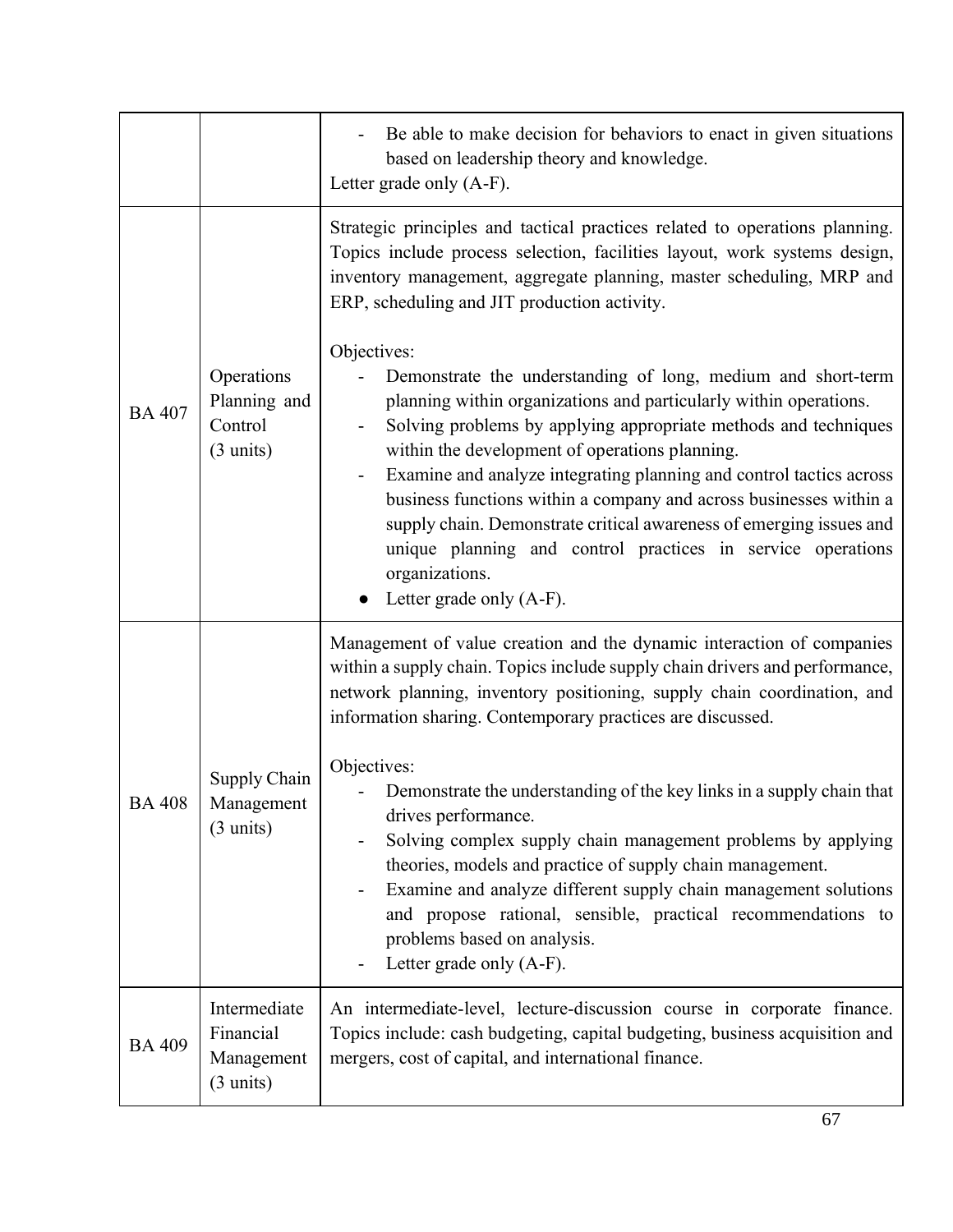|              |                                              | Objectives:<br>Demonstrate the understanding of the definitions of finance theories<br>and applications of financial management.<br>Solving problems by applying financial management models.<br>Examine and analyze different proposals or long-term investment<br>opportunities (capital budgeting decisions) and about how a<br>corporation should raise and allocate long-term funds (long-term<br>financing decisions or capital structure choice).<br>Letter grade only (A-F).                                                                                                                                                                                                                                                                                                  |
|--------------|----------------------------------------------|---------------------------------------------------------------------------------------------------------------------------------------------------------------------------------------------------------------------------------------------------------------------------------------------------------------------------------------------------------------------------------------------------------------------------------------------------------------------------------------------------------------------------------------------------------------------------------------------------------------------------------------------------------------------------------------------------------------------------------------------------------------------------------------|
| <b>BA410</b> | Project<br>Management<br>$(3 \text{ units})$ | Selection of project ideas and implementation of projects. Roles of team<br>member and project manager. Project planning and organization. Budgeting,<br>scheduling, monitoring and controlling, including computerized network<br>models and project management software packages. Final project analysis<br>and termination.<br>Objectives:<br>Demonstrate the understanding of Project Management analytical<br>functions, practices and tools and be able to integrate this functional<br>knowledge to address project issues.<br>Solving problems by applying quantitative and technological skills<br>that are required to enable them to analyze and interpret project data<br>to improve project performance.<br>Examine and analyze different projects based on project data |
|              |                                              | collected.<br>Letter grade only (A-F).                                                                                                                                                                                                                                                                                                                                                                                                                                                                                                                                                                                                                                                                                                                                                |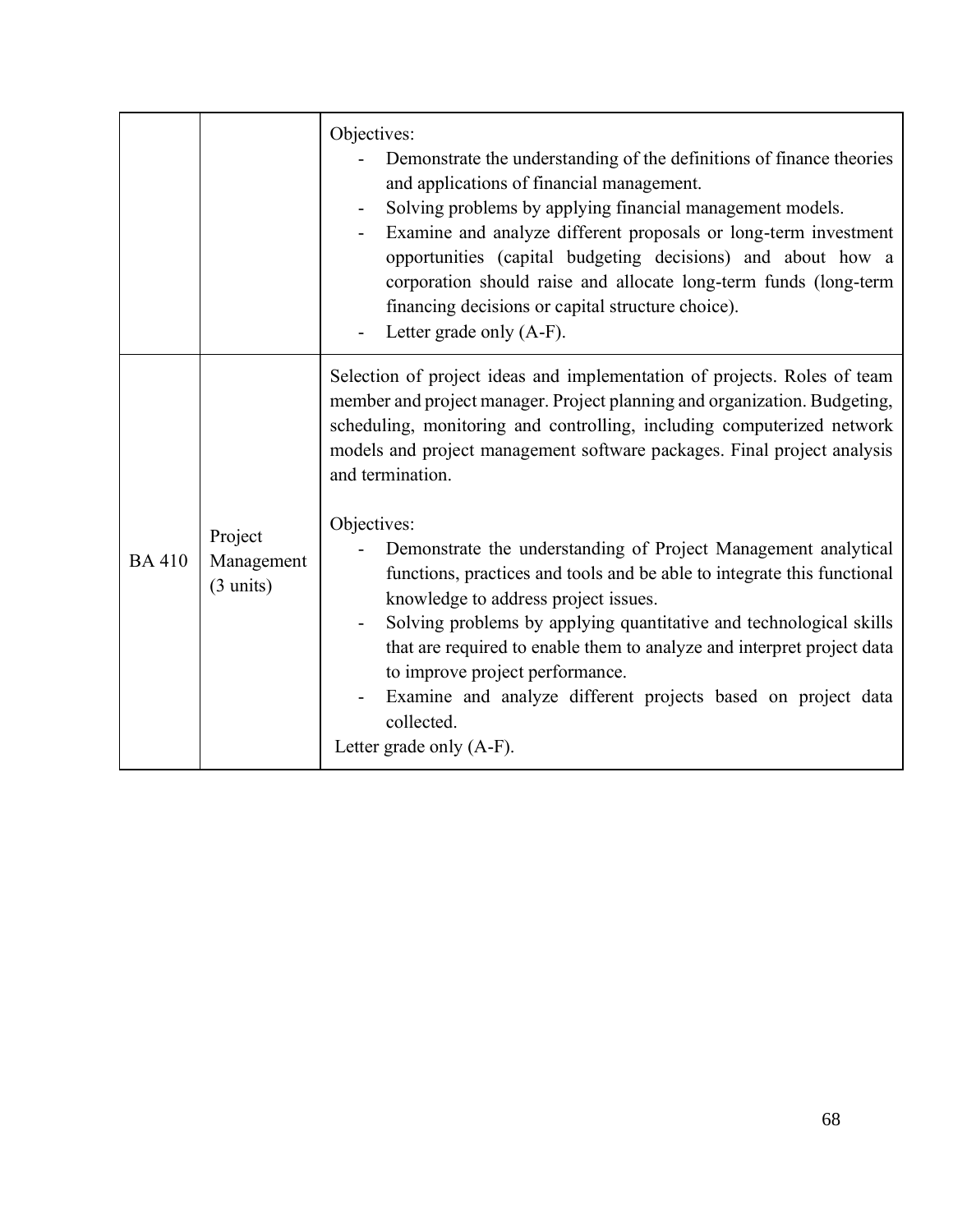#### Course  $\#$  Course Name | Course Description & Objectives MBA 500 Core course Management Information Systems (3 units) Foundation and infrastructure of information technology applied to strengthen competitiveness. Effective utilization of strategic information systems, telecommunications, system development process, database concepts and electronic commerce to enhance organizations' operations. Objectives: - Demonstrate the understanding of various management information Systems concepts and practice including database, telecommunications, information security, e-commerce and enterprise systems. Solving problems by applying information models and technologies to improve business efficiency and effectiveness. - Examine and analyze different MIS alternatives based on system analysis and design process. MBA 500 mode of instruction: Face-to-Face Letter grade only (A-F). MBA 501 Core course Decision Technologies and Statistics (3 units) This course provides statistical tools and concepts that aid managerial decision making in business. Statistical analysis includes probability, estimation, hypothesis testing, forecasting, and decision process. Management Science includes quantitative modeling, math programming, decision support systems and simulation applicable to various business functions. Objectives: - Demonstrate the understanding of basic principles and techniques of applied mathematical modeling for managerial decision making. - Solving problems by applying decision technologies and mathematical modeling. - Examine and analyze different alternatives by decision tools, models and research. MBA 501 mode of instruction: Face-to-Face Letter grade only (A-F). MBA 502 Core course Management Strategies (3 units) Principles and theories of management, organization theory, planning and control techniques. Management of the overall organization and the production/operation systems of organizations.

## **16.2 Master of Business Administration**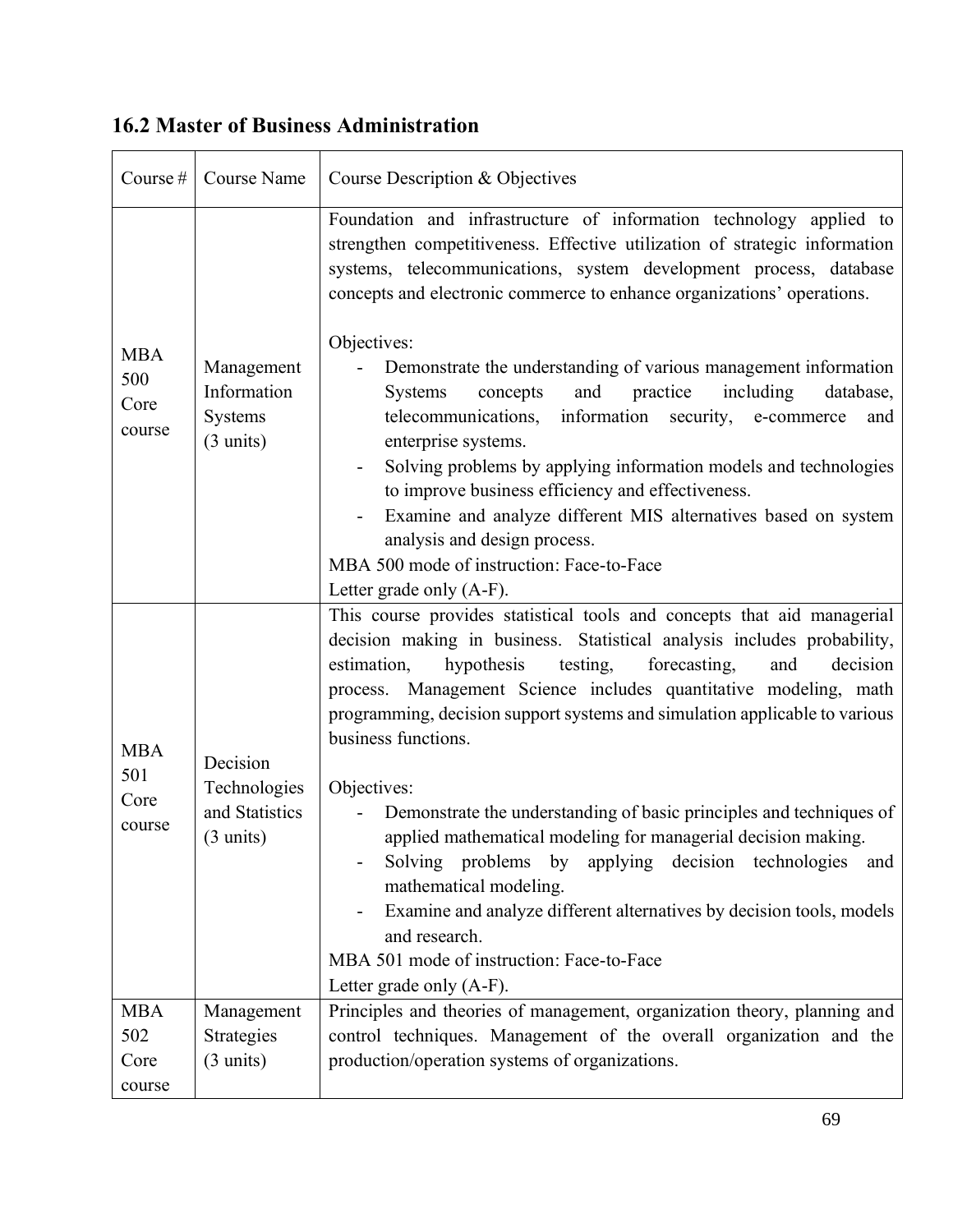|                   |                     | Objectives:                                                                                                                       |
|-------------------|---------------------|-----------------------------------------------------------------------------------------------------------------------------------|
|                   |                     | Demonstrate the understanding of the definitions, theories of                                                                     |
|                   |                     | management, organization theory, planning and control techniques.                                                                 |
|                   |                     | Solving problems by applying theories of strategic management.<br>Examine and analyze different alternatives by using management, |
|                   |                     | organization theory, planning and control techniques.                                                                             |
|                   |                     | MBA 502 mode of instruction: Face-to-Face                                                                                         |
|                   |                     | Letter grade only (A-F).                                                                                                          |
|                   |                     | Introduction of Financial Management. Theories, models and practice in                                                            |
|                   |                     | Financial management. Integration of computers, management information                                                            |
|                   |                     | systems and cases to: (1) time value of money, risk, valuation, cost of capital,                                                  |
|                   |                     | capital structure; (2) capital budgeting; (3) long-term financing decisions;                                                      |
|                   |                     | (4) working capital policy and management; (5) financial analysis and                                                             |
| <b>MBA</b>        |                     | planning.                                                                                                                         |
| 503               | Financial           |                                                                                                                                   |
| Core              | Management          | Objectives:                                                                                                                       |
| course            | $(3 \text{ units})$ | Demonstrate the understanding of the theories, models and practice                                                                |
|                   |                     | of finance management.                                                                                                            |
|                   |                     | Solving problems by applying theories of finance management                                                                       |
|                   |                     | Examine and analyze different alternatives in financial decisions                                                                 |
|                   |                     | based on financial analysis and planning technologies.                                                                            |
|                   |                     | MBA 503 mode of instruction: Face-to-Face                                                                                         |
|                   |                     | Letter grade only (A-F).                                                                                                          |
|                   |                     | The use and reporting of accounting data for managerial planning, cost                                                            |
|                   |                     | control, and decision-making purposes. Includes broad coverage of                                                                 |
|                   |                     | concepts, classifications, and behaviors of costs.                                                                                |
|                   |                     |                                                                                                                                   |
| <b>MBA</b>        |                     | Objectives:<br>Demonstrate the understanding of the theories and practices of                                                     |
| 504               | Accounting          | accounting information in investing and lending decisions and how                                                                 |
| Core              | Management          | accounting information impacts business strategy.                                                                                 |
| course            | $(3 \text{ units})$ | Solving problems by applying accounting theories and practices in a                                                               |
|                   |                     | business environment.                                                                                                             |
|                   |                     | Examine and analyze different accounting solutions based on                                                                       |
|                   |                     | accounting theories and practices.                                                                                                |
|                   |                     | MBA 504 mode of instruction: Face-to-Face                                                                                         |
|                   |                     | Letter grade only (A-F).                                                                                                          |
| <b>MBA</b><br>505 | Marketing           | The theories and practice of marketing management. Buyer behavior,                                                                |
|                   | Management          | marketing research, pricing, distribution, promotion, product strategies, and                                                     |
|                   | $(3 \text{ units})$ | the influence of external factors. Ethic, corporate social responsibility, and                                                    |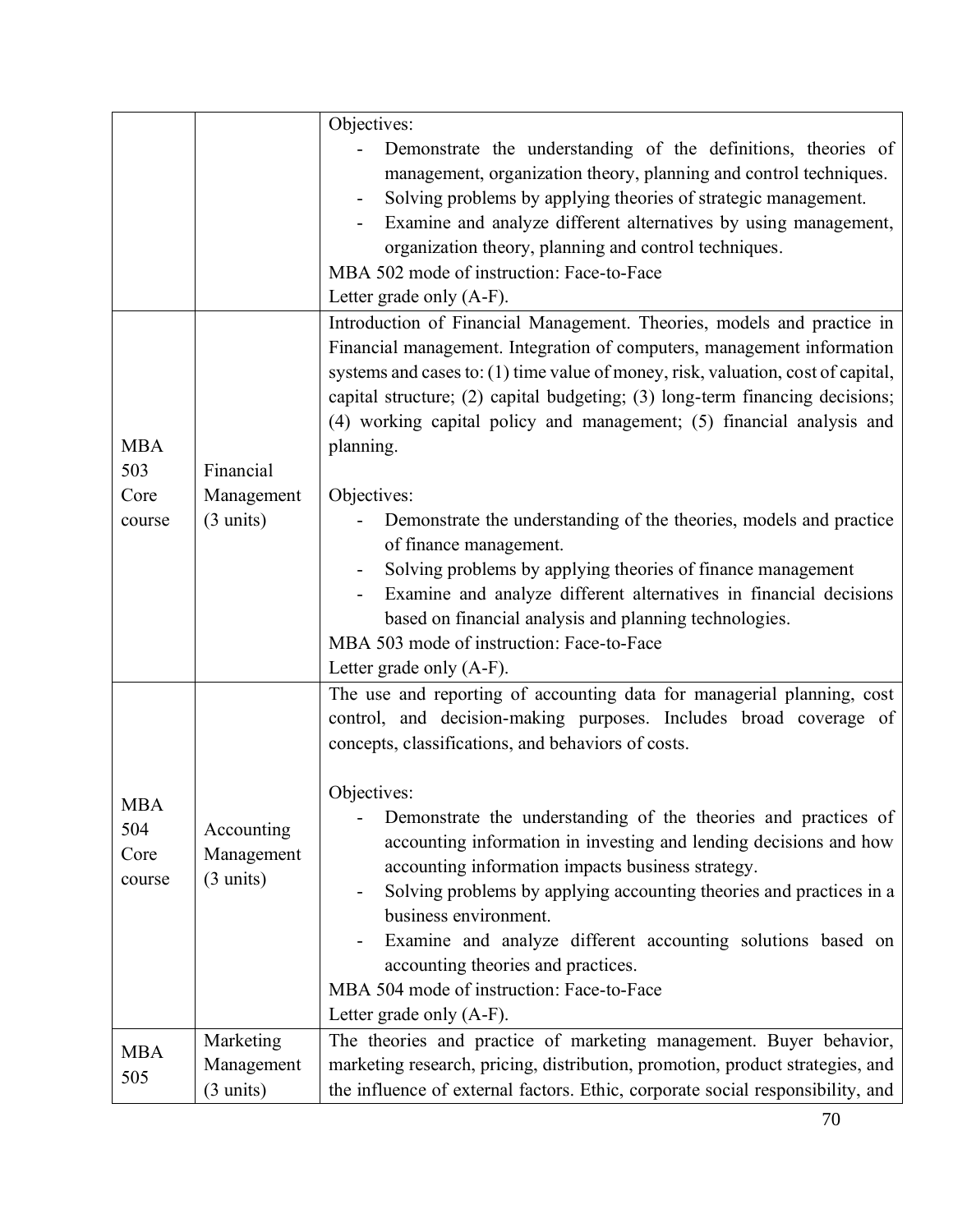| Core       |                     | public policy that are intrinsic to marketing decision making in global      |
|------------|---------------------|------------------------------------------------------------------------------|
| course     |                     | environments are explored. Human Subject Pool participation required.        |
|            |                     |                                                                              |
|            |                     | Objectives:                                                                  |
|            |                     | Demonstrate the understanding of all marketing functions, practices,         |
|            |                     | and related theories.                                                        |
|            |                     | Solving problems by applying marketing mix (product, price, place,           |
|            |                     | and promotion); marketing research, e-commerce/Internet marketing            |
|            |                     | and explain how marketing decisions are made using the basic                 |
|            |                     | business functions in a marketing context.                                   |
|            |                     | Examine and analyze different marketing decisions based on                   |
|            |                     | quantitative analysis using performance metrics and analyzing                |
|            |                     | financial performance including a pro forma analysis and their               |
|            |                     | performance in two examinations which involve quantitative                   |
|            |                     | analysis of marketing issues.                                                |
|            |                     | MBA 505 mode of instruction: Face-to-Face                                    |
|            |                     | Letter grade only (A-F).                                                     |
|            |                     | Investment markets and transactions; sources of investment information;      |
|            |                     | return vs. risk; margin trading and short selling; investment planning;      |
|            |                     | investing in equities and fixed income securities; speculative tax-sheltered |
|            |                     | and other tangibles; portfolio<br>investments; gold<br>management.           |
|            |                     | Demonstrations and use of microcomputer technology.                          |
|            |                     |                                                                              |
|            |                     | Objectives:                                                                  |
| <b>MBA</b> |                     | Demonstrate the understanding of a variety of investment concepts            |
| 631        | Investment          | such as the nature and operations of security markets, risk analysis,        |
| Elective   | Principals          | modern portfolio theory, the capital asset pricing model, valuation          |
| course     | $(3 \text{ units})$ | models for stocks and bonds, option trading, investment strategies in        |
|            |                     | equity and fix income securities and the various aspects of                  |
|            |                     | investment companies.                                                        |
|            |                     | Solving problems by applying risk analysis, modern portfolio theory,         |
|            |                     | and the capital asset pricing model.                                         |
|            |                     | Examine and analyze the alternatives of investments through                  |
|            |                     | investment research in security analysis and portfolio management.           |
|            |                     | MBA 631 mode of instruction: Face-to-Face                                    |
|            |                     | Letter grade only (A-F).                                                     |
| <b>MBA</b> | Data                | Learn to perform big data analysis using Excel's most popular features such  |
| 520        | Analytics           | as Excel Macros, Visual Basic, Pivot Tables, and the other intermediate-to-  |
| Core       | using Excel         | advanced Excel functionality.                                                |
|            | $(3 \text{ units})$ |                                                                              |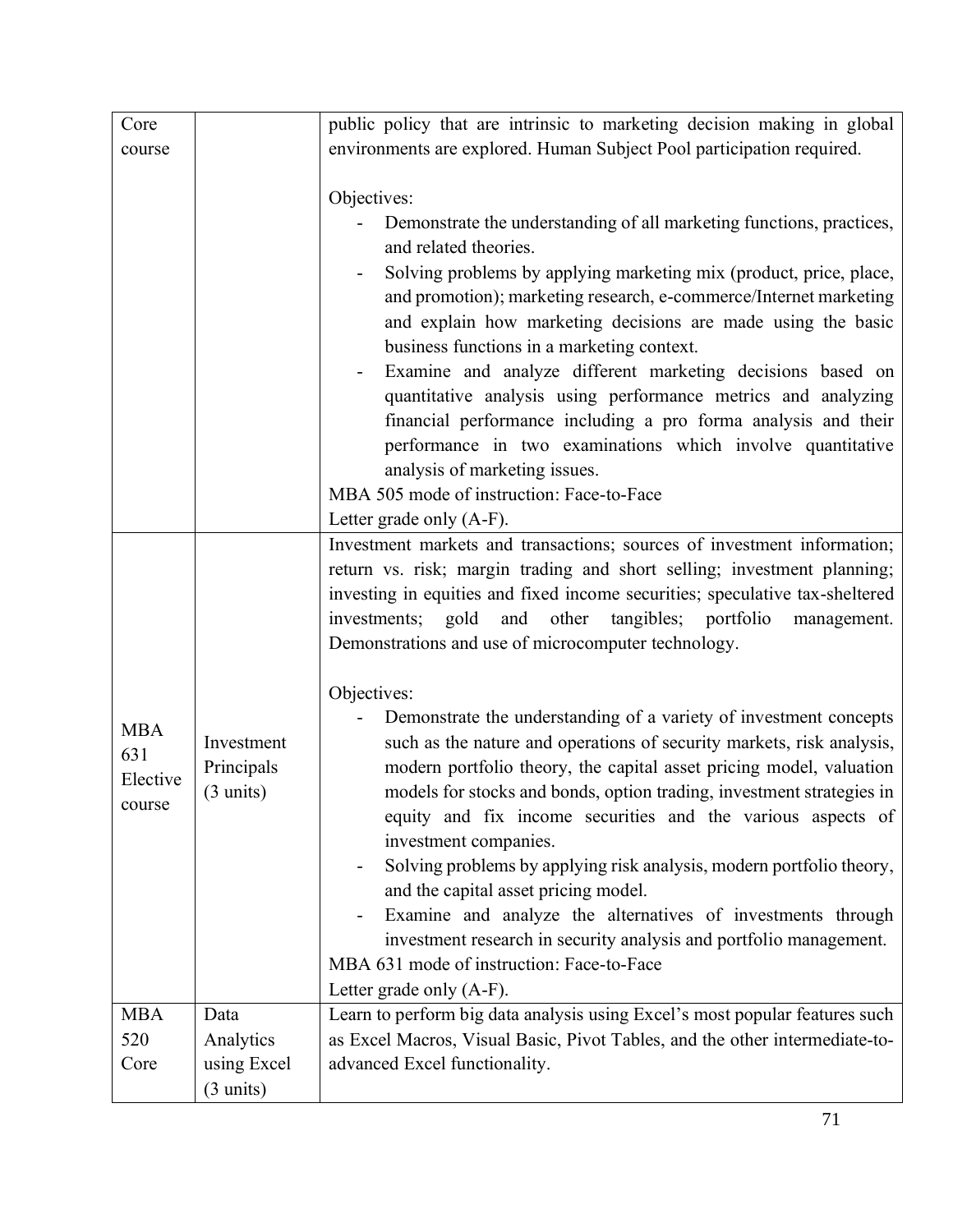|            |                             | The ability to analyze big data is a powerful skill that helps you make better                                      |
|------------|-----------------------------|---------------------------------------------------------------------------------------------------------------------|
|            |                             | decisions. Microsoft Excel is one of the top tools for data analysis and data                                       |
|            |                             | visualization. This course will prepare you to design and implement                                                 |
|            |                             | advanced Excel formulas that aggregate data to create meaningful reports.                                           |
|            |                             |                                                                                                                     |
|            |                             | Objectives:                                                                                                         |
|            |                             | Fluent in Excel's most commonly used business functions such as                                                     |
|            |                             | VLOOKUP, HLOOK, LOOKUP, INDEX and MATCH, summarize<br>data in flexible ways, enabling quick exploration of data and |
|            |                             | producing valuable insights from the accumulated data.                                                              |
|            |                             | Demonstrate understanding of how pivot tables, pivot charts and                                                     |
|            |                             | slicers work together for analyzing big data and help in creating                                                   |
|            |                             | automated dynamic dashboards/reports.                                                                               |
|            |                             | Become proficient in Excel macros and VBA user forms.                                                               |
|            |                             | MBA 520 mode of instruction: Face-to-Face                                                                           |
|            |                             | Letter grade only (A-F).                                                                                            |
|            |                             | Prerequisite: MBA 500*                                                                                              |
|            |                             | Introduction to database design and creation using a DBMS product such as                                           |
|            |                             | MS SQL Server. Develop SQL programming proficiency. Emphasis is on                                                  |
|            |                             | data dictionary, data manipulation, data integrity, data normalization, data                                        |
|            |                             | control statements as well as on report generation. Upon completion,                                                |
|            |                             | students should be able to write Structured Query Language (SQL) programs                                           |
|            |                             | which create, update, and produce computerized business forms and reports.                                          |
|            |                             |                                                                                                                     |
| <b>MBA</b> | Database                    | Objectives:                                                                                                         |
| 601        | Management<br>Systems using | Demonstrate the understanding of essential database management                                                      |
| Core       |                             | theory and concepts, database design and implementation with an                                                     |
|            | SQL                         | emphasis on the relational database model.                                                                          |
|            | $(3 \text{ units})$         | Utilize database design techniques such as Entity-Relationship                                                      |
|            |                             | Diagram, normalization, and data warehouse.                                                                         |
|            |                             | Develop SQL programs to create complex forms and reports that                                                       |
|            |                             | integrate data from multiple sources.                                                                               |
|            |                             | MBA 601 mode of instruction: Face-to-Face                                                                           |
|            |                             | Letter grade only (A-F).                                                                                            |
|            |                             | Prerequisite: MBA 500*                                                                                              |
| <b>MBA</b> | Data<br><b>Big</b>          | Introduction to the powerful open source language R. The course covers                                              |
| 612        | Analytics                   | practical issues in statistical data analysis and computing, and explores many                                      |
| Elective   | using                       | different types of data using R. Learn to prepare data for analysis, compute                                        |
| course     | Programming                 | various statistical measures, create meaningful data visualizations, create                                         |
|            | Language                    | reusable R functions, create R models to predict future outcomes.                                                   |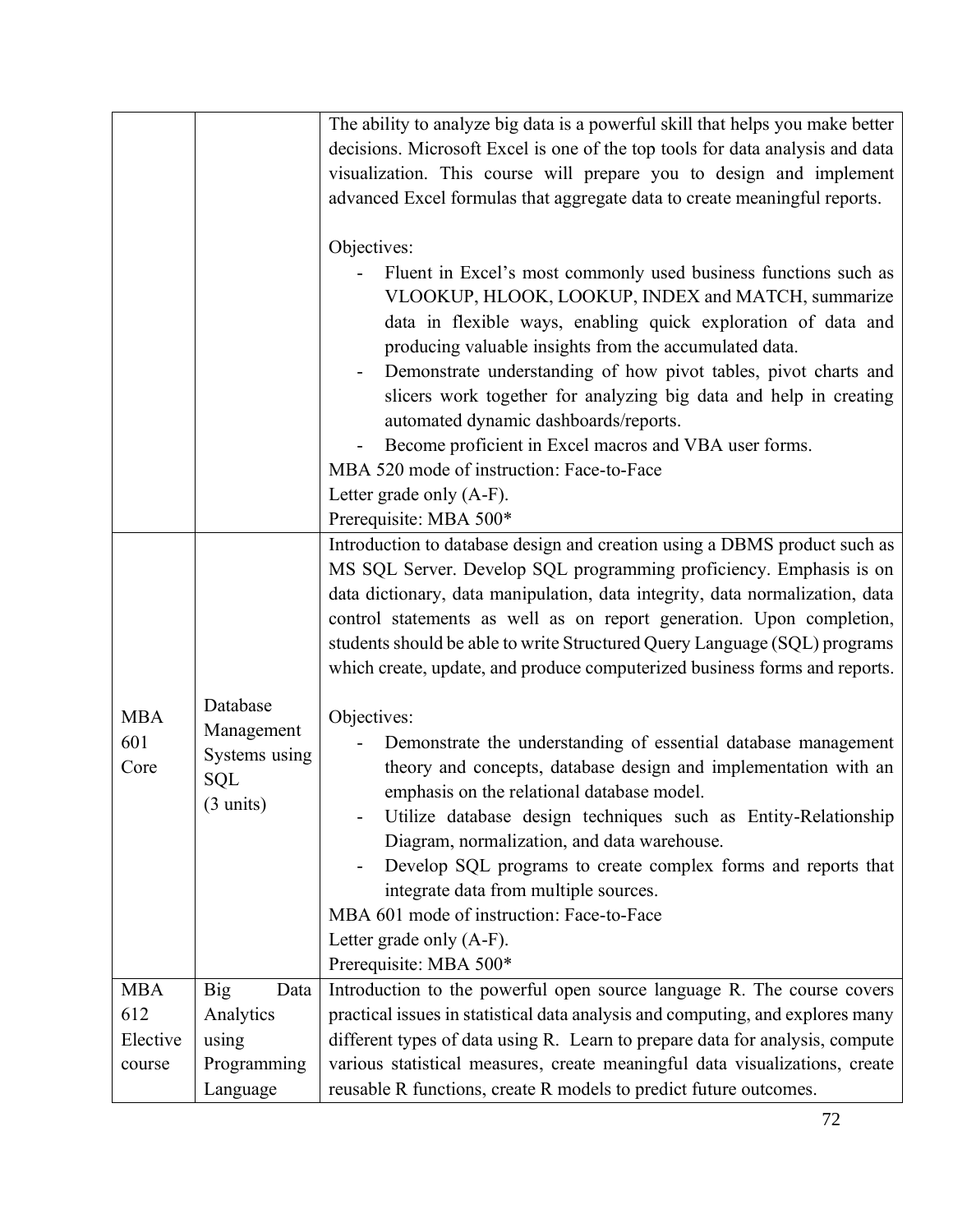|                             | $(3 \text{ units})$                         | how to use R for effective data analysis.                                                                                                                                                                                                                                                                                                                                                                                                                                                                                                                                                                                                                                                                                                                                                                                                                                                                                                                                                                                                                                                                                                                                           |
|-----------------------------|---------------------------------------------|-------------------------------------------------------------------------------------------------------------------------------------------------------------------------------------------------------------------------------------------------------------------------------------------------------------------------------------------------------------------------------------------------------------------------------------------------------------------------------------------------------------------------------------------------------------------------------------------------------------------------------------------------------------------------------------------------------------------------------------------------------------------------------------------------------------------------------------------------------------------------------------------------------------------------------------------------------------------------------------------------------------------------------------------------------------------------------------------------------------------------------------------------------------------------------------|
|                             |                                             | Objectives:                                                                                                                                                                                                                                                                                                                                                                                                                                                                                                                                                                                                                                                                                                                                                                                                                                                                                                                                                                                                                                                                                                                                                                         |
|                             |                                             | Proficient in basic R programming including reading data into R,<br>accessing R packages, writing function, debugging, and commenting                                                                                                                                                                                                                                                                                                                                                                                                                                                                                                                                                                                                                                                                                                                                                                                                                                                                                                                                                                                                                                               |
|                             |                                             | R code.<br>Familiar with R Console, data types and structures in R,<br>programming structures, functions, and data relationships in R.<br>Perform statistical data analysis through R programs to explore and<br>$\qquad \qquad \blacksquare$<br>visualize data.                                                                                                                                                                                                                                                                                                                                                                                                                                                                                                                                                                                                                                                                                                                                                                                                                                                                                                                    |
|                             |                                             | MBA 612 mode of instruction: Face-to-Face<br>Letter grade only (A-F).                                                                                                                                                                                                                                                                                                                                                                                                                                                                                                                                                                                                                                                                                                                                                                                                                                                                                                                                                                                                                                                                                                               |
| <b>MBA</b><br>621<br>Course | Digital<br>Marketing<br>$(3 \text{ units})$ | Introduction to E-Commerce and Internet Marketing concepts and<br>technologies. Examines the concepts of media marketing and the role that<br>digital technology plays in making marketing more effective. The course<br>demonstrates how social media and digital technology can improve<br>marketing strategy formulation and execution, in understanding and utilizing<br>the many tools and techniques of media marketing. The focus will be on<br>Facebook and Google Analytics.<br>Objectives:<br>Understand internet users, e-business models, and identify profitable<br>E-Marketing strategies.<br>Describe marketing strategies of segmenting, targeting, positioning,<br>and differentiation.<br>Analyze digitally based market research techniques, such as<br>FaceBook and Google Analytics<br>Identify features of successful websites.<br>Evaluate and assess the context and content that is interesting to the<br>target audience and increases traffic to the website.<br>Design a marketing plan for a product that will effectively advance<br>customers from awareness to commitment.<br>MBA 621 mode of instruction: Face-to-Face<br>Letter grade only (A-F). |
| <b>MBA</b>                  | Corporate                                   | Introduction to the theory, the methods, and the concepts of corporate                                                                                                                                                                                                                                                                                                                                                                                                                                                                                                                                                                                                                                                                                                                                                                                                                                                                                                                                                                                                                                                                                                              |
| 632                         | Financial and                               | finance. Understand the corporate environment, create values for                                                                                                                                                                                                                                                                                                                                                                                                                                                                                                                                                                                                                                                                                                                                                                                                                                                                                                                                                                                                                                                                                                                    |
| Elective                    | Financial                                   | shareholders through strategic planning and effective corporate financial                                                                                                                                                                                                                                                                                                                                                                                                                                                                                                                                                                                                                                                                                                                                                                                                                                                                                                                                                                                                                                                                                                           |
| course                      | Certificate                                 | management to maximize return based on specific competitive, regulatory,                                                                                                                                                                                                                                                                                                                                                                                                                                                                                                                                                                                                                                                                                                                                                                                                                                                                                                                                                                                                                                                                                                            |
|                             | $(3 \text{ units})$                         | and financial market conditions.                                                                                                                                                                                                                                                                                                                                                                                                                                                                                                                                                                                                                                                                                                                                                                                                                                                                                                                                                                                                                                                                                                                                                    |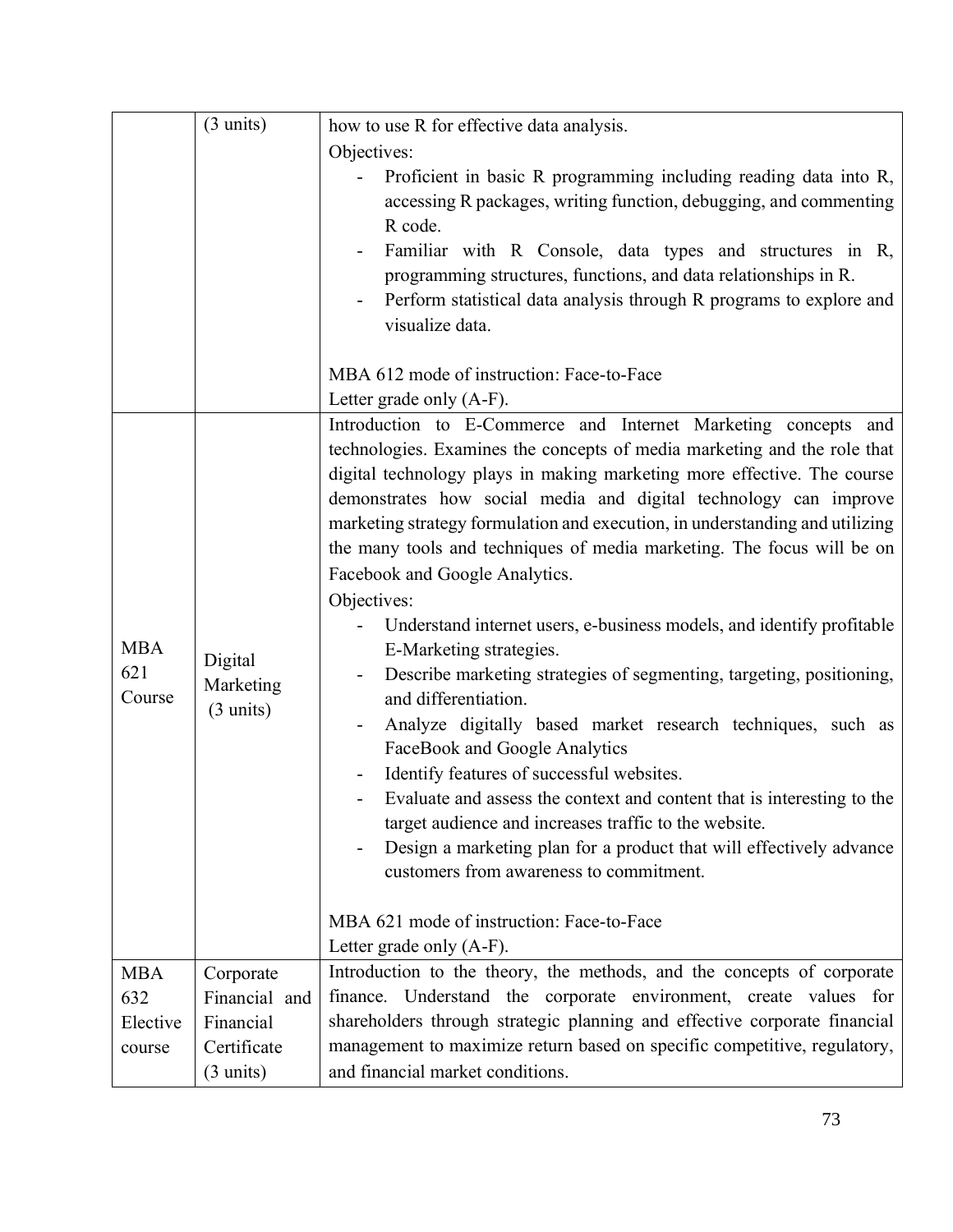|            |                     | Objectives:                                                                                  |
|------------|---------------------|----------------------------------------------------------------------------------------------|
|            |                     | Understand the optimal capital structure, the corporate finance                              |
|            |                     | decision making, and the financial markets and processes.                                    |
|            |                     | Familiarize with the time value of money, capital budgeting<br>$\qquad \qquad \blacksquare$  |
|            |                     | techniques, valuation of bonds and stocks, the cost of capital, initial                      |
|            |                     | public offerings, uncertainty and the trade-off between risk and                             |
|            |                     | return, security market efficiency, and dividend policy decisions.                           |
|            |                     | Discover the complex interaction between the economy, the financial                          |
|            |                     | markets, and psychology.                                                                     |
|            |                     |                                                                                              |
|            |                     | MBA 632 mode of instruction: Face-to-Face                                                    |
|            |                     | Letter grade only (A-F).                                                                     |
|            |                     | Theory and applications of electronic commerce including issues such as E-                   |
|            |                     | cash, E-banking, E-tailing, SCM, E-marketing, B2C, B2B, C2C, E-                              |
|            |                     | government, Internet business opportunities, Internet security homepage                      |
|            |                     | maintenance, Internet database interface and cooperative computing.                          |
|            |                     | Objectives:                                                                                  |
|            |                     | Demonstrate the understanding of Project Management analytical                               |
| <b>MBA</b> | Project             | functions, practices and tools and be able to integrate this functional                      |
| 650        | Management          | knowledge to address project issues.                                                         |
| Core       | and Internship      | Solving problems by applying quantitative and technological skills                           |
|            | $(3 \text{ units})$ | that are required to enable them to analyze and interpret project data                       |
|            |                     | to improve project performance.                                                              |
|            |                     | Examine and analyze different projects based on project data<br>$\qquad \qquad \blacksquare$ |
|            |                     | collected.                                                                                   |
|            |                     |                                                                                              |
|            |                     | MBA 650 mode of instruction: Face-to-Face                                                    |
|            |                     | Letter grade only (A-F).                                                                     |
|            |                     | Prerequisite: MBA 500*                                                                       |

\*Prerequisites may be waived in lieu of professional or academic experience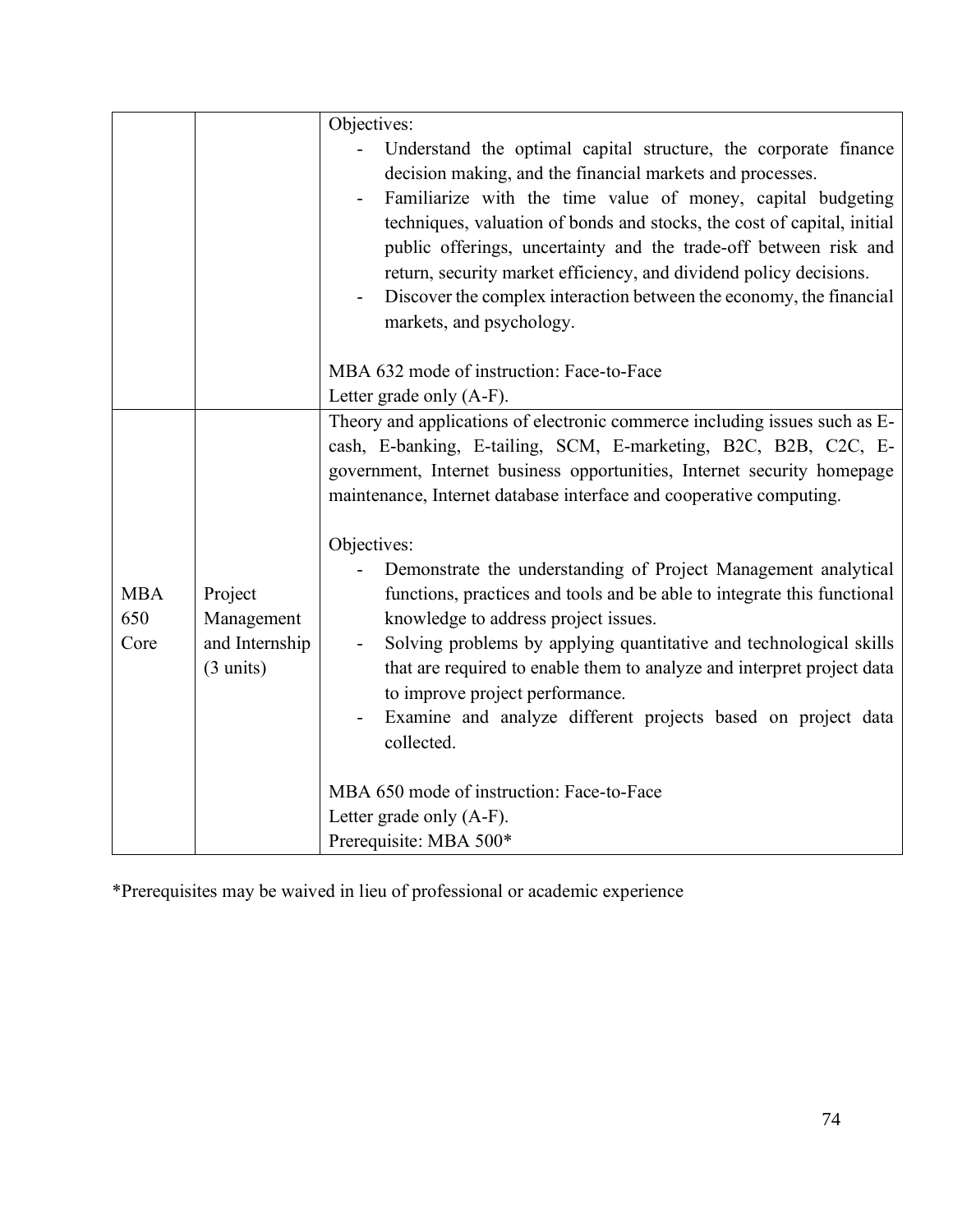## **Section 17: Articulation Agreements**

Virscend University partners with local and international universities to further support students' educational pursuits.

Articulation agreements with universities allow students to transfer their credits/units to universities that have signed articulation agreements with Virscend University. It offers students options to take courses not offered during a trimester or to transfer to other university programs.

Below we list the schools that have articulation agreements with Virscend University. If you have questions regarding transferring your credits/units to another university, contact the admission department of the university you wish to attend. If you are a university wanting to establish an articulation agreement, contact the Director of Admissions, at [admissions@virscend.com](mailto:admissions@virscend.com) (949) [502-6252.](https://virscend.com/wp-content/uploads/2017/03/Undergraduate-Application-Form.pdf) 

We accept up to three courses (nine units) for the MBA program from schools in which we have an articulation agreement, pending approval from the Director of Academic Programs.

We currently have articulation agreements with the following schools:

- Apolos University
- Humphrey's University
- Texas Health and Science University
- Taiwan FuJen University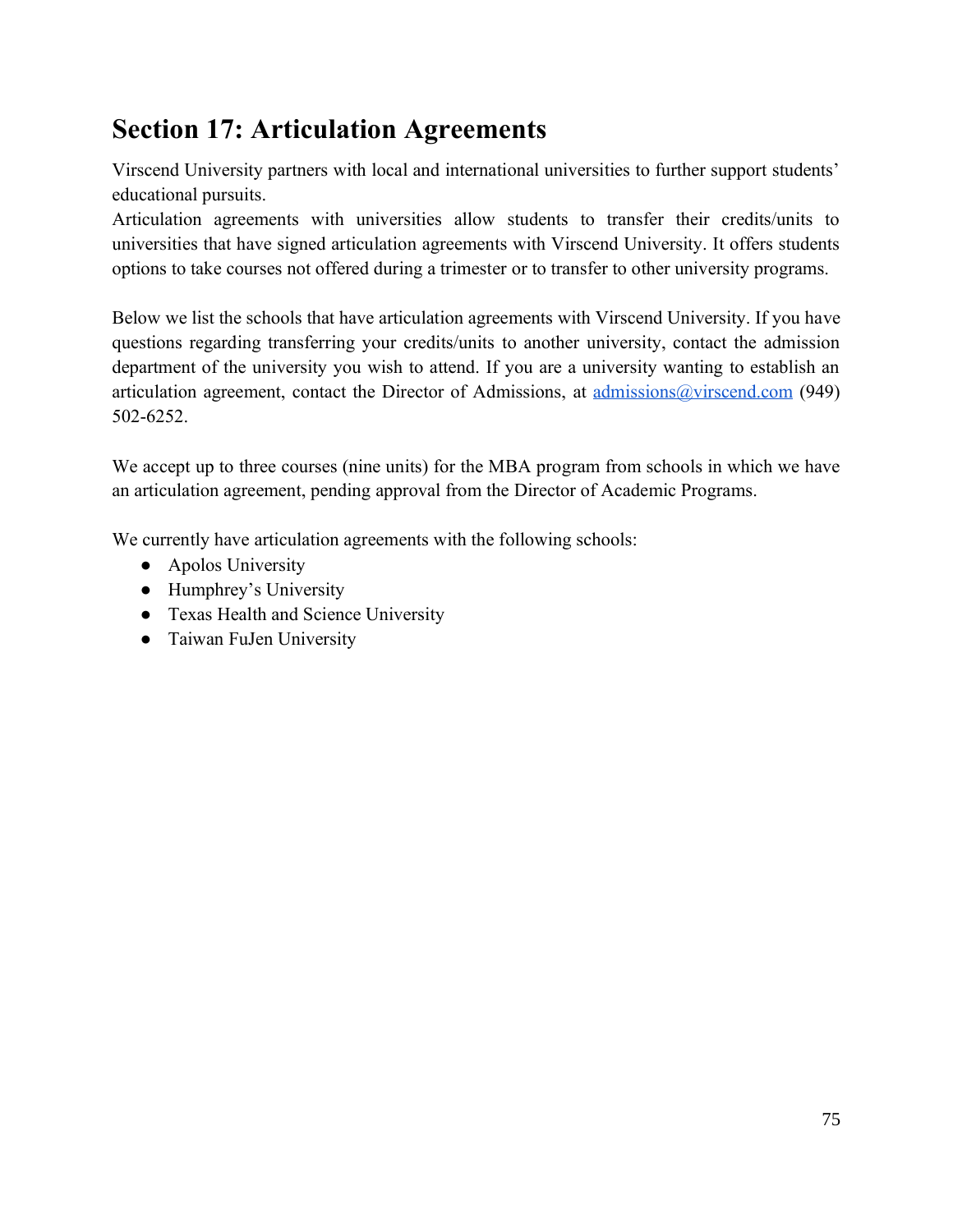# **Appendix A: THE SEXUAL AND GENDER-BASED HARASSMENT POLICY**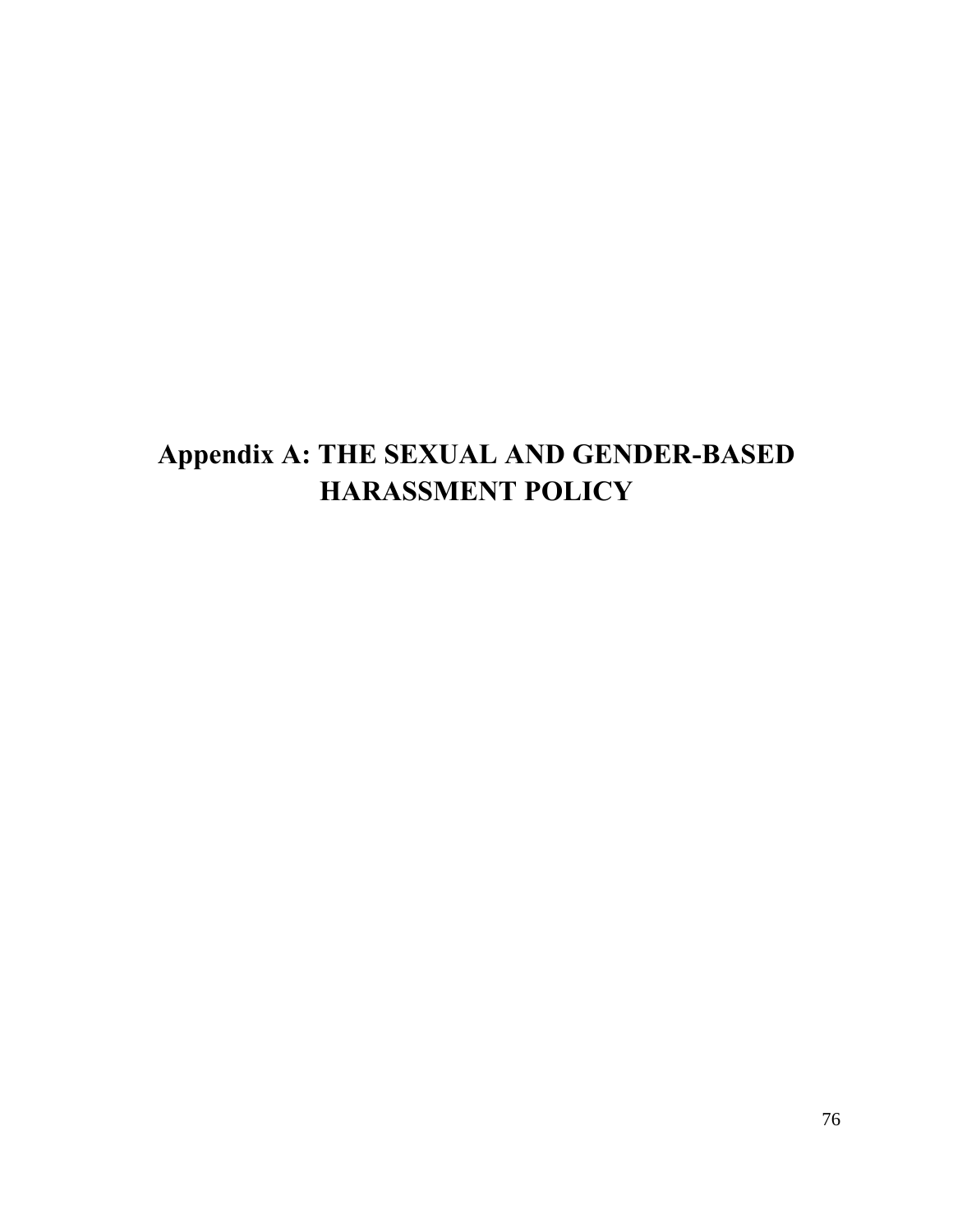#### **Sexual and Gender-Based Harassment Policies**

Virscend University is committed to fostering an open and supportive community that promotes learning, teaching, research, and discovery. This commitment includes maintaining a safe and healthy educational and work environment in which no member of the community is excluded from participation in, denied the benefits of, or subjected to discrimination in any University program or activity on the basis of sex, sexual orientation, or gender identity. Because sexual and gender-based harassment – including, but not limited to, sexual violence – interfere with an individual's ability to participate fully in or benefit fully from University programs or activities, they constitute unacceptable forms of discrimination. While this Policy focuses on sexual and gender-based harassment, it is important to recognize the ways in which all forms of discrimination reduce our potential as a community of learners and teachers.

Sexual and gender-based harassment can take many different forms and encompass a range of behaviors including (but not limited to) unwelcome sexual conduct, such as sexual advances, coerced sexual activity, and dating violence, and persistent disparagement based on sex, sexual orientation, or gender identity. What links all forms of sexual and gender-based harassment is the fundamental undermining of a person's ability to enjoy the programs or resources provided by our University. To tolerate restrictions of any individual's access to the University's programs or resources because of sex, sexual orientation or gender identity is to diminish the vitality of our entire community and is contrary to the values of inclusiveness and open inquiry that undergird true learning.

Sometimes a person may make incorrect assumptions about another person's sex, sexual orientation, or gender identity. Harassment based on incorrect assumptions about sex, sexual orientation, or gender identity is prohibited under this Policy. For example, the University does not allow harassment based on the belief that someone is gay whether or not that person is actually gay.

Because some sexual harassment can take the form of speech, it is important to reiterate the Free Speech Guidelines ("Guidelines") adopted by the Harvard Faculty of Arts and Sciences on February 13 and May 15, 1990. These Guidelines pertain not only to "speakers, protestors, and audience," but also to our interactions with one another inside and outside of the classroom. They are designed to safeguard freedom of speech and inquiry for all members of our community, including those whose participation could otherwise be marginalized by ostracism or harassment. As the Guidelines note, "free speech is uniquely important to the University because we are a community committed to reason and rational discourse." It is therefore imperative that freedom of expression, including unpopular and even obnoxious speech, be protected. At the same time, however, the guidelines note, "There are obligations of civility and respect for others that underlie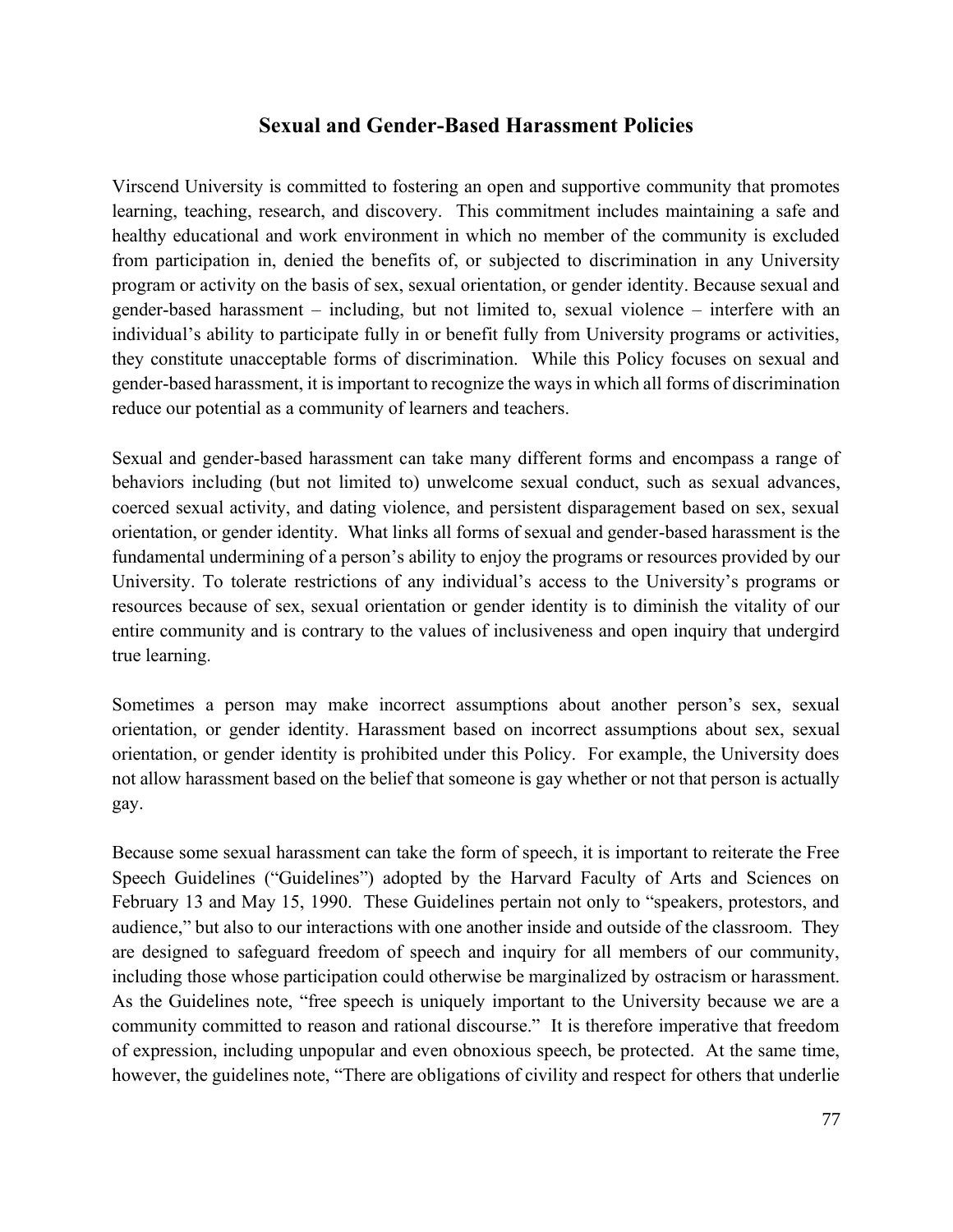rational discourse. Racial, sexual, and intense personal harassment not only show grave disrespect for the dignity of others, but also prevent rational discourse. Behavior evidently intended to dishonor [a person because of] such characteristics as race, gender, ethnic group, religious belief, or sexual orientation is contrary to the pursuit of inquiry and education. Such grave disrespect for the dignity of others can be punished under existing procedures because it violates a balance of rights on which the University is based. It is expected that when there is a need to weigh the right of freedom of expression against other rights, the balance will be struck after a careful review of all relevant facts and will be consistent with established First Amendment standards." Within a university, to be discriminated against can itself be a curtailment of freedom of expression.

An individual's freedom of expression relies on both freedom from censorship and freedom from discrimination – including harassing speech – based on sex, sexual orientation, or gender identity. The University is committed to maintaining this balance: it is difficult to achieve, but it is a goal we all embrace. This Policy is intended to safeguard members of our community from invidious discrimination, not to regulate the content of protected speech.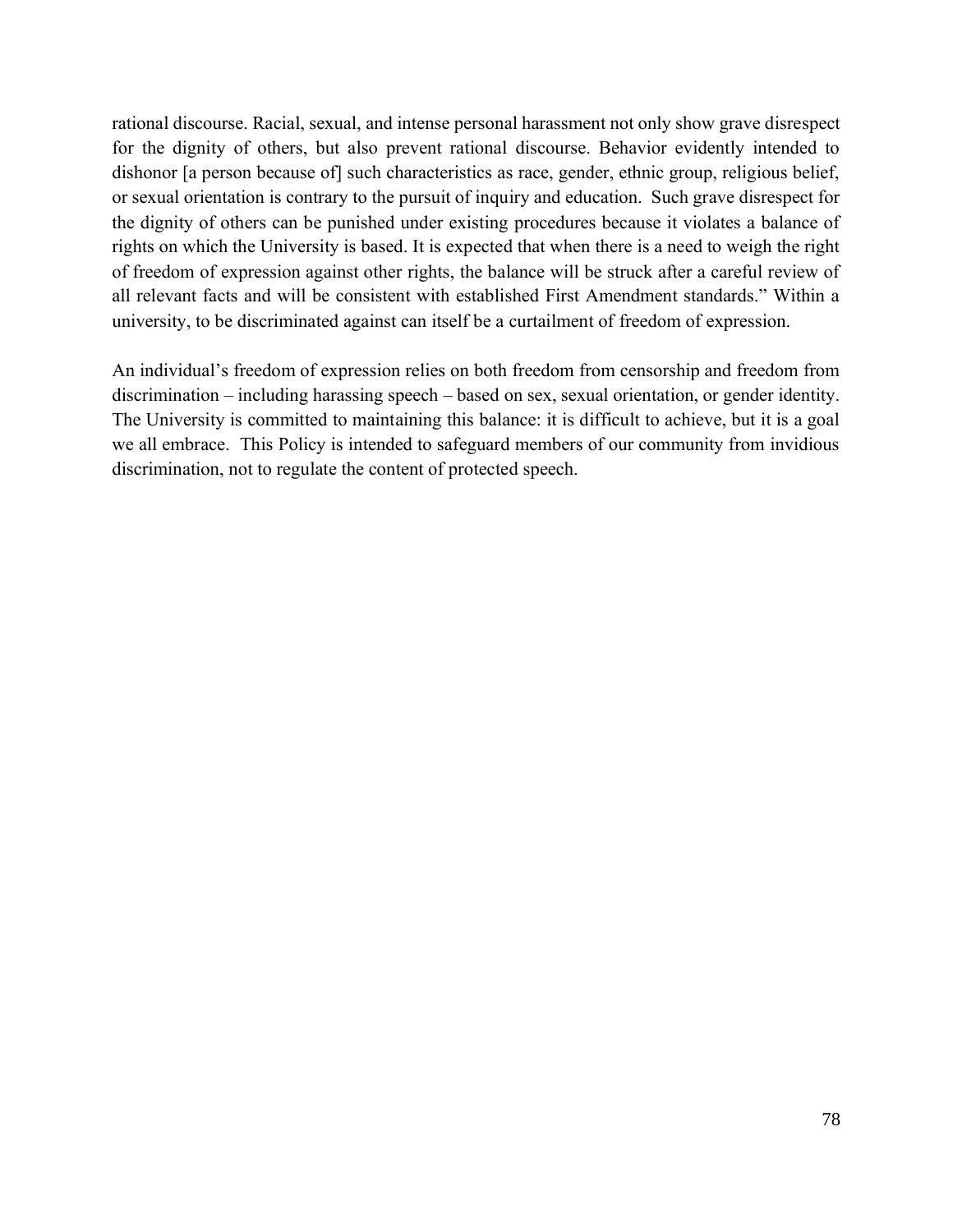#### **Sexual and Gender-Based Harassment Policy**

Virscend University is committed to maintaining a safe and healthy educational and work environment in which no member of the University community is, on the basis of sex, sexual orientation, or gender identity, excluded from participation in, denied the benefits of, or subjected to discrimination in any University program or activity. Gender-based and sexual harassment, including sexual violence, are forms of sex discrimination in that they deny or limit an individual's ability to participate in or benefit from University programs or activities.

This Policy is designed to ensure a safe and non-discriminatory educational and work environment and to meet legal requirements, including: Title IX of the Education Amendments of 1972, which prohibits discrimination on the basis of sex in the University's programs or activities; relevant sections of the Violence Against Women Reauthorization Act; Title VII of the Civil Rights Act of 1964, which prohibits discrimination on the basis of sex in employment; and Massachusetts laws that prohibit discrimination on the basis of sex, sexual orientation, and gender identity. It does not preclude application or enforcement of other University or School policies.

It is the policy of the University to provide educational, preventative and training programs regarding sexual or gender-based harassment; to encourage reporting of incidents; to prevent incidents of sexual and gender-based harassment from denying or limiting an individual's ability to participate in or benefit from the University's programs; to make available timely services for those who have been affected by discrimination; and to provide prompt and equitable methods of investigation and resolution to stop discrimination, remedy any harm, and prevent its recurrence. Violations of this Policy may result in the imposition of sanctions up to, and including, termination, dismissal, or expulsion, as determined by the appropriate officials at the School or unit.

Retaliation against an individual for raising an allegation of sexual or gender-based harassment, for cooperating in an investigation of such a complaint, or for opposing discriminatory practices is prohibited. Submitting a complaint that is not in good faith or providing false or misleading information in any investigation of complaints is also prohibited.

Nothing in this Policy shall be construed to abridge academic freedom and inquiry, principles of free speech, or the University's educational mission.

#### **Definitions**

Sexual Harassment -- Sexual harassment is unwelcome conduct of a sexual nature, including unwelcome sexual advances, requests for sexual favors, and other verbal, nonverbal, graphic, or physical conduct of a sexual nature, when: (1) submission to or rejection of such conduct is made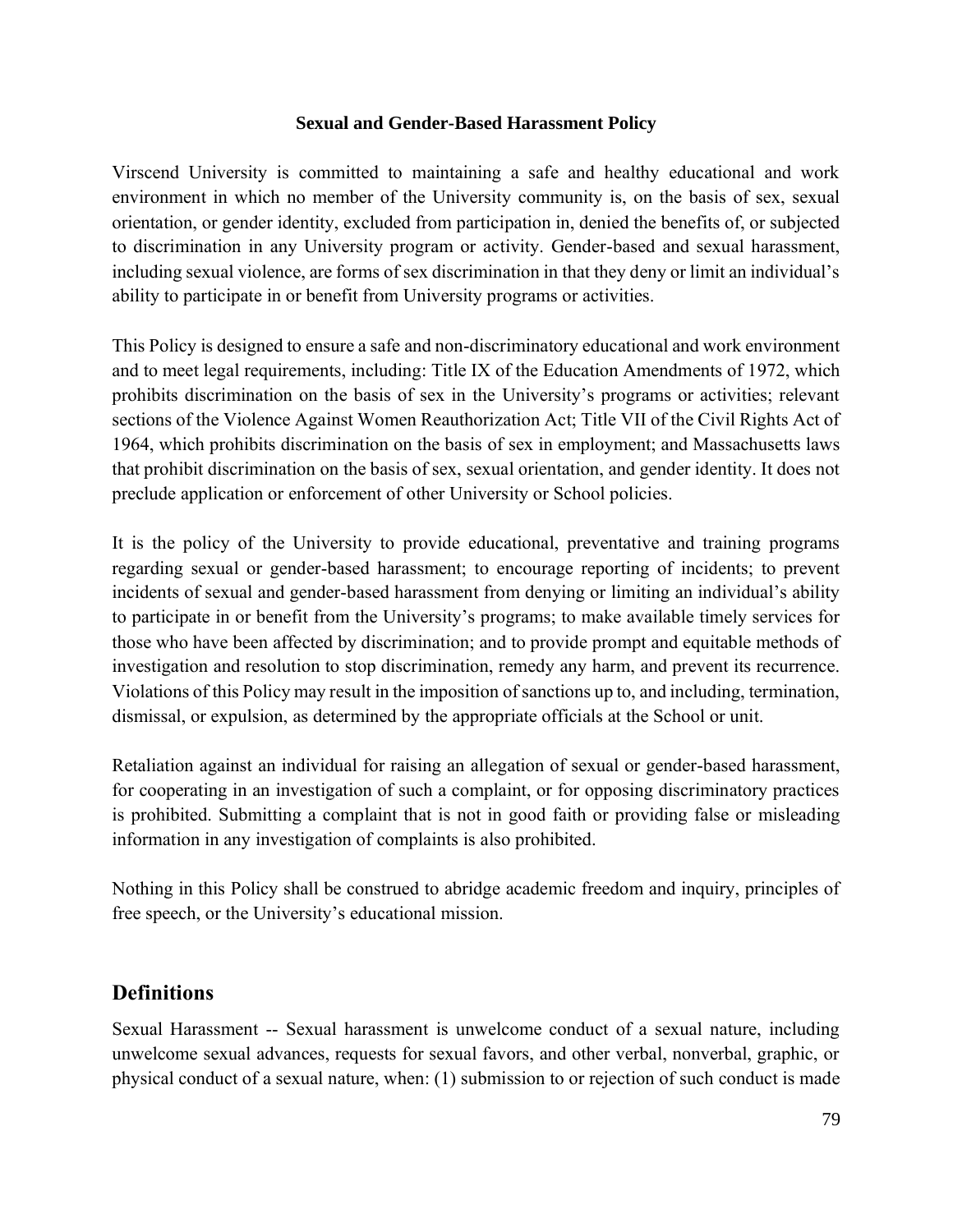either explicitly or implicitly a condition of an individual's employment or academic standing or is used as the basis for employment decisions or for academic evaluation, grades, or advancement (quid pro quo); or (2) such conduct is sufficiently severe, persistent, or pervasive that it interferes with or limits a person's ability to participate in or benefit from the University's education or work programs or activities (hostile environment).

- Quid pro quo sexual harassment can occur whether a person resists and suffers the threatened harm, or the person submits and avoids the threatened harm. Both situations could constitute discrimination on the basis of sex.
- A hostile environment can be created by persistent or pervasive conduct or by a single severe episode. The more severe the conduct, the less need there is to show a repetitive series of incidents to prove a hostile environment. Sexual violence, including rape, sexual assault, and domestic and dating violence, is a form of sexual harassment. In addition, the following conduct may violate this Policy:
	- Observing, photographing, videotaping, or making other visual or auditory records of sexual activity or nudity, where there is a reasonable expectation of privacy, without the knowledge and consent of all parties
	- Sharing visual or auditory records of sexual activity or nudity without the knowledge and consent of all recorded parties and recipient(s)
	- Sexual advances, whether or not they involve physical touching
	- Commenting about or inappropriately touching an individual's body
	- Requests for sexual favors in exchange for actual or promised job benefits, such as favorable reviews, salary increases, promotions, increased benefits, or continued employment
	- Lewd or sexually suggestive comments, jokes, innuendoes, or gestures
	- Stalking
	- Other verbal, nonverbal, graphic, or physical conduct may create a hostile environment if the conduct is sufficiently persistent, pervasive, or severe so as to deny a person equal access to the University's programs or activities. Whether the conduct creates a hostile environment may depend on a variety of factors, including: the degree to which the conduct affected one or more person's education or employment; the type, frequency, and duration of the conduct; the relationship between the parties; the number of people involved; and the context in which the conduct occurred.
- Unwelcome Conduct
	- Conduct is unwelcome if a person (1) did not request or invite it and (2) regarded the unrequested or uninvited conduct as undesirable or offensive. That a person welcomes some sexual contact does not necessarily mean that person welcomes other sexual contact. Similarly, that a person willingly participates in conduct on one occasion does not necessarily mean that the same conduct is welcome on a subsequent occasion.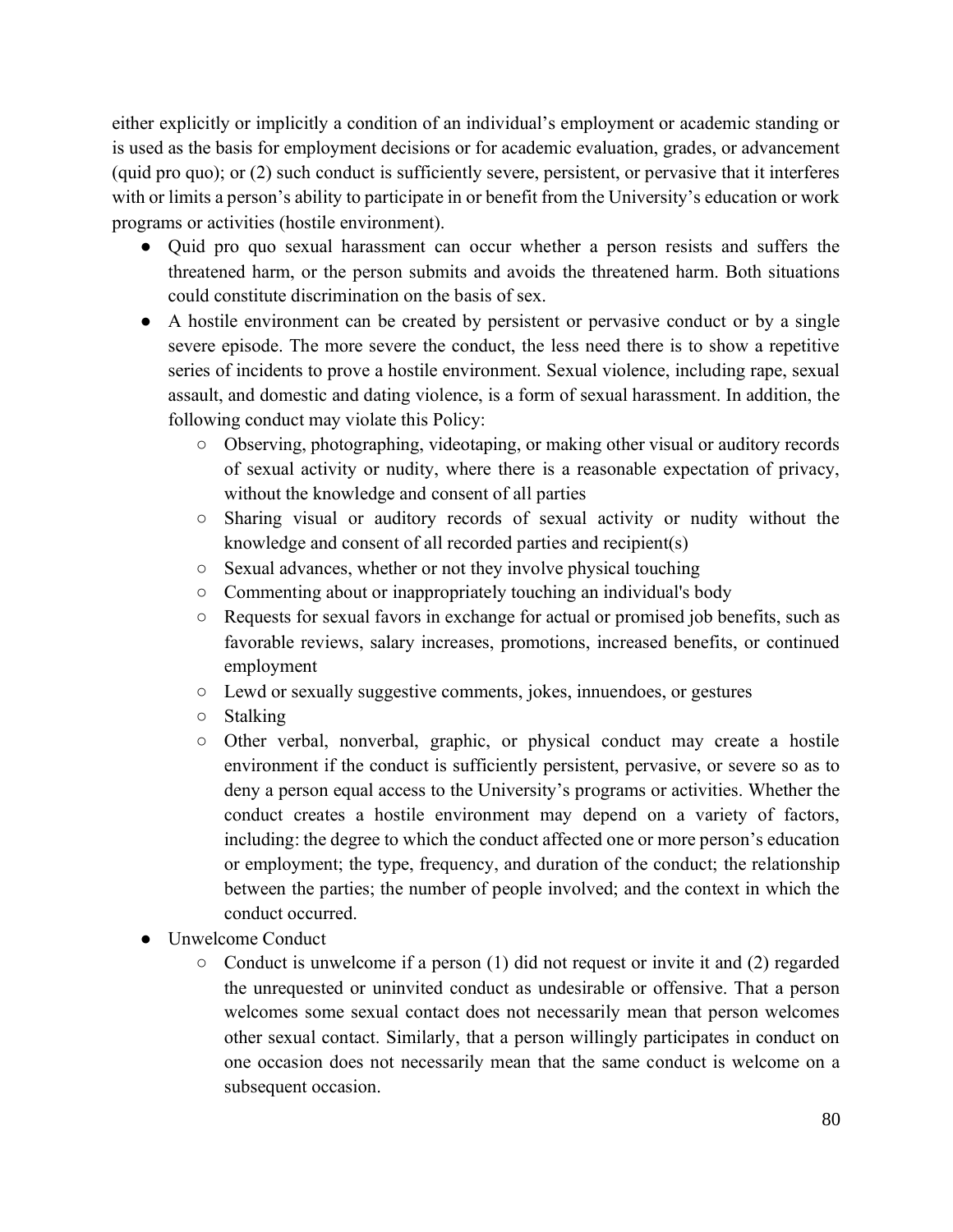- Whether conduct is unwelcome is determined based on the totality of the circumstances, including various objective and subjective factors. The following types of information may be helpful in making that determination: statements by any witnesses to the alleged incident; information about the relative credibility of the parties and witnesses; the detail and consistency of each person's account; the absence of corroborating information where it should logically exist; information that the Respondent has been found to have harassed others; information that the Complainant has been found to have made false allegations against others; information about the Complainant's reaction or behavior after the alleged incident; and information about any actions the parties took immediately following the incident, including reporting the matter to others.
- In addition, when a person is so impaired or incapacitated as to be incapable of requesting or inviting the conduct, conduct of a sexual nature is deemed unwelcome, provided that the Respondent knew or reasonably should have known of the person's impairment or incapacity. The person may be impaired or incapacitated as a result of drugs or alcohol or for some other reason, such as sleep or unconsciousness. A Respondent's impairment at the time of the incident as a result of drugs or alcohol does not, however, diminish the Respondent's responsibility for sexual or gender-based harassment under this Policy.
- Gender-Based Harassment
	- Gender-based harassment is verbal, nonverbal, graphic, or physical aggression, intimidation, or hostile conduct based on sex, sex-stereotyping, sexual orientation or gender identity, but not involving conduct of a sexual nature, when such conduct is sufficiently severe, persistent, or pervasive that it interferes with or limits a person's ability to participate in or benefit from the University's education or work programs or activities. For example, persistent disparagement of a person based on a perceived lack of stereotypical masculinity or femininity or exclusion from an activity based on sexual orientation or gender identity also may violate this Policy.

#### **Jurisdiction**

This Policy applies to sexual or gender-based harassment that is committed by students, faculty, staff, Virscend appointees, or third parties, whenever the misconduct occurs:

- On University property
- Off University property, if:
	- the conduct was in connection with a University or University-recognized program or activity
	- the conduct may have the effect of creating a hostile environment for a member of the University community.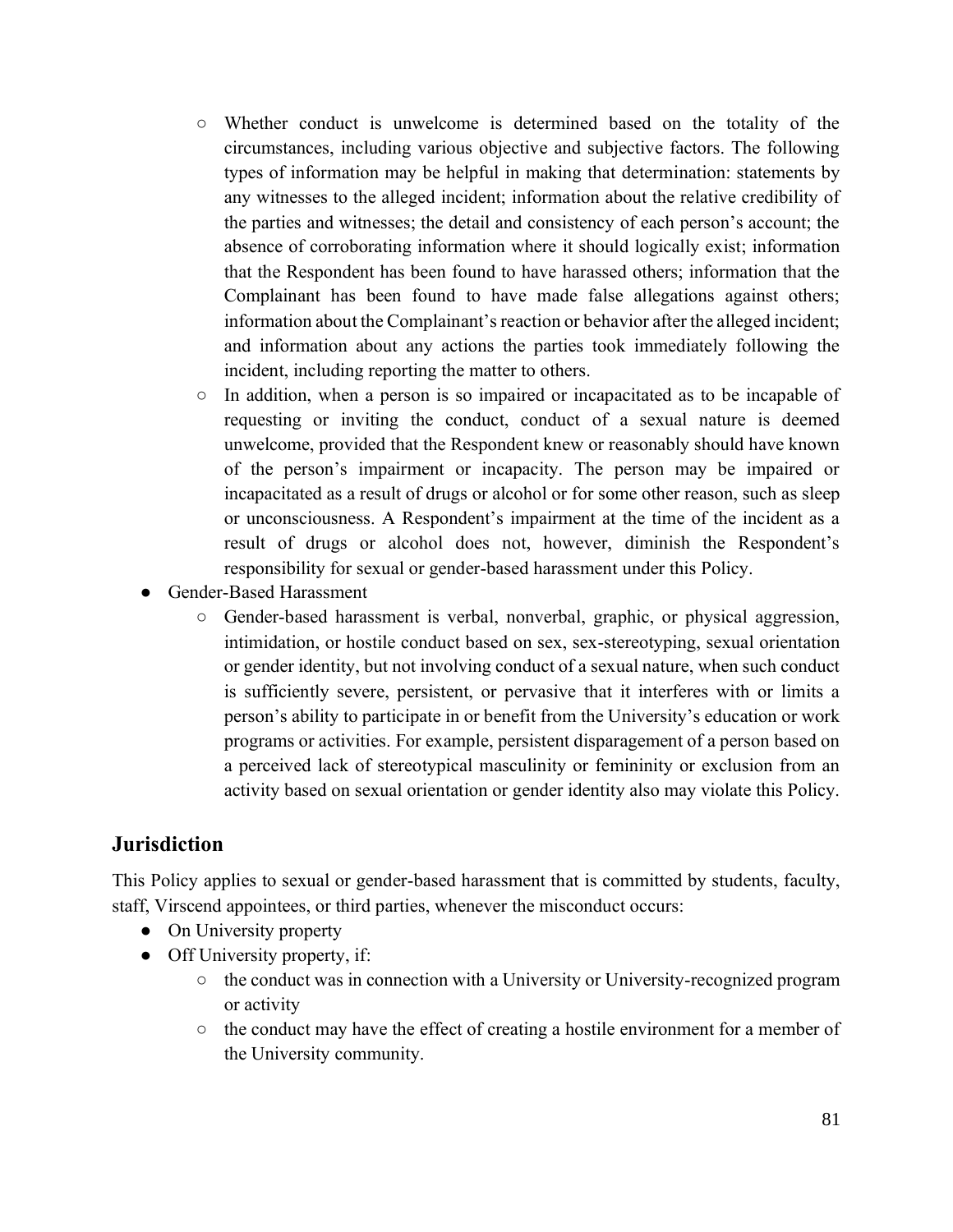#### **Monitoring and Confidentiality**

Individuals considering making a disclosure to University resources should make sure they have informed expectations concerning privacy and confidentiality. The University is committed to providing all possible assistance in understanding these issues and helping individuals to make an informed decision.

It is important to understand that, while the University will treat information it has received with appropriate sensitivity, University personnel may nonetheless need to share certain information with those at the University responsible for stopping or preventing sexual or gender-based harassment. For example, University officers, other than those who are prohibited from reporting because of a legal confidentiality obligation or prohibition against reporting, must promptly notify the School about possible sexual or gender-based harassment, regardless of whether a complaint is filed. Such reporting is necessary for various reasons, including to ensure that persons possibly subjected to such conduct receive appropriate services and information; that the University can track incidents and identify patterns; and that, where appropriate, the University can take steps to protect the Virscend community. This reporting by University officers will not necessarily result in a complaint; rather, the School or unit Deputy Director of Student Success and Distance Learning, in consultation with the Deputy Director of Student Success and Distance Learning, will assess the information and determine what action, if any, will be taken. Information will be disclosed in this manner only to those at the University who, in the judgment of the Deputy Director of Student Success and Distance Learning or School have a need to know.

Should individuals desire to discuss an incident or other information only with persons who are subject to a legal confidentiality obligation or prohibition against reporting, they should ask University officers for information about such resources. University officers are available to discuss these other resources and to assist individuals in making an informed decision.

#### **Violations of other Rules**

The University encourages the reporting of all concerns regarding sexual or gender-based harassment. Sometimes individuals are hesitant to report instances of sexual or gender-based harassment because they fear they may be charged with other policy violations, such as underage alcohol consumption. Because the University has a paramount interest in protecting the well-being of its community and remedying sexual or gender-based harassment, other policy violations will be considered, if necessary, separately from allegations under this Policy.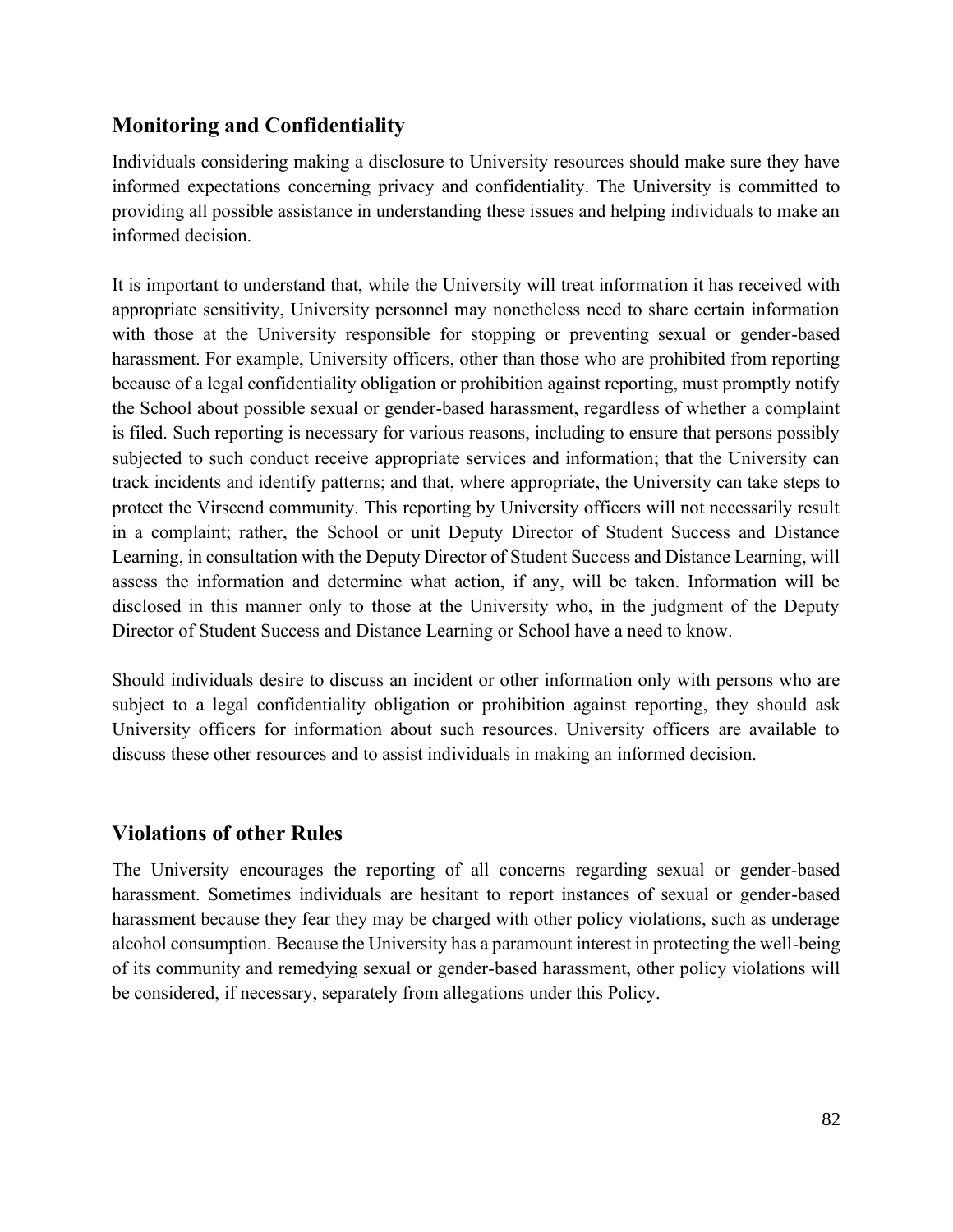#### **Other Sexual and Gender-based Misconduct**

The University Policy defines sexual and gender-based harassment within the context of preventing discrimination within our community. It is the expectation of Virscend University that all students, whether or not they are on campus or are currently enrolled in a degree program, will behave in a mature and responsible manner. Consistent with this principle, sexual and genderbased misconduct are not tolerated even when, because they do not have the effect of creating a hostile environment for a member of the University community, they fall outside the jurisdiction of the University Policy. Because sexual and gender-based misconduct are in direct opposition to our community values, cases involving such conduct may be referred by the relevant Administrative Council.

Sexual and gender-based misconduct go beyond the University Policy to encompass behaviors that are in direct opposition to our educational and community values. That is, these behaviors constitute a failure to meet expectations of its students as citizens and citizen leaders within a larger community beyond the borders of our campus and therefore may be subject to discipline. These provisions indicate our commitment to expecting behavior consistent with our values in our interactions with members of our broader community, as well as in our nonacademic activities on campus.

The above provisions are necessary because there are instances when we must demonstrate – to the broader world as well as to our own community – that sexual and gender-based misconduct are not consistent with the values we expect all members of Virscend to uphold.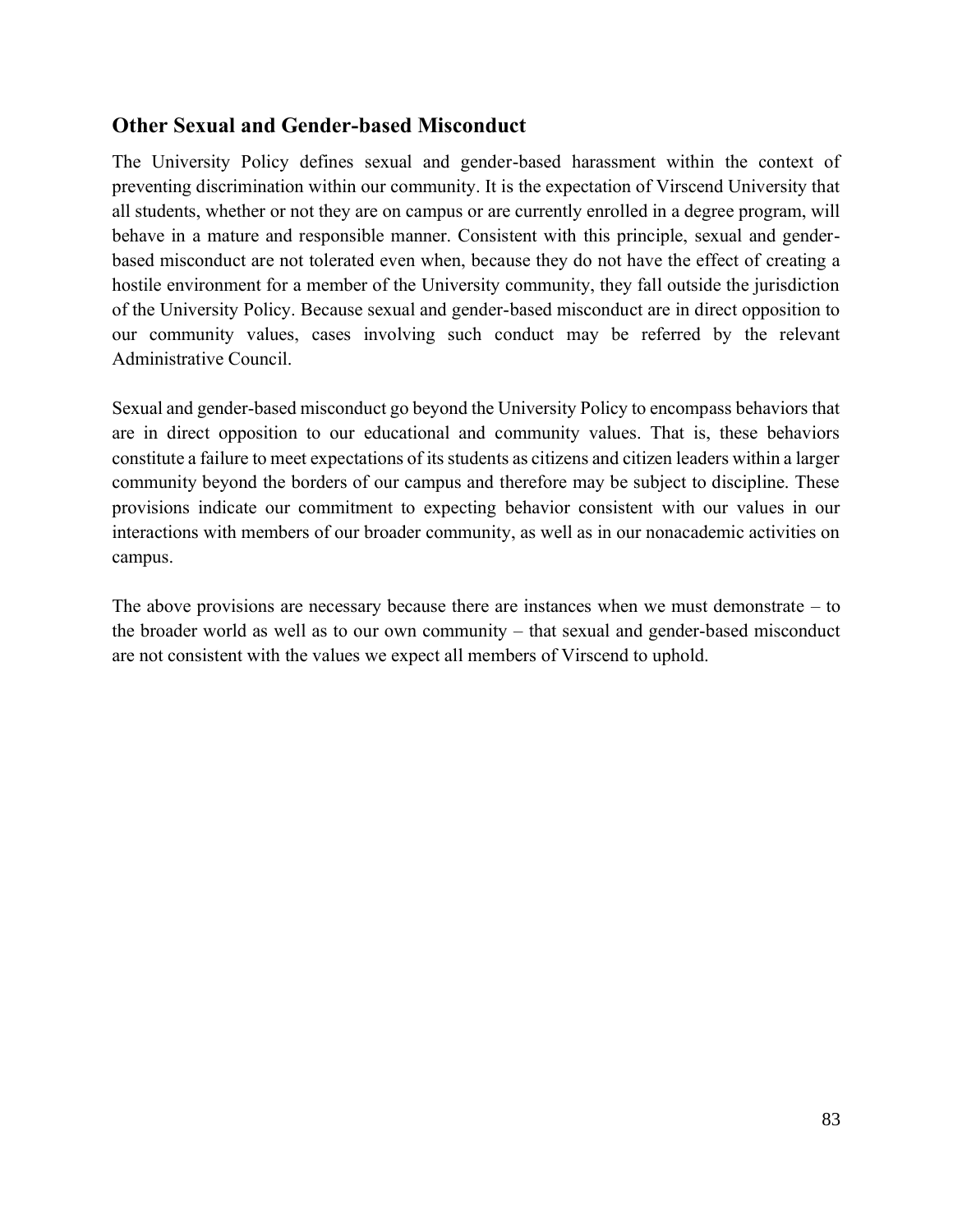#### **Conduct in Relationships between Individuals of Different University Status**

In the academic context, sexual harassment often involves the inappropriate personal attention by an instructor or other officer who is in a position to exercise professional power over another individual. This could include an instructor who determines a student's grade or who can otherwise affect the student's academic performance or professional future; or a tenured professor whose evaluation of a junior colleague can affect the latter's professional life. Sexual harassment can also occur between persons of the same University status. An example would be persistent personal attention from one colleague to another in the face of repeated rejection of such attention. Both types of harassment are unacceptable. They seriously undermine the atmosphere of trust essential to the academic enterprise.

Amorous relationships that might be appropriate in other circumstances have inherent dangers when they occur between an instructor or other officer of the University and a person for whom he or she has a professional responsibility (i.e., as instructor, advisor, evaluator, supervisor). Implicit in the idea of professionalism is the recognition by those in positions of authority that in their relationships with students or staff there is an element of power. It is incumbent upon those with authority not to abuse, nor to seem to abuse, the power with which they are entrusted.

The consequences of asymmetries can be felt in many different contexts and types of relationships. What constitutes "power" varies according to context and individual. For example, although the university may not recognize a student in an extracurricular organization to have power over a student who would like to join that organization, one or both of the students in question may perceive their relationship to be affected by a power dynamic. As members of a community characterized by multiple formal and informal hierarchies, it is incumbent upon each of us to be aware of and sensitive to the ways in which we exercise power and influence and to be judicious in our relationships with others.

### **Prohibited Sexual Relations with Students**

No Faculty member shall request or accept sexual favors from or initiate or engage in a romantic or sexual relationship with, any undergraduate student.

Furthermore, no Faculty member, instructor, teaching assistant, teaching fellow, researcher, tutor, graduate student, or undergraduate course assistant, shall request or accept sexual favors from, or initiate or engage in a romantic or sexual relationship with, any student who is enrolled in a course taught by that individual or otherwise subject to that individual's academic supervision before the supervision has concluded and, if applicable, a final grade on the student's supervised academic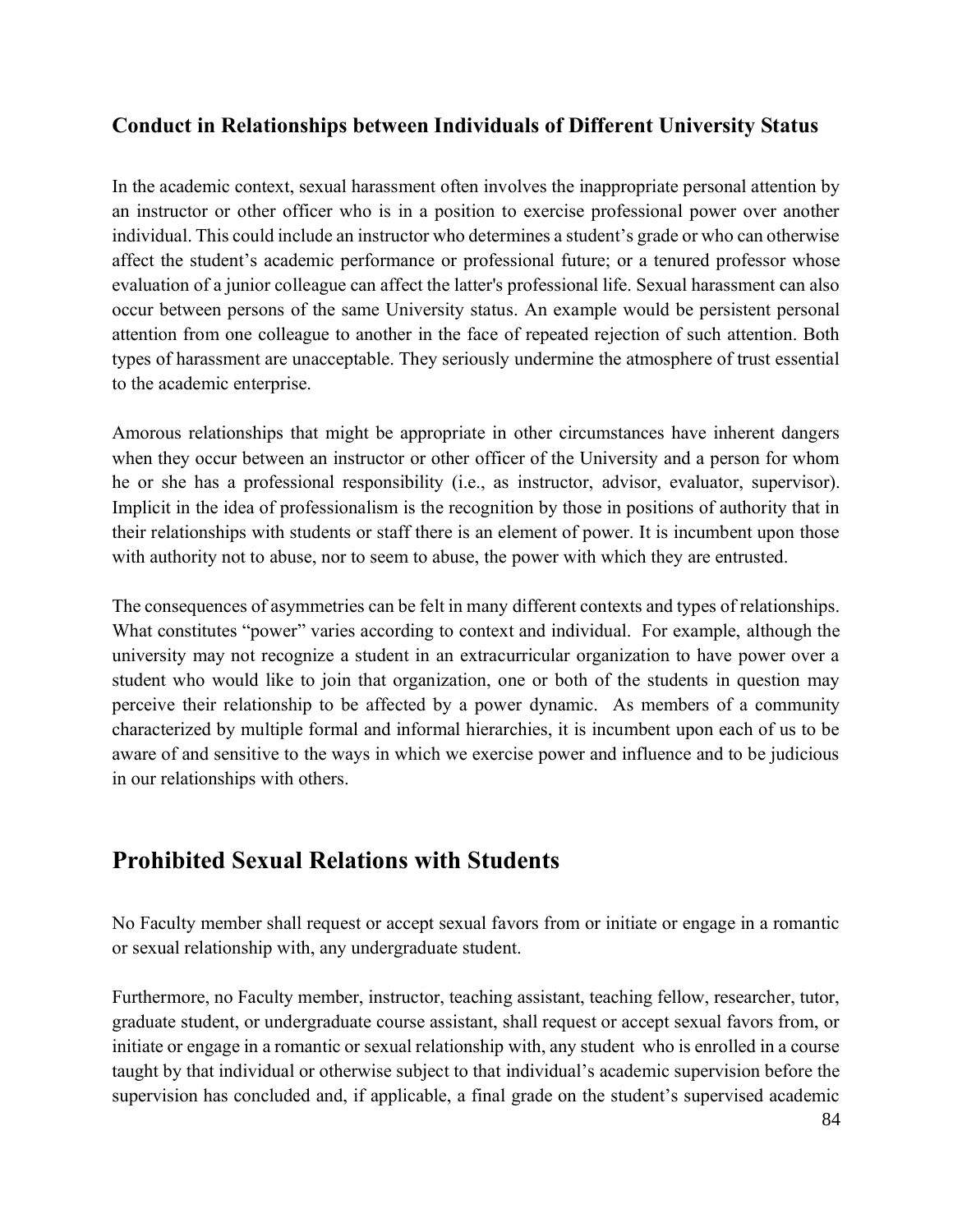performance has been submitted to the University. Academic supervision includes teaching, advising a thesis or dissertation, supervising research, supervising teaching, or grading.

#### **Relationships Between Individuals of Different University Status**

Amorous relationships between individuals of different University status that occur outside the instructional context can also lead to difficulties. In a personal relationship between an instructor or other officer and an individual for whom the instructor or other officer has no current professional responsibility, the instructor or other officer should be sensitive to the possibility that he or she may unexpectedly be placed in a position of responsibility for that individual's instruction or evaluation. This could involve being called upon to write a letter of recommendation or to serve on an admissions or selection committee involving the individual. In addition, one should be aware that others may speculate that a specific power relationship exists even when there is none, giving rise to assumptions of inequitable academic or professional advantage for the student involved. Although graduate students, teaching fellows, tutors, researchers, and undergraduate course assistants may be less accustomed than Faculty members to thinking of themselves as being in a position of greater authority by virtue of their professional responsibilities, they should recognize that they might be viewed as more powerful than they perceive themselves to be.

Even when both parties have consented at the outset to the development of a romantic or sexual relationship between individuals of different University status, it is the person in the position of greater authority who, by virtue of his or her special responsibility and the core educational mission of the University, will be held accountable for unprofessional behavior.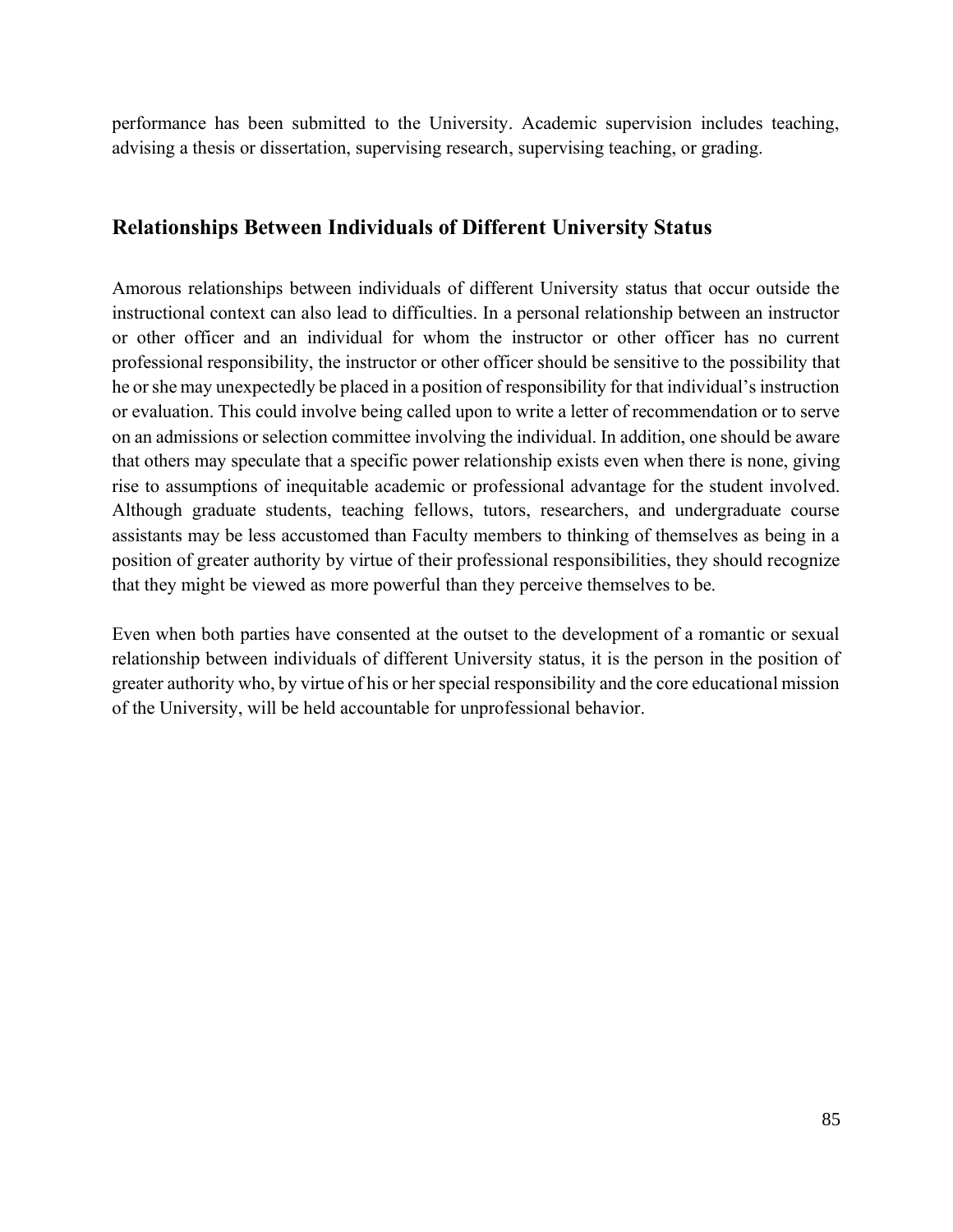#### **Information Sharing and Confidentiality**

All University Staff, other than those who are prohibited from making such notifications because of a legal confidentiality obligation, must promptly notify the relevant Deputy Director of Student Success and Distance Learning about possible sexual or gender-based harassment. This means that if Staff learn about a possible incident of sexual or gender-based harassment, they need to contact the Deputy Director of Student Success and Distance Learning, who will know what steps, if any, to take next.

It is imperative that this expectation not interfere with the advising, teaching, and mentoring relationships that are foundational to our community. Some Staff may believe that any expectation that they share allegations of sexual or gender-based harassment with a Deputy Director of Student Success and Distance Learning may force them to violate the trust of those who come to them for support and guidance. The University believes the notification of Deputy Director of Student Success and Distance Learnings significantly serves our efforts to maintain a safe and healthy environment for our community. It makes available to vulnerable individuals people with training and experience in this area; it moves the University towards greater consistency in handling cases; and it enables us to see instances of repeated behavior that would not likely be known to any individual member of the community. While certain individuals are expected to notify the Deputy Director of Student Success and Distance Learning when an instance of sexual or gender-based harassment is brought to their attention, there are certain resources who are privileged under the law and who, therefore, are generally prohibited from disclosing information they receive even in a legal proceeding. Mental health clinicians, OSAPR staff providing services as rape crisis counselors, lawyers providing legal advice to clients, and clergy hold such a privilege. They do not have to make such a notification, and, absent special circumstances, they are prohibited from disclosing even in a legal proceeding.

Staff who cannot offer confidentiality should direct those who come to them seeking confidential conversation to confidential resources. Even when Staff do not have a confidentiality privilege, they are required to protect and respect students' and colleagues' privacy to the greatest extent possible and to share information only on a need-to-know basis.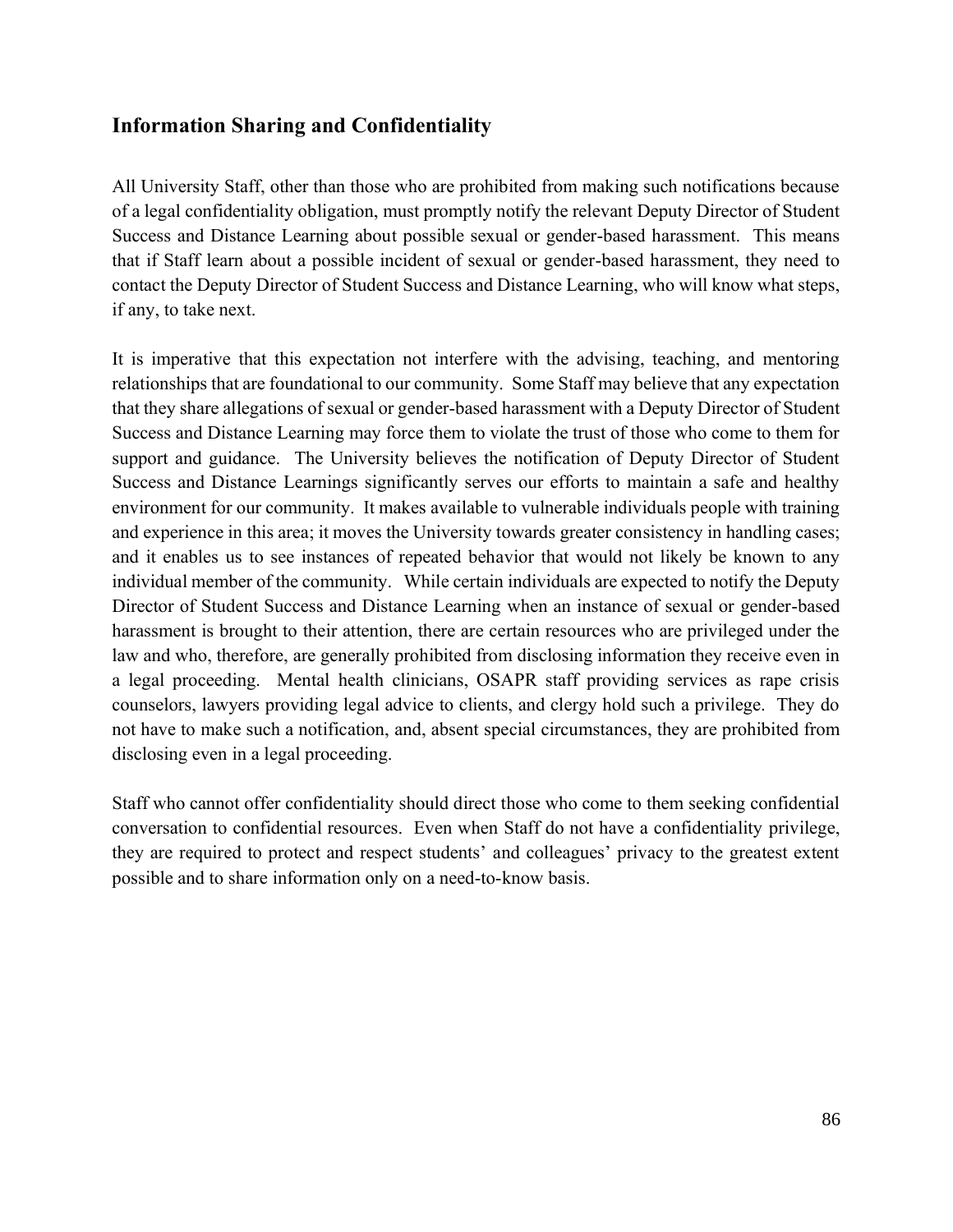## **Introduction to the Procedures for Implementing Sexual and Gender-Based Harassment Policy, Including for Discipline**

Virscend students, faculty, staff, other Virscend appointees, or third parties (collectively, "Initiating Parties") wishing to report a violation of this Policy should begin by contacting the Deputy Director of Student Success and Distance Learning, any member of the Grievance Committee, or any member of the Administrative Council. In the event that the first Staff contacted by an Initiating Party is not the appropriate Deputy Director of Student Success and Distance Learning, it is that Staff's responsibility to forward the matter to the Deputy Director of Student Success and Distance Learning, any member of the Grievance Committee, or any member of the Administrative Council.

University Deputy Director of Student Success and Distance Learnings will receive diversity and implicit bias training. They will be sensitive to cultural factors that may affect the way members of our community may experience interactions with representatives of the University – whether those cultural factors involve sexual orientation, gender identity, race, ethnicity, nationality, socioeconomic status, or citizenship.

As set forth below and in the University Procedures, interim measures designed to support and protect the Initiating Party or the University community may be considered or implemented at any time, including during a request for information or advice, informal resolution, or a formal complaint proceeding. Consistent with policy, interim measures might include, among others: restrictions on contact; course-schedule or work-schedule alteration; changes in housing; leaves of absence; or increased monitoring of certain areas of the campus. Interim measures are subject to review and revision throughout the processes described below.

Based on data supplied by the appropriate Deputy Director of Student Success and Distance Learnings, an annual report will be prepared for the Administrative Council on the number and type of complaints. Every fifth year a summary will be prepared for the Faculty on the disposition of complaints filed over the preceding five years.

#### **\*\*Please note: Informal mediation is not an option for Sexual Assault complaints, even if voluntarily chosen\*\***

This policy was adapted and modified from Harvard University.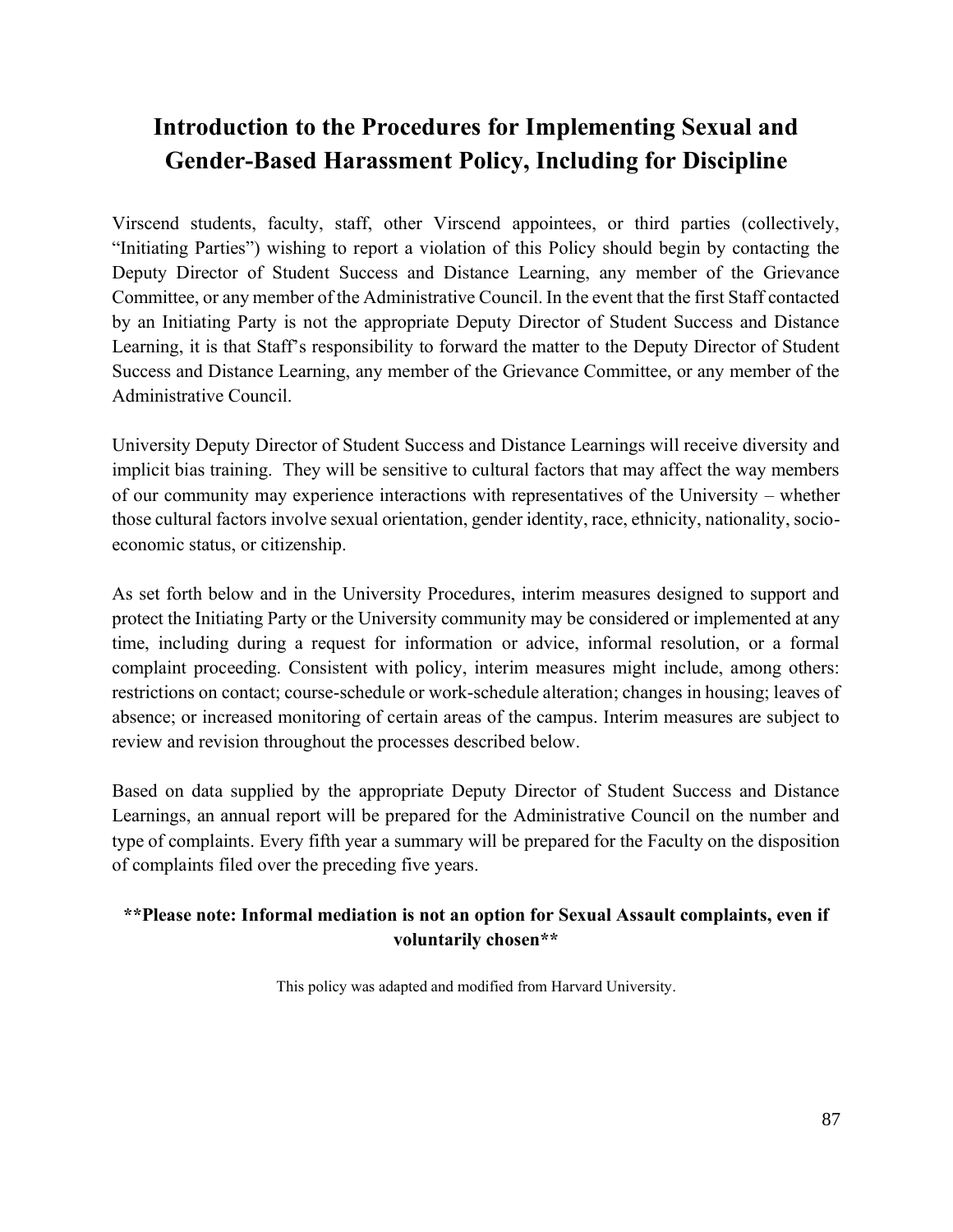# **Appendix B: PROCEDURES FOR HANDLING COMPLAINTS AGAINST VIRSCEND STUDENTS PURSUANT TO THE SEXUAL AND GENDER-BASED HARASSMENT POLICY**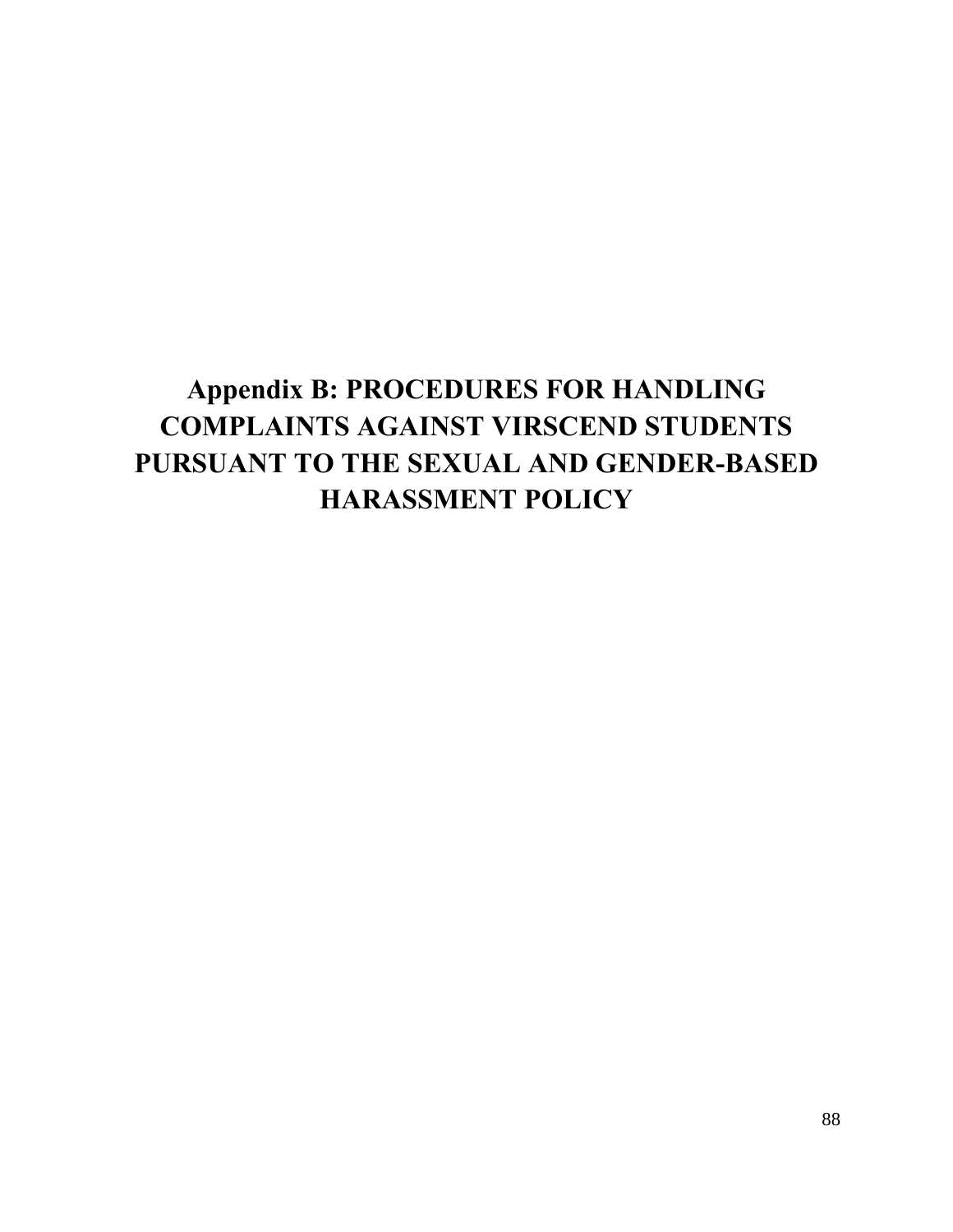## **Procedures for Handling Complaints Involving Students Pursuant to the Sexual and Gender-Based Harassment Policy**

Virscend students, faculty, staff, other Virscend appointees, or third parties who believe they are directly affected by the conduct of a Virscend student (collectively "Initiating Parties") may: request information or advice, including whether certain conduct may violate the Policy; seek informal resolution; or file a formal complaint. These three options are described below. Initiating Parties are encouraged to bring their concerns to the Deputy Director of Student Success and Distance Learning, any member of the Grievance Committee, or Administrative Council, but may, if they choose, contact another School or University officer, who will refer the matter as appropriate.

As set forth below, interim measures designed to support and protect the Initiating Party or the University community may be considered or implemented at any time, including during a request for information or advice, informal resolution, or a formal complaint proceeding. Consistent with School or unit policy, interim measures might include, among others: restrictions on contact; workschedule alteration; changes in work locations; leaves of absence; or increased monitoring of certain areas of the campus. These interim measures are subject to review and revision throughout the processes described below.

### **Requests for Information or Advice**

Anyone seeking information or advice can expect to learn about resources available at the University and elsewhere that provide counseling and support. They also will be advised about the steps involved in pursuing an informal resolution or filing a formal complaint. The Deputy Director of Student Success and Distance Learning has information about any companion policies or procedures that may apply at the local School or unit. The Deputy Director of Student Success and Distance Learning, any member of the Grievance Committee, or Administrative Council may discuss with Initiating Parties whether any interim measures are appropriate at this stage.

### **Requests for Informal Resolution**

Initiating Parties may make a request, either orally or in writing, for informal resolution to the Deputy Director of Student Success and Distance Learning, any member of the Grievance Committee, or Administrative Council. The request should identify the alleged harasser (if known) and describe the allegations with specificity. The Deputy Director of Student Success and Distance Learning, any member of the Grievance Committee, or Administrative Council will assess the severity of the alleged harassment and the potential risk of a hostile environment for others in the community to determine whether informal resolution may be appropriate.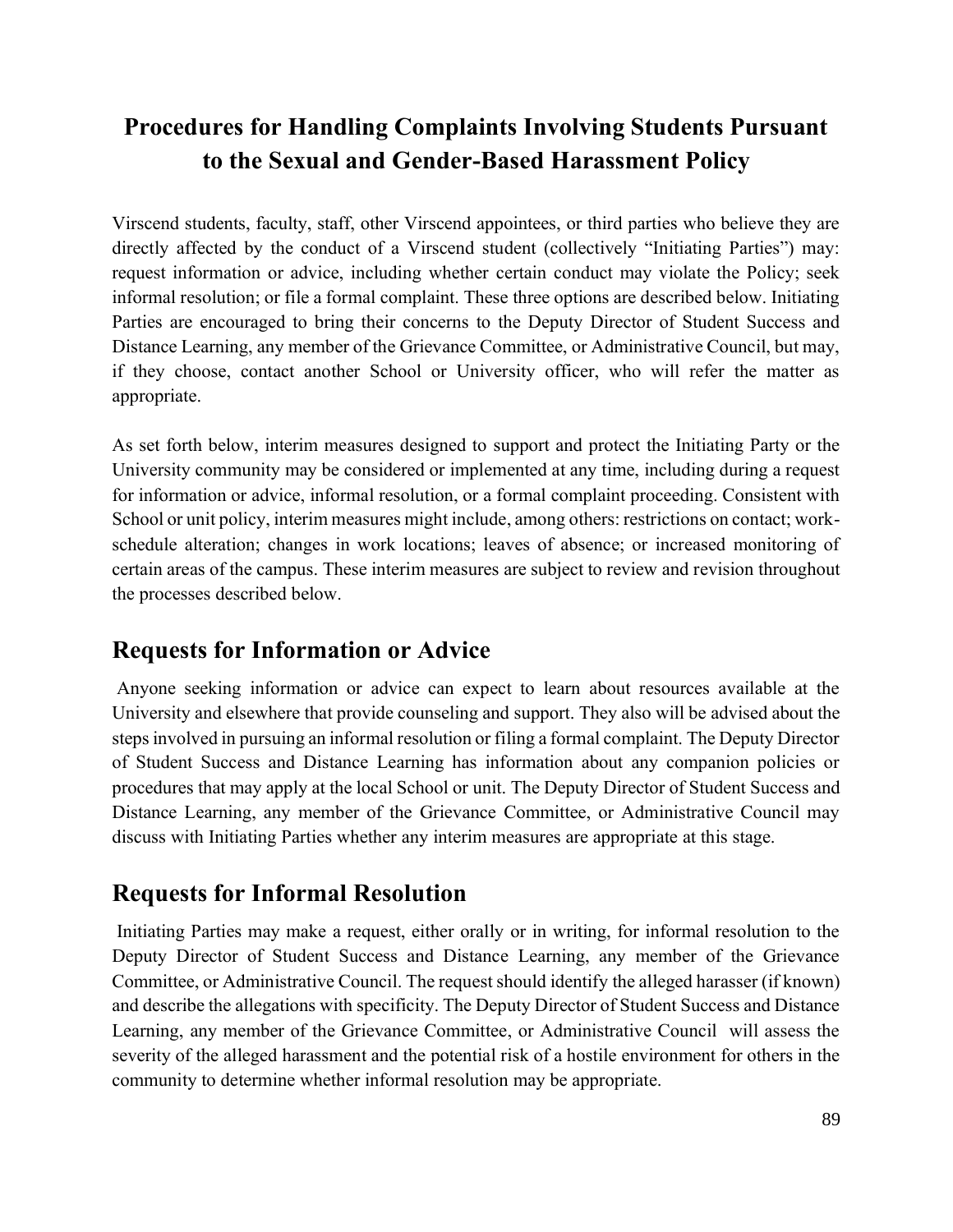Upon determining that informal resolution is appropriate, the Deputy Director of Student Success and Distance Learning, any member of the Grievance Committee, or any member of the Administrative Council will consult further with the person initiating the request, inform the person who is the subject of the allegations, and gather additional relevant information as necessary from the parties and others, as indicated. The Deputy Director of Student Success and Distance Learning, any member of the Grievance Committee, or Administrative Council also may put in place any appropriate interim measures to protect the educational and work environment. The Deputy Director of Student Success and Distance Learning, any member of the Grievance Committee, or Administrative Council will attempt to aid the parties in finding a mutually acceptable resolution. A matter will be deemed satisfactorily resolved when both parties expressly agree to an outcome that is also acceptable to the School or Deputy Director of Student Success and Distance Learning.

When the allegations, if true, might constitute criminal conduct, the party against whom they are brought is hereby advised to seek legal counsel before making any written or oral statements. Those facing allegations may wish to obtain legal advice about how this process could affect any criminal case in which they are or may become involved.

At any point prior to such resolution, the Initiating Party may withdraw the request for informal resolution and initiate a formal complaint under these Procedures.

Ordinarily, the informal resolution process will be concluded within two to three weeks of the date of the request.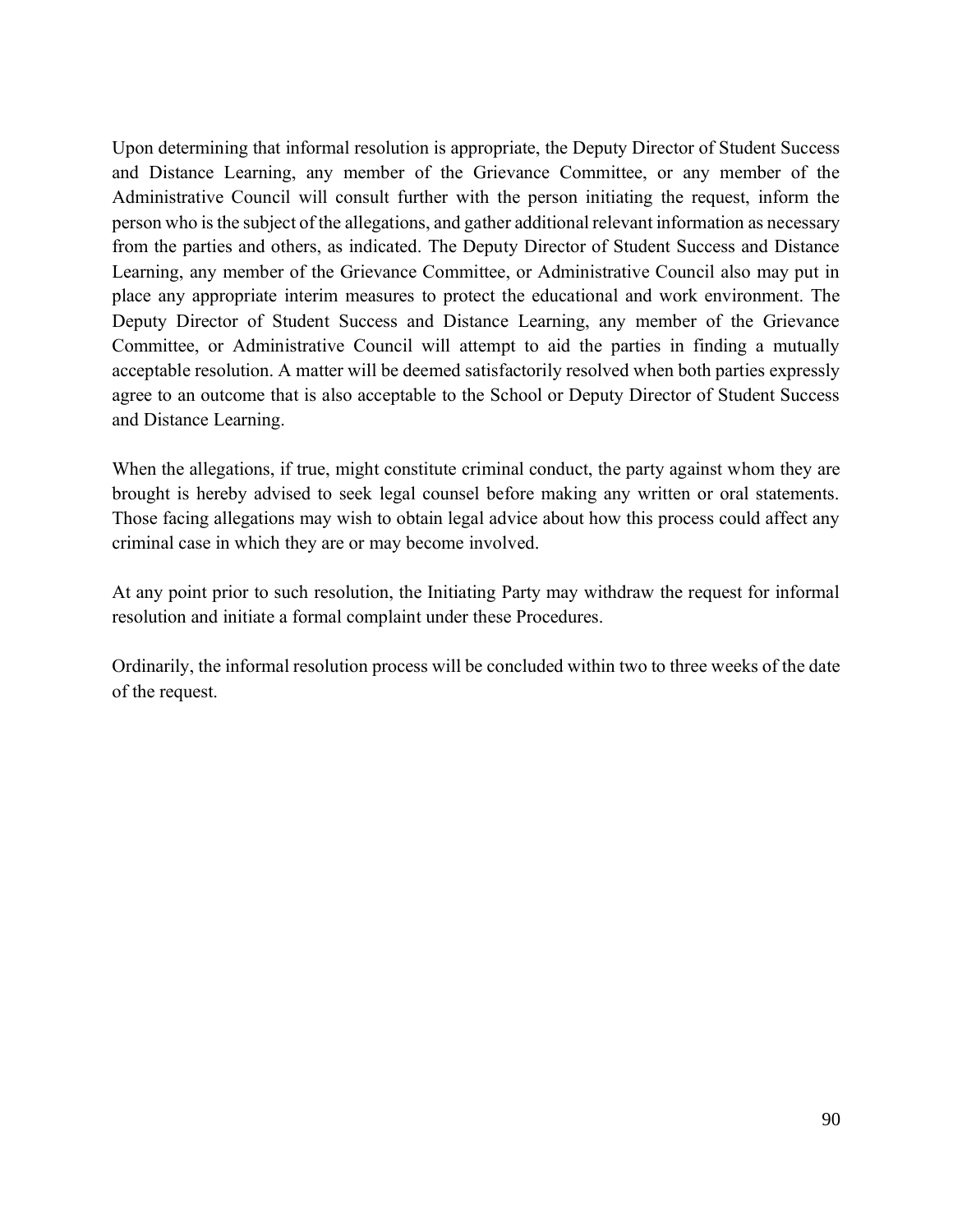### **Procedures for Formal Complaints**

### **Initiating a Complaint**

An Initiating Party may file a formal complaint alleging a violation of the Policy. A complaint of sexual or gender-based harassment against a staff member should be filed directly with the Grievance Committee. The Grievance Committee will inform the Deputy Director of Student Success and Distance Learning(s) for the Complainant and the Respondent that a complaint has been received, and, if indicated, Deputy Director of Student Success and Distance Learning will put in place any appropriate interim measures.

A formal complaint must be in writing and signed and dated by a Complainant or a third party filing on behalf of a potential Complainant (Reporter). It should state the name of the alleged harasser (if known) and describe with reasonable specificity the incident(s) of alleged harassment, including the date and place of such incident(s). The complaint must be in the Complainant or Reporter's own words, and may not be authored by others, including family members, advisors, or attorneys. Attached to the complaint should be a list of any sources of information (for example, witnesses, correspondence, records, and the like) that the Complainant or Reporter believes may be relevant to the investigation. However, a complaint should not be delayed if such sources of information are unknown or unavailable.

The Grievance Committee will not investigate a new complaint if it has already adjudicated a formal complaint based on the same circumstances or if the parties and the School or Deputy Director of Student Success and Distance Learning already have agreed to an informal resolution based on the same circumstances. Whether or not a complaint is filed with the Grivance Committee, any person may file a complaint of discrimination with California Commission Against Discrimination, the U.S. Equal Employment Opportunity Commission, the U.S. Department of Education Office of Civil Rights, or any other state or federal agency having jurisdiction.

#### **Timeframe for Filing a Complaint**

The University does not limit the timeframe for filing a complaint. The University encourages complaints to be filed as soon as reasonably possible following an alleged Policy violation because the University's ability to gather adequate information may be limited where a significant length of time has elapsed between an incident and the filing of a complaint. Further, the University's ability to complete its processes may be limited with respect to Respondents who are no longer employed by the University.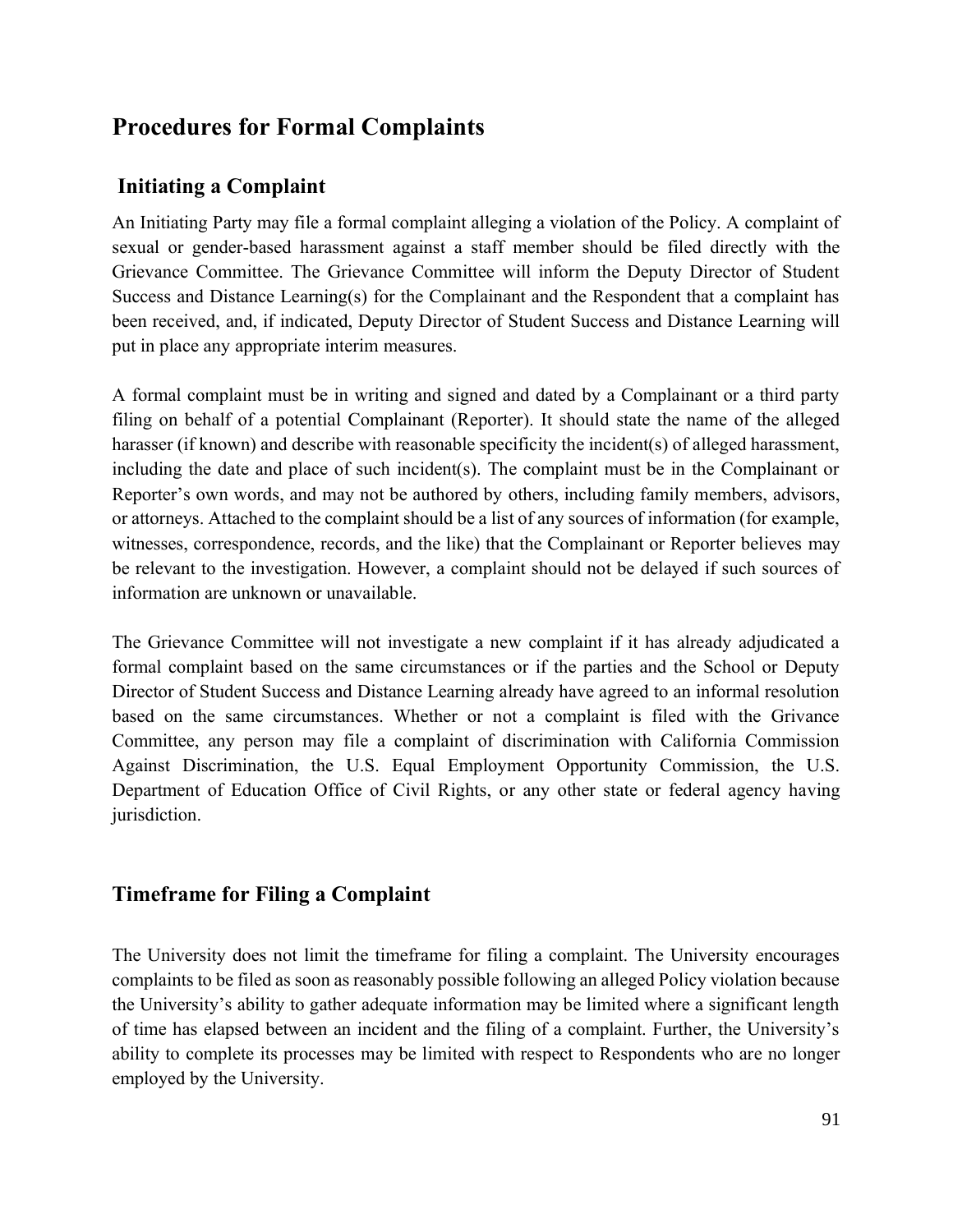#### **Initial Review**

Once a complaint is received by the The Grievance Committee, Deputy Director of Student Success and Distance Learning will begin an initial review. Virscend may designate an additional individual to work jointly with the Investigator (collectively, the "Investigative Team"). Investigators will have appropriate training, so that they have the specialized skill and understanding to conduct prompt and effective sexual and gender-based harassment investigations.

The Investigative Team will contact the Complainant or Reporter in an attempt to gather a more complete understanding of the allegations, as well as any related conduct that may implicate the Policy. When a complaint is brought by a Reporter, the Investigative Team will endeavor to meet with the person identified as the potential Complainant both to gather information and to discuss his or her interest in participating in an investigation.

Based on the information gathered, the Investigative Team will determine whether the information, if true, would constitute a violation of the Policy such that an investigation is warranted or whether the information warrants an administrative closure. The Investigative Team will convey this determination to: the Complainant (and the Reporter, if there is one); the Grievance Committee, the President of Virscend, and the Director of Academic Programs. The Investigative Team will work with the Grievance Committee to implement any appropriate interim measures to be put in place by the School pending the completion of the case (or to revise as necessary any measures already in place).

Ordinarily, the initial review will be concluded within one week of the date the complaint was received.

#### **Investigation**

Following the decision to begin an investigation, the Investigative Team will notify the Respondent in writing of the allegations and will provide a copy of the Policy and these procedures. The Respondent will have one week in which to submit a written statement in response to the allegations. This statement must be in the Respondent's own words; Respondents may not submit statements authored by others, including family members, advisors, or attorneys. Attached to the statement should be a list of all sources of information (for example, witnesses, correspondence, records, and the like) that the Respondent believes may be relevant to the investigation.

If the decision is made to begin an investigation in a case where a Reporter filed the complaint, and the Complainant is unwilling to participate but the School has assessed the severity of the harassment and the potential risk of a hostile environment for others in the community and has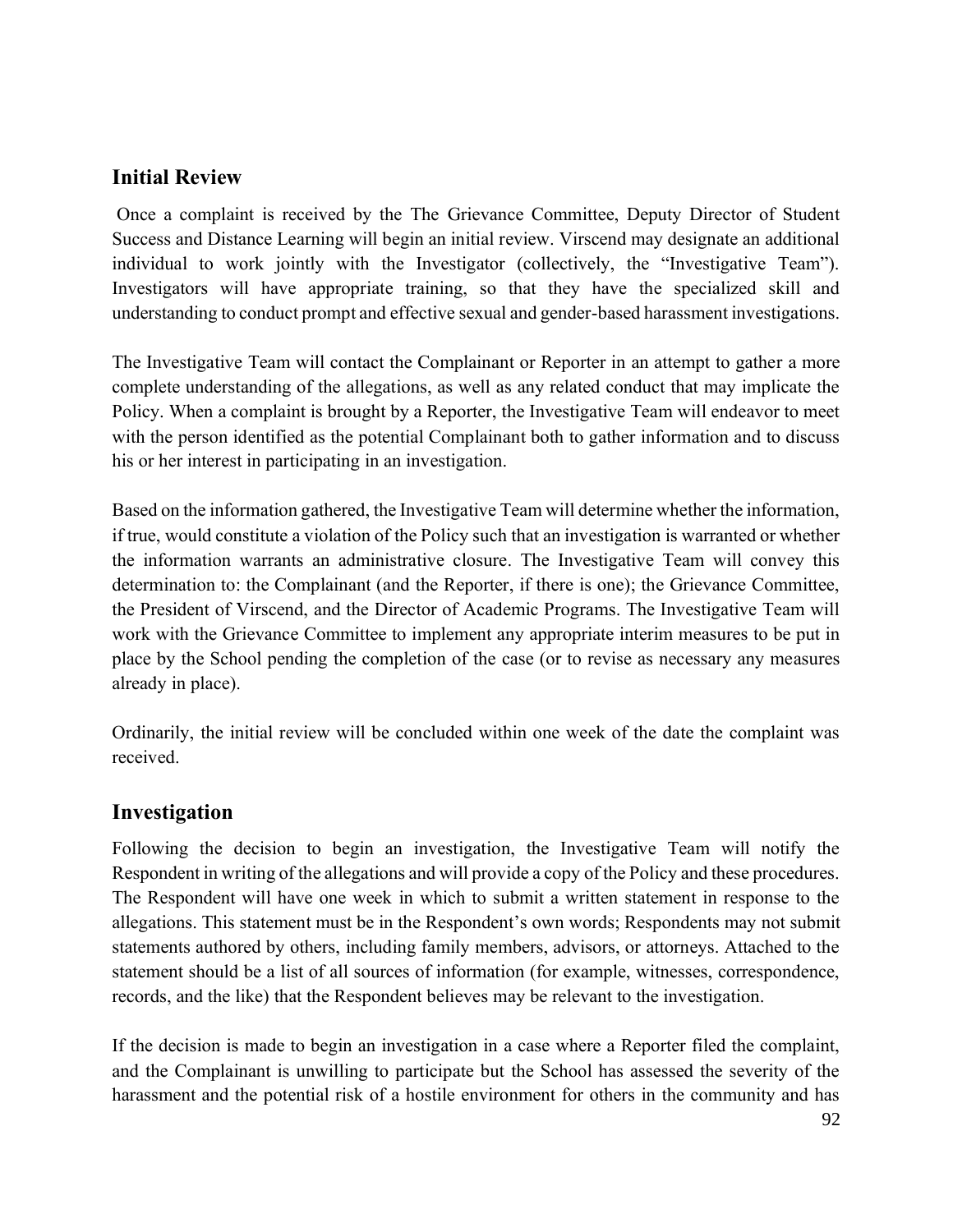determined to proceed, then, for the purposes of these Procedures, the School or Deputy Director of Student Success and Distance Learning (or a designee) will be considered the Complainant.

The Investigative Team will request individual interviews with the Complainant and the Respondent, and, as appropriate, with other witnesses, which may include those identified by the parties as well as relevant officers of the School or University or others. When identifying potential witnesses, the parties should understand that the purpose of interviews is to gather and assess information about the incident(s) at issue in the complaint, not to solicit general information about a party's character.

When a complaint involves allegations that, if true, also might constitute criminal conduct, Respondents are hereby advised to seek legal counsel before making any written or oral statements. The investigation process is not a legal proceeding, but Respondents might wish to obtain legal advice about how this process could affect any criminal case in which they are or may become involved.

After the collection of additional information is complete but prior to the conclusion of the investigation, the Investigative Team will request individual follow-up interviews with the Complainant and the Respondent to give each the opportunity to respond to the additional information.

#### **Personal Advisors**

In cases of alleged domestic violence, dating violence, sexual assault, or stalking, both the Complainant and the Respondent may bring a personal advisor to any interviews with the Investigative Team. A personal advisor may not be related to anyone involved in the complaint or have any other involvement in the process.

In cases where the Respondent is also a member of a collective bargaining unit and requests a union representative, in accordance with a union member's right to request representation during investigatory interviews that may reasonably lead to discipline, the Complainant may bring a personal advisor to any interviews with the Investigative Team.

Personal advisors may view a redacted version of the complaint or other documents provided to the parties, offer feedback on their advisee's written statements, and provide general advice. During interviews, personal advisors may not speak for their advisees, although they may ask to suspend the interviews briefly if they feel their advisees would benefit from a short break.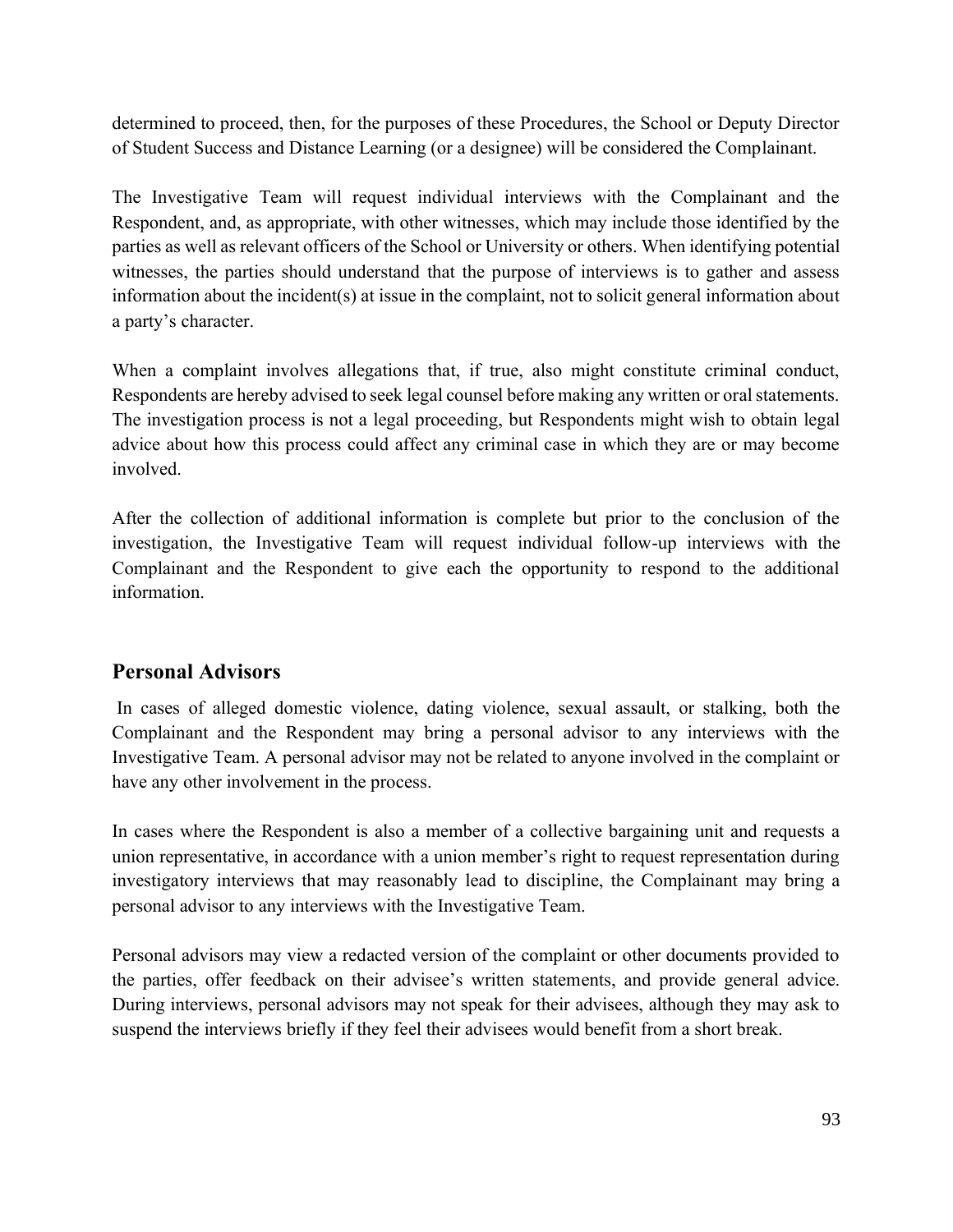### **Confidentiality**

The Grievance Committee, personal advisors, and others at the University involved in or aware of the complaint will take reasonable steps to protect the privacy of all involved. Once a complaint is filed, the Complainant or Reporter, the Respondent, and any witnesses will be notified of the potential for compromising the integrity of the investigation by disclosing information about the case and the expectation that they therefore keep such information – including any documents they may receive or review – confidential. They also will be notified that sharing such information might compromise the investigation or may be construed as retaliatory. Retaliation of any kind is a separate violation of the Policy and may lead to an additional complaint and consequences.

The parties remain free to share their own experiences, though to avoid the possibility of compromising the investigation, it is generally advisable to limit the number of people in whom they confide.

#### **Coordination with Law Enforcement Authorities**

In all cases, the Investigative Team will have completed the initial review without delay and, as appropriate, will have proposed interim measures to the School. In the event that an allegation includes behavior or actions that are under review by law- enforcement authorities, the Investigative Team will, in light of status updates from law-enforcement authorities and the Deputy Director of Student Success and Distance Learning, assess and reassess the timing of the investigation under the Policy, so that it does not compromise the criminal investigation.

### **Conclusion of the Investigation and Issuance of Final Report**

At the conclusion of the investigation, the Investigative Team will make findings of fact, applying a preponderance of the evidence standard, and determine based on those findings of fact whether there was a violation of the Policy.

The Investigative Team will provide the Complainant and the Respondent with a written draft of the findings of fact and analysis and will give both parties one week to submit a written response to the draft. The Investigative Team will consider any written responses before finalizing these sections of the report and the final section of the report, which will outline any recommended measures to be taken by the School or unit to eliminate any harassment, prevent its recurrence, and address its effects. The Deputy Director of Student Success and Distance Learning and the School or unit will work jointly to put in place such measures as they determine are appropriate. Consistent with School policies, measures imposed at this stage might include, among others: restrictions on contact; work- schedule alteration; leaves of absence; or increased monitoring of certain areas of the campus.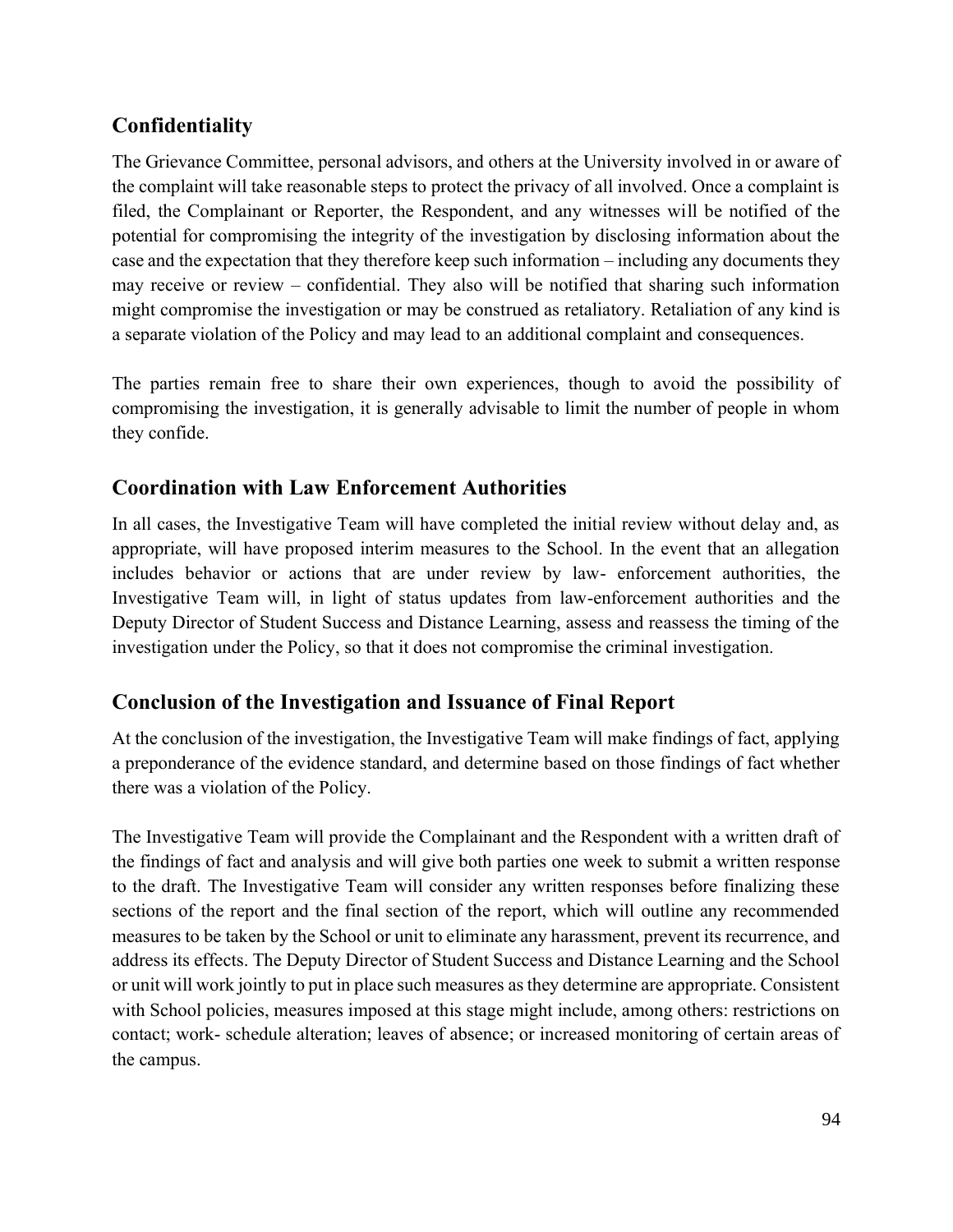The investigation will be completed and the final report provided to the Complainant, the Respondent, the School, Deputy Director of Student Success and Distance Learning, and the appropriate officer in the School or unit, ordinarily within six weeks of receipt of the complaint. The imposition of disciplinary sanctions will be considered separately by the Board of Trustees and the President of Virscend.

#### **Special Circumstances**

#### **Request for Anonymity**

If a potential Complainant asks to remain anonymous, then the Investigative Team, as appropriate, will consider how to proceed, taking into account the potential Complainant's wishes, the University's commitment to provide a non-discriminatory environment, and the potential Respondent's right to have specific notice of the allegations. The Investigative Team may conduct limited fact finding to better understand the context of the complaint. In some circumstances, a request for anonymity may mean an investigation cannot go forward, or the Investigative Team may determine that further investigation is necessary, in which case the potential Complainant will be informed that his or her identity will be disclosed as necessary for the investigatory process. In other circumstances, the Investigative Team may determine that the matter can be appropriately resolved without further investigation and without revealing the Complainant's identity.

#### **Administrative Closure**

If, after conducting the initial review of a formal complaint, the Investigative Team finds that the allegation, if true, would not constitute a violation of the Policy, then the Grievance will administratively close the case and notify the Complainant (and the Reporter, if there is one), the Deputy Director of Student Success and Distance Learning and the Grievance Committee.

Where the Complainant is unwilling to participate in further investigation, the Grievance Committee will assess the severity of the alleged harassment or the potential risk of a hostile environment for others in the community and will determine whether administrative closure is appropriate or whether the University should proceed with an investigation.

Within one week of the decision to close a case administratively, the Complainant or Reporter may request reconsideration on the grounds that there is substantive and relevant new information that was not available at the time of the decision and that may change the outcome of the decision. The Deputy Director of Student Success and Distance Learning will consider requests for reconsideration and inform the Complainant or Reporter of the outcome, ordinarily within one week of the date of the request.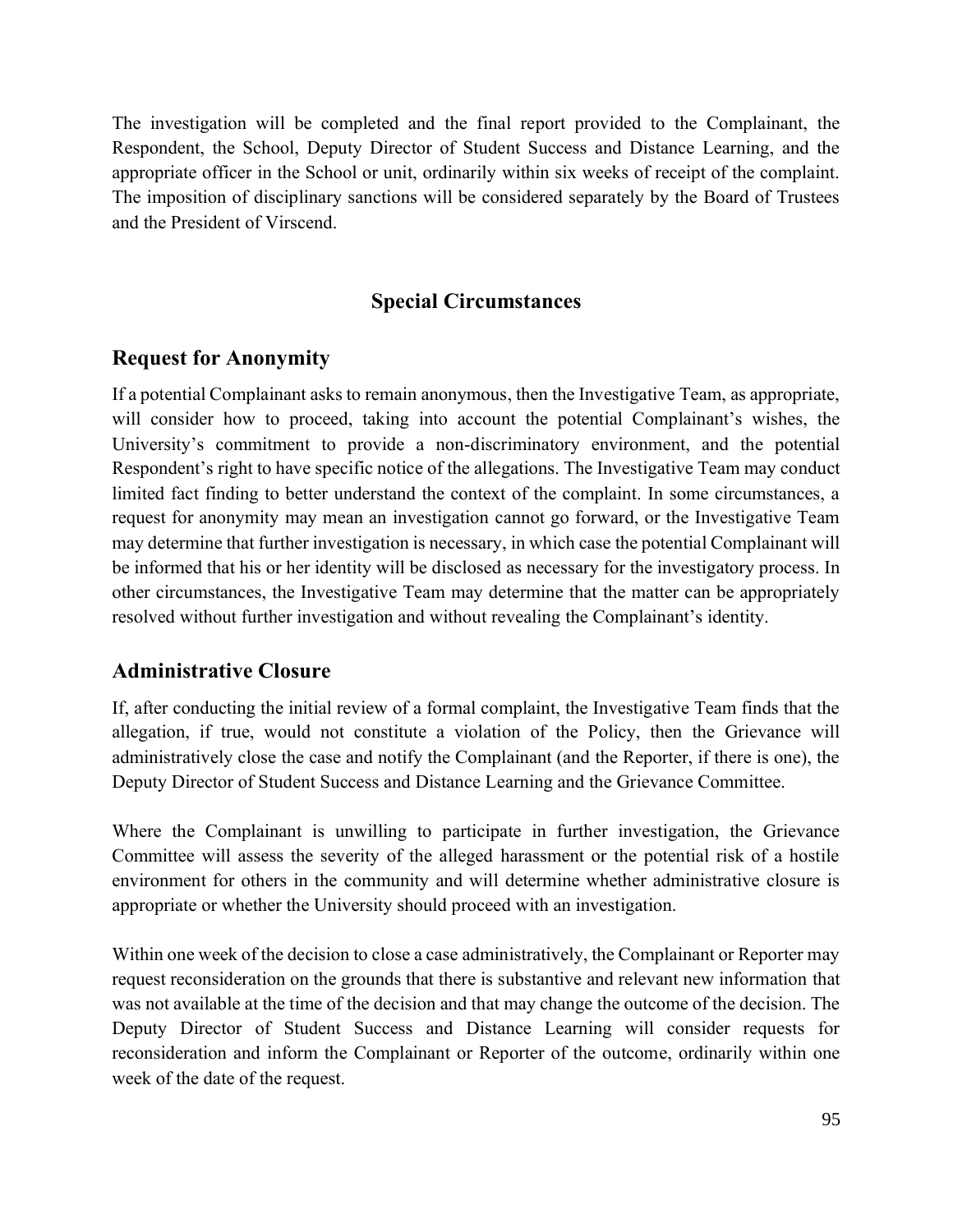In cases where the Grievance Committee concludes that the alleged conduct, while not a violation of the Policy, might implicate other University conduct policies, the Grievance Committee may refer the complaint to the appropriate School or University official.

#### **Request to Withdraw the Complaint**

While every effort will be made to respect the Complainant's wishes to withdraw a formal complaint, the University must be mindful of its overarching commitment to provide a nondiscriminatory environment. Thus, in certain circumstances, the Grievance Committee may determine that investigation is appropriate despite a Complainant's request to withdraw the complaint or failure to cooperate. Other circumstances also may result in a request to withdraw the complaint being declined, where, for example, a request to withdraw is made after a significant portion of the investigation has been completed and terminating the investigation would be inequitable.

#### **Request for Informal Resolution After a Complaint has Been Filed**

Once a complaint has been opened for investigation and before the final report has been provided to the parties, a party may request informal resolution as an alternative to formal resolution of the complaint, but that disposition requires agreement of the Complainant and the Respondent and the approval of the Grievance Committee.

If such a request is approved, the timeframes will be stayed, and the Investigator or a designee will take such steps as he or she deems appropriate to assist in reaching a resolution. If the parties cannot reach an informal resolution within two weeks from receipt of the request, then the Investigative Team will resume the investigation of the complaint in accordance with the formal complaint procedures

## **Appeal**

Both the Respondent and the Complainant may appeal the decision of the Investigative Team to the Deputy Director of Student Success and Distance Learning or designee based on the following grounds:

- 1. A procedural error occurred, which may change the outcome of the decision; or
- 2. The appellant has substantive and relevant new information that was not available at the time of investigation and that may change the outcome of the decision.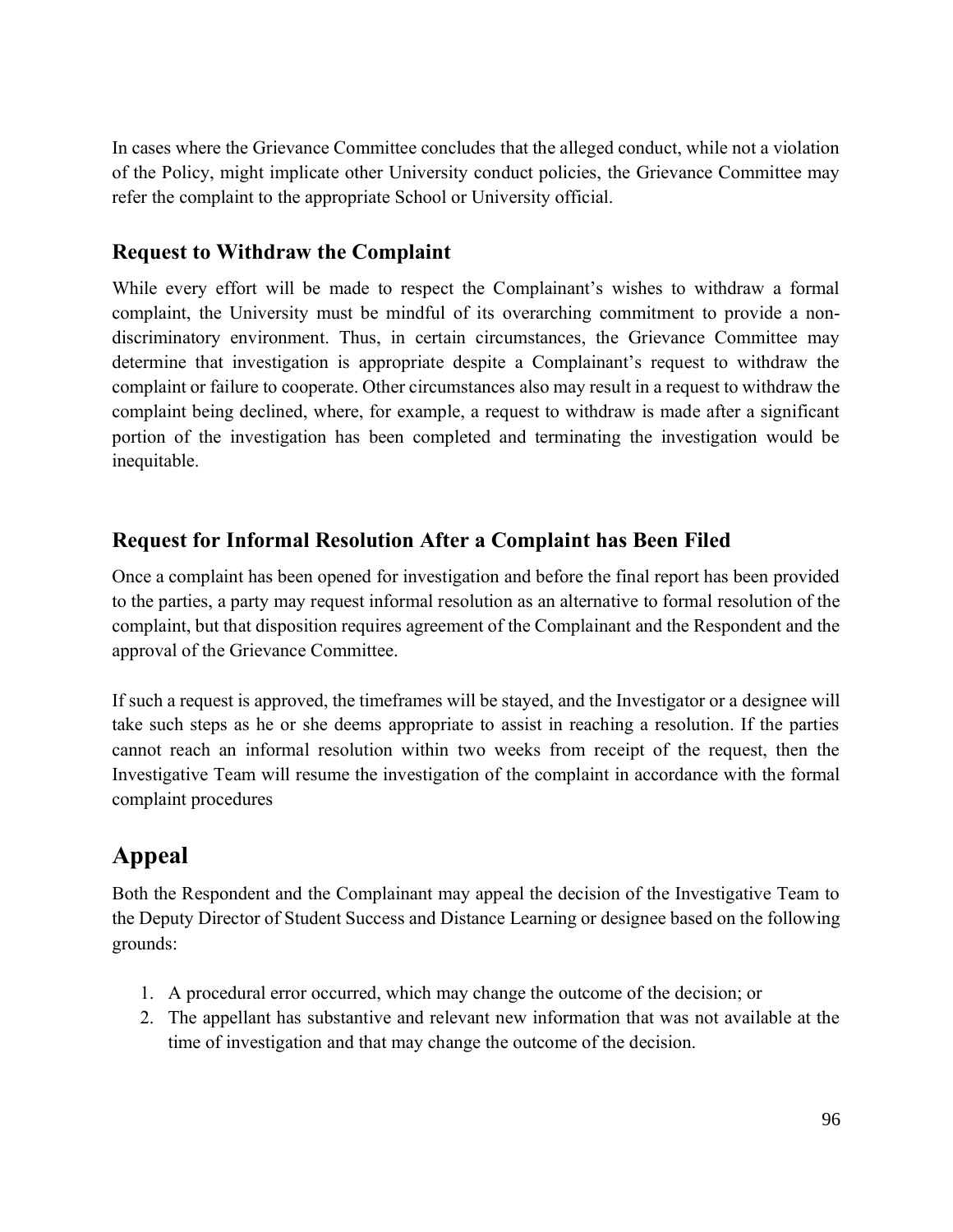Disagreement with the Investigative Team's findings or determination is not, by itself, a ground for appeal.

Appeals of the Investigative Team's decision must be received by the Deputy Director of Student Success and Distance Learning within one week of the date of the final report. Likewise, appeals of decisions to administratively close a case or to deny a request to withdraw the complaint must be received by the Deputy Director of Student Success and Distance Learning Within one week of the date of the decision under appeal. Ordinarily, appeals will be decided within two weeks and the parties will be informed of the outcome in writing.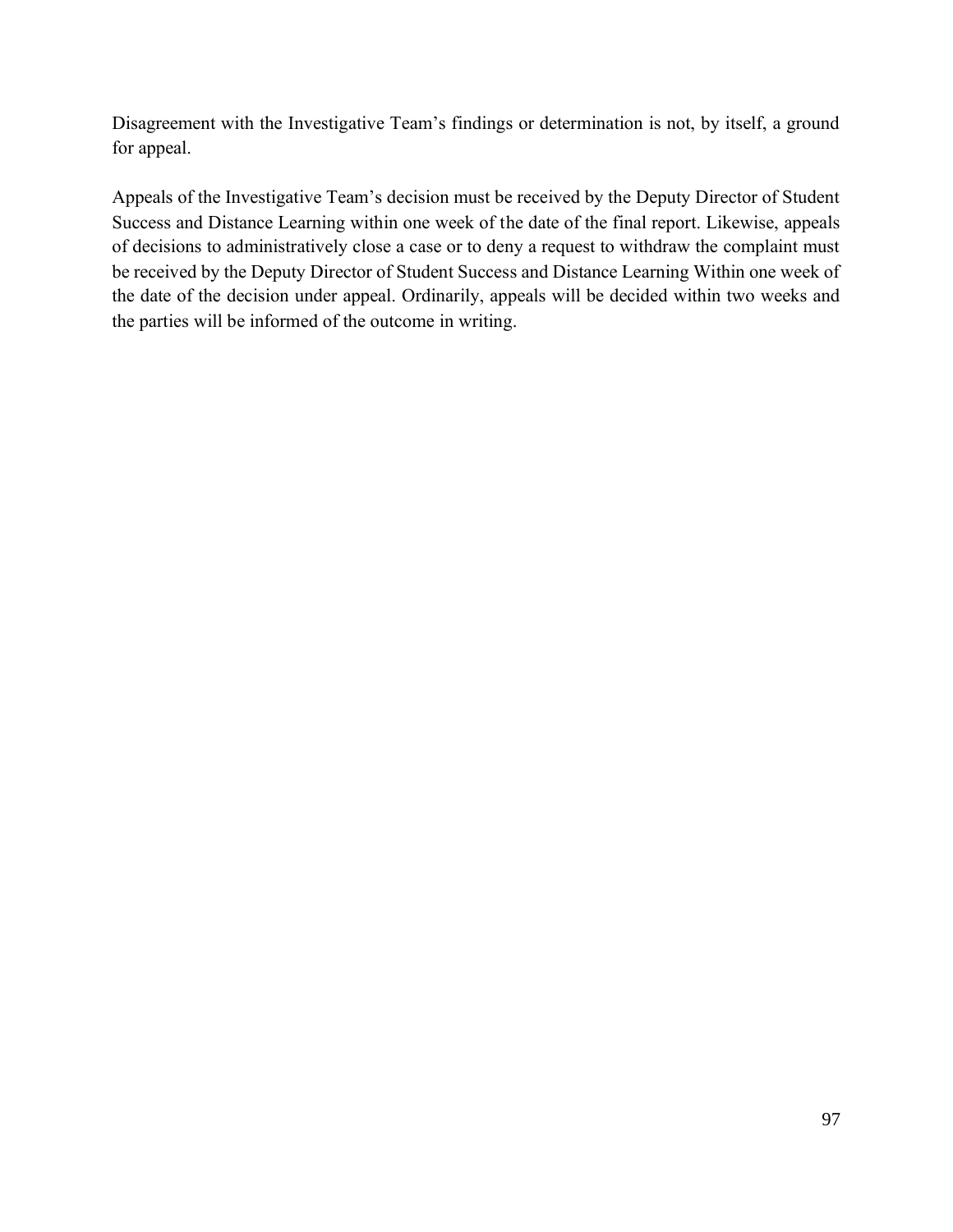# **Student Disciplinary Proceedings Following the Resolution of a Formal Complaint of Harassment or Misconduct That Results in a Finding of a Policy Violation**

Whenever the final report concludes that a student has violated this Policy, the Deputy Director of Student Success and Distance Learning shall forward the report to the Administrative Council. The representative of the Administrative Council shall notify the Respondent and the Complainant that the final report has been received. Both the Respondent and the Complainant will be notified about the nature of the Administrative Council's disciplinary process; they will, furthermore, be informed about the speed with which the Grievance Committee will act following the disposition of any appeals. The representative of the Administrative Council will meet with the Respondent to explain the disciplinary process and the range of sanctions. The Complainant will be invited to meet with the Administrative Council representative, but is not required to do so.

If either party invokes the right to appeal a decision contained in a final report, granted by the University Procedures, the Grievance Committee will notify the Deputy Director of Student Success and Distance Learning. In accordance with University Policy, the Grievance Committee will allow one week for the Complainant and Respondent to lodge an appeal of the finding before it begins any deliberations.

● If an appeal is filed, the Grievance Committee will wait until it is resolved. Within three calendar days of either the end of the appeal waiting period or the resolution of the appeal, as appropriate, the Complainant and the Respondent may each submit a written statement reflecting their views about suitable discipline. Neither is required to do so. Both the Complainant and the Respondent will be provided with instructions regarding the allowable nature, length, and format of the written statement. The representative of the Grievance Committee will furnish copies of each filing to the other party. A Complainant or Respondent who chooses to submit a written statement must keep the following in mind: 1) the written statement may not challenge the validity of the findings and conclusions contained in the final report; and 2) the written statement may not introduce facts that could have been presented to the Investigator or that conflict with any of the findings in the final report. In writing such a statement, the Complainant and Respondent should keep in mind that the Administrative Council's function is limited to determining whether to discipline the Respondent and, if so, the form that discipline should take.

Sanctions shall take into account the severity and impact of the conduct, the Respondent's previous disciplinary history (based on consultations), any written statements submitted by the parties relevant to sanctions, and the goals of this Policy.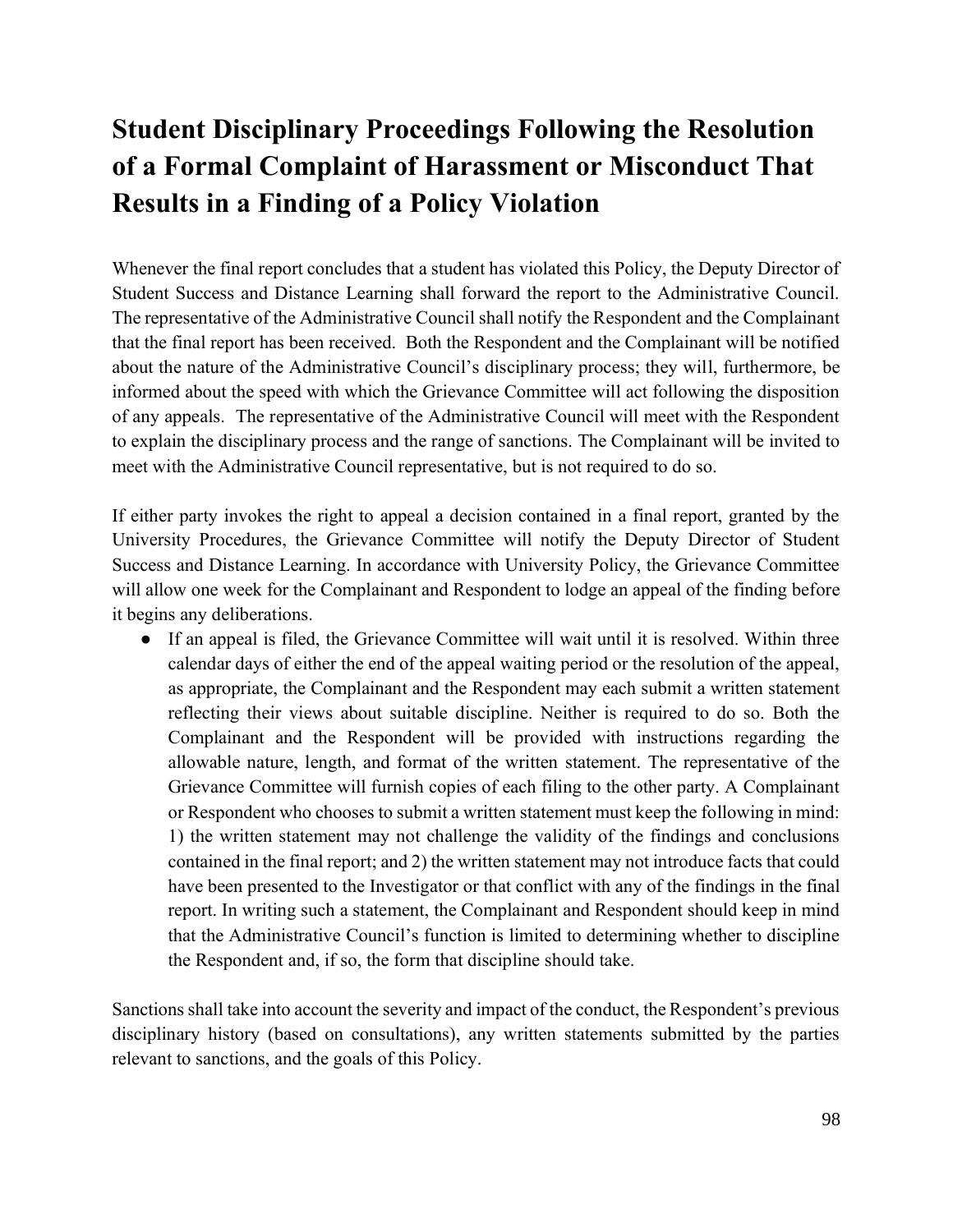Any disciplinary action requires at least a majority vote and, in the case of a requirement to withdraw, at least a two-thirds vote of the Administrative Council members present and eligible to vote. Rules for eligibility are determined by each Administrative Council.

If the Administrative Council votes to impose discipline, it will notify in writing the Respondent and, as appropriate, the Complainant of the discipline imposed. Following an investigation of sexual violence, both the Complainant and the Respondent will be informed of the outcome and all the sanctions. For cases of sexual harassment that do not involve sexual violence, the Complainant will be informed of the outcome and those sanctions that pertain to the Complainant, and the Respondent will be informed of the outcome and all the sanctions.

A degree will not be granted to a student who is not in good standing, or against whom a disciplinary charge is pending. A student on a leave of absence, whether voluntary or involuntary, is ordinarily not allowed to return and register until any pending disciplinary case is resolved.

The Administrative Council may take a number of disciplinary actions, including admonish; place on probation, with or without requirements or restrictions; and require to withdraw with or without a recommendation to dismiss or expel. The nature of the sanction will vary depending on, among other things, the severity of the violation. This Policy does not specify minimum or maximum sanctions, but a severe violation will ordinarily require that the Respondent observe some period of absence from the University.

### **Conclusion of the Case**

Once an outcome has been reached, the representative of the Administrative Council will notify the Complainant and Respondent of the decision. The proceedings and decisions are communicated only to those with a need to know, including the Respondent and the Complainant.

After the case has been decided, regardless of the outcome, a copy of the final report and the notice of decision of the Administrative Council and related materials will be placed in a separate envelope in the Deputy Director of Student Success and Distance Learnings files and in the file of the Complainant, if relevant.

Ordinarily, the file will be redacted to protect the identity and personal information of those involved in the case other than the student in whose file the documents are placed. These documents are part of the Respondent's and, if relevant, the Complainant's educational record, as defined and protected by federal law.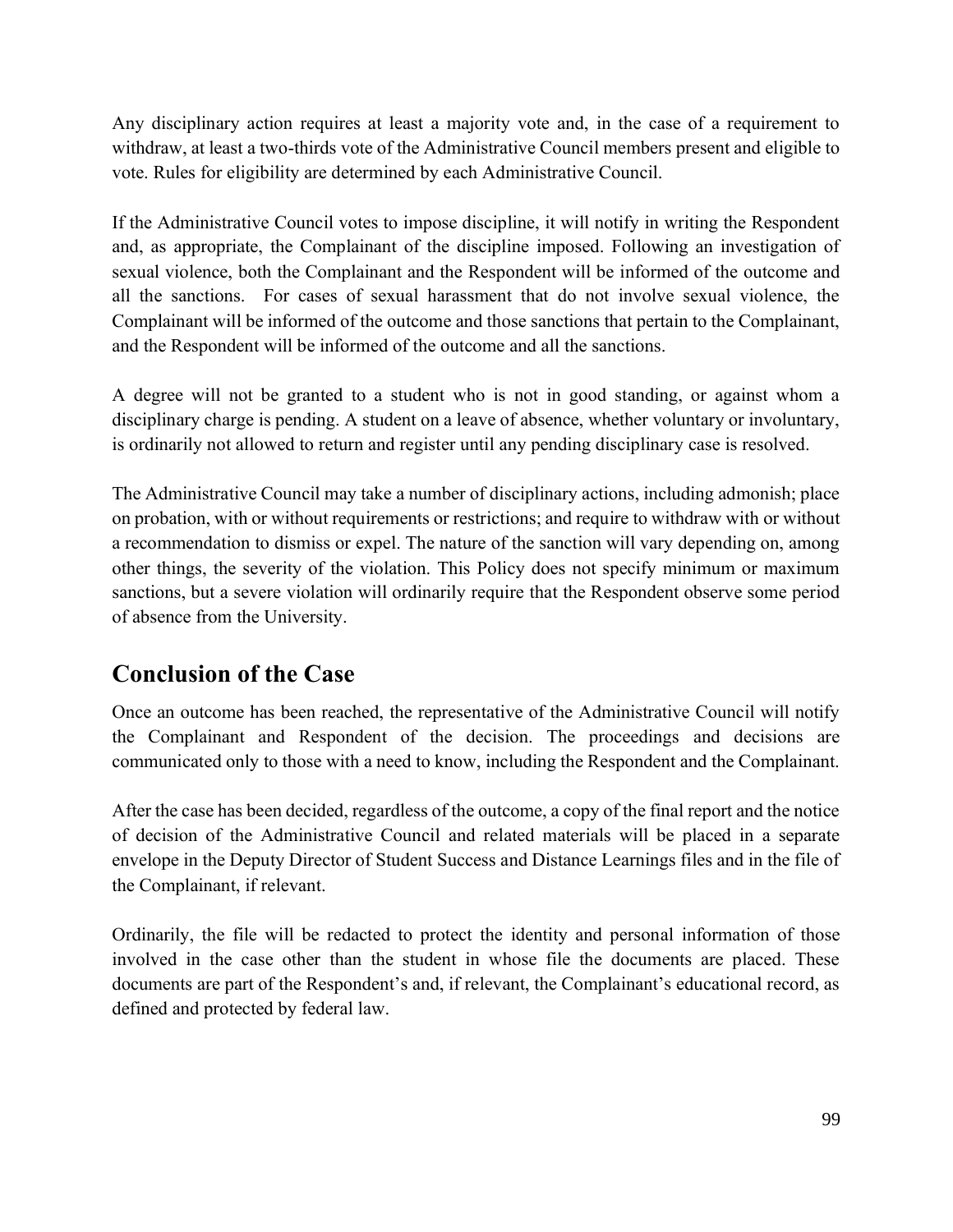# **Appeals**

Students may appeal the Administrative Council recommendation of specific sanctions, including the sanction of requirement to withdraw with a recommendation to dismiss or expel. The decision to dismiss or expel itself is made by the President himself and not the Administrative Council; it cannot be appealed.

Both the Complainant and the Respondent have the option to appeal disciplinary decisions made by the Administrative Council regarding violations of this Policy, including any decision not to impose discipline. Allowable grounds for appeal are:

- The Administrative Council made a procedural error that may change the determination of discipline
- Based upon a review of the Administrative Council annual disciplinary statistics, as available, the sanction imposed by the Administrative Council was inconsistent with its usual practices and therefore inappropriate.

All appeals must be filed with the Grievance Committee, who will promptly respond to the appeal. Appeals are then screened by the Secondary Administrative Council, a group of three unbiased faculty representatives (none of which are on the Administrative Council). The Secondary Administrative Council may grant or deny the appeal. In the event the Secondary Administrative Council grants the appeal, it will remand the matter to the Administrative Council for action consistent with its decision. There are no circumstances under which a student may appeal a decision made by the Secondary Administrative Council. Once a student has been awarded a degree, the option to reconsider a decision or to appeal is closed.

Following the decision on appeal, documentation of the appeal decision and materials related to the appeal will be included in the sealed envelope in the Respondent's and Complainant's files. Ordinarily, student names and other private identifying information other than the name of the student in whose file the documents are placed will be redacted.

This policy was adapted and modified from Harvard University.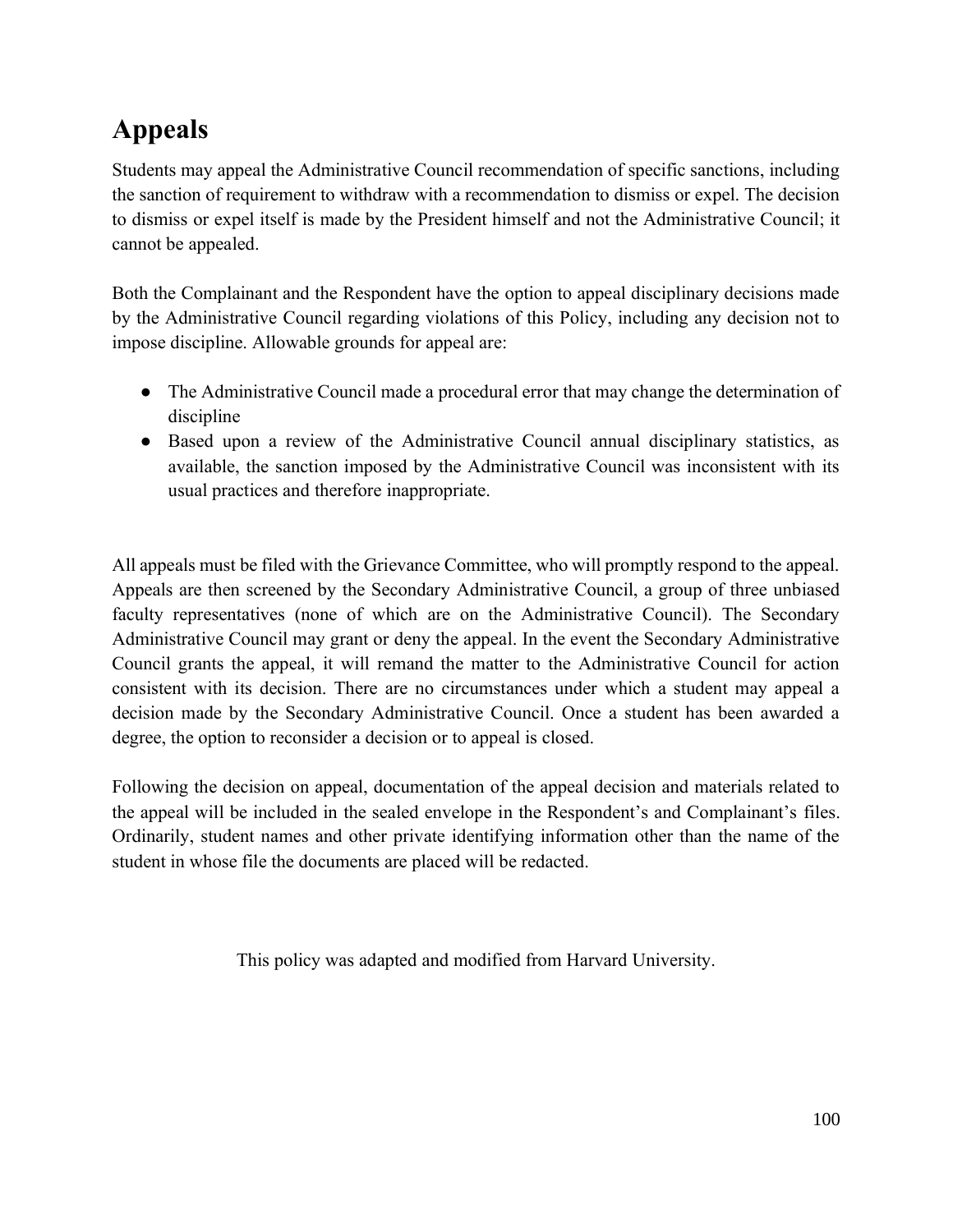## **Appendix C**

# **PROCEDURES FOR HANDLING COMPLAINTS AGAINST VIRSCEND STAFF MEMBERS PURSUANT TO THE SEXUAL AND GENDER-BASED HARASSMENT POLICY**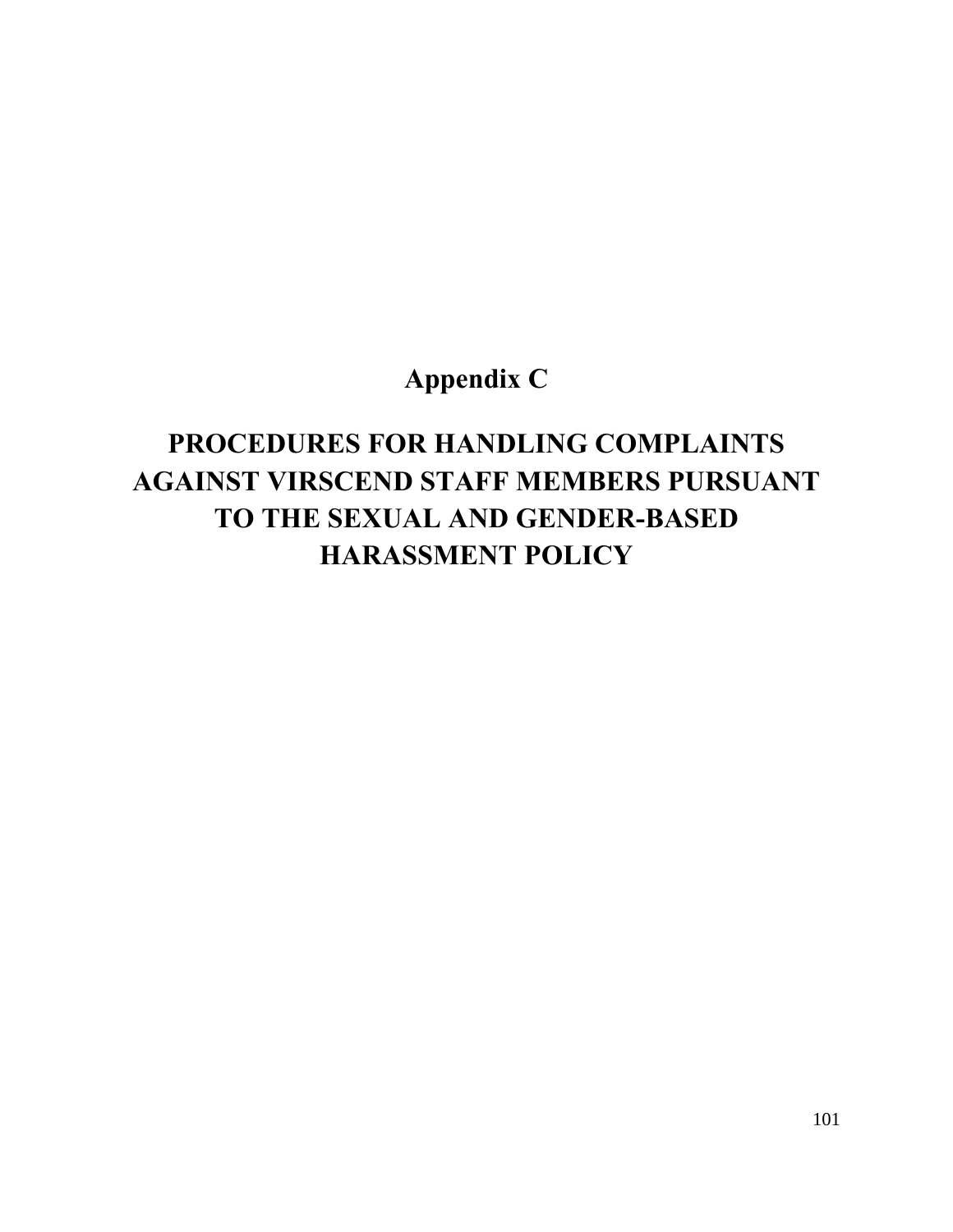# **Procedures for Handling Complaints against Virscend Staff members Pursuant to the Sexual and Gender-Based Harassment Policy**

Virscend students, faculty, staff, other Virscend appointees, or third parties who believe they are directly affected by the conduct of a Virscend staff member (collectively "Initiating Parties") may: request information or advice, including whether certain conduct may violate the Policy; seek informal resolution; or file a formal complaint. These three options are described below. Initiating Parties are encouraged to bring their concerns to the Deputy Director of Student Success and Distance Learning, any member of the Grievance Committee, or Administrative Council, but may, if they choose, contact another School or University officer, who will refer the matter as appropriate.

As set forth below, interim measures designed to support and protect the Initiating Party or the University community may be considered or implemented at any time, including during a request for information or advice, informal resolution, or a formal complaint proceeding. Consistent with School or unit policy, interim measures might include, among others: restrictions on contact; workschedule alteration; changes in work locations; leaves of absence; or increased monitoring of certain areas of the campus. These interim measures are subject to review and revision throughout the processes described below.

#### **Requests for Information or Advice**

Anyone seeking information or advice can expect to learn about resources available at the University and elsewhere that provide counseling and support. They also will be advised about the steps involved in pursuing an informal resolution or filing a formal complaint. The Deputy Director of Student Success and Distance Learning has information about any companion policies or procedures that may apply at the local School or unit. The Deputy Director of Student Success and Distance Learning, any member of the Grievance Committee, or Administrative Council may discuss with Initiating Parties whether any interim measures are appropriate at this stage.

#### **Requests for Informal Resolution**

Initiating Parties may make a request, either orally or in writing, for informal resolution to the Deputy Director of Student Success and Distance Learning, any member of the Grievance Committee, or Administrative Council. The request should identify the alleged harasser (if known) and describe the allegations with specificity. The Deputy Director of Student Success and Distance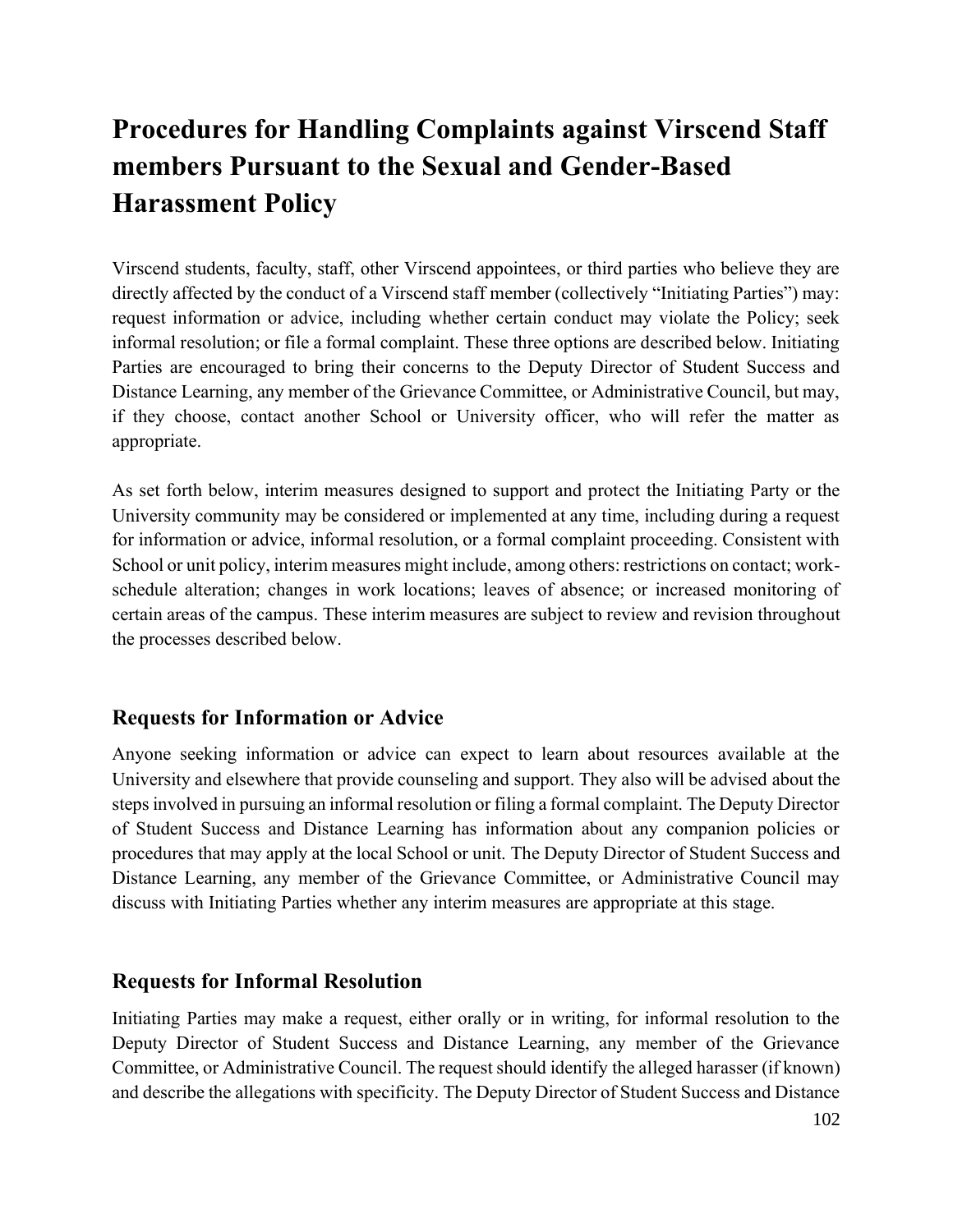Learning, any member of the Grievance Committee, or Administrative Council will assess the severity of the alleged harassment and the potential risk of a hostile environment for others in the community to determine whether informal resolution may be appropriate.

Upon determining that informal resolution is appropriate, The Deputy Director of Student Success and Distance Learning, any member of the Grievance Committee, or any member of the Administrative Council will consult further with the person initiating the request, inform the person who is the subject of the allegations, and gather additional relevant information as necessary from the parties and others, as indicated. The Deputy Director of Student Success and Distance Learning, any member of the Grievance Committee, or Administrative Council also may put in place any appropriate interim measures to protect the educational and work environment. The Deputy Director of Student Success and Distance Learning, any member of the Grievance Committee, or Administrative Council will attempt to aid the parties in finding a mutually acceptable resolution. A matter will be deemed satisfactorily resolved when both parties expressly agree to an outcome that is also acceptable to the School or Deputy Director of Student Success and Distance Learning.

When the allegations, if true, might constitute criminal conduct, the party against whom they are brought is hereby advised to seek legal counsel before making any written or oral statements. Those facing allegations may wish to obtain legal advice about how this process could affect any criminal case in which they are or may become involved.

At any point prior to such resolution, the Initiating Party may withdraw the request for informal resolution and initiate a formal complaint under these Procedures.

Ordinarily, the informal resolution process will be concluded within two to three weeks of the date of the request.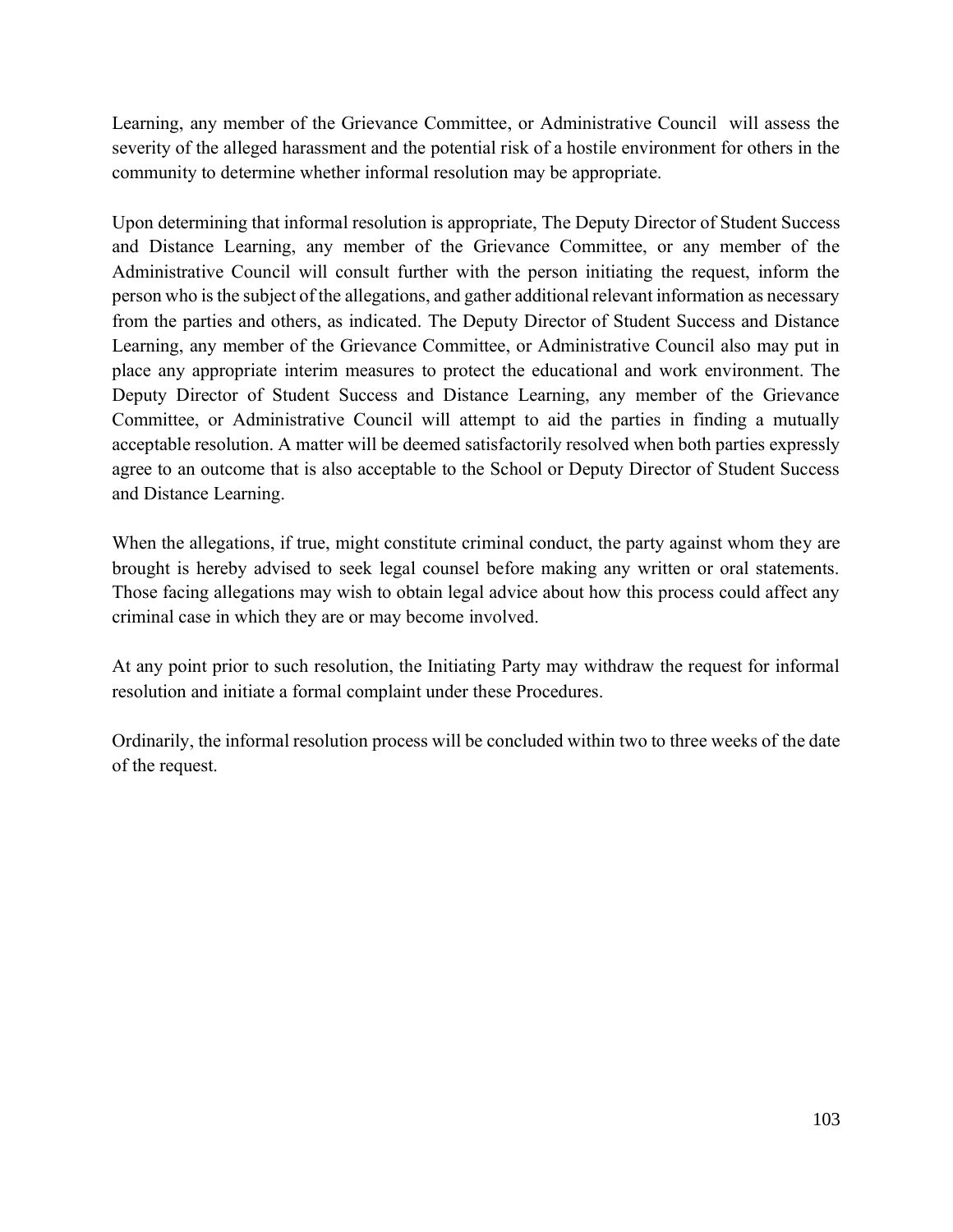## **Procedures for Formal Complaints**

### **Initiating a Complaint**

An Initiating Party may file a formal complaint alleging a violation of the Policy. A complaint of sexual or gender-based harassment against a staff member should be filed directly with the Grievance Committee. The Grievance Committee will inform the Deputy Director of Student Success and Distance Learning(s) for the Complainant and the Respondent that a complaint has been received, and, if indicated, Deputy Director of Student Success and Distance Learning will put in place any appropriate interim measures.

A formal complaint must be in writing and signed and dated by a Complainant or a third party filing on behalf of a potential Complainant (Reporter). It should state the name of the alleged harasser (if known) and describe with reasonable specificity the incident(s) of alleged harassment, including the date and place of such incident(s). The complaint must be in the Complainant or Reporter's own words, and may not be authored by others, including family members, advisors, or attorneys. Attached to the complaint should be a list of any sources of information (for example, witnesses, correspondence, records, and the like) that the Complainant or Reporter believes may be relevant to the investigation. However, a complaint should not be delayed if such sources of information are unknown or unavailable.

The Grievance Committee will not investigate a new complaint if it has already adjudicated a formal complaint based on the same circumstances or if the parties and the School or Deputy Director of Student Success and Distance Learning already have agreed to an informal resolution based on the same circumstances. Whether or not a complaint is filed with the Grivance Committee, any person may file a complaint of discrimination with California Commission Against Discrimination, the U.S. Equal Employment Opportunity Commission, the U.S. Department of Education Office of Civil Rights, or any other state or federal agency having jurisdiction.

#### **Timeframe for Filing a Complaint**

The University does not limit the timeframe for filing a complaint. The University encourages complaints to be filed as soon as reasonably possible following an alleged Policy violation because the University's ability to gather adequate information may be limited where a significant length of time has elapsed between an incident and the filing of a complaint. Further, the University's ability to complete its processes may be limited with respect to Respondents who are no longer employed by the University.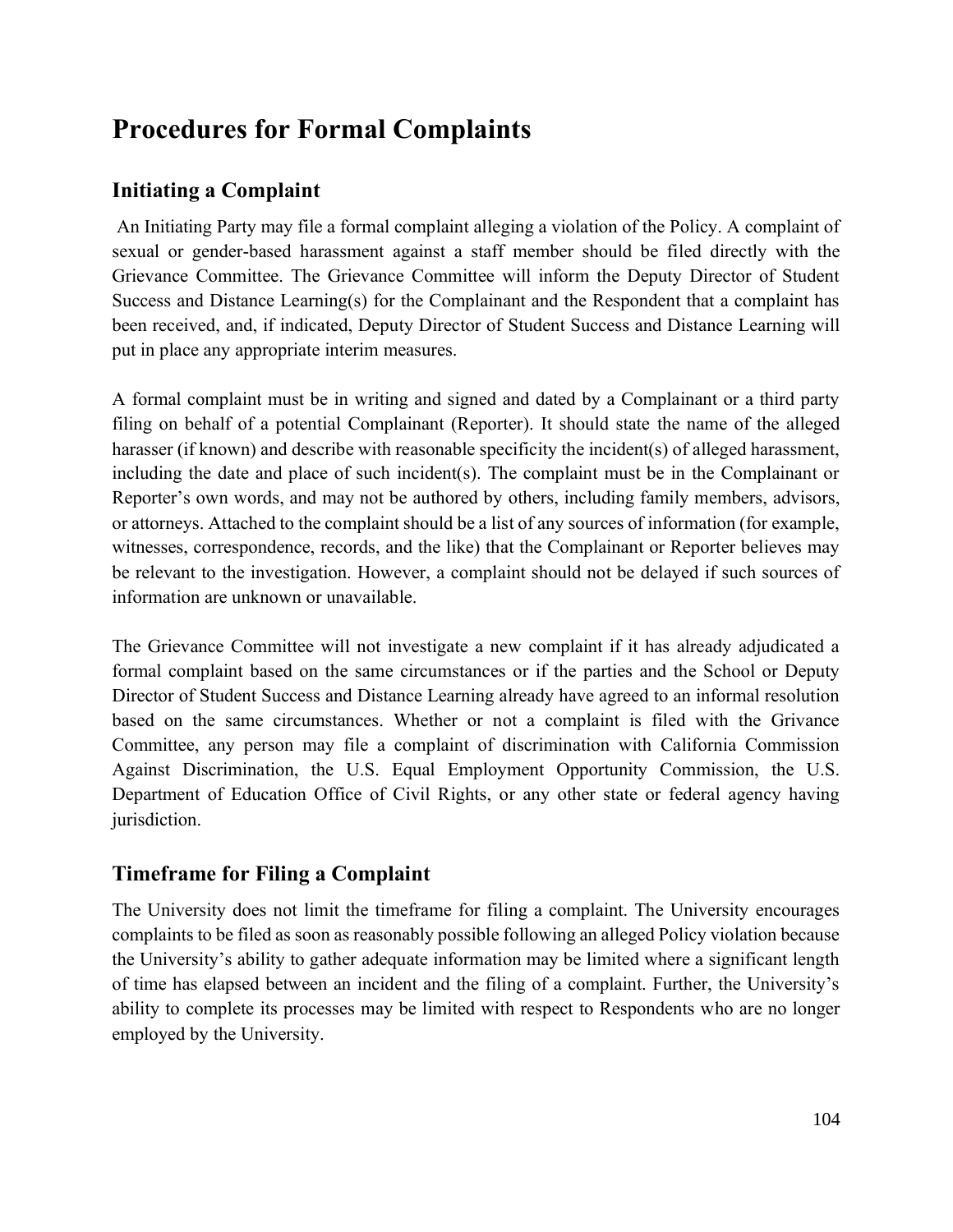#### **Initial Review**

Once a complaint is received by the the Grievance Committee, Deputy Director of Student Success and Distance Learning will begin an initial review. Virscend may designate an additional individual to work jointly with the Investigator (collectively, the "Investigative Team"). Investigators will have appropriate training, so that they have the specialized skill and understanding to conduct prompt and effective sexual and gender-based harassment investigations.

The Investigative Team will contact the Complainant or Reporter in an attempt to gather a more complete understanding of the allegations, as well as any related conduct that may implicate the Policy. When a complaint is brought by a Reporter, the Investigative Team will endeavor to meet with the person identified as the potential Complainant both to gather information and to discuss his or her interest in participating in an investigation.

Based on the information gathered, the Investigative Team will determine whether the information, if true, would constitute a violation of the Policy such that an investigation is warranted or whether the information warrants an administrative closure. The Investigative Team will convey this determination to: the Complainant (and the Reporter, if there is one); the Grievance Committee, the President of Virscend, and the Director of Academic Programs. The Investigative Team will work with the Grievance Committee to implement any appropriate interim measures to be put in place by the School pending the completion of the case (or to revise as necessary any measures already in place).

Ordinarily, the initial review will be concluded within one week of the date the complaint was received.

#### **Investigation**

Following the decision to begin an investigation, the Investigative Team will notify the Respondent in writing of the allegations and will provide a copy of the Policy and these procedures. The Respondent will have one week in which to submit a written statement in response to the allegations. This statement must be in the Respondent's own words; Respondents may not submit statements authored by others, including family members, advisors, or attorneys. Attached to the statement should be a list of all sources of information (for example, witnesses, correspondence, records, and the like) that the Respondent believes may be relevant to the investigation.

If the decision is made to begin an investigation in a case where a Reporter filed the complaint, and the Complainant is unwilling to participate but the School has assessed the severity of the harassment and the potential risk of a hostile environment for others in the community and has determined to proceed, then, for the purposes of these Procedures, the School or Deputy Director of Student Success and Distance Learning (or a designee) will be considered the Complainant.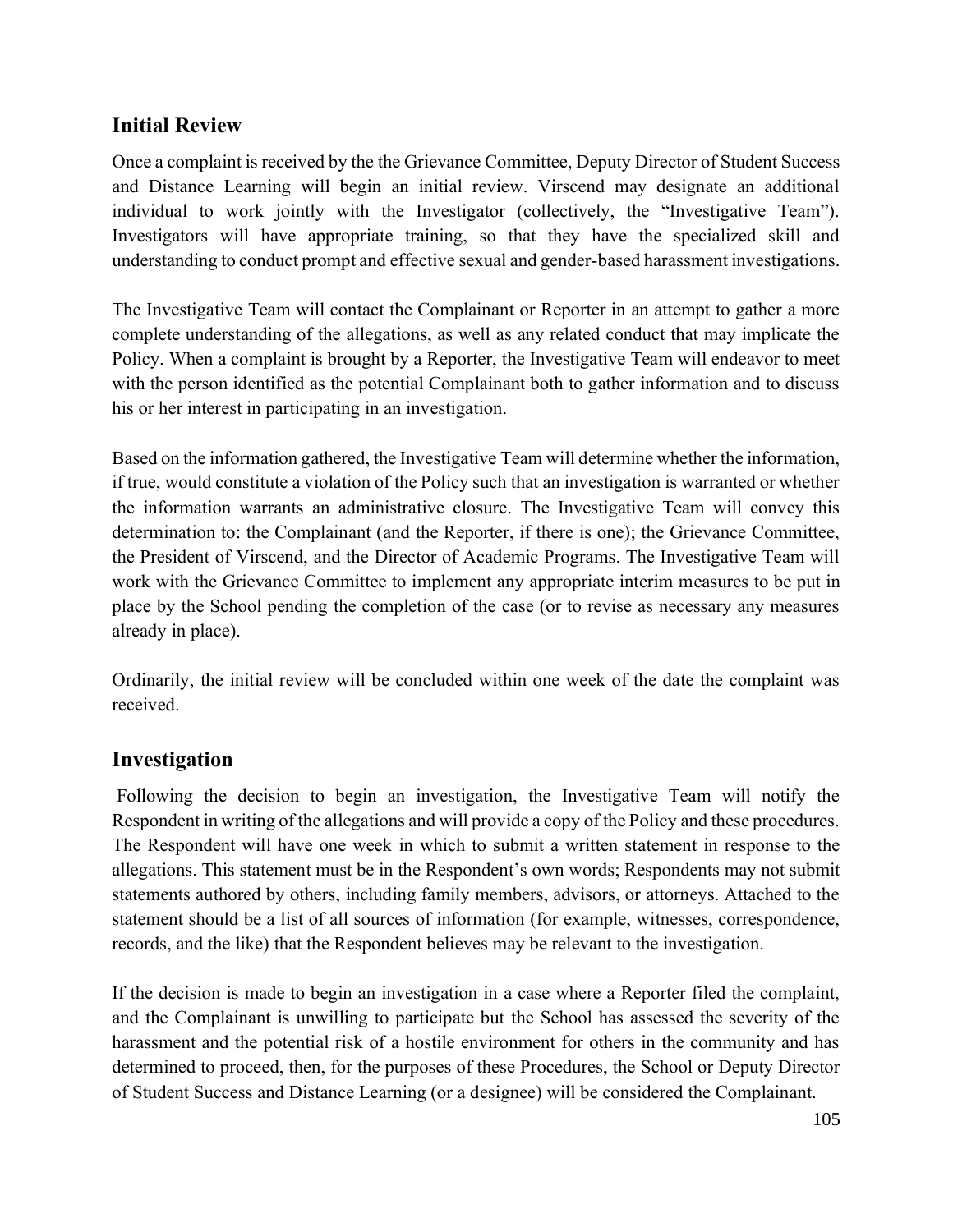The Investigative Team will request individual interviews with the Complainant and the Respondent, and, as appropriate, with other witnesses, which may include those identified by the parties as well as relevant officers of the School or University or others. When identifying potential witnesses, the parties should understand that the purpose of interviews is to gather and assess information about the incident(s) at issue in the complaint, not to solicit general information about a party's character.

When a complaint involves allegations that, if true, also might constitute criminal conduct, Respondents are hereby advised to seek legal counsel before making any written or oral statements. The investigation process is not a legal proceeding, but Respondents might wish to obtain legal advice about how this process could affect any criminal case in which they are or may become involved.

After the collection of additional information is complete but prior to the conclusion of the investigation, the Investigative Team will request individual follow-up interviews with the Complainant and the Respondent to give each the opportunity to respond to the additional information.

#### **Personal Advisors**

In cases of alleged domestic violence, dating violence, sexual assault, or stalking, both the Complainant and the Respondent may bring a personal advisor to any interviews with the Investigative Team. A personal advisor may not be related to anyone involved in the complaint or have any other involvement in the process.

In cases where the Respondent is also a member of a collective bargaining unit and requests a union representative, in accordance with a union member's right to request representation during investigatory interviews that may reasonably lead to discipline, the Complainant may bring a personal advisor to any interviews with the Investigative Team.

Personal advisors may view a redacted version of the complaint or other documents provided to the parties, offer feedback on their advisee's written statements, and provide general advice. During interviews, personal advisors may not speak for their advisees, although they may ask to suspend the interviews briefly if they feel their advisees would benefit from a short break.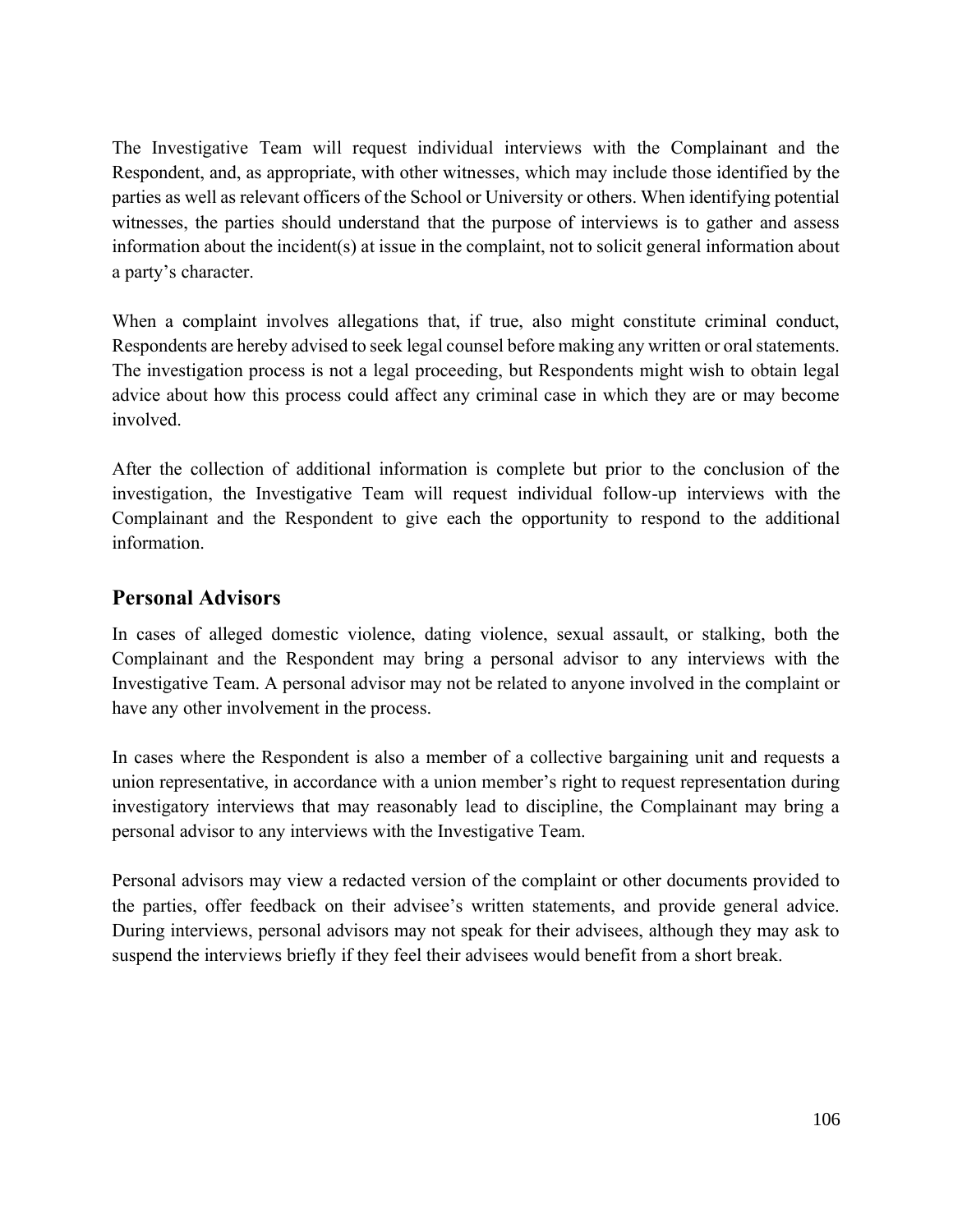### **Confidentiality**

The Grievance Committee, personal advisors, and others at the University involved in or aware of the complaint will take reasonable steps to protect the privacy of all involved. Once a complaint is filed, the Complainant or Reporter, the Respondent, and any witnesses will be notified of the potential for compromising the integrity of the investigation by disclosing information about the case and the expectation that they therefore keep such information – including any documents they may receive or review – confidential. They also will be notified that sharing such information might compromise the investigation or may be construed as retaliatory. Retaliation of any kind is a separate violation of the Policy and may lead to an additional complaint and consequences.

The parties remain free to share their own experiences, though to avoid the possibility of compromising the investigation, it is generally advisable to limit the number of people in whom they confide.

#### **Coordination with Law Enforcement Authorities**

In all cases, the Investigative Team will have completed the initial review without delay and, as appropriate, will have proposed interim measures to the School. In the event that an allegation includes behavior or actions that are under review by law- enforcement authorities, the Investigative Team will, in light of status updates from law-enforcement authorities and the Deputy Director of Student Success and Distance Learning, assess and reassess the timing of the investigation under the Policy, so that it does not compromise the criminal investigation.

#### **Conclusion of the Investigation and Issuance of Final Report**

At the conclusion of the investigation, the Investigative Team will make findings of fact, applying a preponderance of the evidence standard, and determine based on those findings of fact whether there was a violation of the Policy.

The Investigative Team will provide the Complainant and the Respondent with a written draft of the findings of fact and analysis and will give both parties one week to submit a written response to the draft. The Investigative Team will consider any written responses before finalizing these sections of the report and the final section of the report, which will outline any recommended measures to be taken by the School or unit to eliminate any harassment, prevent its recurrence, and address its effects. The Deputy Director of Student Success and Distance Learning and the School or unit will work jointly to put in place such measures as they determine are appropriate. Consistent with School policies, measures imposed at this stage might include, among others: restrictions on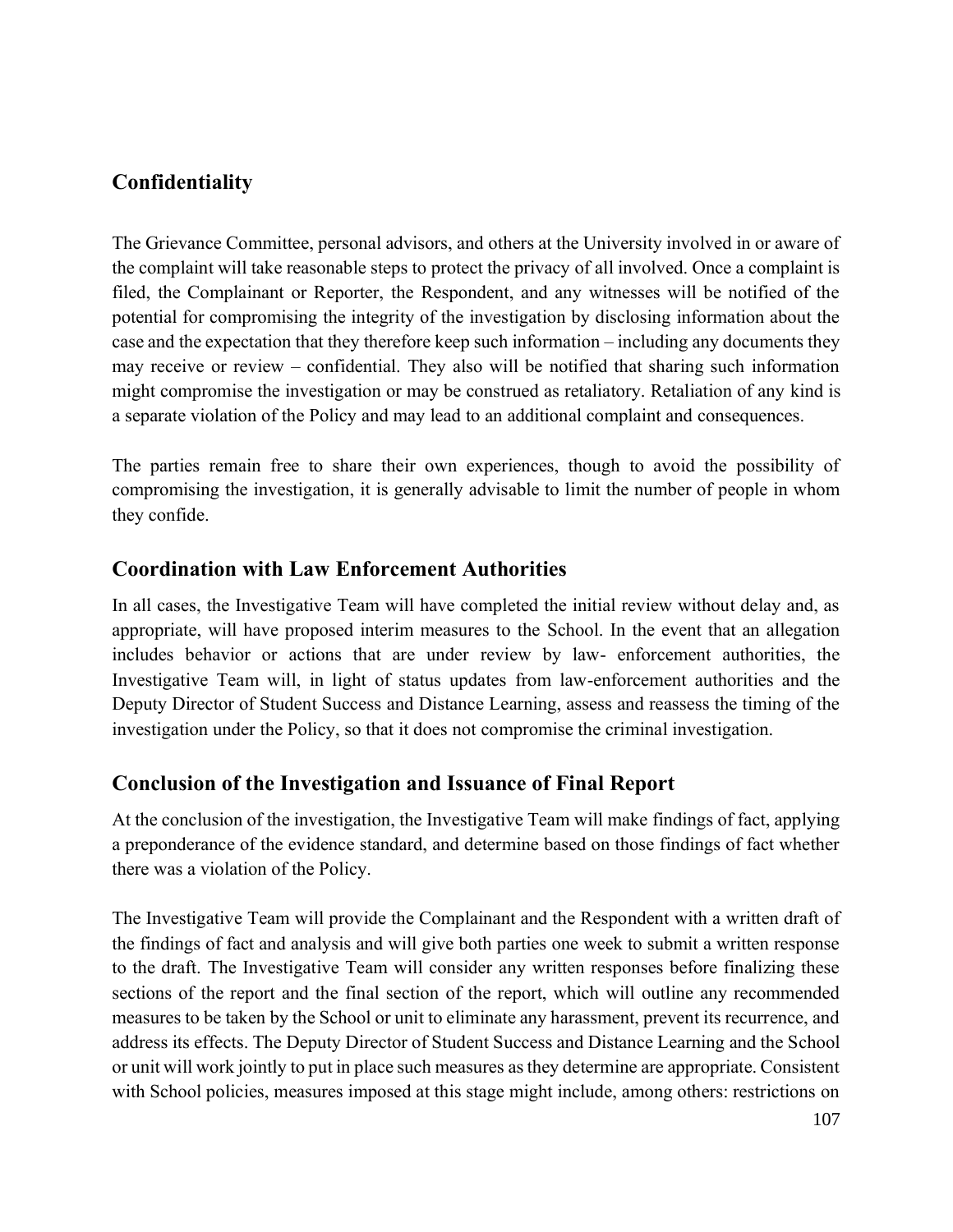contact; work- schedule alteration; leaves of absence; or increased monitoring of certain areas of the campus.

The investigation will be completed and the final report provided to the Complainant, the Respondent, the School, Deputy Director of Student Success and Distance Learning, and the appropriate officer in the School or unit, ordinarily within six weeks of receipt of the complaint. The imposition of disciplinary sanctions will be considered separately by the Board of Trustees and the President of Virscend.

### **Special Circumstances**

#### **Request for Anonymity**

If a potential Complainant asks to remain anonymous, then the Investigative Team, as appropriate, will consider how to proceed, taking into account the potential Complainant's wishes, the University's commitment to provide a non-discriminatory environment, and the potential Respondent's right to have specific notice of the allegations. The Investigative Team may conduct limited fact finding to better understand the context of the complaint. In some circumstances, a request for anonymity may mean an investigation cannot go forward, or the Investigative Team may determine that further investigation is necessary, in which case the potential Complainant will be informed that his or her identity will be disclosed as necessary for the investigatory process. In other circumstances, the Investigative Team may determine that the matter can be appropriately resolved without further investigation and without revealing the Complainant's identity.

#### **Administrative Closure**

If, after conducting the initial review of a formal complaint, the Investigative Team finds that the allegation, if true, would not constitute a violation of the Policy, then the Grievance will administratively close the case and notify the Complainant (and the Reporter, if there is one), the Deputy Director of Student Success and Distance Learning and the Grievance Committee.

Where the Complainant is unwilling to participate in further investigation, the Grievance Committee will assess the severity of the alleged harassment or the potential risk of a hostile environment for others in the community and will determine whether administrative closure is appropriate or whether the University should proceed with an investigation.

Within one week of the decision to close a case administratively, the Complainant or Reporter may request reconsideration on the grounds that there is substantive and relevant new information that was not available at the time of the decision and that may change the outcome of the decision. The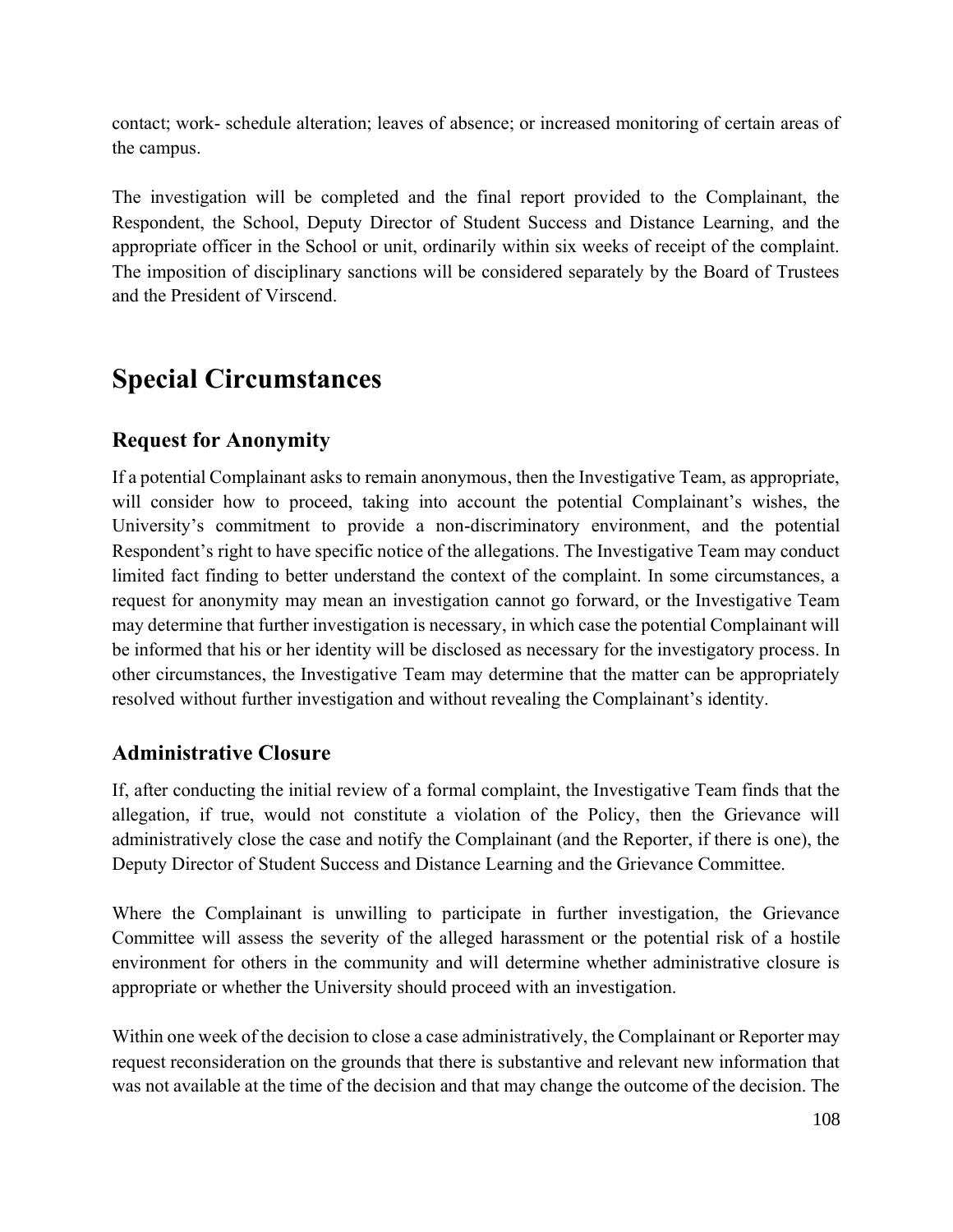Deputy Director of Student Success and Distance Learning will consider requests for reconsideration and inform the Complainant or Reporter of the outcome, ordinarily within one week of the date of the request.

In cases where the Grievance Committee concludes that the alleged conduct, while not a violation of the Policy, might implicate other University conduct policies, the Grievance Committee may refer the complaint to the appropriate School or University official.

#### **Request to Withdraw the Complaint**

While every effort will be made to respect the Complainant's wishes to withdraw a formal complaint, the University must be mindful of its overarching commitment to provide a nondiscriminatory environment. Thus, in certain circumstances, the Grievance Committee may determine that investigation is appropriate despite a Complainant's request to withdraw the complaint or failure to cooperate. Other circumstances also may result in a request to withdraw the complaint being declined, where, for example, a request to withdraw is made after a significant portion of the investigation has been completed and terminating the investigation would be inequitable.

#### **Request for Informal Resolution After a Complaint has Been Filed**

Once a complaint has been opened for investigation and before the final report has been provided to the parties, a party may request informal resolution as an alternative to formal resolution of the complaint, but that disposition requires agreement of the Complainant and the Respondent and the approval of the Grievance Committee.

If such a request is approved, the timeframes will be stayed, and the Investigator or a designee will take such steps as he or she deems appropriate to assist in reaching a resolution. If the parties cannot reach an informal resolution within two weeks from receipt of the request, then the Investigative Team will resume the investigation of the complaint in accordance with the formal complaint procedures.

## **Appeal**

Both the Respondent and the Complainant may appeal the decision of the Investigative Team to the Deputy Director of Student Success and Distance Learning or designee based on the following grounds:

- 1. A procedural error occurred, which may change the outcome of the decision; or
- 2. The appellant has substantive and relevant new information that was not available at the time of investigation and that may change the outcome of the decision.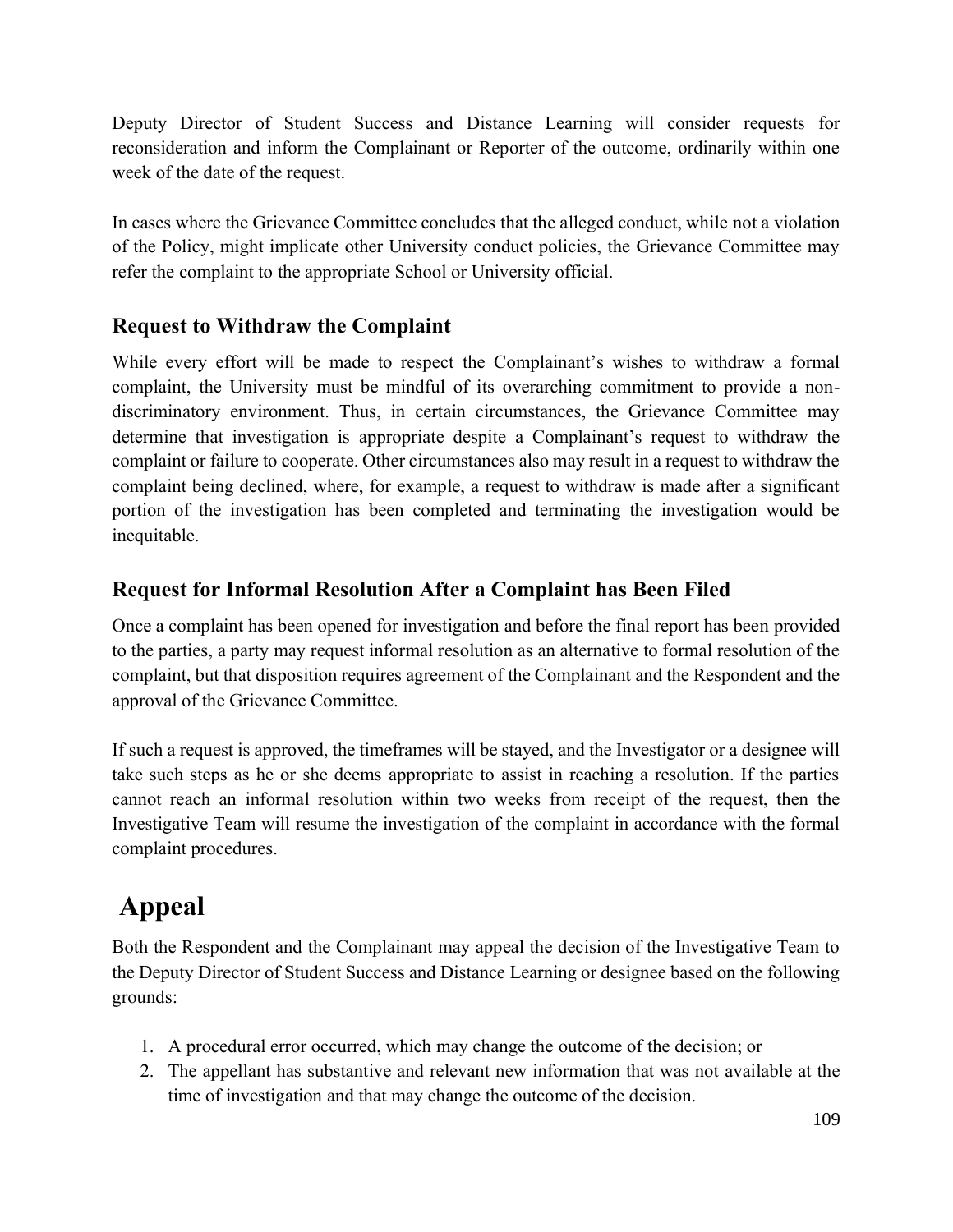Disagreement with the Investigative Team's findings or determination is not, by itself, a ground for appeal.

Appeals of the Investigative Team's decision must be received by the Deputy Director of Student Success and Distance Learning within one week of the date of the final report. Likewise, appeals of decisions to administratively close a case or to deny a request to withdraw the complaint must be received by the Deputy Director of Student Success and Distance Learning Within one week of the date of the decision under appeal. Ordinarily, appeals will be decided within two weeks and the parties will be informed of the outcome in writing.